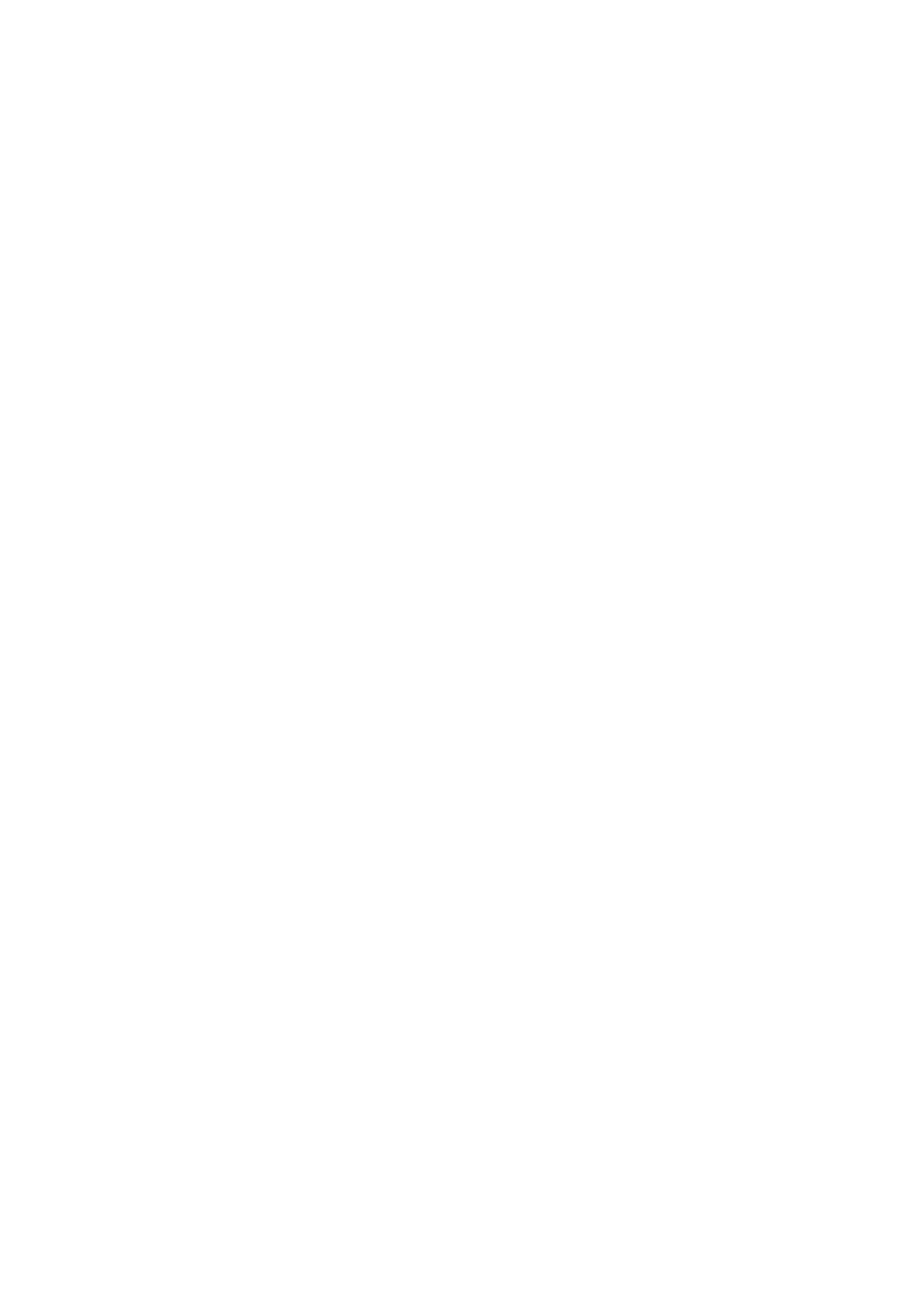# 1

# Theory

# 1.1 Introduction

Understanding the selective pressures that have shaped genetic variation is a central goal in the study of evolutionary biology. As nonsynonymous mutations can directly affect protein function, they are more likely to influence the fitness of an organism than mutations that leave the amino acid sequence unchanged *(i.e.* synonymous mutations). Under negative or purifying selection, less 'fit' nonsynonymous substitutions accumulate more slowly than synonymous substitutions, and under diversifying or positive selection, the converse is true. Therefore, an important concept in the analysis of coding sequences is that the comparison of relative rates of nonsynonymous  $(\beta)$  and synonymous  $(\alpha)$  substitutions can provide information on the type of selection that has acted on a given set of protein-coding sequences. The ratio  $\omega = \beta/\alpha$  (also referred to as  $dN/dS$  or  $K_A/K_S$ ) has become a standard measure of selective pressure [1];  $\omega \approx 1$  signifies neutral evolution,  $\omega < 1$ . negative selection and  $\omega > 1$  - positive selection.

There are five fundamental questions which can be answered with existing methods and software tools that estimate such substitution rates.

- Is there evidence of selection operating on a gene? We can address this question by testing whether  $\beta \neq \alpha$  for some regions in the sequence.
- Where did selection happen? We can identify sequence regions or individual codons under selection, and determine the level of statistical significance.
- When did selection happen? We can estimate at what point in the evolutionary past (i.e. along which branch of the phylogenetic tree) non-neutral evolution occurred.
- What types of substitutions were selected for or against? We can clas-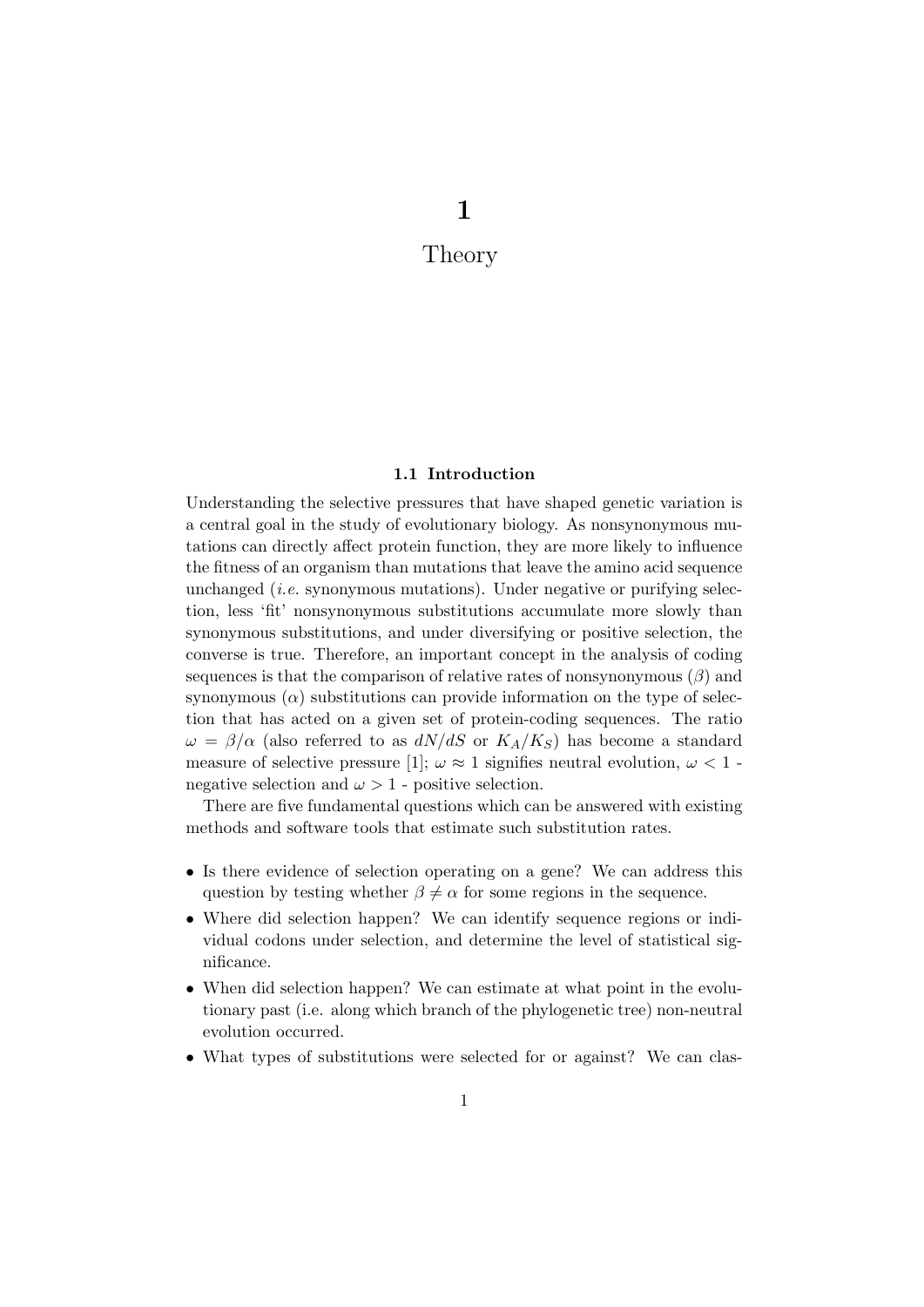sify amino-acid substitutions (e.g. Leucine $\leftrightarrow$ Valine) into those which were preferred and those which were suppressed.

• Are selective pressures different between genes/samples? Given two genes from the same set of taxa, or two samples of taxa covering the same gene, we can determine whether they evolved under similar or different selective pressures.

Our ability to address these questions depends on the accurate estimation of nonsynonymous and synonymous rates, which was recently facilitated by the adoption of codon models of evolution within a phylogenetic maximum likelihood framework. We begin by providing a simple justification for why such complex models are necessary, despite the steep computational cost.

The unit of evolution. The structure of the genetic code forces realistic evolutionary models to consider triplets of nucleotides, i.e. codons, to be the basic unit of evolution. For example, the common assumption that the rates of evolution of the third codon position can serve as a proxy for synonymous substitution rates is a rather crude approximation. If  $x_i$  and  $y_i$  denote nucleotides in the  $i^{th}$  position in a codon, then among all possible substitutions at the third codon position starting from codon  $n_1n_2n_3$  and ending in codon  $n_1n_2m_3$  ( $n_3 \neq m_3$  and  $n_1n_2m_3$  is not a stop codon), 50 are nonsynonymous and 126 are synonymous, based on the universal genetic code  $\dagger$ . More importantly, whether or not  $x_3 \rightarrow y_3$  is a synonymous or a nonsynonymous substitution, depends on the *context* of  $n_1n_2$ . For example  $GGx_3 \rightarrow GGy_3$  is always synonymous, whereas  $CAx_3 \rightarrow CAy_3$  is synonymous if  $x_3 \to y_3$  is a transition  $(A \leftrightarrow G$  or  $C \leftrightarrow T)$ , and nonsynonymous otherwise. Probabilistic codon substitution models [2, 3] offer a natural and formal way to take into account such context dependency.

Estimating the neutral expectation. Before one can begin testing for selection, it is necessary to correctly assess what would happen under the neutral scenario. In the simplest case, one would like to know what proportion of random substitutions (measured per codon, to correct for the length of the alignment) would be synonymous and what proportion would be nonsynonymous. Simply estimating the raw numbers of synonymous and nonsynonymous substitutions and comparing them to detect selection will almost always fail because: (i) the structure of the genetic code is such that a larger proportion of random substitutions are nonsynonymous rather than synonymous; (ii) some kinds of substitutions  $(e.g.$  transitions) are more

<sup>†</sup> Run the HyPhy script CountSubstitutions.bf to tabulate various kinds of substitutions given a genetic code. You will need to download and install HyPhy (http://www.hyphy.org/), execute the Analysis>Standard Analyses menu option, choose Phylohandbook.bf from Miscellaneous rubrik and finally select the appropriate analysis from the list.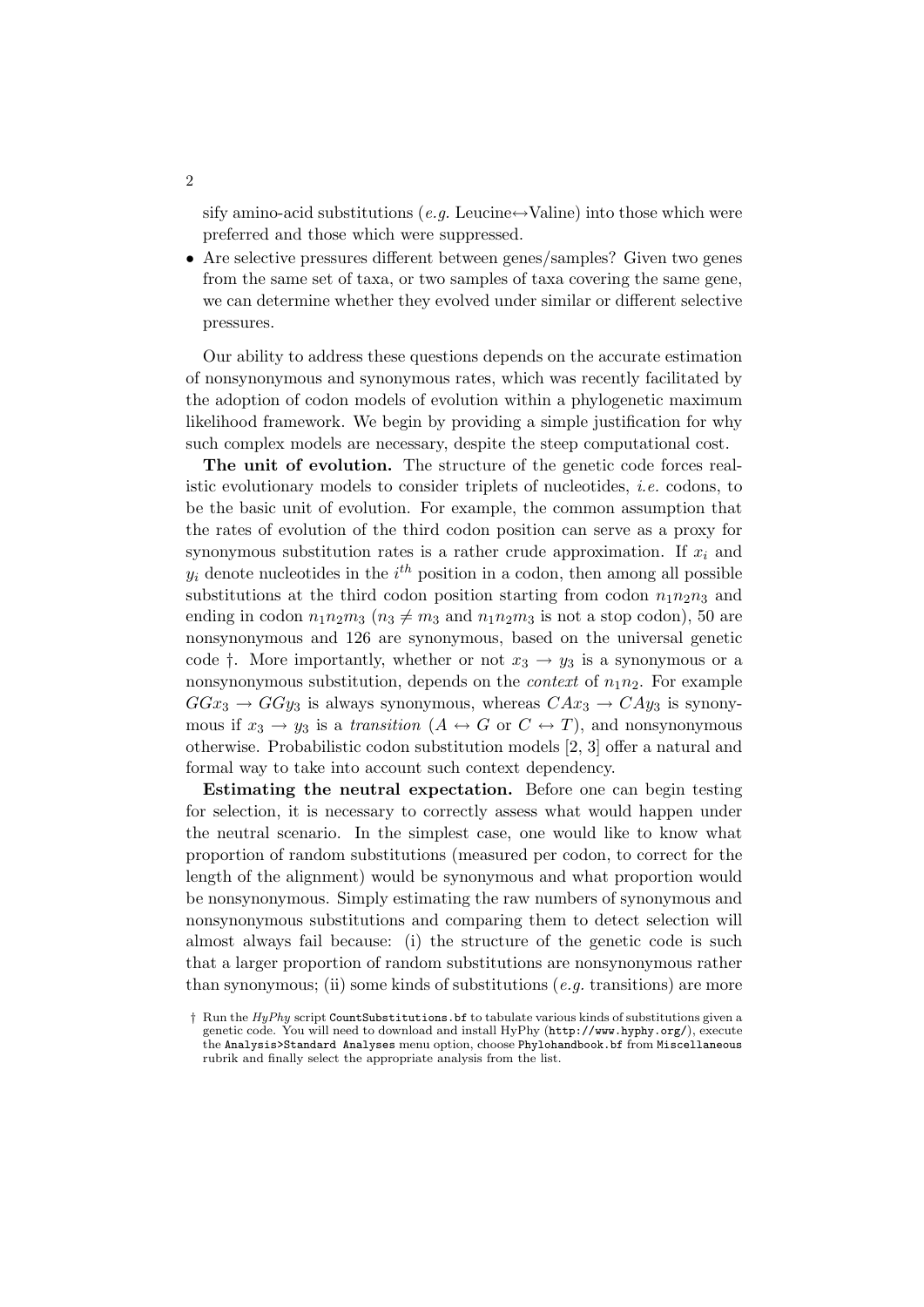frequent than others; and (iii) some codons are more frequent than others. The effect of each factor can be significant. For example, using the universal genetic code, assuming neutral evolution, equal codon frequencies  $(1/61$  for each non-stop codon) and no biases in nucleotide substitution rates (i.e. the Jukes-Cantor [4] model), 25.5% substitutions are expected to synonymous and 74.5% - nonsynonymous (NeutralExpectation.bf). If transitions are assumed to happen at the rate 5 times that of transversion (such ratios are quite common in biological data), these numbers change to 30.9% and 69.1% respectively. Furthermore, taking codon frequencies to be unequal (e.g. the distribution estimated from the HIV-1 pol gene) alters the counts to 27.1% and 72.9%. Hence, if one were to infer that a given sequence sample contained on average 2 nonsynonymous and 1 synonymous substitutions per codon, one would have to account for all the factors influencing the neutral expectation before making a deduction about what selection mode - neutral, positive or negative - acted on the sample.

There are relatively sophisticated methods based on *codon distances*, which attempt to estimate the neutral expectation and evolutionary rates by comparing pairs of homologous sequences [5], and in certain cases, these estimates can be quite accurate. However, there are several statistical issues inherent to all such methods  $[6]$ , in particular they are difficult to generalize to comparing more than two sequences at a time. The use of codon substitution models can easily account for all the above confounding factors when estimating substitution rates, and can represent neutral evolution simply by setting the synonymous and nonsynonymous rates to be the same  $(\alpha = \beta)$ , or, equivalently, setting their ratio  $\omega = \beta/\alpha$  to one.

Taking phylogenies into account. Genetic variation found in extant sequences is a combination of independent substitutions in different lineages and substitutions inherited by related sequences from a common ancestor. To estimate substitution rates correctly one must be able to separate these two effects. Consider a simple example shown in Figure 1.1, where the same five extant codons at site 142 in Influenza A/H5N1 haemagglutinin are analyzed using two different phylogenies, one a maximum likelihood tree and the other a star topology, which is equivalent to the assumption made for naïve pairwise sequence comparison (e.g. no substitutions are shared by descent). Even for such a small sample, some of the conclusions (e.g. the minimal number of substitutions needed to explain the observed pattern) clearly may be affected by which phylogeny was used to relate the sequences. Without going into much detail, however, we note that in practice, the inference of substitution rates using codon substitution models tends to be "robust" to some errors in the phylogenetic tree, *i.e.* so long as the tree is not "too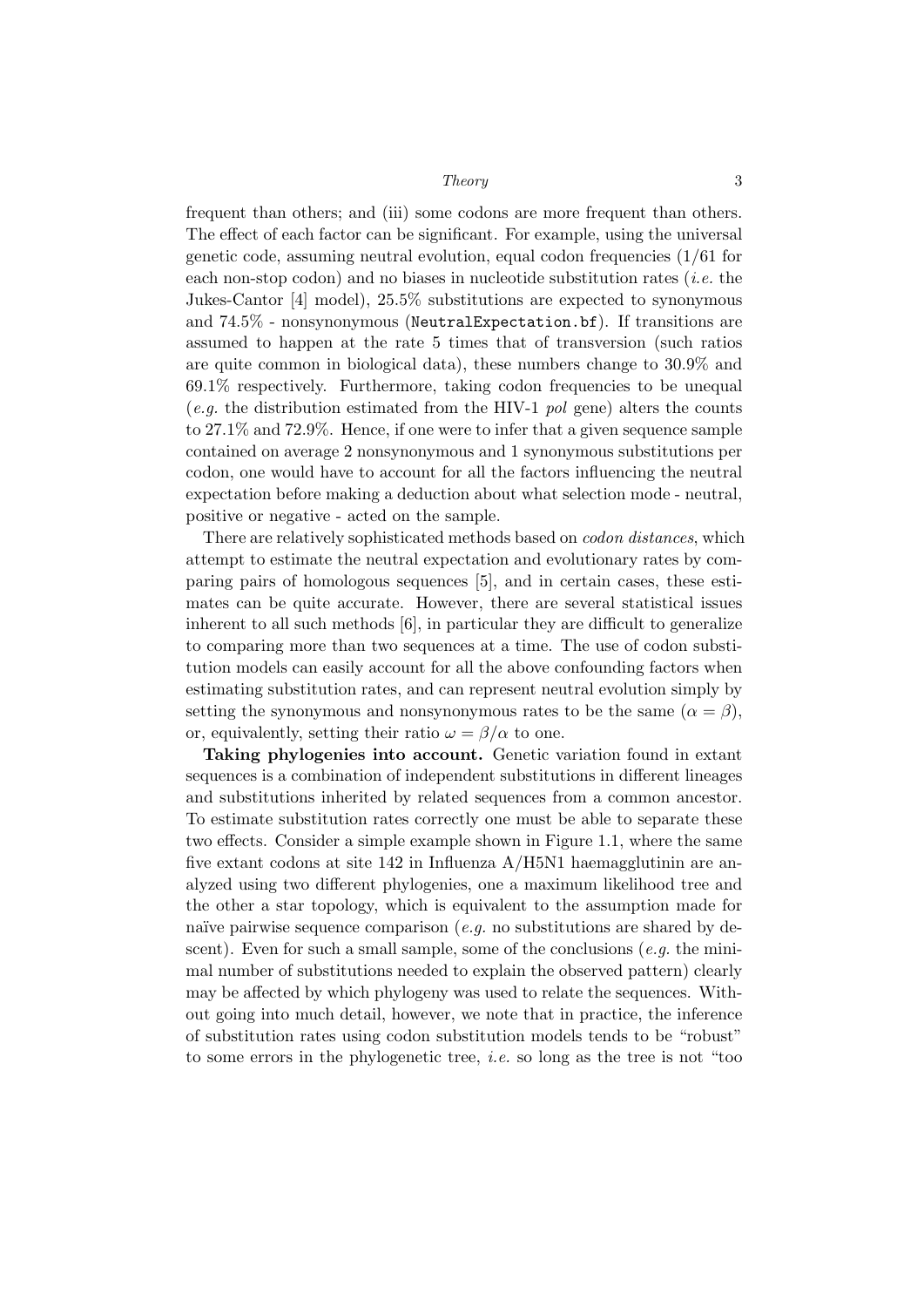

Fig. 1.1. Effect of phylogeny on estimating synonymous and nonsynonymous substitution counts in a dataset of Influenza A/H5N1 haemagglutinin sequences. Using the maximum likelihood tree on the left, the observed variation can be parsimoniously explained with one nonsynonymous substitution along the darker branch, whereas the star tree on the right involves at least two.

wrong", rate estimates will not change much from tree to tree. As a simple illustration, EffectOfTopology.bf examines how the estimate of  $\omega$  changes over all 15 possible trees relating the 5 influenza sequences (other small data sets can also be examined with this file). The likelihood scores differ by over 100 points between the best- and the worst-fitting trees, yet the  $\omega$  estimate ranges only from 0.22 to 0.26. Applying grossly incorrect phylogenies (or assuming the lack of phylogenetic relatedness via pairwise comparisons) may have a much more profound effect on other types of inference, or larger datasets, as we will show later.

Different types of selection. The term 'positive selection' encompasses several different evolutionary processes. It is critically important to distinguish between the two primary ones: directional and diversifying selection, because specific comparative methods must be used to identify each kind. Directional selection operating at a given position in a gene is manifested by concerted substitution towards a particular residue, which, given enough time, will result in a selective sweep, i.e. fixation of the new allele in the population. For example, when wildtype HIV-1 infects a number of different patients receiving the same antiretroviral drug, there will be strong selective pressure on the virus to independently acquire those mutations that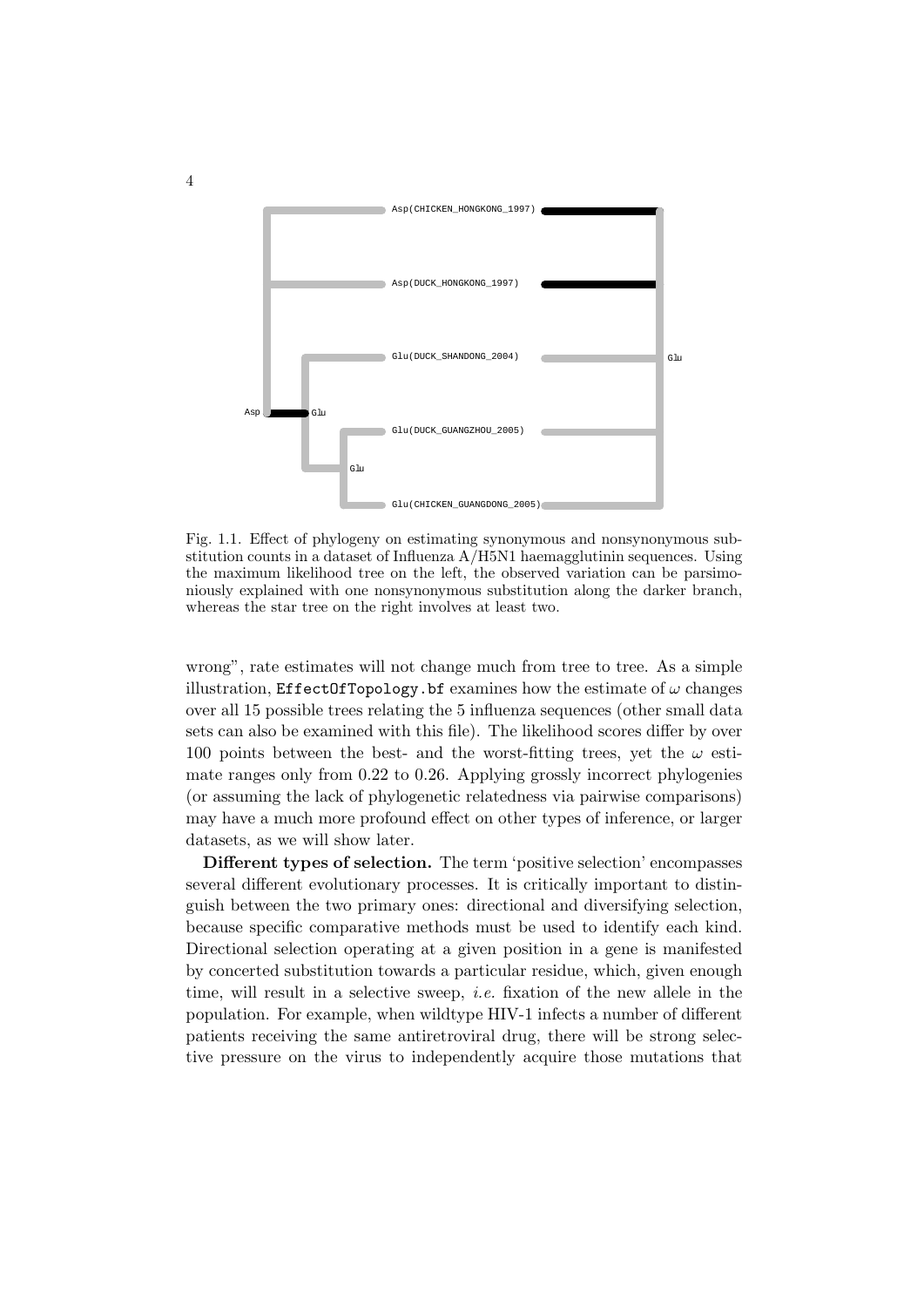confer drug resistance. For many early antiretroviral drugs, a single nonsynonymous substitution was often sufficient for the acquisition of strong drug resistance, explaining why early HIV treatments were ineffectual [7]. If one were to sample these viruses after a complete selective sweep, when the virus population in each host has fixed the resistance mutation, there would be no remaining evidence of any selection having taken place. Diversifying selection, on the other hand, results from a selective regime whereby amino-acid diversity at a given site is maintained in the population [8]. In HIV-1, this might occur at those codon positions that are the targets of host immune response. As immune systems in different hosts generally vary in their ability to recognize and target specific viral antigens, some viruses may be under selective pressure to evolve immune escape, while others may maintain wildtype residues.

In the rest of the chapter, we show how probabilistic models of codon substitution can be used to identify various types of selection pressures. While these methods are powerful and represent the current state-of-theart in coding sequence analysis, it is important to realize that these models are able to recapitulate only some of the actual evolutionary processes that shape sequence evolution. There are many remaining assumptions and simplifications, which are often made to retain computational feasibility, and in certain cases the methods can be misled by recombination, small sample size, or biological processes not included in the model. We take great care to highlight such possible shortcomings, because it is our firm belief that the knowledge of a methods' limitations is as important as the knowledge of their power.

#### 1.2 Prerequisites

In order to conduct an analysis of selection on a gene, one needs a multiple sequence alignment (Section II of this book), and an underlying phylogenetic tree (Section III), or in the case of recombination (Section VI), multiple phylogenetic trees (one for each non-recombinant segment).

When preparing alignments for codon analyses, one should ensure that the alignment process does not introduce frameshifts and preserves codons  $(i.e.$  by only inserting/deleting nucleotides in multiples of three). Hence it is advisable to carry out sequence alignment on translated protein sequences, and then map aligned residues to codons.

A number of algorithms that have been proposed in order to estimate a phylogenetic tree, including distance-based methods such as neighborjoining [9], maximum likelihood based methods [10], and Bayesian appro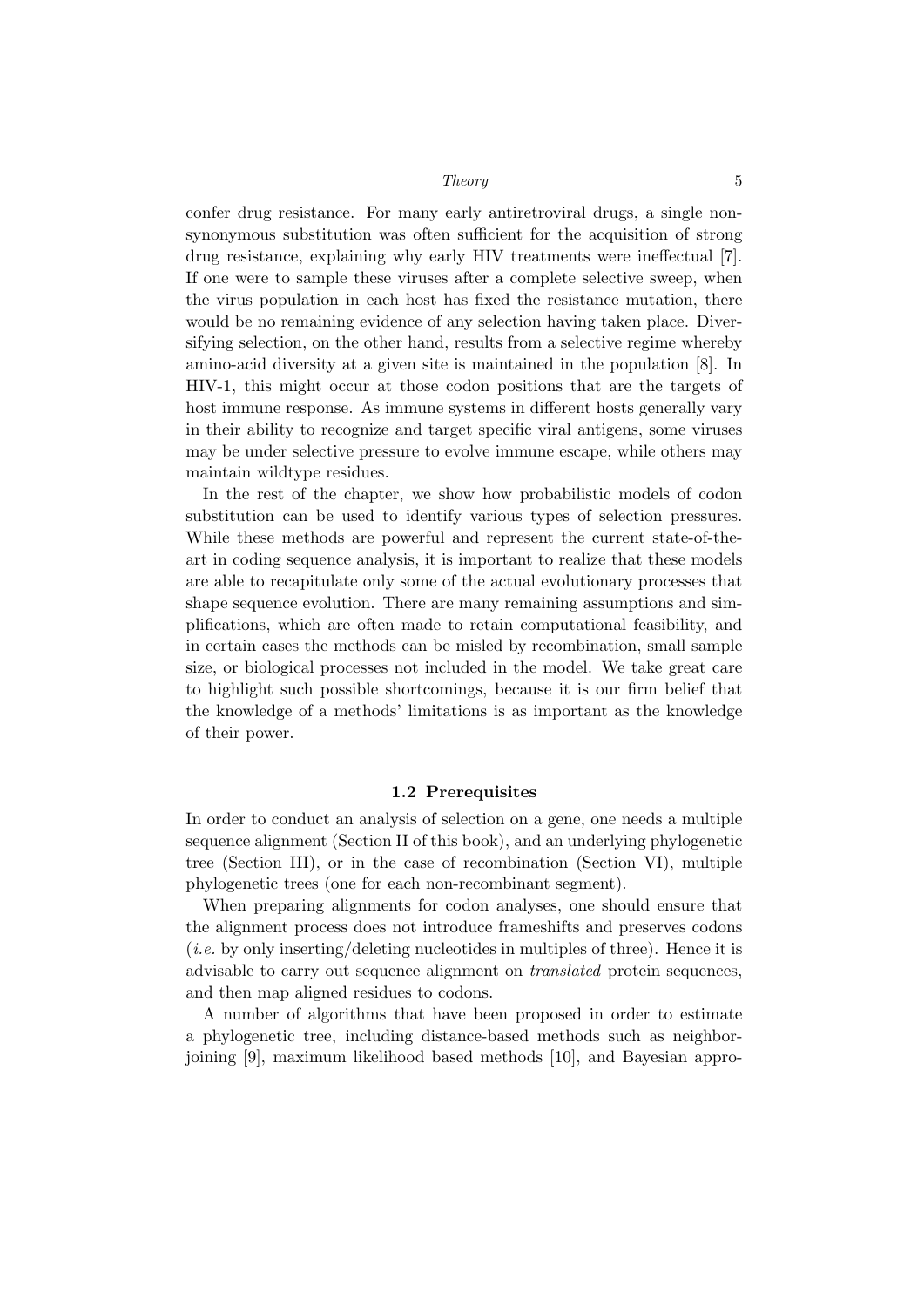aches. Most of the time, rate estimates derived with a substitution model are robust to the details of the phylogenetic tree. An important exception to this occurs when recombinant sequences are present. Recombination has relatively little impact on estimates of global rates, but can have a profound effect on estimates of site-to-site and branch-to-branch variation in selection pressure. In order to accommodate recombination in a phylogenetic context, it is necessary to split the alignment into non-recombinant sequence fragments first. We have implemented a method called Genetic Algorithms for Recombination Detection (GARD [11] http://www.datamonkey.org/ GARD), that uses a genetic algorithm to identify nonrecombinant fragments; several other programs can be employed to do the same. Once these have been identified, selection analyses can be run separately on each fragment, or jointly by assuming that some parameters are shared between fragments.

#### 1.3 Codon substitution models

The first tractable codon models were proposed independently by Goldman and Yang [3] and Muse and Gaut [2], and published in the same issue of Molecular Biology and Evolution. The process of substituting a non-stop codon  $x = n_1 n_2 n_3$  with another non-stop codon  $y = m_1 m_2 m_3$  over a time interval  $t > 0$  is described by a continuous time, homogeneous, stationary and time-reversible Markov process, described by the transition matrix :  $T(t)$ , whose  $(i, j)$  entry contains the probability of replacing codon i with codon j over time interval  $t \geq 0$ . Stop codons are disallowed as evolutionary states since their random introduction in an active gene is overwhelmingly likely to destroy the function of the translated protein.

The  $(i, j)$  element or the rate matrix  $(Q^{MG94})$  for the generalized Muse-Gaut (MG94) model defines the instantaneous rate of replacing codon  $i$ with codon  $j$   $(i \neq j)$ .

$$
\mathcal{M}^{G94} = \begin{cases} \theta_{mn} \alpha_s^b \pi_n^p, & i \to j \text{ is a one-nucleotide synonymous substitution} \\ \theta_{mn} \beta_s^b \pi_n^p, & i \to j \text{ is a one-nucleotide nonsynonymous substitution} \\ \theta_{mn} \beta_s^b \pi_n^p, & i \to j \text{ is a one-nucleotide nonsynonymous substitution} \\ \text{from nucleotide } m \text{ to nucleotide } n \text{ in codon position } p, \\ 0, & \text{otherwise.} \end{cases}
$$

q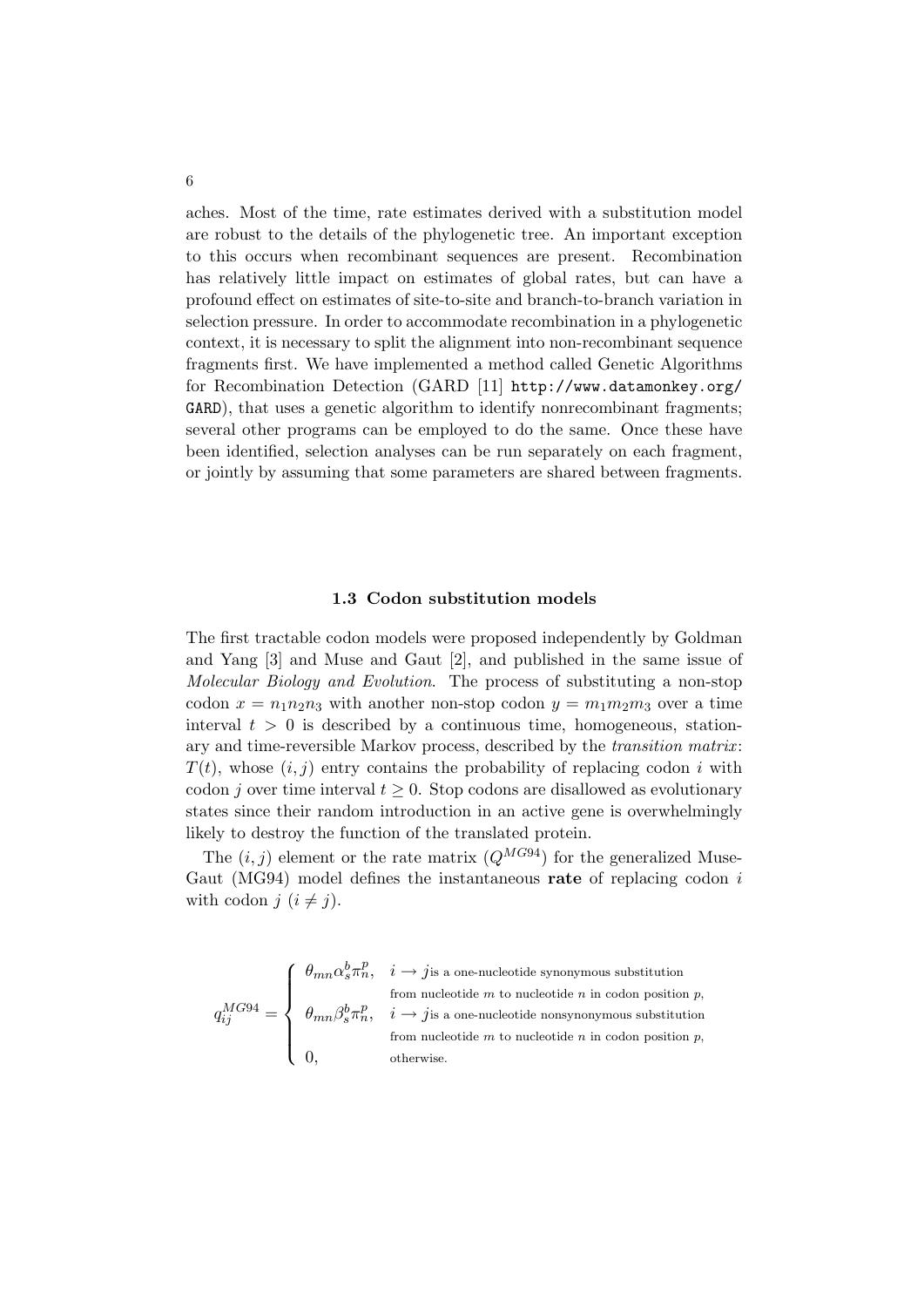Mathematical properties of codon substitution models. A random process  $X(t)$  (in our case, taking values in the space of all non-stop codons in a genetic code) is Markov if the behavior of the process in the future is determined entirely by its current state. Formally,  $Pr{X(t_0 + s) = x | X(t_0)} = Pr{X(t_0 + s) = x | X(t)}$ ,  $t \le t_0$  for all  $t_0, s \ge 0$  and x. Markov processes are memoryless, and this property is critically important for efficient evaluation of phylogenetic likelihood [10].  $X(t)$  is **time-homogeneous**, if the behavior of the process does not depend on the starting time, i.e.  $Pr{X(t_0+s) = x|X(t_0) = y} = Pr{X(t_1+s) = x|X(t_1) = x}$ y} for all  $t_0, t_1, s \geq 0, x, y$ . This assumption allows the process to be described by a single rate matrix - the derivative of the transition matrix T as time approaches 0:  $Q = \lim_{t \downarrow 0} (T(t) - I)/t$ , where I is an identity matrix. In order to recover  $T(t)$  from  $Q$ , one computes the matrix exponential  $exp(Qt)$ . Because the computational complexity of matrix exponentiation scales as the cube of the matrix dimension, codon based models require roughly  $(61/4)^3 \approx 3500$  more operations than nucleotide models. The process is stationary if the expected distribution of states (codons) is the same throughout the tree. Formally, the stationary distribution  $\pi$  satisfies the matrix equation  $\pi T(t) = \pi$  (or, equivalently  $\pi Q = 0$ ) for all  $t \geq 0$ , and is subject to  $\sum_i \pi_i = 1$ . In a phylogenetic context, stationarity means that the average codon composition of sequences does not change throughout the tree. Hence comparing homologous sequences which may have substantially different codon usage biases, for example, may require the use of a model which allows frequencies to evolve throughout the tree. In particular, it assumes that all extant sequences have statistically indistinguishable codon compositions. Lastly, a process is **time-reversible** if it is stationary and, for all codons i, j and times  $t \geq 0$ , if the "detailed" balance" relationship holds:  $\pi_i Pr\{i \to j|t\} = \pi_j Pr\{j \to i|t\}$ . Intuitively, in a reversible process, the "flow" from  $i$  to  $j$  is balanced by the reciprocal "flow" from  $j$  to  $i$ . This assumption is effectively saying that we know nothing about the direction of time - the origin (root) of the phylogenetic tree can be placed anywhere in the tree without altering the evolutionary process. Time-reversibility greatly reduces the number of estimable parameters, and allows one to consider only unrooted trees, thus removing one of the branches, and reducing the computational burden.

 $\pi_n^p$  denotes the frequency of nucleotide  $n \in \{A, C, G, T\}$  in codon position  $p = 1, 2, 3$ . Synonymous and nonsynonymous substitution rates  $\alpha_s^b$  and  $\beta_s^b$ may depend both on the alignment site  $(s)$  and the branch of the tree  $(b)$ , as denoted by the sub/superscript. For example, the synonymous  $ACG \rightarrow$ ACT substitution involves the change  $G \to T$  in the third codon position, and its corresponding rate is  $q_{ACG, ACT} = \theta_{GT} \alpha_s^b \pi_T^3$ . For the remainder of the chapter, we assume that these frequencies are estimated by counts from the data. Although it is easy to estimate these frequencies by maximum likelihood, in most practical situations the observed frequencies are used, as this approximation (which is usually very good) saves computational time.  $\theta_{mn}$  corrects for the nucleotide substitution bias, and because of time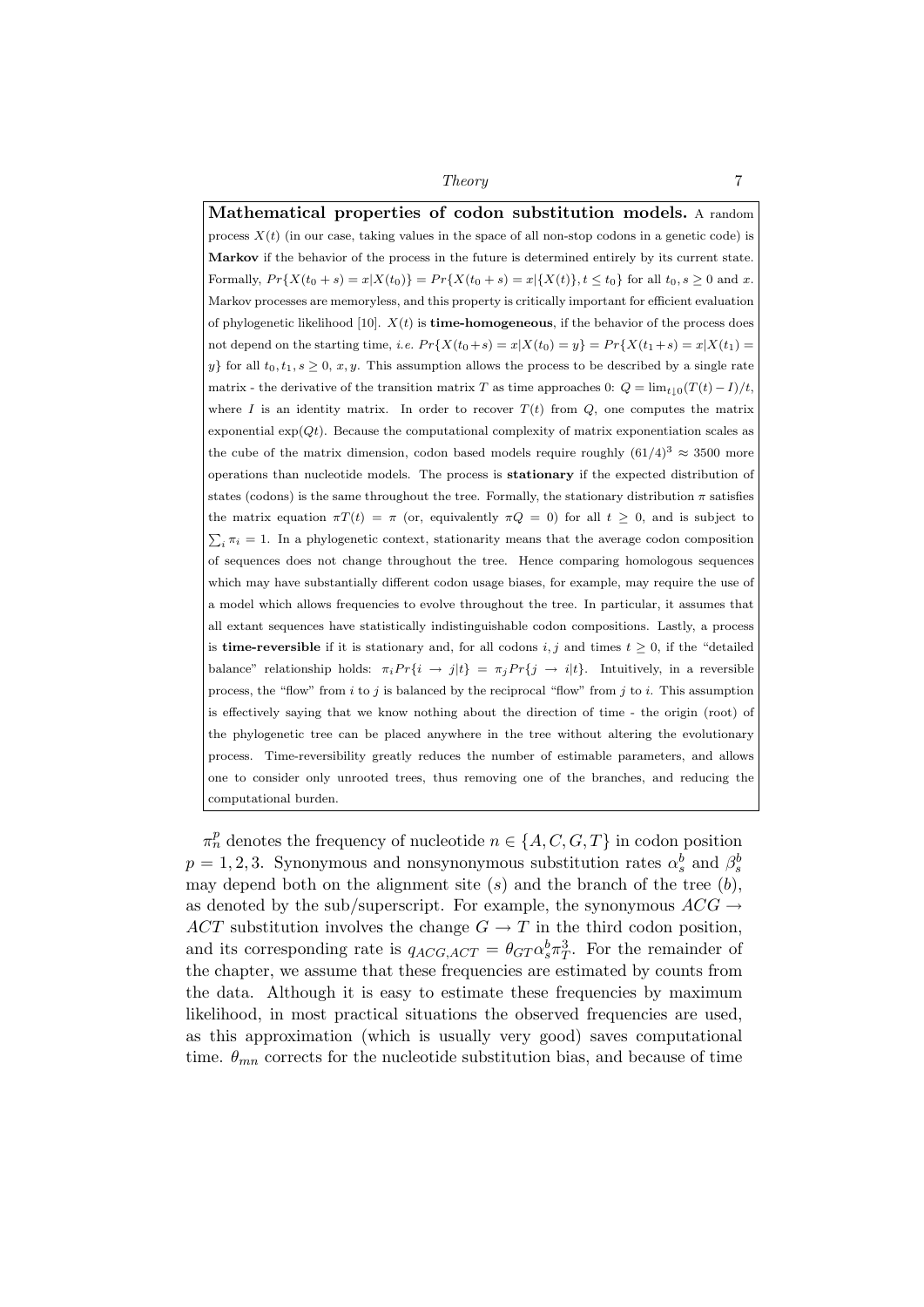reversibility  $\theta_{mn} = \theta_{nm}$ . In the simplest case, all  $\theta_{mn} = 1$ , reducing to the original Muse-Gaut model, and in the most general, six rates can be specified; however, because the phylogenetic likelihood function depends only on *products* of rates and evolutionary times  $q_{xy}t$ , only five of those can be estimated, hence we arbitrarily set one of the rates (we choose  $\theta_{AG}$ ) to one, and all other nucleotide rates are estimated *relative* to the  $\theta_{AG}$ rate. Diagonal entries of the rate matrix are defined by  $q_{ii} = -\sum_{j\neq i} q_{ij}$ , ensuring that each row of the transition matrix  $T(t)$  forms a valid probability distribution.

The model assumes that point mutations alter one nucleotide at a time, hence most of the instantaneous rates (3134/3761 or 84.2% in the case of the universal genetic code) are 0. This restriction, however, does not mean that the model disallows any substitutions that involve multiple nucleotides (e.g  $ACT \rightarrow AGG$ ). Such substitutions must simply be realized via several single nucleotide steps. In fact the  $(i, j)$  element of  $T(t) = \exp(Qt)$  sums the probabilities of all such possible pathways of length  $t$ . For a model which does allows multiple nucleotides to be substituted at once, we refer the reader to a recent paper by Whelan and Goldman [12].

Stationary codon frequencies for the MG94 model are given by  $\pi(x)$  $n_1 n_2 n_3$ ) =  $\pi_{n_1}^1 \pi_{n_2}^2 \pi_{n_3}^3/N$  and include 9 parameters (also referred to as the  $F3 \times 4$  estimator for those familiar with the PAML [13] package). N is the normalizing constant, which accounts for the absence of stop codons and is defined as  $N = 1 - \sum_{(m_1,m_2m_3)}$  is a stop codon)  $\pi_{m_1}^1 \pi_{m_2}^2 \pi_{m_3}^3$ . In the original MG94 paper [2], nucleotide frequencies were pooled from all three codon positions, *i.e.*  $\pi_n^1 = \pi_n^2 = \pi_n^3$  for all four nucleotides  $(F1 \times 4 \text{ estimator})$ , yielding three frequency parameters.

The GY94 model, first implemented in the PAML package [13] is similar to MG94, but it differs in two choices of model parameterization. Firstly, the synonymous evolutionary rate is set to 1, making  $\omega = \beta/\alpha = \beta$ . As we will point out later, it is important to tease apart the effects of both  $\alpha$  and  $\beta$ on the estimates of their ratio (or difference). From a statistical perspective, ratios are notoriously difficult to estimate, especially when the denominator is small. Secondly, in GY94, rates are proportional not to the frequency of target nucleotides  $(\pi_n^p)$ , but rather to the frequency of target *codons*. In most practical cases, this distinction has a minor effect on the estimation of substitution rates  $\alpha$  and  $\beta$ , and for the remainder of the chapter we will primarily focus on the MG94 model, albeit nearly everything we discuss can be run with the GY94 model instead.

The rest of the section concerns itself mostly with describing different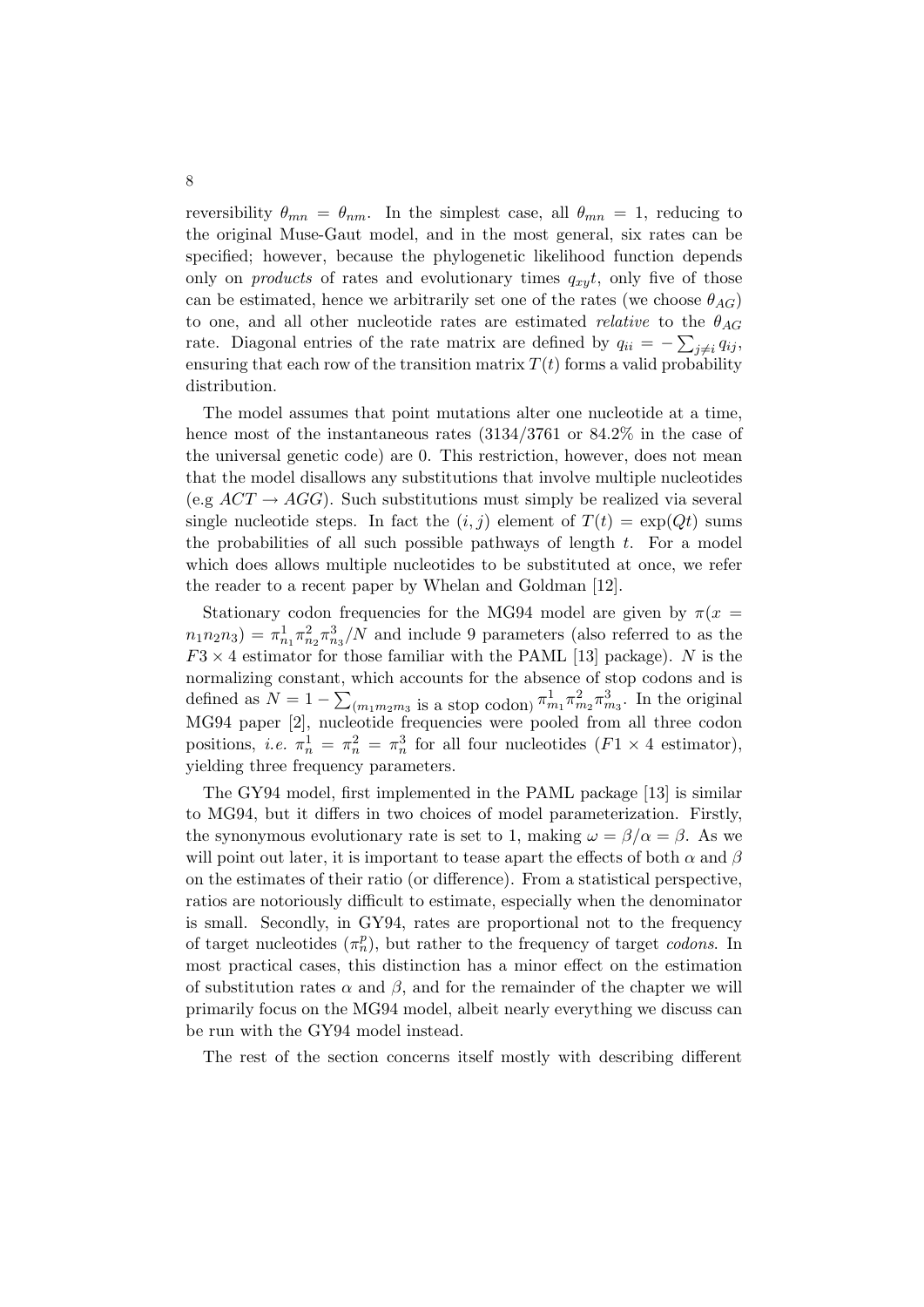methods for estimating  $\alpha_s^b$  and  $\beta_s^b$ . There is no biological reason to assume that the selective pressures are the same for any two branches or any two sites, however, one's ability to estimate these quantities from finite data demands that we consider simplified models. Indeed, for  $N$  sequences on  $S$ sites, there would be  $2S(2N-3)$  parameters to estimate, if each branch/site combination has its own rate - a number greater than the most liberally counted number of samples (each branch/site combination:  $S(2N-3)$ ) available in the alignment. Clearly, a model with more parameters than available data points is going to grossly overfit the data, and no measure of statistical sophistication can do away with this fundamental issue.

#### 1.4 Simulated data: how and why

Biological data are very complex, and even the most sophisticated models that we can currently propose are at best scraping the surface of biological realism. In order to evaluate the statistical properties of parameter estimates and various testing procedures, it is therefore imperative to be able to generate sequence data that evolved according to a pre-specified Markov process with known rates. At the very basic level, if enough data with known rates are generated, the inference procedure (with the same model as the one used to generate the data) should be able to return correct parameter estimates on average (consistency) and render accurate estimates of rate parameters (efficiency). The powerful statistical technique of bootstrapping is dependent on simulated data generated either by resampling the original data (nonparametric bootstrapping [14, 15]) or by simulating a substitution model on a given tree (parametric bootstrapping [16]). Very large codon data sets can be simulated quickly, enabling the study and validation of various statistical properties of different estimation procedures.

- Simulating data using a codon substitution model. Let there be a tree  $\tau$ , where each branch b is endowed with an evolutionary model, described (as in the previous section), by a rate matrix  $Q^b$ . As each branch has an associated evolutionary time  $t^b$ , one can compute the transition matrix for branch b,  $T^b = \exp Q^b t^b$ . Suppose that S codon sites must be simulated and (potentially) each site may have its own collection of  $Q^b$  attached to branches of  $\tau$ . To generate an alignment column for codon position s, the following steps are followed.
- Select the state at the root of the tree, by randomly drawing a codon from the equilibrium distribution  $\pi$ . This can be done by first sampling a random number  $r$  uniformly from  $[0,1]$ (using a pseudo-random number generator). Next, one computes the cumulative probability of codon *i*, defined as  $f(i) = \sum_{j=1}^{i} \pi_j$  and choosing codon *i*<sub>0</sub> so that  $f(i_0) \ge r$  and  $f(i_0 - 1) \le$ r with the convention that  $f(\vec{0}) = 0$ .
- Traverse the tree  $\tau$  using the *pre-order* algorithm (which guarantees that branch b is visited after all of its parent branches)
- At each branch b the state of the parent node is known (call it  $p^b$ ) when it is visited, hence one generates the codon at the downstream end of branch b by sampling a codon randomly from the conditional distribution defined by  $p^b$ -th row of the transition matrix  $T^b$ , *i.e.* given a starting state of the Markov process at branch b, one randomly picks the ending state (after time  $t^b$ ), based on how likely each one is. The same sampling procedure as described in step 1 can be used.
- Stop when all the leaves of the tree (extant sequences) have been labeled.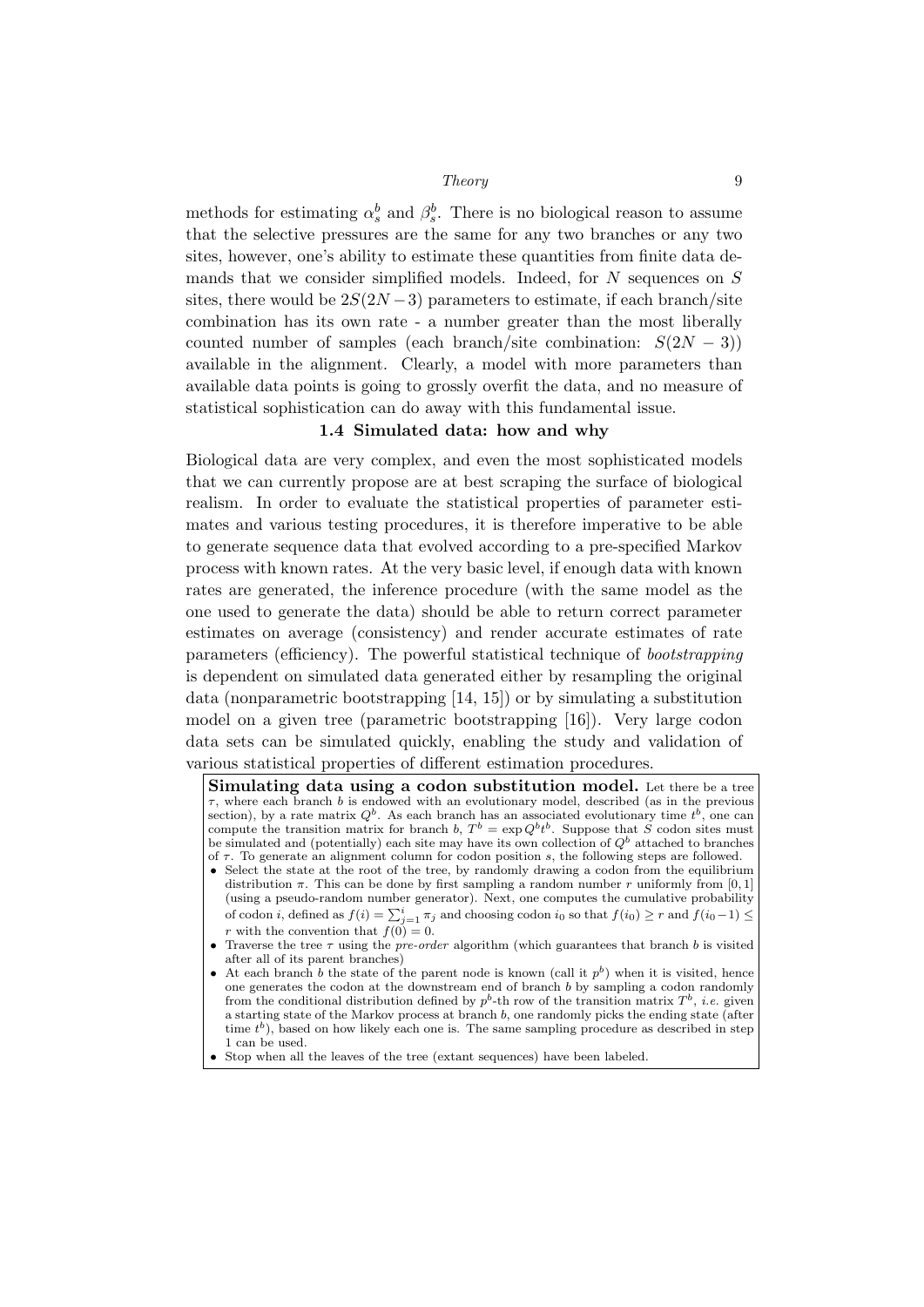# 1.4.1 Distance-based approaches

A number of distance-based approaches have been proposed to estimate the relative rate of nonsynonymous to synonymous substitution, some of which incorporate biased nucleotide frequencies and substitution rates. We use a heavily sited (over 1600 references) method proposed by Nei and Gojobori in 1986 [17] to illustrate the concepts. The cornerstone idea has already been mentioned in Introduction: one estimates the expected ratio of nonsynonymous/synonymous substitutions under the neutral model and compares it to the one inferred from the data (we reframe several of the concepts using stochastic models in the following sections). Consider an alignment of two homologous sequences on C codons. For each codon  $c = 1...C$  in every sequence, we consider how many of the nine single-nucleotide substitutions leading away from the codon are synonymous  $(f_c^s)$ , and how many are non-synonymous  $(f_c^n)$ . For example,  $f_{GAA}^n = 8$ , because 8/9 one nucleotide substitutions (AAA, CAA, GCA, GGA, GTA, GAC, GAG, GAT, TAA) are non-synonymous (compare to section 1.4.3, for a note on substitutions to a stop codon) and  $f_{GAA}^s = 1$  (GAG is the only synonymous change). For every position in the alignment, we average these quantities for the corresponding codon in each sequence, and sum over all positions to arrive at the estimates  $S$  (number of synonymous sites) and  $N$  (number of non-synonymous sites).  $N/S$  provides an estimate of the expected ratio of non-synonymous to synonymous substitutions under the neutral model for the given codon composition of the two sequences. The actual number of synonymous  $(D_s)$  and non-synonymous  $(D_n)$  substitutions between two sequences is estimated by counting the differences codon by codon, assuming the shortest evolutionary path between the two. If the codons differ by a more than one nucleotide, all shortest paths, obtained by considering all possible orderings of the substitutions (2 if two substitutions are needed, 6 - if three are needed) and averaging the numbers of synonymous and non-synonymous substitutions over all pathways (see 1.6.3 for further insight). One can now estimate mean  $dS = D_s/S$  and  $dN = D_n/N$  for the entire sequence, and the corresponding ratio  $dN/dS = (D_n/D_s)/(N/S)$ . The effect of multiple substitutions at a site can be approximated by setting  $dS_c = -3/4 \log (1 - 4/3dS)$ , and applying an analogous correction to  $dN$ . A careful reader will recognize this as the standard Jukes-Cantor  $[4]$ estimate of the genetic distance between two sequences, assuming a single substitution rate between all synonymous (and non-synonymous) codons, but it is merely an approximation. For example, it cannot, in principle, handle the case when all evolutionary paths between two observed codons x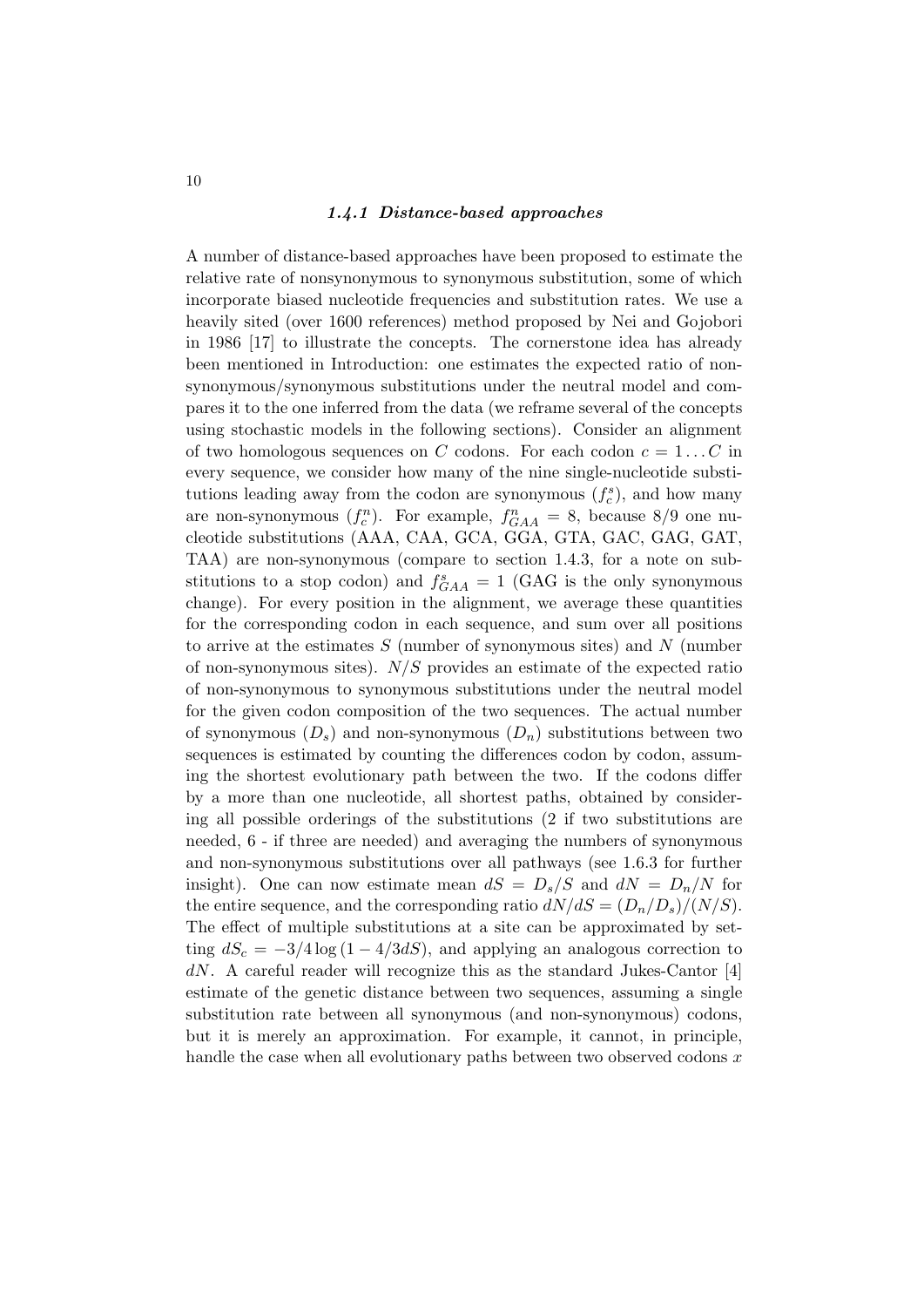and  $\gamma$  involves both synonymous and non-synonymous substitutions, since this would imply that different substitution rates apply in parts of the evolutionary past of the sequences. To decide if  $dN/dS$  is statistically different from 1, one can, for example, obtain a confidence interval around  $dN/dS$ (by bootstrap or using a variance estimator) and examine whether or not the confidence interval overlaps with 1.

While these approaches are useful exploratory tools, especially since they can be run very quickly, they are poorly suited to hypothesis testing, because statistical significance may be difficult to assess, and the effect of phylogenetic relatedness on estimated rates can be strong when rate estimates are based on pairwise sequence comparisons (see section 1.6.3 regarding the adaptation of these ideas to account for phylogenetic relatedness). The de facto standard package for distance-based sequence analysis is MEGA (http://www.megasoftware.net/), a mature and feature-rich program whose main limitation is that the software can only be run under Microsoft Windows. The multi-platform HyPhy package discussed in the Practice section also provides a number features for distance based estimation.

### 1.4.2 Maximum likelihood approaches

The very basic - global, or single rate - model posits that  $\alpha$  and  $\beta$  do not vary from site-to-site or branch to branch. Clearly, this assumption can not be expected to hold in most biological systems and the model must, therefore, be treated as a rough approximation. As with all phylogenetic maximum likelihood methods, a variant of Felsenstein's pruning algorithm [10] is used to evaluate the probability of extant codon sequences given all model parameters, i.e. the likelihood function, and independent parameters are adjusted using a numerical optimization technique to obtain their maximum likelihood estimates (MLEs). There are numerous statistical and philosophical reasons to use maximum likelihood methods for parameter estimation ( $e.g.$ [18]). For example, assuming that the model which generated the data is the same as the one being fitted, and given enough data (alignment columns), MLEs will be consistent (i.e. converge to the true values) and efficient (have minimum variance among all unbiased estimators). For example, Rogers [19] has demonstrated the consistency of maximum likelihood phylogenetic tree estimation for any reversible substitution model with a finite number of states.

Global  $\alpha$  and  $\beta$  models are the simplest computationally and contain the fewest number of estimable parameters, hence they are suitable for coarse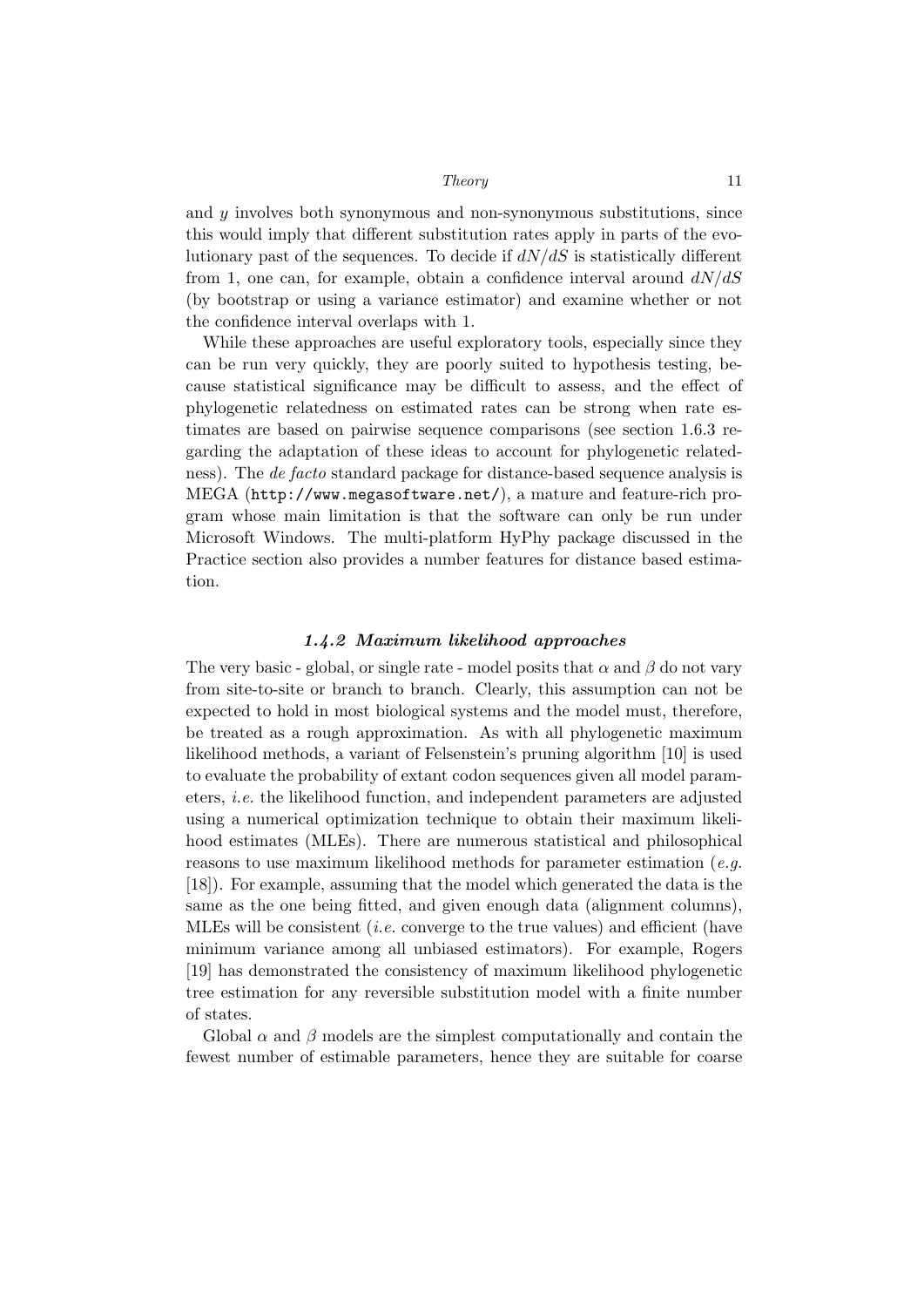data characterization (exploratory analysis), analyses of small samples (a few sequences or very short alignments) or when substitution rates are a nuisance parameter (i.e. there are used as a means to estimate something else, e.g. phylogeny or ancestral sequences), although more complex models may provide a better result in the latter case. Lastly, the global model serves as a useful null hypothesis to form the basic of testing for spatial or temporal rate heterogeneity.



Fig. 1.2. Two different rate distributions (solid and dashed) which have the same mean  $\omega$ .

When  $\alpha$  and  $\beta$  are the primary object of evolutionary analysis, the global model is nearly always a poor choice for inference. Selective regimes may differ from site to site in a gene due to varying functional and structural constraints, selective pressures and other biological processes. Since the global model is only able to estimate the mean, it reveals remarkably little about the unknown distribution of rates. Two genes with mean  $\omega = 0.5$ may, for example, have dramatically different distributions of  $\omega$  across sites (Fig. 1.2), hence it might be erroneous to state, based solely on the equality of the means, that two genes are evolving under similar selective pressures. WhatsInTheMean.bf shows how simulated alignments with vastly different distributions of  $\omega$  yield very similar estimates of mean  $\omega$ .

# 1.4.3 Estimating dS and dN

Quite often one may be interested in estimating evolutionary distances between coding sequences, usually measured as the expected substitutions per site per unit time, or % divergence. As codon-substitution Markov processes are time-homogeneous, one can use the property that the distribution of waiting times (*i.e.* the time for a process to change its state from codon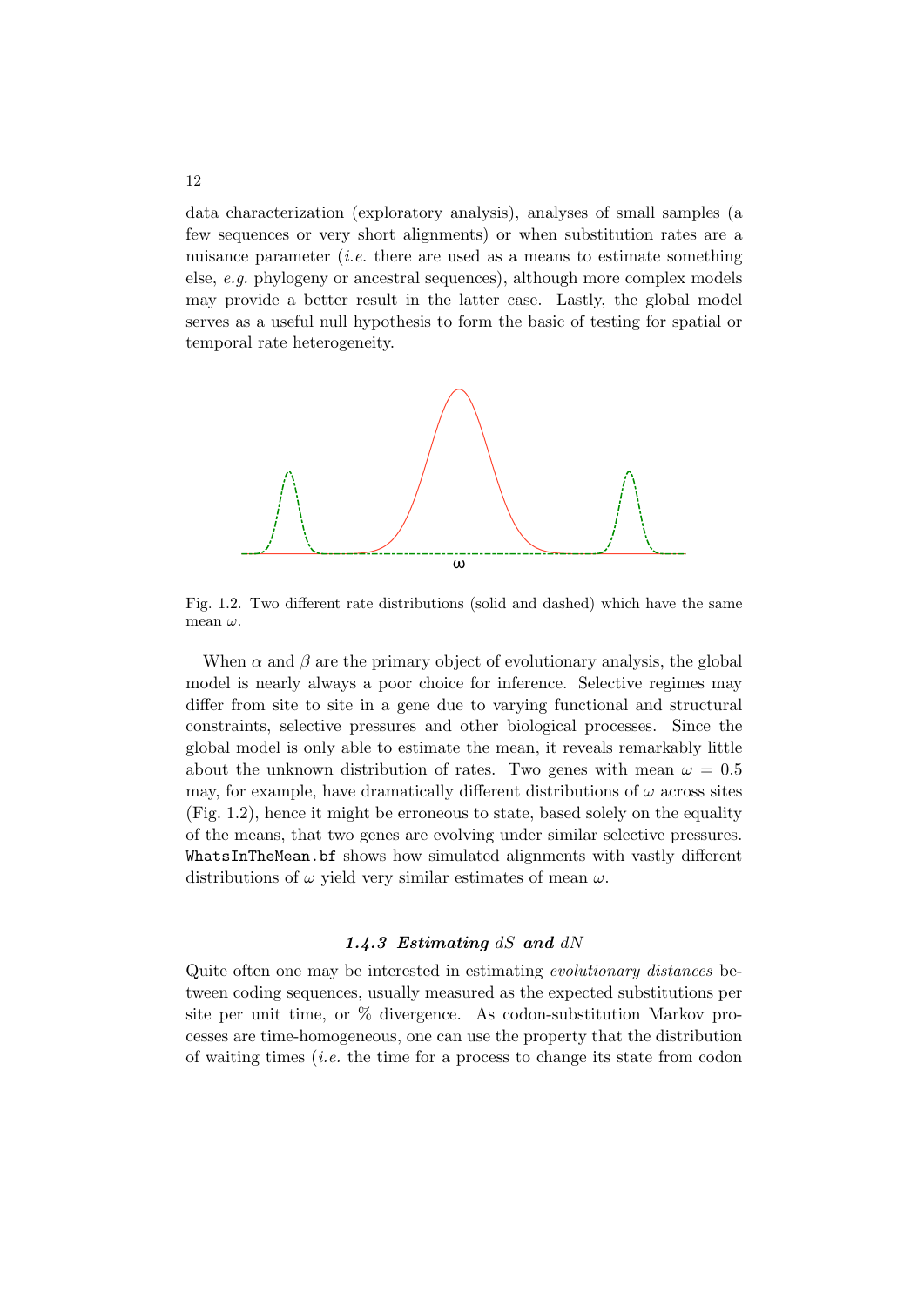i to some other codon) is an exponential distribution with rate parameter defined by the off-diagonal entries of the rate matrix  $Q$ , as  $r_i = \sum_{j \neq i} q_{ij}$ . Recalling that the diagonal elements of the rate matrix Q were defined as  $q_{ii} = -r_i$ , the expected time to change from i to some other state is  $-1/q_{ii}$ , *i.e.* an average of  $q_{ii}$  changes from i to some other state given over a unit length of time. The total expected number of changes per codon per unit time can be obtained by taking a weighted average over all possible codons

$$
E[subs] = -\sum_{i} \pi_i \hat{q}_{ii},
$$

where  $\hat{q}$  denotes that the rate matrix  $Q$  is evaluated using maximum likelihood estimates for all model parameters. To make codon based distances directly comparable with those obtained from nucleotide models, it is customary to divide the estimates by 3, reflecting the fact that there are three nucleotides in a codon.

The total expected number of substitutions can be decomposed into the sum of synonymous and non-synonymous changes per codon, by summing rate matrix entries which correspond to synonymous and non-synonymous substitutions only as follows:

$$
q_{ii} = q_{ii}^s + q_{ii}^{ns} = \sum_{j \neq i, j \text{ and } i \text{ are synonymous}} q_{ij} + \sum_{j \neq i, j \text{ and } i \text{ are nonsynonymous}} q_{ij},
$$

and

$$
E[subs] = E[syn] + E[nonsyn] = -\sum_{i} \pi_i \hat{q}_{ii}^s - \sum_{i} \pi_i \hat{q}_{ii}^{ns}.
$$

In order to convert the expected numbers of substitutions *per codon* to a more customary  $dN$  and  $dS$ , one must normalize the raw counts by the proportions of synonymous and non-synonymous sites (see below), allowing us to compensate for unequal codon compositions in different alignments.

It is important to realize that  $\omega = \beta/\alpha$  is in general not equal to  $dN/dS$  as defined above, although the two quantities are proportional, with the constant dependent upon base frequencies and other model parameters, such as nucleotide substitution biases. When more than two sequences are involved in an analysis, the computation of genetic distances between any pair of sequences can be carried out by summing the desired quantities (e.g.  $dS$  and  $dN$ ) over all the branches in the phylogenetic tree which lie on the shortest path connecting the two sequences in question. An alternative approach is to estimate the quantities directly from a two-sequence analysis, which implicitly assumes that the sequences are unrelated  $(e,q)$  conform to the star topology). Depending on the strength of phylogenetic signal and the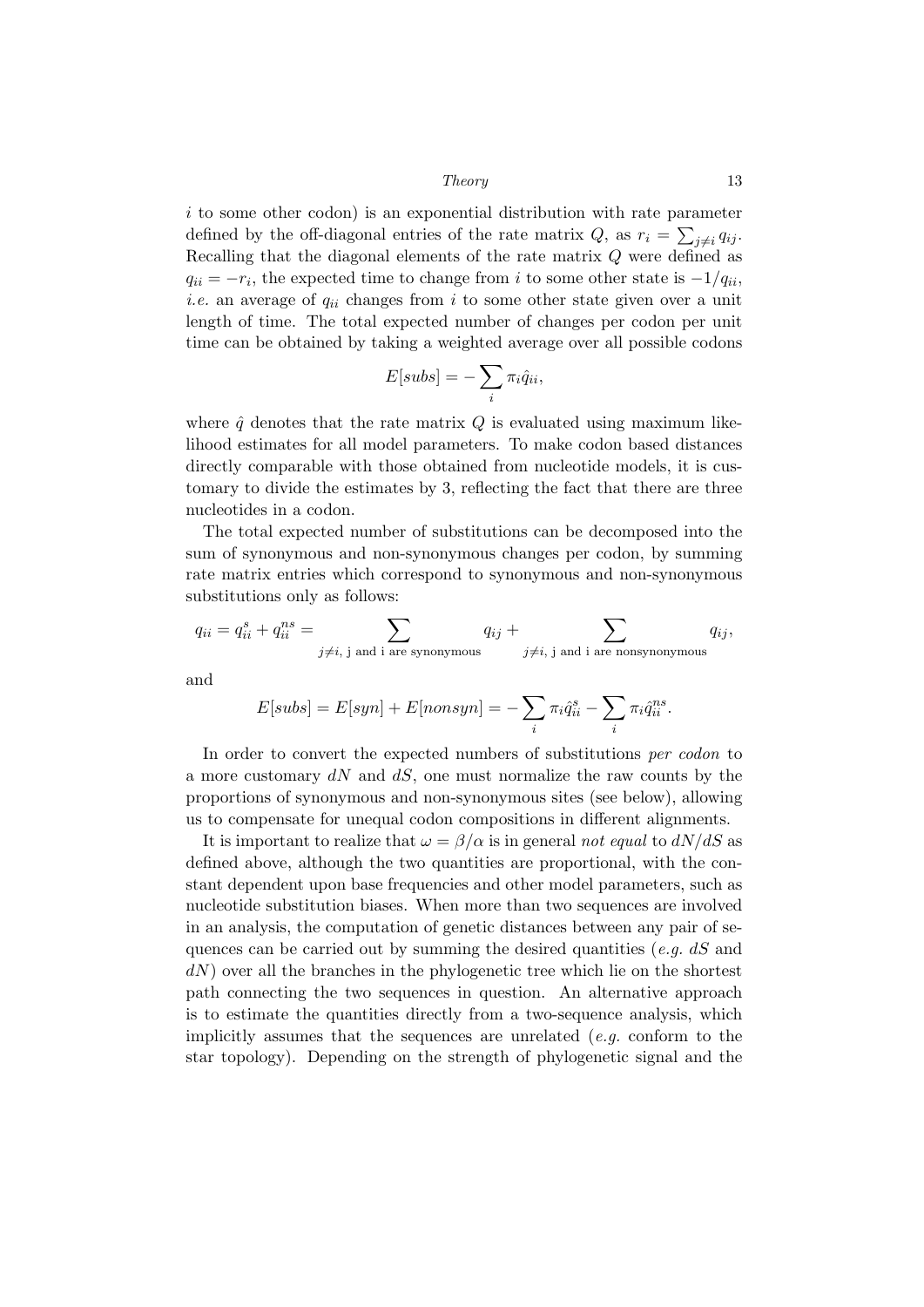assumptions of the model  $(e,q)$  variable selective pressure over the tree), the estimates obtained by the two methods can vary a great deal, and, generally, phylogeny based estimates should be preferred. dSdN.bf provides a numerical example of generating dN and dS estimates from biological sequence data.

Calculating the number of nonsynonymous and synonymous sites. The calculation of the number of nonsynonymous and synonymous sites is performed as described previously [6].

- Given a genetic code, for each codon i compute three numbers:  $T_i$  the total number of onenucleotide substitutions that do not lead to a stop codon,  $S_i$  - those substitution which are synonymous and  $N_i^t$  - those which are nonsynonymous. Clearly,  $T_i = S_i + N_i$ . For example,  $T_{GAA} = 8$ , because 8/9 one nucleotide substitutions (AAA, CAA, GCA, GGA, GTA, GAC GAG, GAT) do not lead to a stop codon, but one (TAA) does,  $S_{GAA} = 1$  (GAG is the only synonymous change) and  $N_{GAA} = 7$ . This step depends only on the genetic code, and not on the alignment being analyzed.
- Compute the expected values of the three quantities for a given alignment, by averaging over the stationary distribution of codons  $\pi$ :

$$
T = \sum_i \pi_i T_i, \quad S = \sum_i \pi_i S_i, \quad N = \sum_i \pi_i N_i.
$$

Note, that  $T = S + N$ .

• Define  $dS = E[syn]\frac{S}{T}$ ,  $dN = E[nonsyn]\frac{N}{T}$ , which can now be interpreted as the expected number of synonymous substitutions per synonymous site, and the nonsynonymous analog, respectively.

# 1.4.4 Correcting for nucleotide substitution biases

As we noted in the introduction, biased nucleotide substitutions, e.g. the preponderance of transitions over transversions, can have a significant effect on the proportions of synonymous and nonsynonymous substitutions, and, by extension, they can affect the estimates of  $\alpha$  and  $\beta$ . The MG94 model incorporates parameters  $(\theta_{mn})$  to correct for such biases. These parameters, in most cases, are not of primary interest to selection analyses, and, often they are indeed nuisance parameters.

There are several possible strategies for selecting one of the 203 possible nucleotide bias models; having chosen a 'nuisance' nucleotide substitution model (or models), we can incorporate (or 'cross') this model with a codon substitution model in order to estimate  $\beta/\alpha$ . The NucleotideBiases.bf example evaluates the effect of nucleotide biases on the  $\beta/\alpha$  estimate. For five H5N1 influenza sequences,  $\beta/\alpha$  ranges from 0.148 to 0.233. The estimate for REV is 0.216, and that for the best fitting model (which happens to be 010023 as determined by the lowest Akaike's information criterion score, see below) is 0.214. Lastly, a model averaged estimate for  $\beta/\alpha$  is 0.221.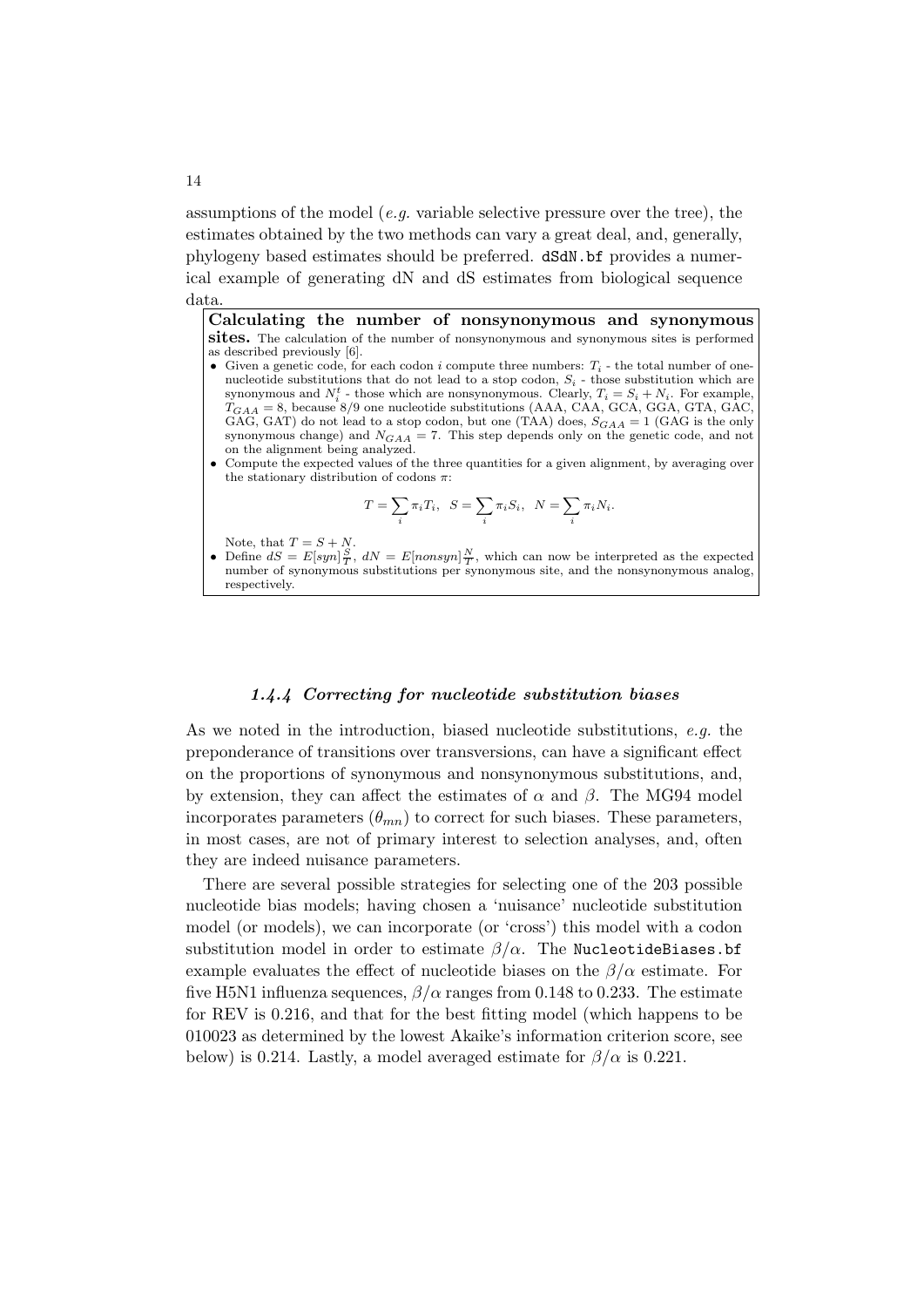# 1.4.4.1 Hypothesis testing

Hypothesis testing concerns itself with selecting, from a number of a priori available models, or hypotheses, the one that explains the observed data best, or minimizes a loss function (e.g. squared distance). For example, one might test for evidence of non-neutral evolution across the gene on average by comparing an MG94 model which enforces  $\beta = \alpha$  (neutral evolution) with one that estimates both  $\beta$  and  $\alpha$  independently.

In the likelihood framework, all the information about how well the data D support any given model H is contained in the likelihood function  $L(H|D)$  =  $Pr{D|H}$ , *i.e.* the probability of generating the data given the model. When comparing two models  $H_0$  (null) and  $H_A$  (alternative), the strength of support for model  $H_A$  relative to  $H_0$  is often assessed using the likelihood ratio statistic (often abbreviated as LR), defined as  $LR = 2(\log L(H_A|D)$  $log L(H_0|D)$ . A classical likelihood ratio test decides between  $H_0$  and  $H_A$ by comparing the LR to a fixed number c, selecting  $H_A$  if  $LR > c$ , and selecting  $H_0$  otherwise. The Neyman-Pearson lemma gives theoretical grounds to prefer the likelihood ratio test to all other procedures for simple hypothesis testing, because for all tests of given *size*  $\alpha$  (defined as the probability of selecting  $H_A$  when  $H_0$  is true, *i.e.* making a false positive/Type I error), the likelihood ratio test is the most powerful test, i.e. it has the highest probability of selecting  $H_A$  when it is true, and hence the lowest Type II/false negative error rate.

An important particular case of the likelihood ratio test arises when  $H_0$ and  $H_A$  are nested. In phylogenetics,  $H_0$  and  $H_A$  can almost always be defined as a parametric model family (e.g. MG94), where some of the parameters are free to vary (e.g. branch lengths), and some may be constrained  $(e.g. \beta = \alpha)$ . When  $H_0$  can be obtained from  $H_A$  by adding B well-behaved constraints on model parameters, then the distribution of the likelihood ratio test statistic LR when the data are generated under  $H_0$  follows the  $\chi^2$ distribution with  $B$  degrees of freedom, if the data sample is sufficiently large<sup>†</sup>. Given a significance level  $\alpha$ , which describes the willingness to tolerate false positive results, one computes the critical level  $c$  which solves  $Pr{\chi^2_B \ge c} = \alpha$ , and rejects  $H_0$  if  $LR \ge c$ . Otherwise, one fails to reject  $H_0$ , which may be either because  $H_0$  is true, or because the data sample is not sufficiently large to distinguish the two (lack of power), thus the hypothesis testing framework is geared towards rejecting the null hypothesis.

 $\dagger$  If some parameters are bounded e.g. by 0, then the distribution of the LR follows a mixture of  $\chi^2$  distributions and a point mass at 0, with the proportion of each generally being dependent on the data at hand. In the simple case of a single one-sided constraint, the appropriate mixture is 50%  $\chi_1^2$  and 50% point mass at 0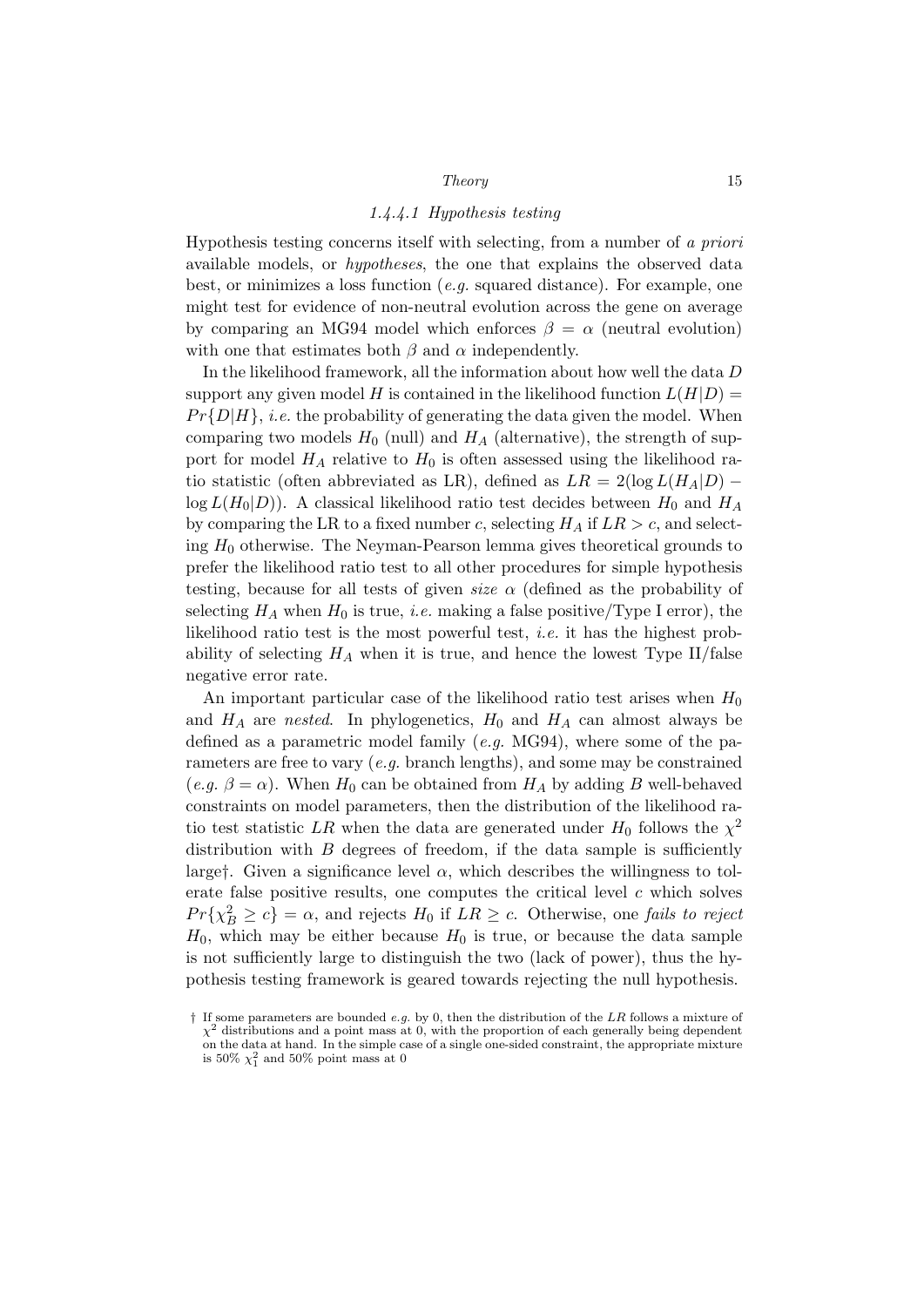Choosing a nucleotide model. Consider the symmetric matrix form of nucleotide substitution biases:

> $B =$  $\sqrt{ }$  $\overline{ }$  $\theta_{AC}$   $\theta_{AG}$ (= 1)  $\theta_{AT}$  $\theta_{CG}$   $\theta_{CT}$ − − − *θ<sub>GT</sub>*<br>− − − −  $\setminus$  $\bigg\}$

Reading this matrix left to right and top to bottom arranges the six rates as  $\theta_{AC}$ ,  $\theta_{AG}$ (=  $1), \theta_{AT}, \theta_{CG}, \theta_{CT}, \theta_{GT}$ . Any of the models of nucleotide biases can be defined by specifying some constraints of the form  $\theta_{ab} = \theta_{cd}$  (e.g.  $\theta_{AG} = \theta_{CT} = 1, \theta_{AC} = \theta_{AT} = \theta_{CG} = \theta_{GT}$  for HKY85). A convenient shorthand (adapted from PAUP<sup>\*</sup> and the first exhaustive model search publication [20]) for defining such constraints is a string of six characters where each character corresponds to a  $\theta$  rate in the above ordering, and if two characters are equal, then the two corresponding rates are constrained to be equal as well. The shorthand for HKY85 is 010010, and the model specified by 010121 defines the constraints  $\theta_{AC} = \theta_{AT}, \theta_{CG} = \theta_{GT} = \theta_{AG} (= 1)$ .

- A "named model", such as HKY85 (the "hard-wired" choice in GY94). Generally, this is a poor choice, because many organisms/genes seem to have non-standard substitution biases [21], unless the alignment is small or a model selection procedure suggests that a "named" model is appropriate.
- The general reversible model (REV), which estimates five biases from the data as a part of the model. While this is a good 'default' model, some of the biases may be difficult to estimate from small data sets, and, as is the case with overly parameter rich models, overfitting is a danger. Overfitted models can actually increase the error in some parameter estimates, because instead of reflecting a real biological process, they may be fitting the noise.
- A nucleotide bias correction based on a model selection procedure (e.g. ModelTest [22] or as described in Practice). Generally, this is the preferred approach, because it allows the correction of substitution biases without overfitting. This approach has two drawbacks: additional computation expense (although it is usually small compared to the cost of fitting a codon model), and the fact that most model selection procedures are based on nucleotide inference, and may incorrectly deduce nucleotide biases because they fail to account for codon constraints and selective pressures.
- Model averaged estimates. The most robust, yet computationally expensive, process is to fit all 203 models, obtain  $\alpha$  and  $\beta$  estimates from each model, and then compute a weighted sum, where the contribution from each model is determined by its Akaike Weight (defined in section 1.5.3), which can be interpreted as the probability that the model is the "bestfitting" model given the data. Such exhaustive model fitting is an overkill except for small and/or short data sets, where several models may provide nearly equally good fits to the data. Fortunately, fitting all 203 models is practical precisely for smaller data sets, where model uncertainty is likely to occur.

Some intuition for how hypothesis testing using this framework is justified can be gained by means of this simple example. Consider some sequence data that evolves according to the neutral MG94 model (*i.e.*  $\alpha = \beta$ ). Here  $H_0$ :  $\beta = \alpha$  and  $H_A$  estimates  $\beta$  and  $\alpha$  separately.  $H_0$  is nested in  $H_A$ , with one fewer degree of freedom. The log-likelihood of  $H_0$  can always be matched or improved by  $H_A$  because it contains  $H_0$  and one finds  $LR \geq 0$ in this case. If one were to consider a large number of independent data sets (of the same size) for which the correct model was  $H_0$ , compute the  $LR$  for each one and tabulate a histogram, then the histogram of  $LR$  would approximate the density function of  $\chi^2$ , if the size of each sample was large enough. It is possible for the LR to exceed any arbitrarily large cutoff by chance, but with vanishing probabilities, hence one settles for the value large enough that only in  $\alpha$  proportion of the cases does one falsely reject  $H_0$  by estimating the location of the appropriate tail of the  $\chi_1^2$  distribution.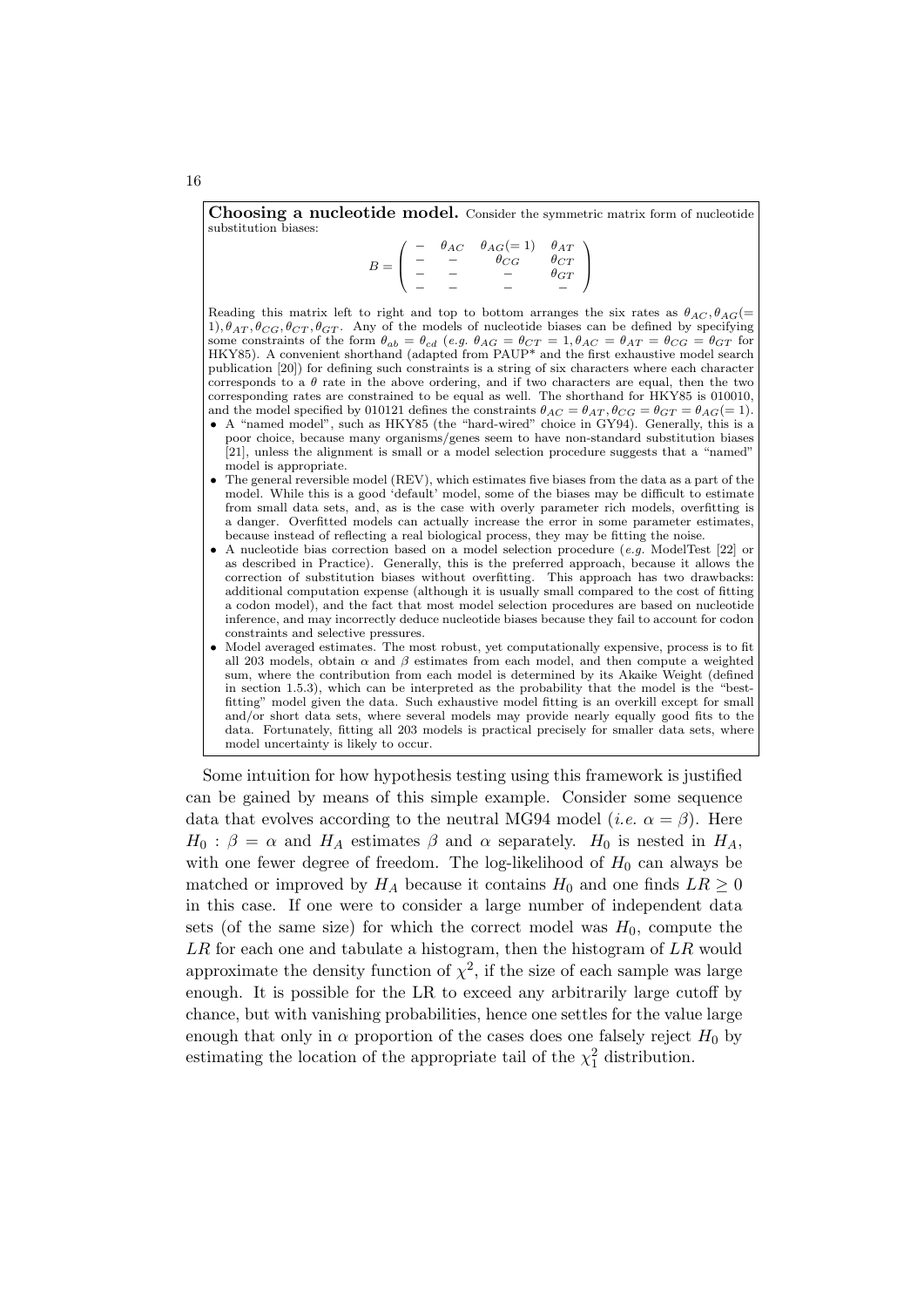

Fig. 1.3. Simulated distribution of the likelihood ratio test statistic based on 100 iterates, and the asymptotic  $\chi_1^2$  distribution density (solid line). Note that the simulated distribution is skewed towards smaller values compared to  $\chi_1^2$ , suggesting that the data sample is too small to have achieved the asymptotic approximation, and tests based on  $\chi_1^2$  are likely to be slightly conservative.

The example LRT.bf tests the hypothesis  $H_0$ :  $\alpha = \beta$  (neutral evolution) versus the alternative of non-neutral evolution on average across an entire gene. For instance, in the Influenza A/H5N1 HA dataset, the hypothesis of neutrality is rejected  $(LR = 65.44, p \ll 0.001)$ , with  $\omega = 0.23$ , suggesting overall purifying selection. Based on 100 random parametric replicates under  $H_0$ , we found the distribution of LR (Fig. 1.3) to range from 0.0004 to 6.81.

Hypothesis testing is a powerful tool if applied judiciously, but its findings can easily be over-interpreted. Indeed, it is crucially important to remember that when  $H_0$  is rejected in favor of  $H_A$ , all we can be certain of is that the data being analyzed are unlikely to have been produced by  $H_0$  not that  $H_A$ is the best explanation for the data. For example, it is often tempting to reject an overly simplistic  $H_0$  in favor of an overly complicated  $H_A$ , when in fact, a model intermediate in complexity may be the best choice. We will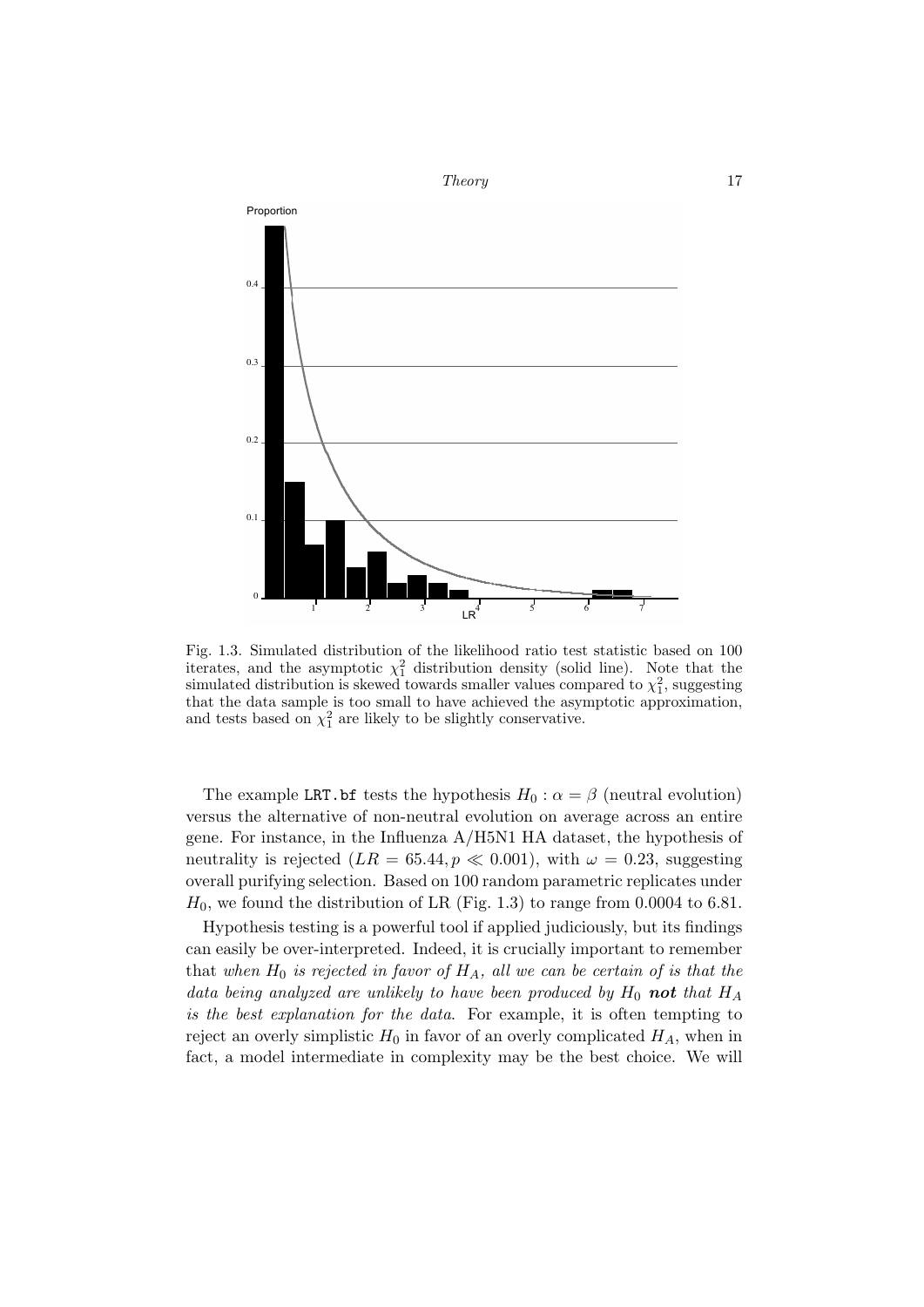return to this topic in a later section when we describe a general procedure for model selection.

#### 1.4.4.2 Confidence intervals on parameter estimates

As most sequence samples have relatively few independent observations (alignment columns) per model parameter, there tends to be a fair amount of stochastic 'noise' in model parameter estimates. This noise is usually referred to as sampling variance, and it gives one an idea of how variable the estimate of a particular parameter would have been, had independent data samples of the same size been available. Sometimes, it may also be beneficial to estimate the entire sampling distribution of one or more model parameters, especially if maximum likelihood estimates are being used for post hoc inference, and ignoring the errors in such estimates can lead to patently erroneous conclusions [23]. We note that very few studies that employ codon substitution models (or indeed, any substitution model) report confidence intervals for the model parameters, hence we devote a section to how these intervals can be obtained, in order to encourage their use. Within a maximum likelihood framework, there are at least three different approaches to deducing how much error there is in a given parameter estimate.

Asymptotic normality. For sufficiently large samples, the joint sampling distribution of all model parameters approaches a multivariate normal distribution with the variance-covariance matrix given by the inverse of Fisher information matrix, *i.e.* the log likelihood surface is quadratic in the vicinity of the maximum. Briefly, if  $l(\theta_1, \ldots \theta_n) = \log L(H(\theta_1, \ldots \theta_n)|D)$  is the log likelihood function of all estimable model parameters, the information matrix I is defined as

$$
I(\theta_1, \ldots \theta_n) = \begin{pmatrix} \frac{\partial^2 l}{\partial \theta_1^2} & \frac{\partial^2 l}{\partial \theta_1 \partial \theta_2} & \cdots & \frac{\partial^2 l}{\partial \theta_1 \partial \theta_n} \\ \vdots & & & \vdots \\ \frac{\partial^2 l}{\partial \theta_n^2} & \frac{\partial^1 l}{\partial \theta_n \partial \theta_2} & \cdots & \frac{\partial^2 l}{\partial \theta_n^2} \end{pmatrix},
$$

evaluated at the maximum likelihood values of the parameters. The advantage of using this method is that it is able, given enough sample data, to correctly model possible codependencies between model parameter estimates in addition to yielding parameter errors, because the entire joint distribution of model parameters is approximated. However, it may be difficult to check whether the sample is large enough to allow the normal approximation to hold, especially if one or more of the parameter values are near the boundary of a parameter space. In addition, the information matrix has to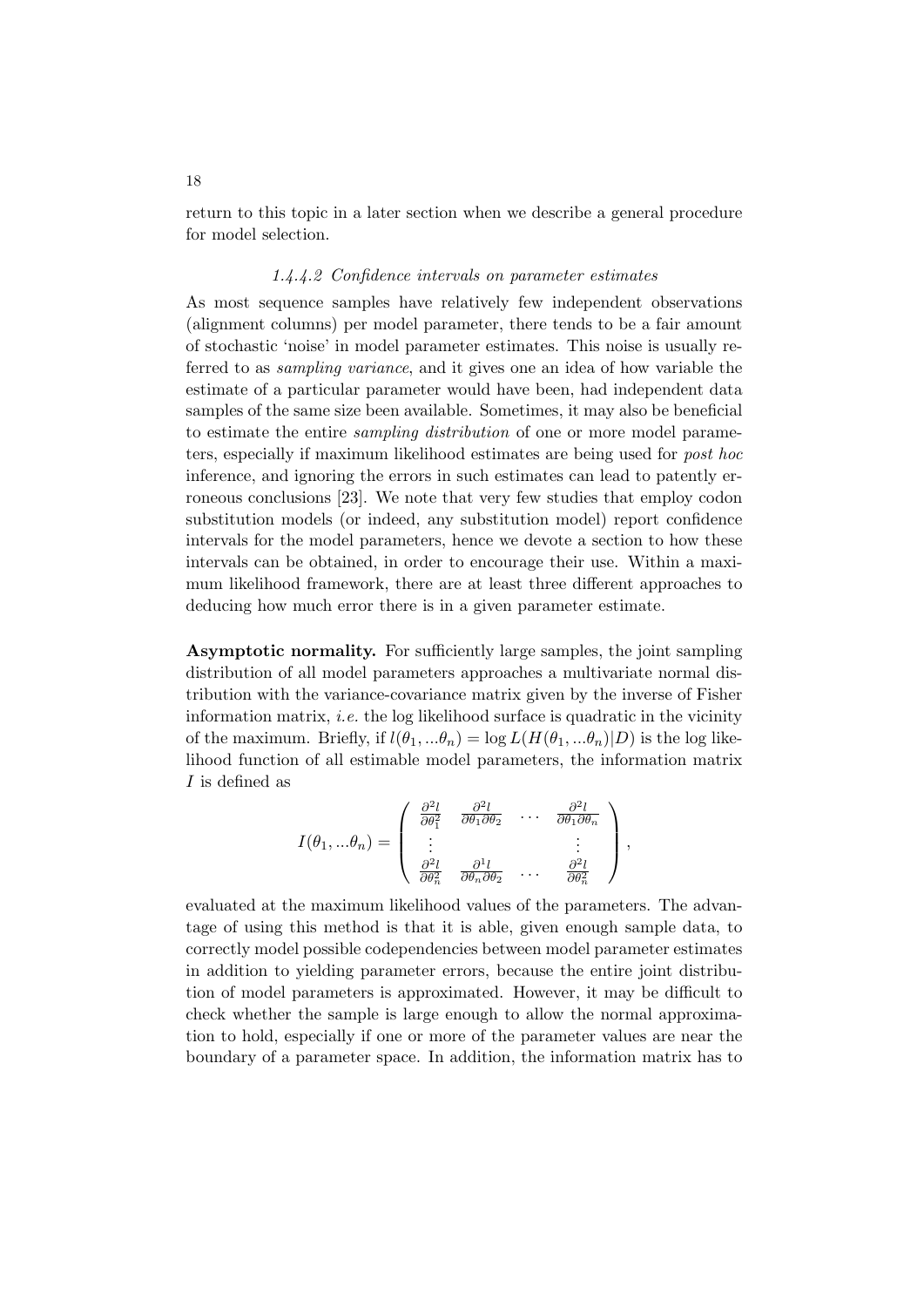be estimated numerically, which turns out to be computationally expensive and numerically challenging, because one has to estimate  $\approx n^2/2$  partial derivatives with sufficient accuracy to obtain an accurate matrix inverse. As in phylogenetic models,  $n$  grows linearly with the number of sequences, the only reliable way to achieve asymptotic normality is to analyze very long sequences, which may be impossible due to biological constraints (e.g. gene lengths).

Profile likelihood. If only confidence intervals around a parameter estimate, or a collection of parameters, is desired, especially for smaller samples and if asymptotic normality may in doubt, then component-wise profile likelihood intervals may be used instead. A  $1 - \alpha$  level confidence interval around a maximum likelihood estimate  $\hat{\theta}_i$  is defined as all those values of  $t$ for which the hypothesis  $\theta_i = t$  cannot be rejected against in favor of the hypothesis  $\theta_i = \hat{\theta}_i$  at significance level  $\alpha$ , when all other model parameters are fixed at their maximum likelihood estimates. Profile confidence intervals are easy to understand graphically: if one plots the log-likelihood function as a function of parameter  $\theta_i$  only, then (assuming the likelihood function is unimodal) a confidence interval is obtained simply by bracketing the  $\hat{\theta}_i$  using the line  $c_{\alpha}$  units below the maximum, where  $c_{\alpha}$  solves is a critical value for the  $\chi^2$  distribution:  $Pr{\chi_1^2(x) \ge c_\alpha} = \alpha$  (Fig. 1.4). Profile likelihood intervals can be found quickly, and can handle cases when the likelihood surface is not well approximated by a quadratic surface over a long range of parameter values. For instance, profile likelihood can produce asymmetric confidence intervals, and handle values near the boundary of the parameter space . However, because profile likelihood works with only one parameter at a time, the intervals it finds may be too small.

Sampling techniques If MLE values of model parameters are used for subsequent inference  $(e,q)$  in the REL method for site-by-site selection analysis, section 1.6.1), it may be desirable to incorporate parameter estimation errors and see how they might influence the conclusions of an analysis. One possible way to accomplish this is to average over values from an approximate joint distribution of parameter estimates. The *sampling importance* resampling (SIR) algorithm is a simple technique for sampling from probability distributions. Firstly, parameter values are sampled from the likelihood surface. In order to sample parameter values that have high likelihood, one could estimate 95% profile confidence intervals for each model parameter:  $(\theta_i^l, \theta_i^u)$  (perhaps enlarging them by an inflation factor > 1), arriving at an *n*-dimensional rectangle from which one draws a large number  $N \gg n$  (e.g.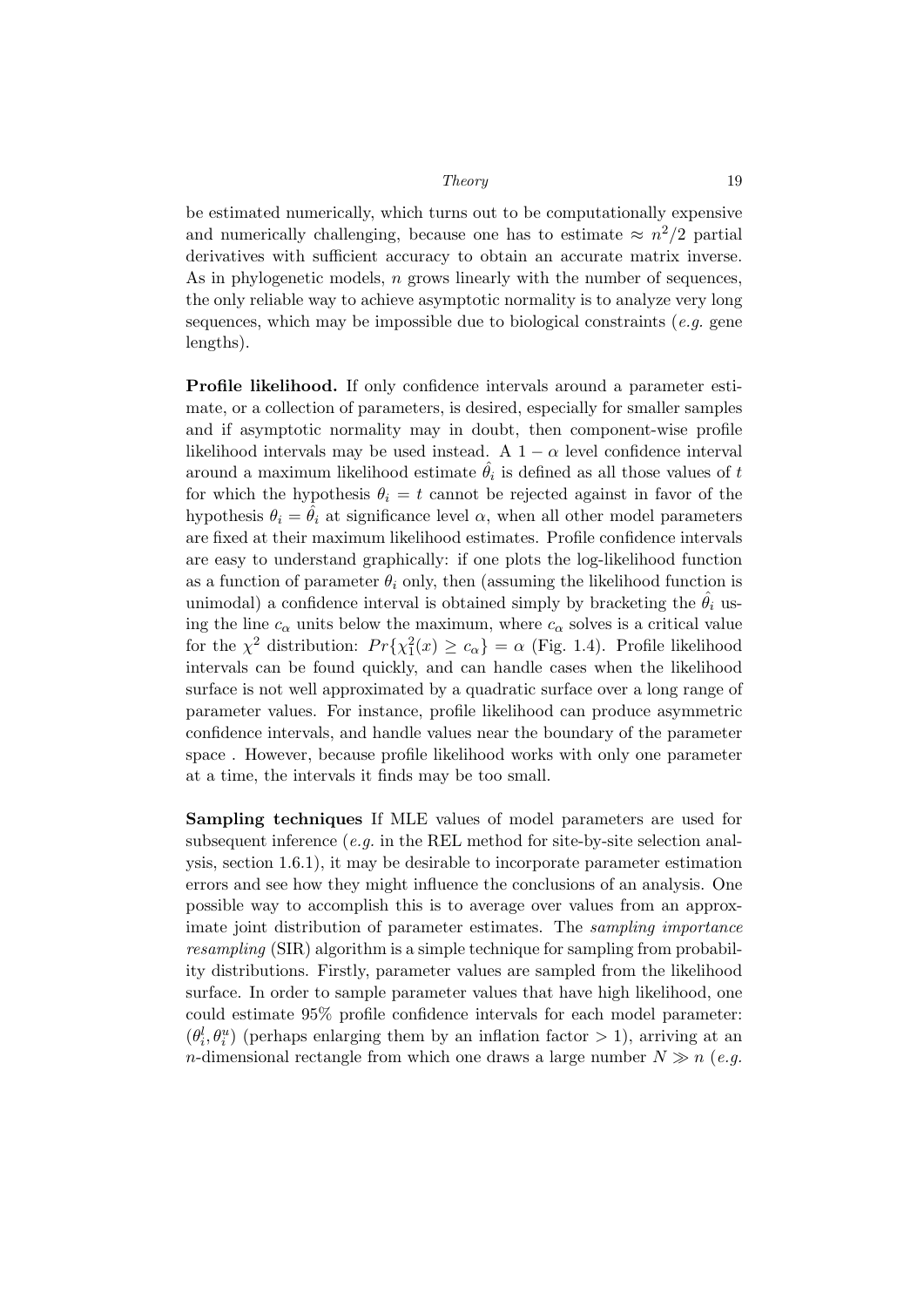

Fig. 1.4. Graphical interpretation for profile likelihood confidence intervals. The maximum of the log-likelihood function l is set at 0 and as the value of the  $x_i$ parameter is taken further away from the MLE, we seek the points where the likelihood curve intersects the  $c_{0.05} = -1.92$  line. For this parameter, the MLE is 1.26, and the 95% confidence interval turns out to be (1.03, 1.52). Note that the curve is slightly asymmetric, suggesting that asymptotic normality has not yet been achieved.

1000) of samples. A technique called Latin Hypercube Sampling (LHS) can sample this space very efficiently. For each parameter  $i$ , LHS draws points by sequentially picking a random index  $r_i$  from 0 to N, with the constraint that all  $r_i$  are distinct and forming a sample point  $\theta_i = \theta_i^l + (\theta_i^u - \theta_i^l)r_i/N$ . Lastly, a resampling step is applied, where a much smaller number of points  $M < N$  are drawn from the original sample, but now in proportion to their likelihood score. Statements about the sampling properties of all  $\theta_i$ , and derivative quantities can now be made based on the resampled set of points. The closer the original distribution is to the true distribution, the larger the effective sample size will be.

ErrorEstimates.bf applies all three methods to estimating the sampling properties of  $\omega$  ratios for the MG94 model with a separate  $\omega$  for each branch. Note that short branches tend to provide highly unreliable estimates of  $\omega$ when compared to longer branches.

# 1.4.5 Bayesian approaches

Instead of a maximum likelihood approach, which works with  $L(H|D)$  =  $Pr{D|H}$ , *i.e.* the probability of generating the data given the model, a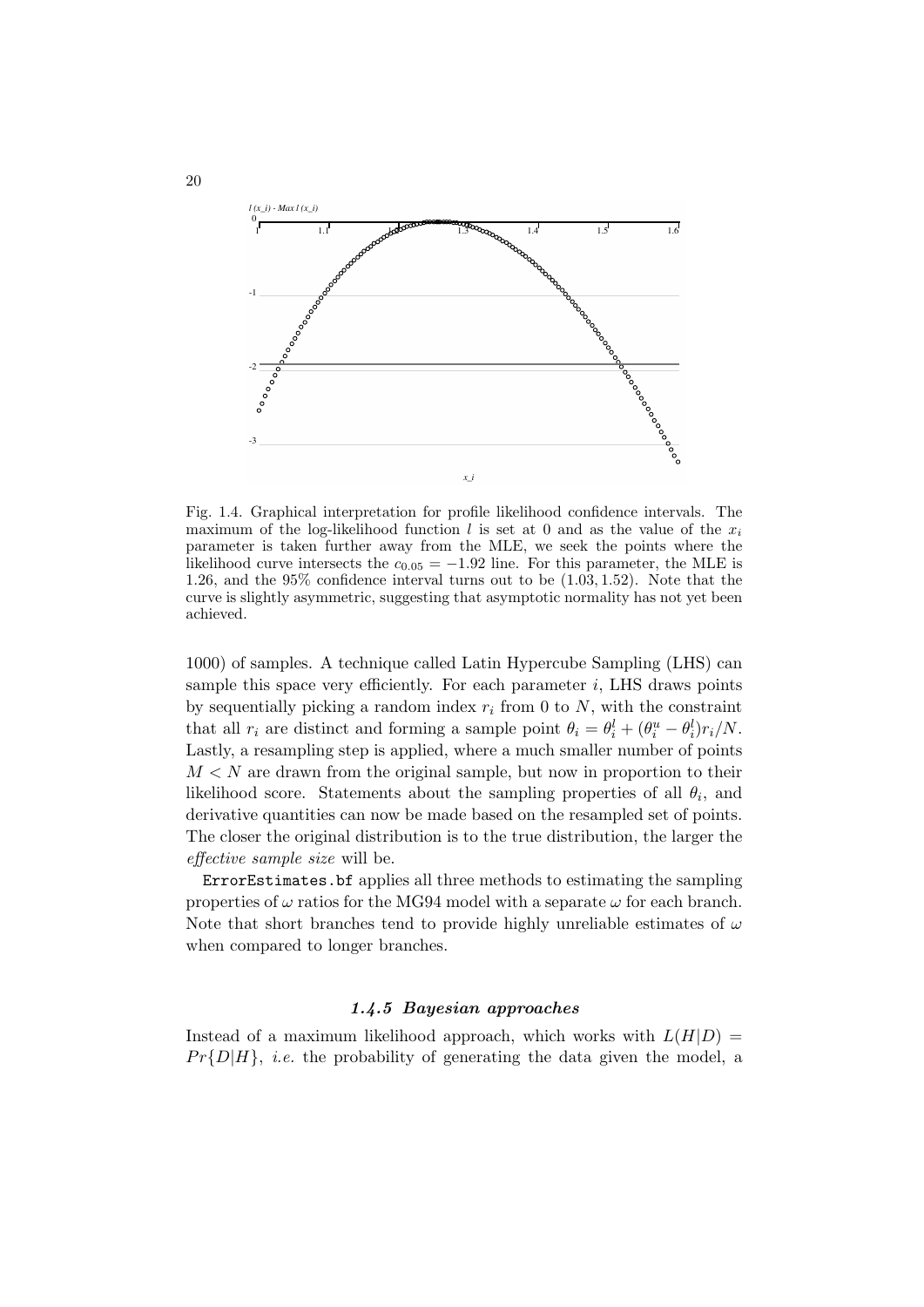Bayesian approach works with  $Pr{H|D}$ , *i.e.* the probability of the model given the data. In this way, a Bayesian approach is much more similar to the way that many people interpret statistical results, and the output of a Bayesian model, called a posterior distribution, can be interpreted as true probabilities. However, a Bayesian approach requires the assumption of prior distributions for the parameters. Not only may the choice of priors affect the results, the use of certain prior distributions necessitates the use of computationally-intensive Markov Chain Monte Carlo (MCMC) techniques to sample from the posterior distribution. Although different from a philosophical point, Bayesian approaches and maximum likelihood approaches should arrive at the same results, given sufficient data. The two major phylogenetic software packages based on the Bayesian paradigm are Mr-Bayes (http://mrbayes.csit.fsu.edu/) and BEAST (http://evolve. zoo.ox.ac.uk/beast/), and we refer interested readers to their documentation pages for further details.

#### 1.5 Estimating branch-by-branch variation in rates

As selection pressures almost certainly fluctuate over time, it may be unreasonable to use models that assume a constant selective pressure for all branches in the phylogenetic tree. For instance, in a tree of influenza sequences from various hosts, one might expect to find elevated selection pressure on branches separating sequences from different hosts, because they are reflective of adaptation to different evolutionary environments.

We have already mentioned the model which allows a separate  $\omega$  in every branch of the tree - the 'local' model, or to follow the nomenclature of the original paper [24], the 'free ratio' model. Other possibilities are the global (single-ratio) model, which posits the same  $\omega$  for all branches and a large array of intermediate complexity models, where some branches are assigned to one of several classes, with all branches within a single class sharing one  $\omega$  value. Formally, this model can be described as

$$
\beta^b = \omega^{I(b)} \alpha^b,
$$

where  $I(b)$  is the assignment of branch b to an  $\omega$  class. For the global model  $I(b) = 1$  and for the local model  $I(b) = b$ .

#### 1.5.1 Local versus global model

A naive approach to test for branch-to-branch rate variation is to fit the global model as  $H_0$ , the local model as  $H_A$ , and declare that there is evidence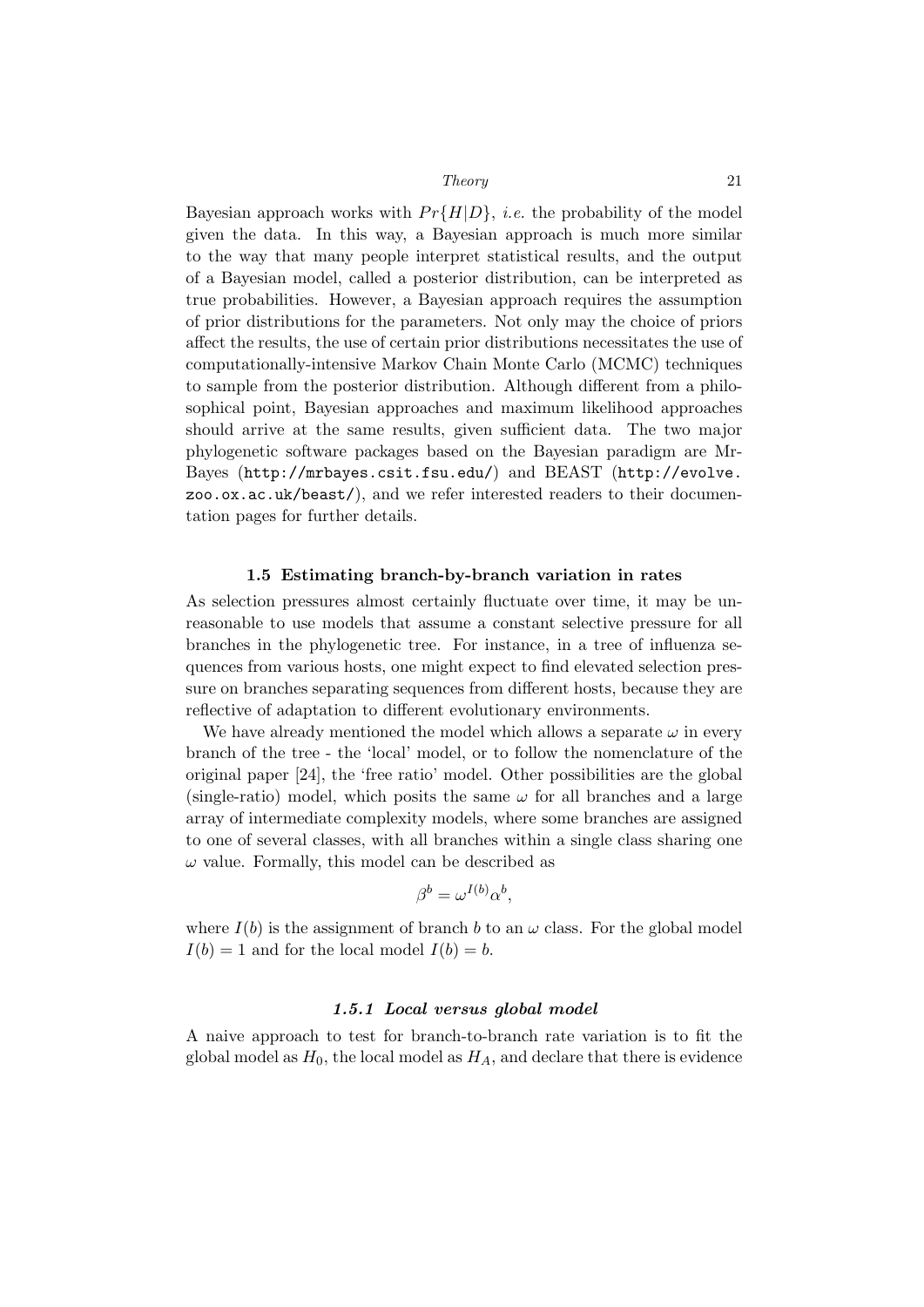of branch-by-branch rate heterogeneity if  $H_0$  can be rejected. Since the models are nested, one can use the likelihood ratio test with  $B-1$  (B is the total number of branches in the tree) degrees of freedom. LocalvsGlobal.bf performs this test using the MG94 model.

This procedure, however is lacking in two critical areas. Firstly, it may lack power if only a few branches in a large tree are under strong selective pressure, because the signal from a few branches may be drowned out by the "background". Secondly, it lacks specificity, in that the real question a biologist may want to ask is "Where in the tree did selection occur?" and not "Did selection occur somewhere in the tree?". A rough answer to this question may be gleaned from examining the confidence intervals on branch by branch  $\omega$  and saying that two branches are under different selective pressures if their confidence intervals do not overlap. However, these confidence intervals are suitable only for data exploration, as they may not achieve appropriate coverage. For instance, there is an implicit multiple comparison problem and the intervals may be too narrow in some cases, and they may be difficult to interpret for large trees where many pairwise comparisons would have to be made.

# 1.5.2 Specifying branches a priori

The first likelihood-based procedure for identifying different selective regimes on tree branches [24] relied on an a priori specification of some branches of interest. For example, if a branch separates taxa from different evolutionary environments (e.g. virus in different hosts, geographically separate habitats, taxa with and without a specific phenotype), one may be interested in studying the strength of selection on that branch. The a priori branch model separates all B branches into a few  $(F < B)$  of interest (foreground), for which the  $\omega$  parameter is estimated individually, and all other branches (background), which share a common  $\omega_b$  - background selection regime. To test for significance, one conducts a LRT with  $F$  degrees of freedom. This analysis boosts the detection power because the number of model parameters is significantly reduced, and focuses on specific branches.

The main drawback of such a test is that it assumes that the rest of the branches have a uniform selective pressure. This assumption is less likely to hold as the number of taxa (and tree branches) is increased, and the model can be easily misled into claiming selection on a 'foreground' branch if the background is strongly non-uniform. A simple example in Fig. 1.5 shows that the likelihood ratio test can perform very poorly if the assumptions of the model are violated. The assumption of neutrality along a given branch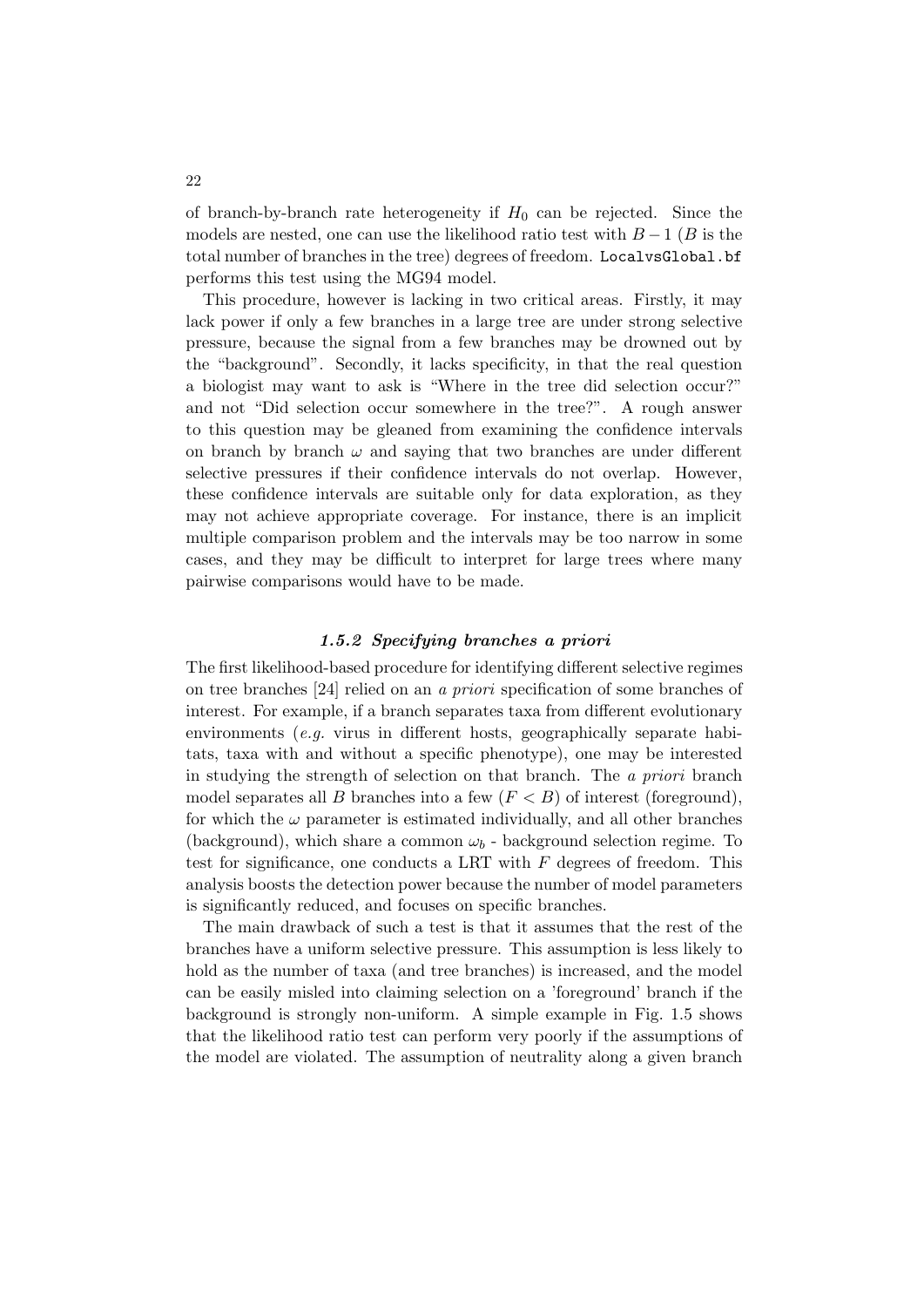

Fig. 1.5. The effect of model mis-specification on the likelihood ratio test. We simulated 100 long datasets (with 5000 codons each) using the tree on the left, which branch  $\omega$  shown for every branch and then tested whether  $\omega = 1$  along the short middle branch using the likelihood ratio test which makes an incorrect assumption that all other branches of the tree have the same  $\omega$ . The panel on the right tabulates the cumulative distribution of p-values for rejecting the null hypothesis  $\omega = 1$  along the internal branch. A correct test for this model would reject neutrality at level p in approximately  $p \times 100$  cases (the solid line), whereas this test has uncontrollable rates of false positives. It rejects neutrality 74 times at  $p = 0.05$ , for example. In addition, the point estimate of  $\omega$  along the internal branch is strongly biased by the incorrect model (mean of 1.94, instead of the correct value of 1).

was rejected at  $p = 0.05$ , *i.e.* very strongly, for 74/100 datasets simulated with the neutral "foreground" branch.

A test which is more robust to a non-uniform background may be the following: to decide whether a given branch  $b_0$  is under positive selection (*i.e.* has  $\omega^{b_0} > 1$ , one fits  $H_0: \omega^{b_0} \leq 1$  and  $H_A: \omega^{b_0}$  is unconstrained, allowing all other branches to have their own  $\omega$  and conducts an LRT. This is a onesided test (e.g. the constraint is an inequality, rather than an assignment), and the appropriate distribution of the LR test statistic to check against is a mixture of  $\chi_1^2$  and a point mass at 0 [25].

BranchAPriori.bf can be used to conduct both types of tests. To conduct one of the tests of [24], select Node1 and Node5 as foreground branches in the Primate Lysozyme data set.

#### 1.5.3 Data-driven branch selection

However, in many instances there may exist no a priori evidence to suspect selection at a specific branch in the tree. There are several naive approaches which we would like to caution against. Firstly, it may be tempting to begin by fitting a local model, inspecting the values of  $\omega$  estimated for each branch, and then selecting some branches which appear to be under selection for further testing. Using the data to formulate a hypothesis to test is referred to as "data-dredging" and this should generally be avoided.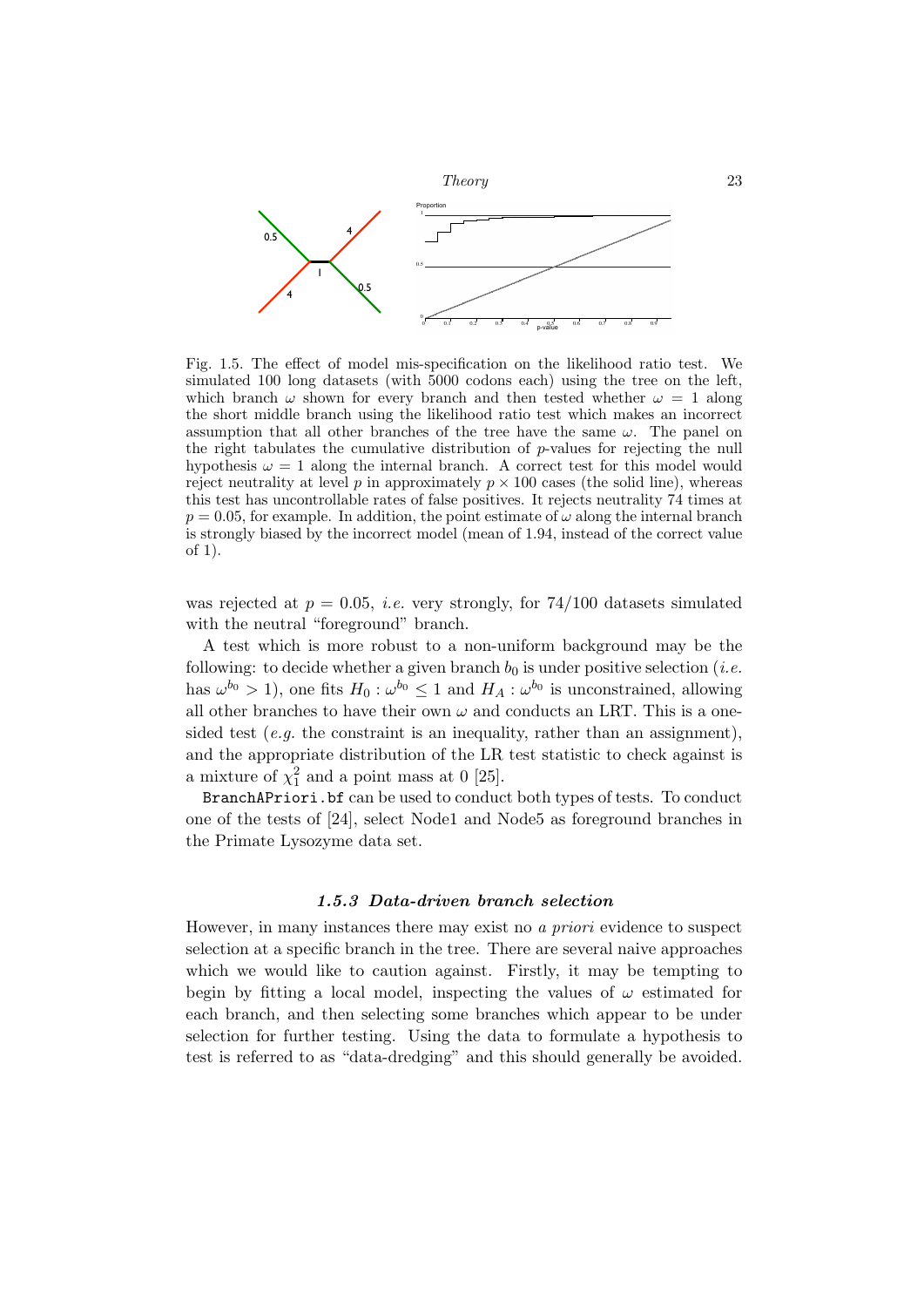Hypotheses formulated using a data set and then tested with the same data set will nearly always be highly biased, i.e. appear significant when in fact they are not. Secondly, one might attempt to test every branch one at a time, and declare all those which appear under selection in individual tests to be significant. However, this method consists of multiple tests, and as such, requires a multiple test correction  $(e,q)$ . Bonferroni or false discovery rate [26]). Intuitively, if each test has the probability of making a Type I error 5% of the time, at least one of the 17 tests (each branch in a 10 sequence tree) would, in the worst case scenario make a Type I error in  $1 - (1 - 0.05)^{17} = 58.2\%$  of the time, *i.e.* every other significant finding could be a false positive! There is another issue, in that each individual test assumes that every branch, except the foreground branch being tested, is under a uniform (background), presumably negative, selective pressure. Hence, if two of the tests return positive results (*i.e.* two foreground branches are positively selected), these results are incompatible.

Since the model of rate variation is a nuisance parameter in this case, we advocate the idea of searching the space of many possible models, selecting those which fit well, and averaging over models to achieve robust inference. For full details of the methods we refer the reader to [27], but the basic idea is intuitive. Let us consider models with up to C different  $\omega$  assigned to branches. A model like this is completely specified by assigning each branch in a phylogenetic tree to one of  $C$  classes, with the total number of models on B branches given by the Stirling numbers of the second kind - the number of unique ways to assign  $B$  objects to  $C$  bins:

$$
S(C; B) = \frac{1}{C!} \sum_{k=1}^{C} (-1)^{C-k} \frac{C!}{k!(C-k)!} k^{B}.
$$

The number of models grows combinatorially fast with  $B$ , even if C is small  $(e.g. 3)$ . The models considered during the search will no longer always be nested, hence a new model comparison technique is called for. We chose a small sample Akaike information criterion score of each model, defined as

$$
AIC_c(M) = -2\log L + 2p \frac{s}{s - p - 1},
$$

where  $L$  is the maximum log-likelihood score of the model,  $p$  is the number of model parameters and  $s$  is the number of independent samples available for inference (the number of sites in an alignment).  $AIC_c$  rewards a model for a good likelihood score and penalizes it for the number of parameters, progressively more so as the number of parameters approaches the number of independent samples.  $AIC_c$  minimizes the expected Kullback-Liebler di-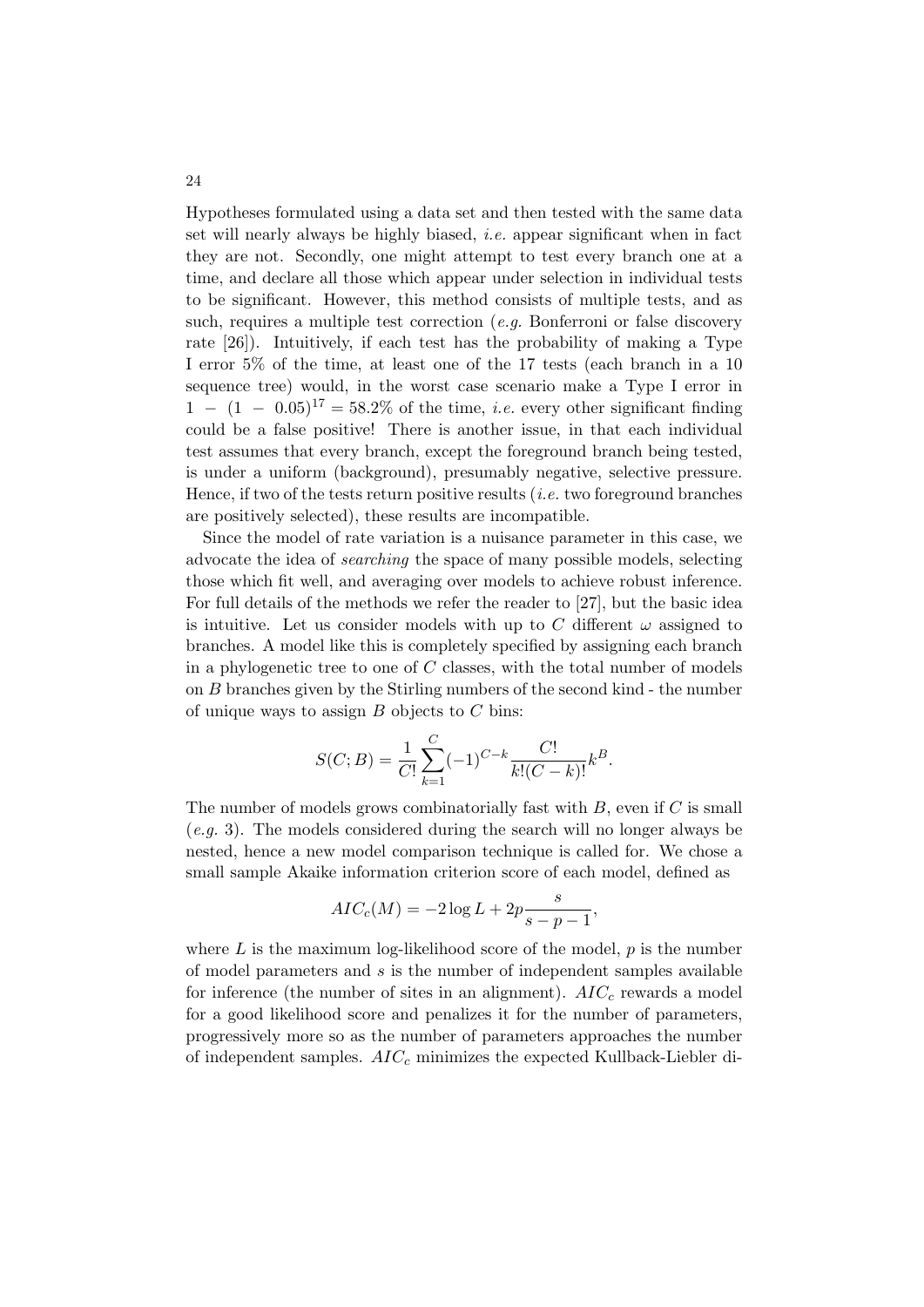vergence between model M and the true model that generated the data, and there exist fundamental results supporting its use. We use a genetic algorithm (GA) to search the space of possible models, measuring the fitness of each by its  $AIC_c$  score. GAs have proven very adept at rapidly finding good solution in complex, poorly understood optimization problems. As an added benefit, the availability of  $AIC_c$  scores allows one to compute Akaike weights for each model, defined as  $w_M = \exp(\min_M AIC_c(M) - AIC_c(M))/2$ , normalized to sum to one.  $w_M$  can be interpreted as the probability that model M is the best (in the Kullback-Liebler divergence sense) of all those considered given, the data. Now, instead of basing inference solely on the best fitting model, one can compute the model averaged probability of finding  $\beta^b > \alpha^b$  for every branch in the tree. The GA search is a computationally expensive procedure, and we recommend that the reader first try our web interface (http://www.hyphy.org/gabranch).

#### 1.6 Estimating site-by-site variation in rates

Often, we are most interested in positive or diversifying selection, which may be restricted to a small number of sites. Several methods to detect site-specific selection pressure have been proposed; for a review and detailed discussion of these methods, see Kosakovsky Pond and Frost [28]. There are two fundamentally different approaches to estimating site-specific rates. The first approach, first proposed by Nielsen and Yang [1] assumes that the true distribution g of  $\alpha_s$  and  $\beta_s$  can be well represented by some predefined, preferably simple distribution  $f$ , uses the data to infer the parameters of  $f$ , integrates the values of unobserved model parameters out of the likelihood function, and then assigns each site to a rate class from  $f$  to make inference about what occurs at a single site. This class of models - random effects likelihood (REL) models - was first implemented in the PAML [13] package and has since been widely adopted in the field of molecular evolution. Bayesian versions of these models have been developed by Huelsenbeck and colleagues [29, 30]. The second approach, first proposed by Suzuki and Gojobori [31] estimates site-specific rates directly from each site independently, either using maximum likelihood methods (fixed effects likelihood, FEL), or counting heuristics. We now describe how these methods differ in their approach to estimating site-specific rates.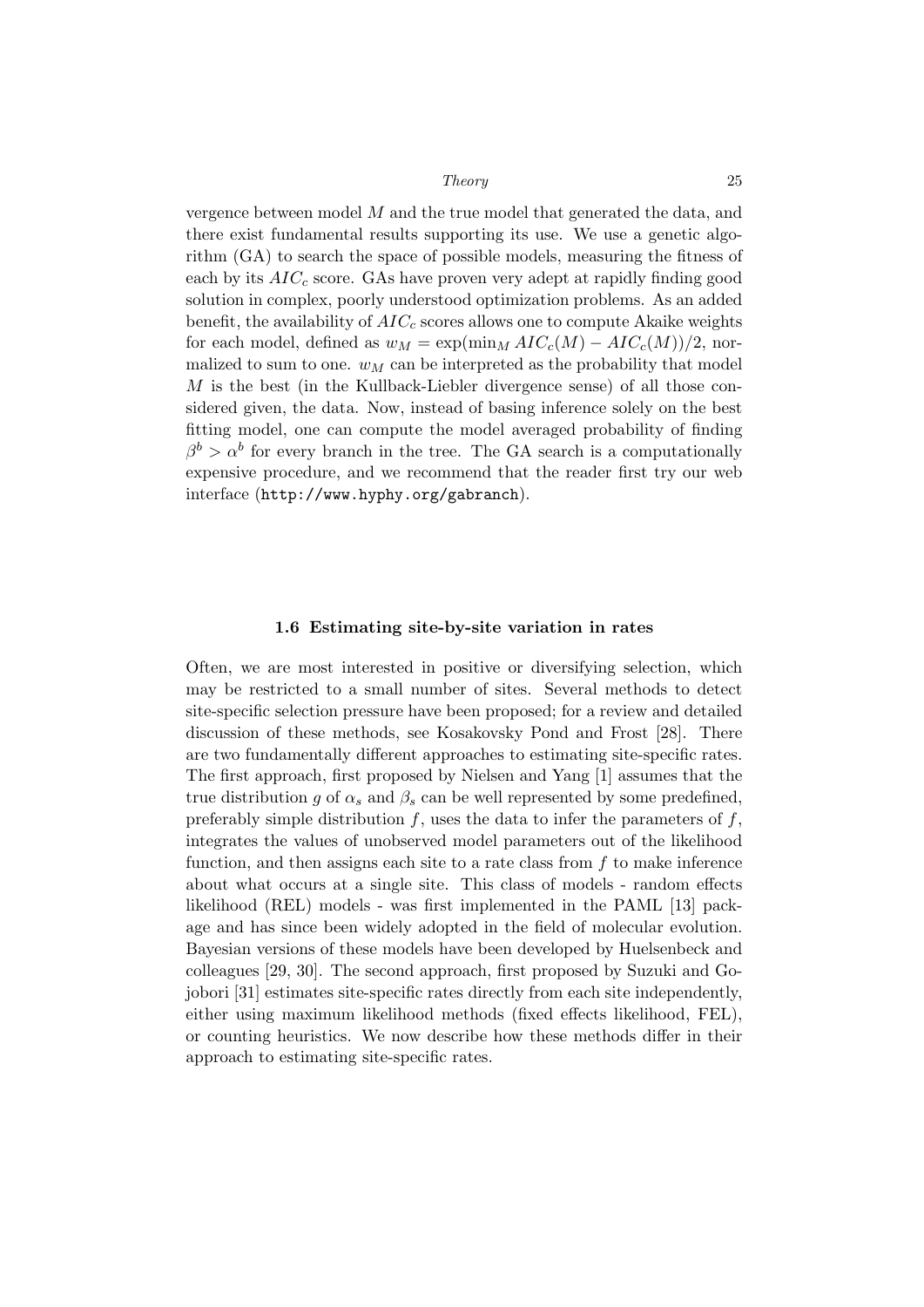# 1.6.1 Random Effects Likelihood (REL)

When the objective of an analysis is to estimate, for each codon  $c = 1 \dots S$ in the alignment, a pair of *unobserved* rates  $\alpha_s$  and  $\beta_s$ , the random effects approach posits than there exists a distribution of rates that is almost always assumed to be discrete with D categories for computational feasibility, with values  $(\alpha^d, \beta^d)$ , and the probability of drawing each pair of values is  $(p^d)$ , subject to  $\sum_d p^d = 1$ . Examples of such distributions might be the general discrete distribution (all parameters are estimated), or the M8 model of PAML, where  $D = 11$ ,  $\alpha_d = 1$  and  $\beta$  is sampled from a discrete beta distribution (10 bins) or a point mass  $\omega > 1$ . The value D is fixed a priori, and all other distribution parameters are usually estimated by maximum likelihood. To compute the likelihood function at codon site c, one now has to compute an expectation over the distribution of rates

$$
L(\text{site c}) = \sum_{d=1}^{D} L(\text{site c} | \alpha_c = \alpha_d, \beta_c = \beta_d) p^d,
$$

where each of the conditional probabilities in the sum can be computed using the standard pruning algorithm [10]. Finally, the likelihood of the entire alignment, making the usual assumption that sites evolve independently, can be found as the product of site-by-site likelihoods.

The REL approach can be used to test whether positive selection operated on a proportion of sites in an alignment. To that end, two nested REL models are fitted to the data: one which allows  $\beta > \alpha$ , and one that does not. The most cited test involves the M8a (or M7) and M8b models of Yang and colleagues [32], which each assume a constant synonymous rate  $\alpha \equiv 1$  and use a beta distribution discretized into 10 equiprobable bins to model negative selection ( $\beta_i \leq 1$  for  $i \leq 10$ ), but M8a forces  $\beta_{11} = 1$  while M8b allows  $\beta_{11} \geq 1$ . If M8a can be rejected in favor of M8b using the likelihood ratio test with a one sided constraint, this provides evidence that a  $p_{11}$  proportion of sites are evolving under positive selection. Another test, allowing for variable synonymous rates has been proposed by Sorhannus and Kosakovsky Pond [33] and involves fitting two D (e.g.  $D = 4$  or  $D = 9$ ) bin general discrete distributions with one of them constraining  $\beta_d \leq \alpha_d$  for all rate classes.

To find individual codon sites under positive selective pressure, REL methods can use an empirical Bayes approach, whereby the posterior probability of a rate class at every site is computed. A simple application of Bayes rule,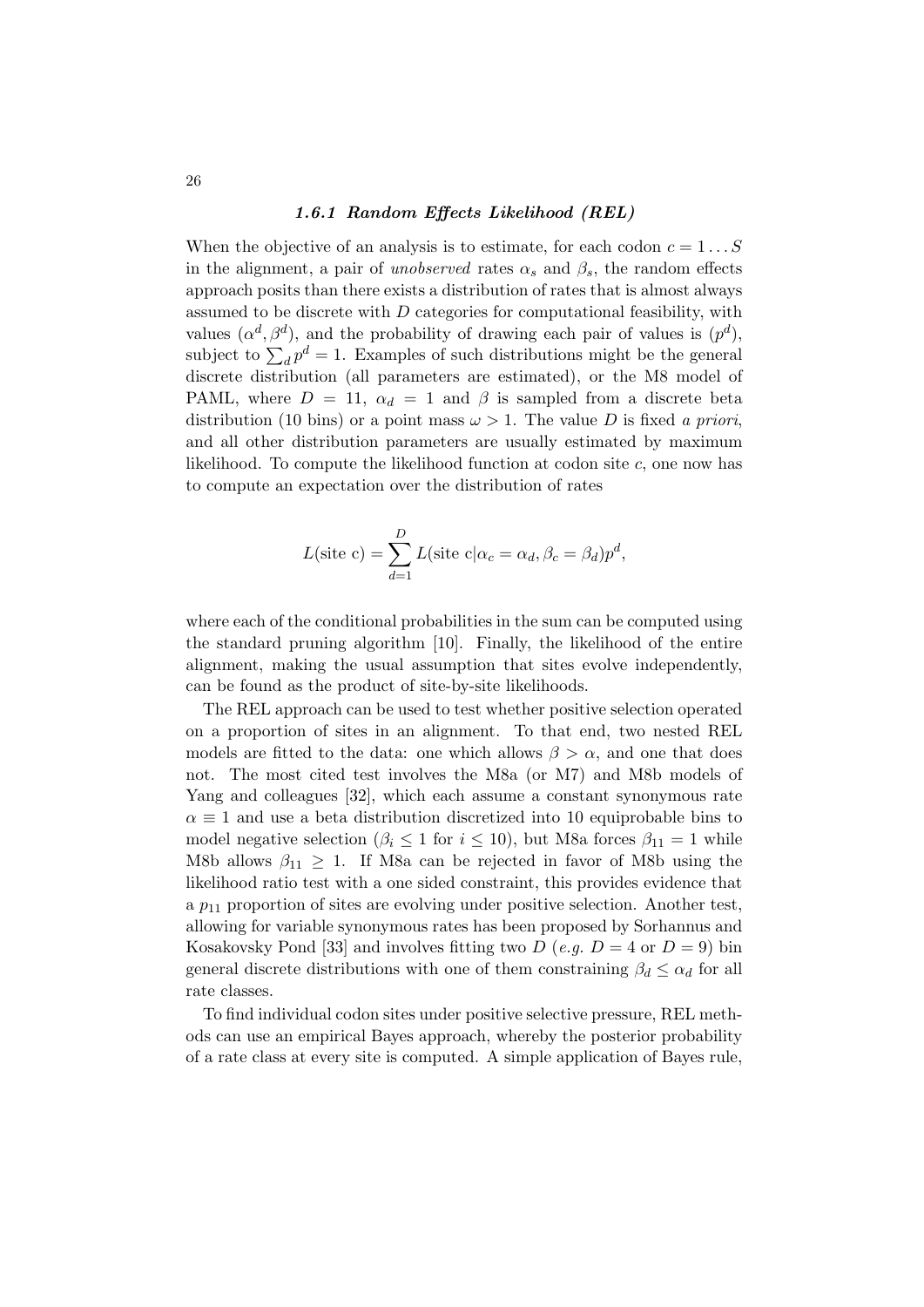treating the inferred distribution of rates as a prior shows that

$$
Pr(\alpha_s = \alpha_d, \beta_s = \beta_d | \text{site c}) = \frac{L(\text{site c} | \alpha_s = \alpha_d, \beta_s = \beta_d) p^d}{L(\text{site c})}.
$$

A site can be classified as selected if the posterior probabilities for all those rate classes with  $\beta_d > \alpha_d$  exceed a fixed threshold (*e.g.* 0.95). While it may be tempting to interpret this value as an analog of a p-value, it is not one. The Bayesian analog of a p-value is the Bayes factor for some event  $E$ . defined as

$$
BF(E) = \frac{\text{posterior odds } E}{\text{prior odds } E} = \frac{Pr_{posterior}(E)/(1 - Pr_{posterior}(E))}{Pr_{prior}(E)/(1 - Pr_{prior}(E))}.
$$

A Bayes factor measures how much more confident (in terms of odds) one becomes about proposition E having seen the data. If  $BF(\beta > \alpha)$  at site  $c$  exceeds some predefined value  $(e.g. 20)$ , a site can be called selected. Our simulations [28] indicate that in phylogenetic REL methods  $1/BF$  is approximately numerically equivalent to a standard p-value.

REL methods are powerful tools if applied properly, and can detect selection when direct site-by-site estimation is likely to fail. For example, if there are 100 sites in an alignment with  $\omega = 1.1$ , unless the alignment consists of hundreds of sequences, methods which estimate rates from individual sites (discussed below) are unlikely to identify any *given* site with  $\omega = 1.1$  to be positively selected, because selection is very weak. Hence they may miss evidence for positive selection altogether. On the other hand, REL methods can pool small likelihood contributions from all 100 sites to a single class with  $\omega > 1$  and use *cumulative* evidence to conclude that there is selection somewhere in the sequence. However, REL methods may also fail to identify any individual site with any degree of confidence. The ability to pool information across multiple sites is a key advantage of REL.

However, one needs to be keenly aware of two major shortcomings of REL. Firstly, there is a danger that the distribution of rates chosen a priori to model  $\alpha$  and  $\beta$  is inadequate. For example, there is no compelling biological reason to support the mixture of a beta and a point mass distribution (PAML's M8). In extreme cases (see section 1.6.5) this can lead to positively misleading inference, whereas in others "smoothing" - the underestimation of high rates and overestimation of low rates - can occur, and result in loss of power. Secondly, posterior empirical Bayes inference assumes that rate estimates are exact. For example, an  $\omega = 1.05$  may be estimated and used to compute Bayes factors, but if the confidence interval on that estimate is  $(0.5, 1.5)$ , then one cannot be certain whether or not the contribution from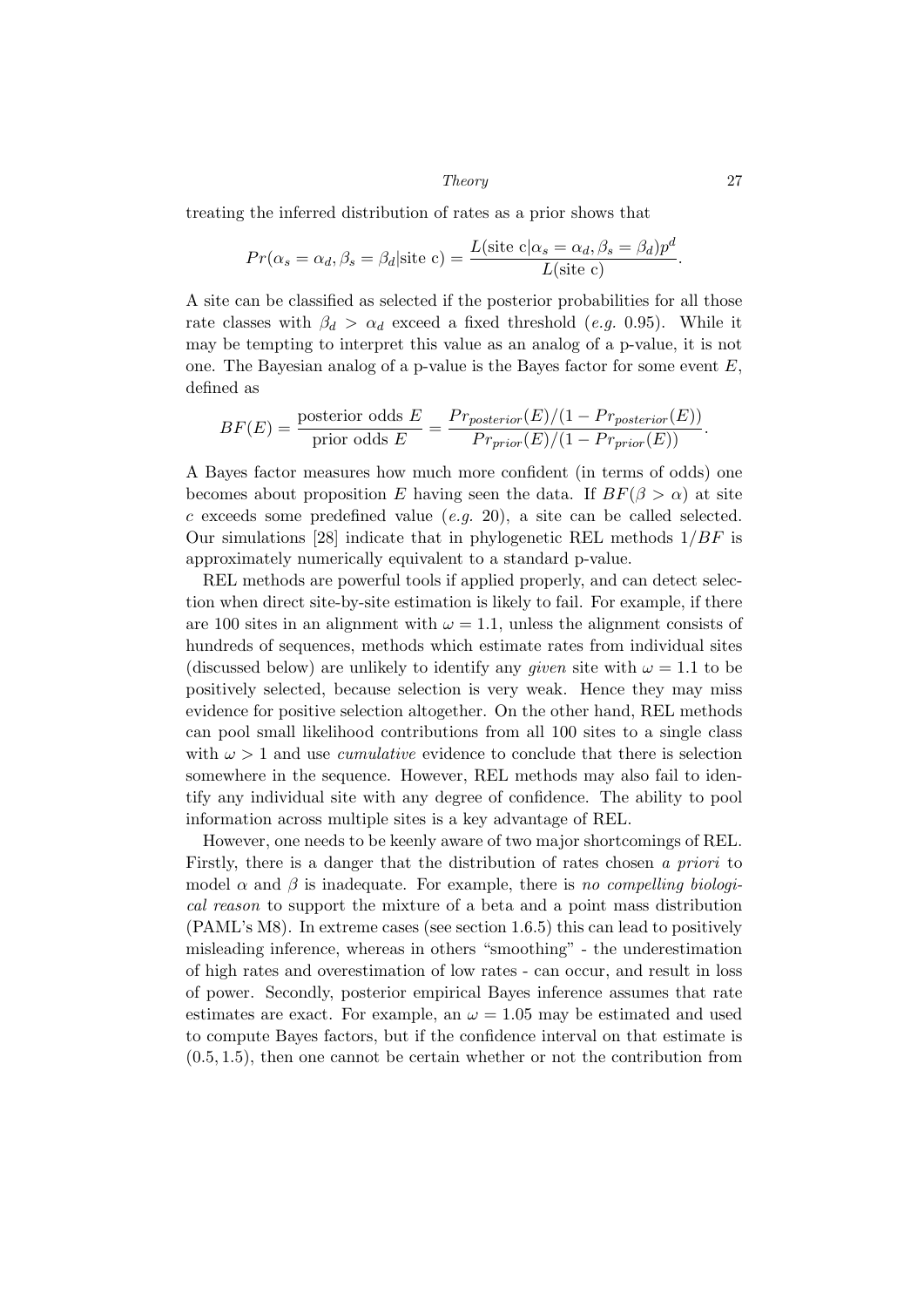this rate class should be counted for or against evidence of positive selection at a given site. REL methods have received somewhat undeserved criticisms  $(e.g. [23])$ , mostly arising of the application of these methods to very sparse (small and low divergence data), where all inferred parameter values had large associated errors. Yang and colleagues [34] partially addressed the issue of incorporating parameter errors into REL analyses using a Bayes empirical Bayes (BEB) technique, that uses a series of approximations to integrate over those parameters which influence the distribution of  $\alpha_d$ ,  $\beta_d$ . More generally, sampling methods (such as the SIR algorithm described previously) can also be drawn upon to average over parameter uncertainty, by drawing a sample of parameter values, computing a Bayes factor for positive selection at every site, and then reporting a site as positively selected if a large  $(e.g. > 95\%)$  proportion of sampled Bayes factors exceeded the preset threshold.

# 1.6.1.1 Comparing distributions of rates in different genes

One of the advantages of using a random effects approach is that it is straightforward to test whether two sequence alignments (which may be totally unrelated) have the same distribution of substitution rates across sites. The easiest way to test for this is to select a distribution family (e.g. M8 or a general discrete distribution),  $f(\nu)$ , where  $\nu$  denotes the full vector of distribution parameters. Several tests can be readily conducted.

Are the rate distributions different between two datasets? To answer this question, we fit the null model  $H_0$ , which forces the  $\nu$  parameter to be the same on two datasets (letting all other model parameters, e.g. base frequencies, branch lengths and nucleotide biases to vary freely in both data sets), and the alternative model  $H_A$ , where each dataset is endowed with its own vector of distribution parameters  $(\nu_1$  and  $\nu_2$ ). A likelihood ratio test with the degrees of freedom equal to the number of estimable parameters in  $\nu$  can then be used to decide whether the distributions are different. This test is better than simply comparing the means (see an earlier section), but it is effectively qualitative, in that no insight can be gleaned about how the distributions are different if the test is statistically significant.

Is the extent or strength of selection the same in two datasets? If the choice of distribution  $f$  is fixed, it may be possible to pose a more focused series of questions regarding how the distributions might be different between two data sets. Let us consider, for instance, a 4 bin general discrete distribution  $(GDD_4)$  with rates  $(\alpha_1, \beta_1), (\alpha_2, \beta_2), (\alpha_3, \beta_3), (\alpha_4, \beta_4),$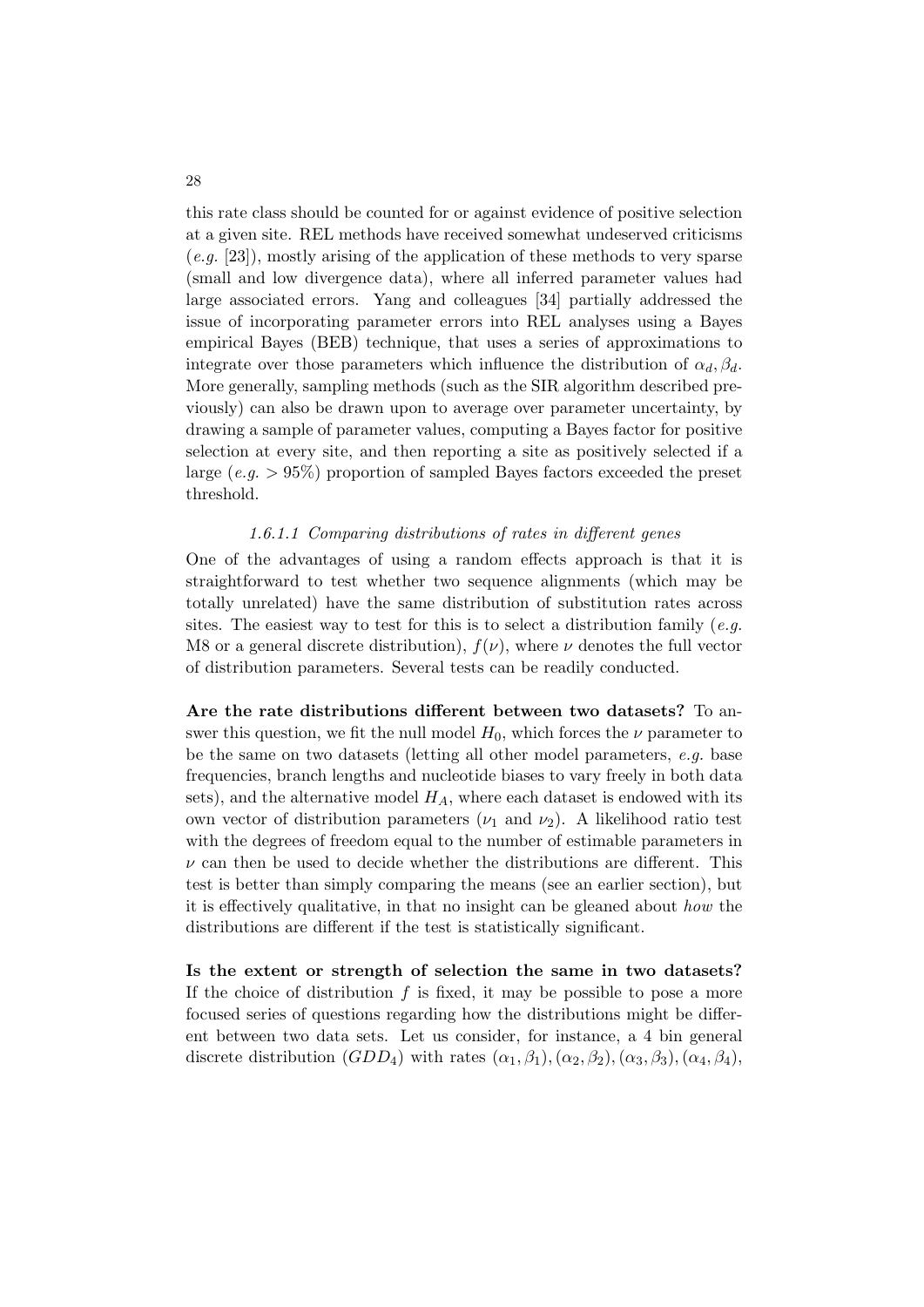probabilities  $p_1, p_2, p_3$  and  $p_4 = 1 - p_1 - p_2 - p_3$ , with the further restriction (explained in 1.6.5) that  $\sum \alpha_i p_i = 1$ . Furthermore, let us assume that the first two bins represent negative selection  $(\alpha_1 > \beta_1 \text{ and } \alpha_2 > \beta_2)$ , bin three reflects neutral evolution ( $\alpha_3 = \beta_3$ ), and bin four - positive selection  $(\beta_4 > \alpha_4)$ . Distributions with more bins, or a different allocation of selective pressures between bins can be readily substituted. Using the most general model, where two independent  $GDD<sub>4</sub>$  distributions are fitted to each data set as the alternative hypothesis, the following likelihood ratio tests can be carried out: (i) are the proportions of positively selected sites the same in both datasets  $(H_0: p_4^1 = p_4^2)$ ; (ii) are the strengths of selection the same in both datastes  $(H_0: \beta_4^1/\alpha_4^1 = \beta_4^2/\alpha_4^2)$ ; (iii) are the proportions and strengths of selection the same in both datasets (both constraints).

# 1.6.2 Fixed Effects Likelihood (FEL)

With a FEL approach, instead of drawing  $(\alpha, \beta)$  from a distribution of rates, one instead estimates them directly at each site. Firstly, the entire data set is used to infer global alignment parameters, such as nucleotide substitution biases, codon frequencies and branch lengths; those values are fixed afterwards for all individual site fits. Secondly, FEL considers each codon site c as a number of independent realizations of the substitution process (now depending only on the site specific rates  $(\alpha_c, \beta_c)$  operating on the tree roughly one realization per branch, yielding a sample size on the order of N - the number of sequences in the alignment. This observation underscores the need to have a substantial number of sequences  $(e.g. N \geq 20)$  before reliable estimates of  $(\alpha_c, \beta_c)$  can be obtained. Two models are fitted to every codon site c:  $H_0: \alpha_c = \beta_c$  (the neutral model) and  $H_A$ , where  $(\alpha_c, \beta_c)$ are estimated independently (the selection model), and, because the models are nested, the standard LRT can be applied to decide if site  $c$  evolves nonneutrally. When the LRT is significant, if  $\alpha_c < \beta_c$ , site c is declared to be under positive selection, otherwise site  $c$  is under negative selection.

FEL has several advantages over REL. Firstly, no assumptions about the underlying distribution of rates are made, making the estimation of  $(\alpha, \beta)$ potentially more accurate. Secondly, a traditional p-value is derived as a level of significance at every site, automatically taking into account errors in the estimates of  $\alpha_c$  and  $\beta_c$ . Thirdly, FEL can be trivially parallelized to run quickly on a cluster of computers, because each site is processed independently of others.

The drawbacks of FEL are that it may require a substantial number (*e.g.*)  $20 - 30$ ) of sequences to gain power, that it cannot pool information across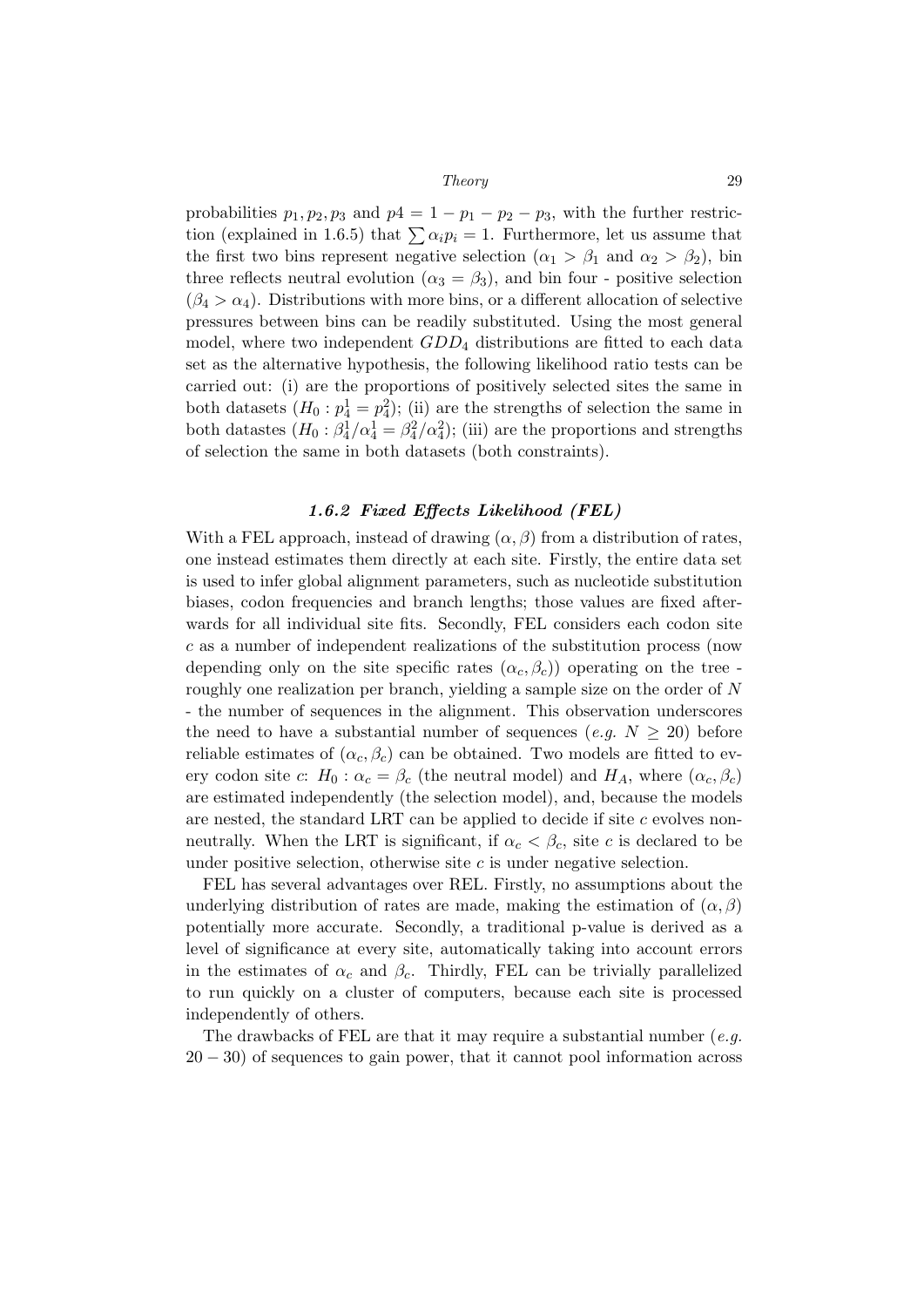sites to look for evidence of alignment-wide selection, and that it is not well suited for rate comparisons between unrelated data sets. In addition, nuisance parameters such as nucleotide substitution biases, codon frequencies and branch lengths are treated as known rather than subject to error, however simulations suggest that this assumption does not lead to high type I (i.e. false positives) errors, and FEL appears to be extremely good at capturing 'true' substitution rates, at least in simulated data [28].



Fig. 1.6. An illustration of SLAC method, applied to a small HIV-1 envelope V3 loop alignment. Sequence names are shown in parentheses. Likelihood state ancestral reconstruction is shown at internal nodes. The parsimonious count yields 0 synonymous and 9 non-synonymous substitutions (highlighted with a dark shade) at that site. Based on the codon composition of the site and branch lengths (not shown), the expected proportion of synonymous substitutions is  $p_e = 0.25$ . An extended binomial distribution on 9 substitutions with the probability of success of 0.25, the probability of observing 0 synonymous substitutions is 0.07, hence the site is borderline significant for positive selection.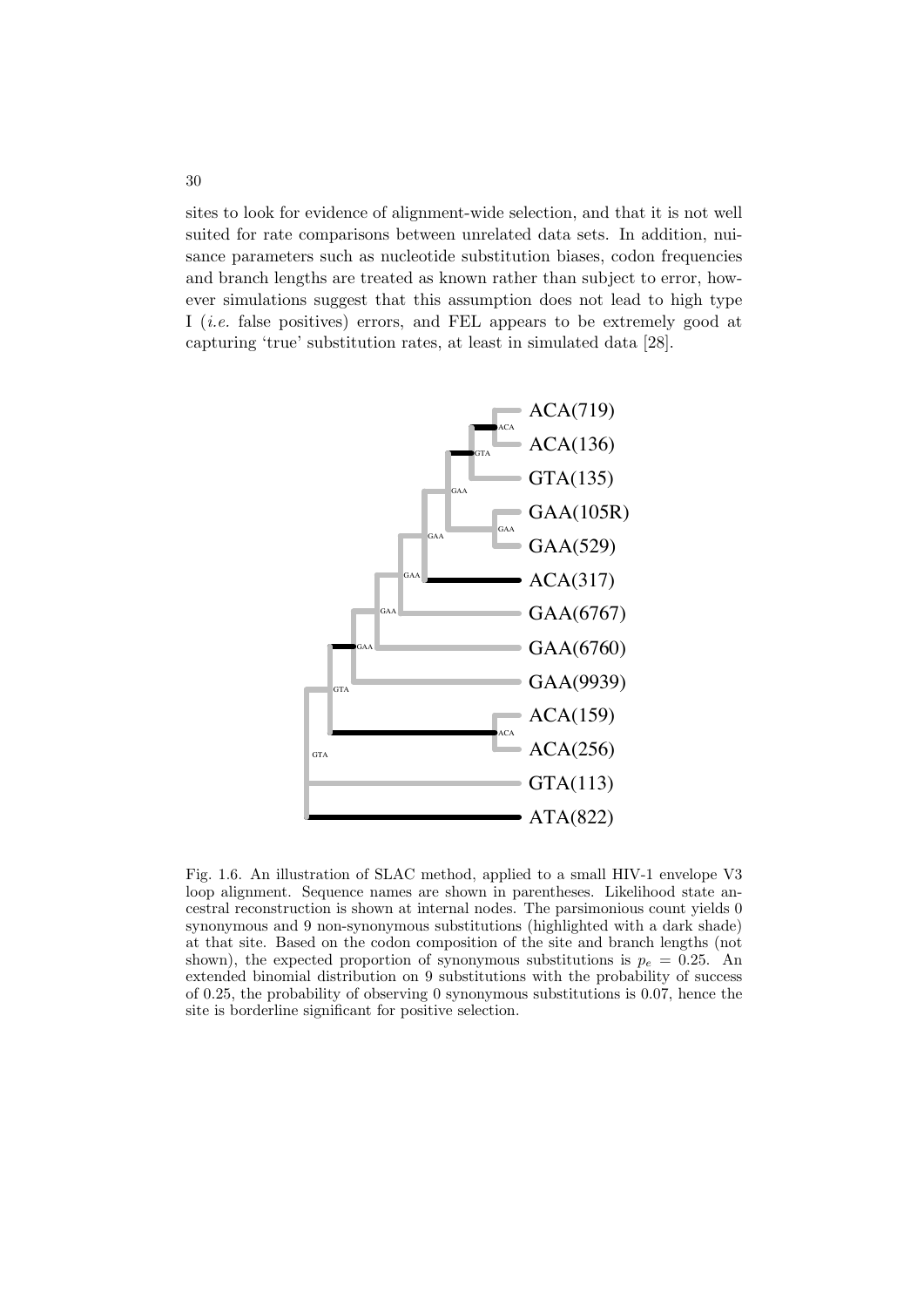# 1.6.3 Counting methods

Counting methods provide a 'quick-and-dirty' alternative to FEL, and perform nearly as well for sufficiently large  $(e.g. 50 \text{ or more sequences})$  [28]. A counting method consists of the following steps.

- (i) Unobserved ancestral codons, *i.e.* those which reside at internal tree branches, are reconstructed. The original counting method of Suzuki and Gojobori [31] used nucleotide-based parsimony reconstruction, which led to problems such as the possibility of inferring stop codons at internal branches or hundreds of equally good reconstructions. In our Single Likelihood Ancestor Counting (SLAC) method [28], a global MG94 model is fitted to the entire alignment, and used for maximum likelihood reconstruction of ancestral codons.
- (ii) Based on a given ancestral reconstruction, the number of observed synonymous and non-synonymous substitutions (NS and NN) are counted, averaging over all possible shortest paths when multiple substitutions are required, e.g. to handle the  $ACT \rightarrow AGA$  substitution one would average over  $ACT \rightarrow ACA, ACA \rightarrow AGA$  and  $ACT \rightarrow ACT$ ,  $AGT \rightarrow AGA$  pathways.
- (iii) Using the same ancestral state reconstruction, one computes the mean (over all branches) proportion of synonymous and non-synonymous sites (see section 1.4.3) at a given site, ES and EN.  $p_e = ES/(ES +$ EN) can then serve as the expected proportion of synonymous changes at that site under neutrality.
- (iv) One then tests whether the 'observed' (strictly speaking, inferred) proportion of synonymous substitutions  $p_o = NS/(NS + NN)$  is significantly different from  $p_e$ , using a extended (to deal with noninteger counts) binomial distribution with  $p_e$  probability of success and  $NS + NN$  outcomes to determine the level of significance. If  $p_e < p_o$  and the result is statistically significant then a site is called negatively selected, and if  $p_e > p_o$  - positively selected.

The method is very fast and intuitively attractive (Fig. 1.6) and performs nearly identically with FEL and REL on large simulated data sets. However, there are many assumptions implicit in the method, which may mislead it in certain cases. Firstly, the ancestral state reconstruction is treated as known, where in fact it is inferred (with possible errors) from the data. This shortcoming can be dealt with by averaging over all possible ancestral states or using a sampling procedure to study the effect of ancestral uncertainty on inference of selection [28]. Secondly, parsimonious evolution is assumed,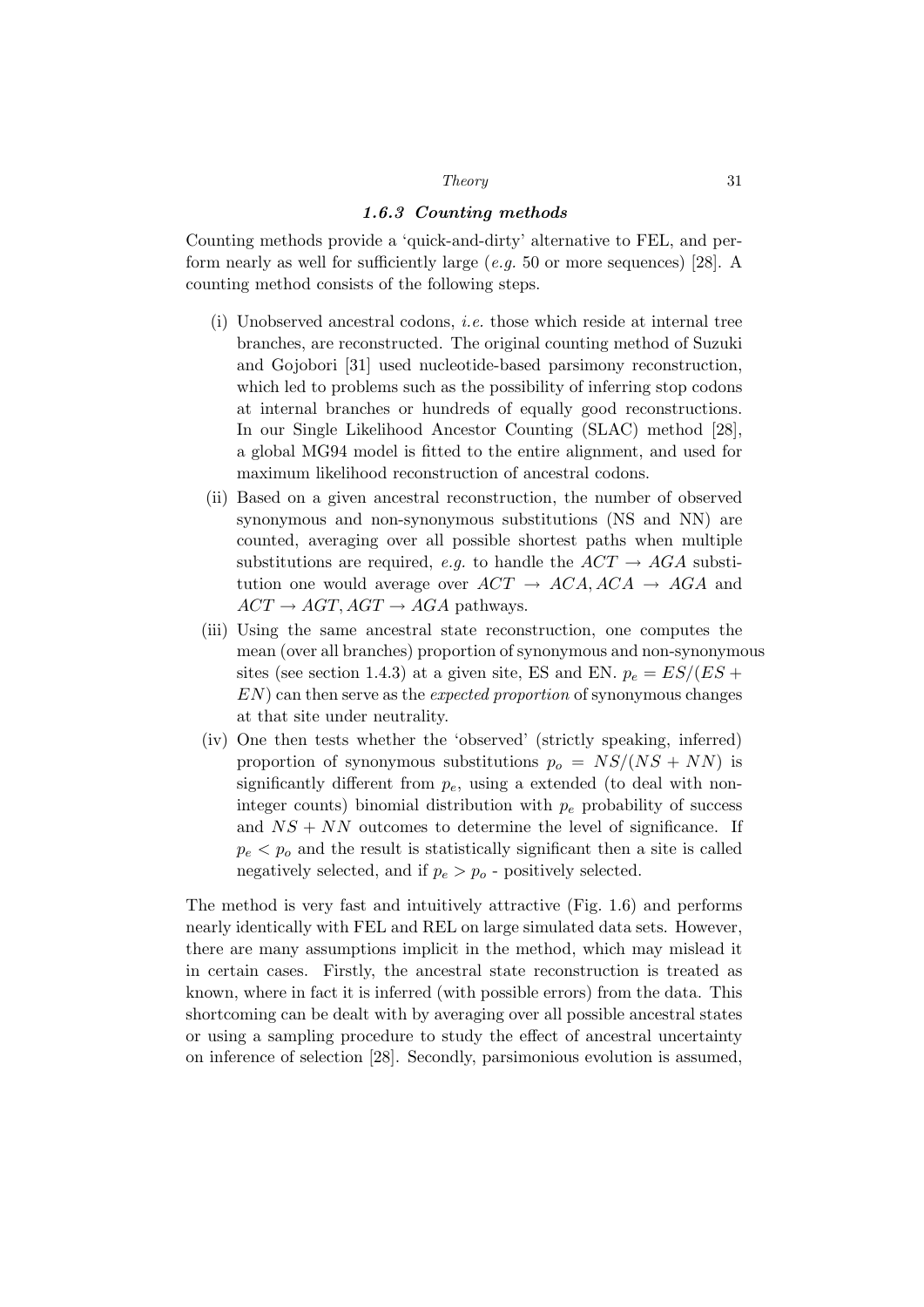hence multiple possible substitutions along a branch are discounted. This is generally not a major issue, unless the phylogeny possesses many long branches. Thirdly, the binomial distribution is only a rough approximation to neutral evolution. For example, even though an "average" codon may have a  $p_e$  proportion of random substitutions turn out synonymous, codon usage variation throughout the tree may bias this proportion quite strongly.

# 1.6.4 Which method to use?

The availability of multiple methods to estimate site-specific nonsynonymous and synonymous substitution rates has led to discussion about which method is most appropriate. Fortunately, given enough sequence data, we have shown that all methods (properly applied) tend to perform similarly [28], hence the choice of a method is mostly a matter of preference or computational expediency. Difficult cases arise when inference must be made from limited sequence data, in which case we advocate the use of every available method for a consensus-based inference.

# 1.6.5 The importance of synonymous rate variation

When REL methods were first introduced in 1998 [1], the assumption that synonymous rates  $\alpha$  were constant for the entire length of the gene (proportional to the underlying neutral mutation rate) was made. If this assumption is incorrect, however, then an elevated  $\omega$  could be due to either lowered  $\alpha$ , that could be a result of a functional constraint on synonymous substitutions, such as selection on exon splicing enhancement elements [35] or secondary RNA structure [36]. In addition, when a site is hypervariable, e.g. has both high  $\alpha$  and  $\beta$  (but  $\beta \leq \alpha$ ), models which assume a constant  $\alpha$ are likely to misclassify such sites as strongly selected.

SLAC, FEL and REL (with an appropriate rate distribution) are all able to model variation in both synonymous and non-synonymous rates, and we cannot emphasise enough how important it is to do so. We strongly encourage routine testing for synonymous rate variation, using the procedure described by Kosakovsky Pond and Muse [37]. In the same paper, it was demonstrated that a wide variety of sequence alignments, sampled from different genes and different types of organisms show a near universal strong support for variation in synonymous substitution rates. The test fits two models:  $H_A$  - a 3 bin general discrete distribution to  $\beta$  and a separate 3 bin general discrete distribution to  $\alpha$  (constrained to have mean one, see [37] for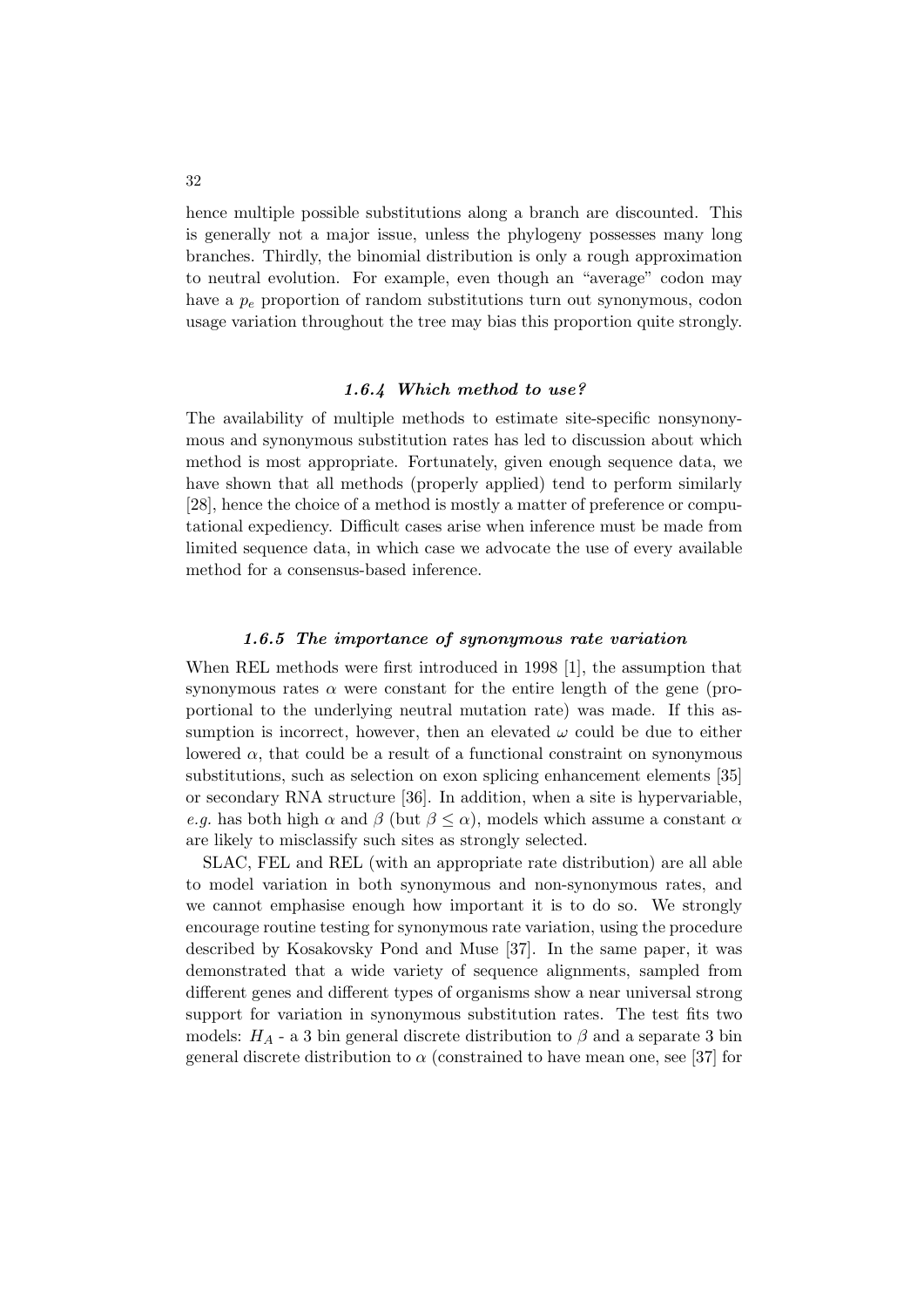technical details), and  $H_0$ , which imposes the restriction  $\alpha = 1$ . The models are nested, with 4 constraints, hence the usual likelihood ratio test applies.

# 1.7 Comparing rates at a site in different branches

One of the most complex models considers both site-to-site variation and branch-to-branch variation in selection pressures. Since rates  $\alpha_s^b, \beta_s^b$  now depend both on the branch and the site, the models must adopt some restrictions on how this dependency is modeled, otherwise too many parameters will be fitted to too few data points leading to unreliable inferences.

If one is interested in selection in a group of branches, for example, a specific subtree of the phylogeny, or internal branches of the tree, then FEL methods can be readily adapted. Branches in the tree are split into the group of interest  $(B_I)$  and the rest of the branches  $(B_B)$ . The alternative model fits three rates to each codon c in the alignment:  $\alpha_c, \beta_c^I, \beta_c^B$ , where  $\beta_c^I$  operates on branches of interest, and  $\beta_c^B$  - on the rest of tree branches. The null model forces neutral evolution on the branches of interest  $\beta_c^I = \alpha_c$ , and to test for significance, a one degree of freedom LRT is employed. This method has been previously applied to the study of population level selective forces on the HIV-1 virus, where each sequence was sampled from a different individual, which fell into one of two genetically distinct populations [38]. The branches of interest (all internal branches), represent the evolution of successfully transmitted viral variants, and can be used as a proxy for population level selective forces. Based on simulation studies, this approach has low error rates, but needs many sequences to gain power, and would not be advisable with a group of interest branches that comprised of only a few branches.

The REL take on the problem was advanced in 2002 by Yang and his colleagues [39], who proposed what has since become known as 'branchsite' methods. The most recent version of the method [40] requires that a branch or branches of interest be specified a priori, assumes a constant synonymous rate for all sites, and samples  $\beta_s^b$  from a four bin distribution defined as follows:

- (i) Class 0. Negative selection with  $\beta = \omega_0 < 1$  on all tree branches. Weight  $p_0$ .
- (ii) Class 1. Neutral evolution with  $\beta = 1$  on all tree branches. Weight  $p_1$ .
- (iii) Class 2a. Negatively selected background  $\beta^B = \omega_0 < 1$ , positively selected foreground  $\beta^I = \omega_2 \ge 1$ . Weight  $(1 - p_0 - p_1)p_0/(p_0 + p_1)$ .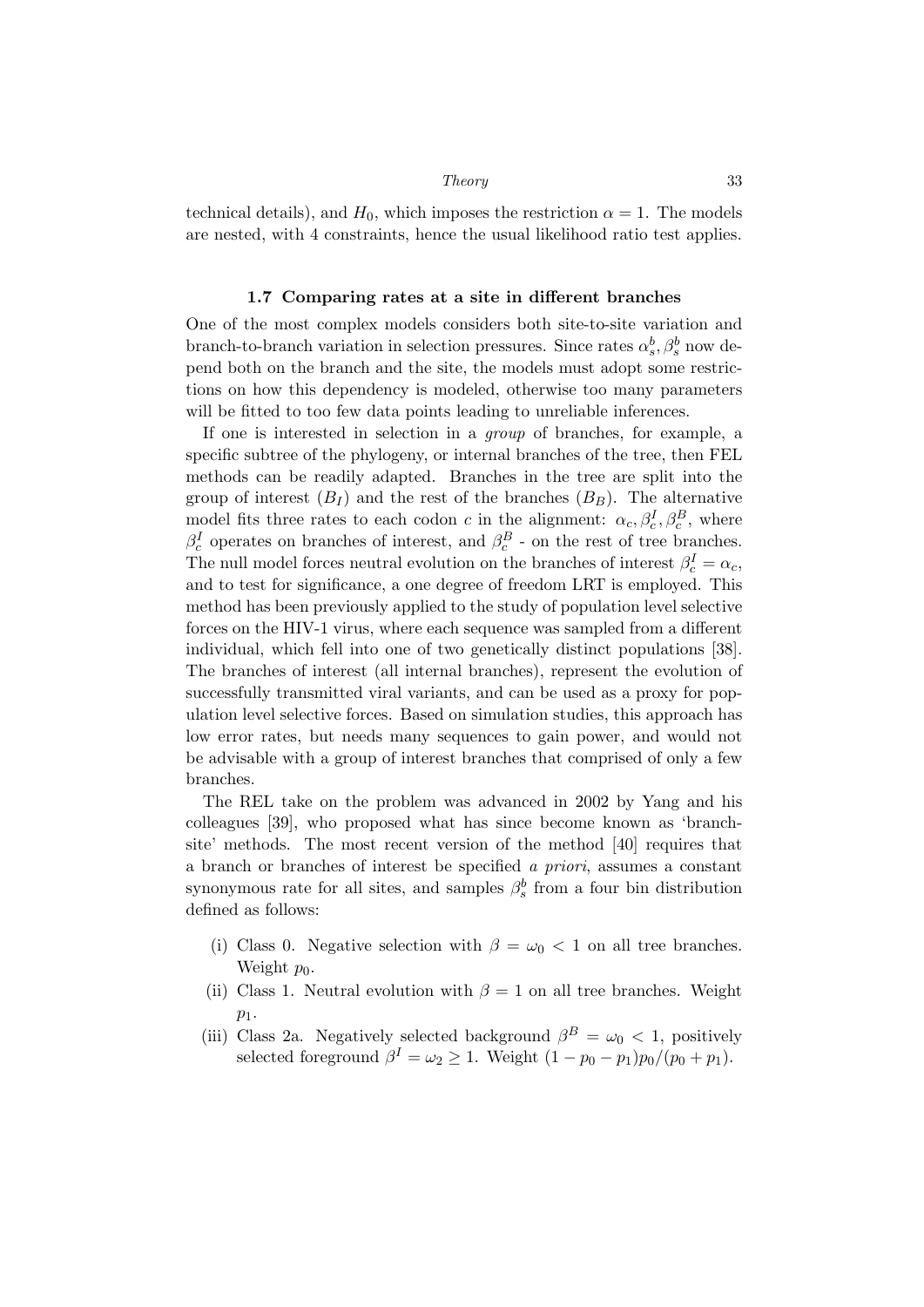(iv) Class 2b. Neutrally evolving background  $\beta^B = 1$ , positively selected foreground  $\beta^I = \omega_2 \ge 1$ . Weight  $(1 - p_0 - p_1)p_1/(p_0 + p_1)$ .

The alternative model fits all parameters independently, whereas the null model fixes  $\omega_2 = 1$ . A one sided LRT can be used for evidence of selection on foreground branches somewhere in the sequence, and empirical Bayes inference is used to detect sites with strong Bayes factors (or posterior probabilities) of being in Classes 2a or 2b. As with other REL methods, the main advantage gained from adopting a heavily parameterized form of possible rate classes is the pooling of information from many sites. Hence, it may be possible to use a 'branch-site' REL to look for evidence of episodic selection along a single branch. One has to be aware of issues similar to those highlighted in section 1.5.2, when the assumption of uniform background selection may be violated, leading to incorrect inference. In addition, it is unclear what effect synonymous rate variability would have on this method.

#### 1.8 Discussion and further directions

To conclude, currently available methodology allows the fitting of codon substitution models to characterize patterns of nonsynonymous and synonymous substitution in multiple sequence alignments of coding sequences. Extensions of these models allow us to identify particular sites or branches in a phylogenetic tree that are evolving under positive or negative selection. These models can incorporate biological features such as biased nucleotide substitution patterns, and recombination through the assumption of different phylogenies for different parts of the sequence.

While the codon models discussed in this chapter represent the current state-of-the-art, it is important to remember that they still make simplifying assumptions. Perhaps the most important assumption is that sites are assumed to evolve independently from one another. We cannot simply look for associations between codons in extant sequences. Simple 'counting based' methods have been applied to look for associations while taking the shared evolutionary history into account [41], but ideally, a process-based model is more desirable. While 'covarion' models of codon substitution have been proposed [42], strictly speaking, these are heterotachy models, that allow the substitution rate to vary over time. Other models allow correlations between the evolutionary rates at nucleotide sites [43, 44, 45], which can be extended to consider codon substitution models; however, these do not consider how the rates may change at one site depending on a particular state at another site. Recently, models have been proposed that explicitly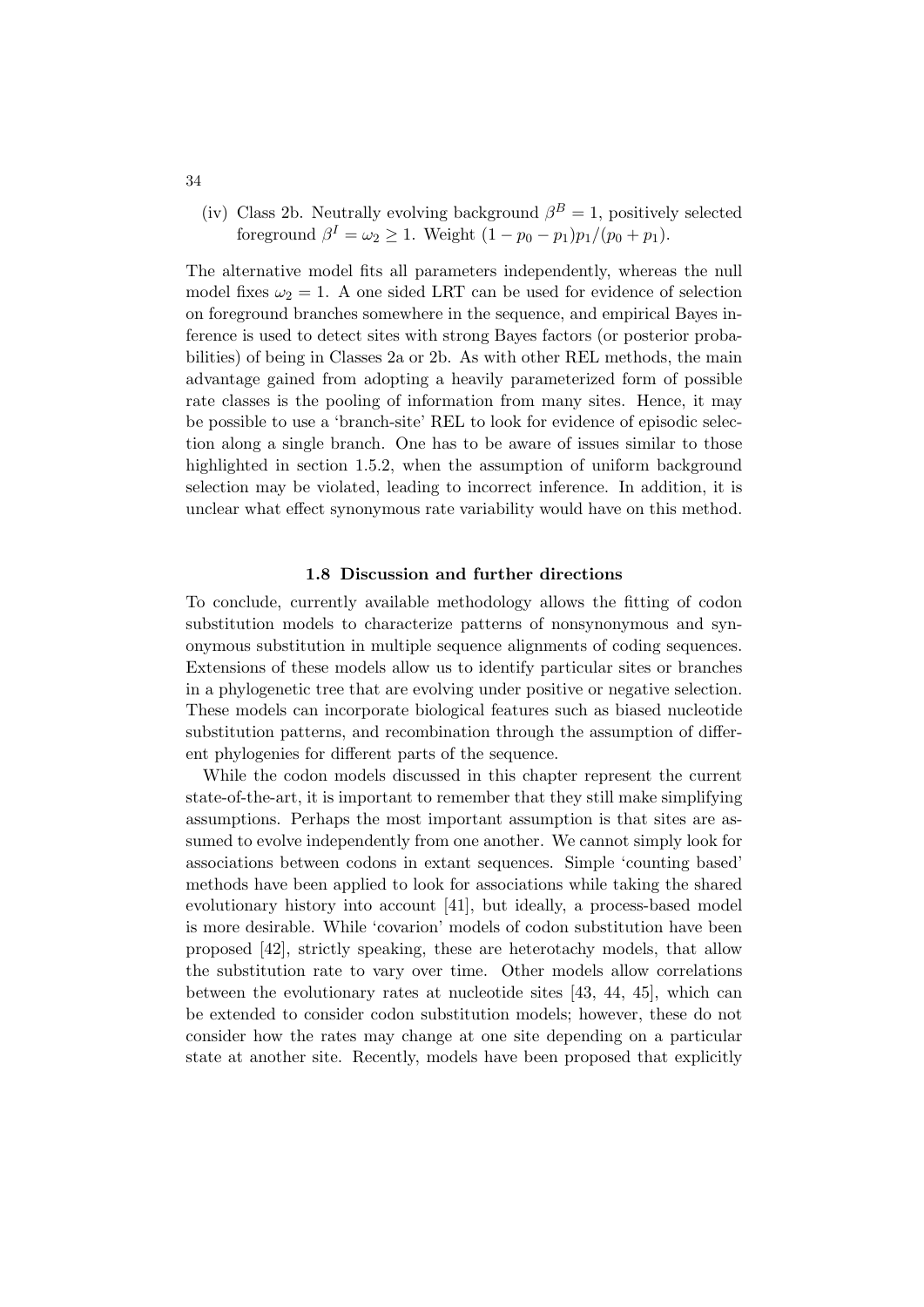# Theory 35

consider interactions between sites by considering the entire sequence as a single state [46, 47]; these approaches are highly computationally intensive, due to the large number of possible states. Another approach would be to consider interactions between a small number of sites (2-3).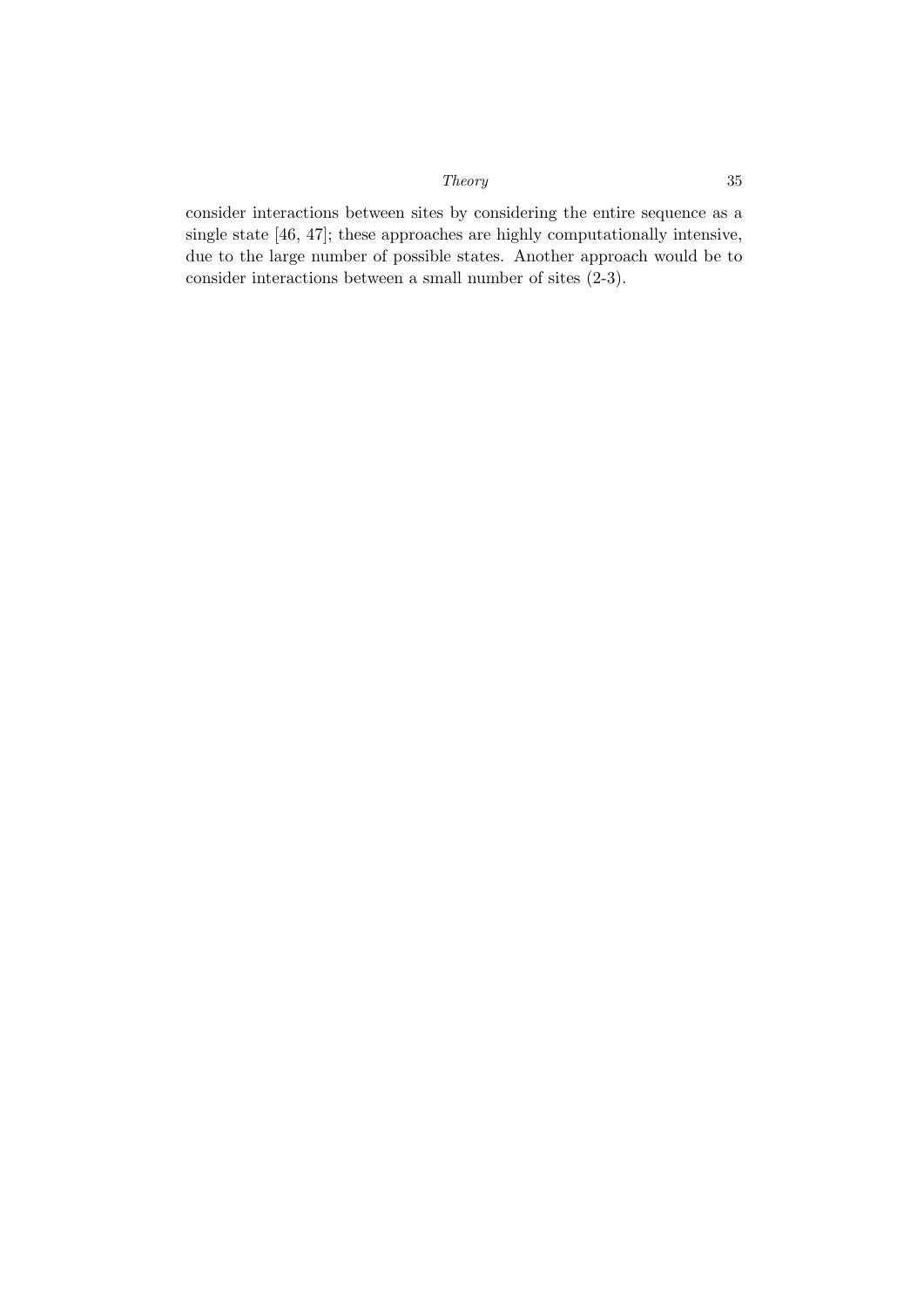In the practice section, we briefly review software packages for the analysis of selection pressures on coding sequences, before embarking on a detailed walk-through of some of the analyses available within our HyPhy software package.

### 2.1 Software for estimating selection

There is currently a wide variety of software packages available for inferring patterns of selection from protein-coding sequences, and the majority are freely-downloadable from the web. In most cases, there are compiled binaries available for 'conventional' operating systems (i.e. Macintosh and Windows), and can otherwise be compiled from publicly-released source code. As is often the case with public-domain software, however, the source code and documentation is often unavailable or poorly-maintained. Here, we will review some of the software packages that have been used to estimate selection.

# 2.1.1 PAML

PAML (an abbreviation of "Phylogenetic Analysis by Maximum Likelihood") was developed by Ziheng Yang and originally released in 1997 [13], providing the first publicly-available implementation of codon model-based methods of selection inference. PAML can estimate selection on a site-bysite basis, modeling variation by random effects likelihood (REL). It has since become widely adopted as the gold standard for estimating selection from sequence alignments, having reached over 1000 citations in the literature. A large number of nested models are available within PAML for likelihood-based model selection. However, the programs that make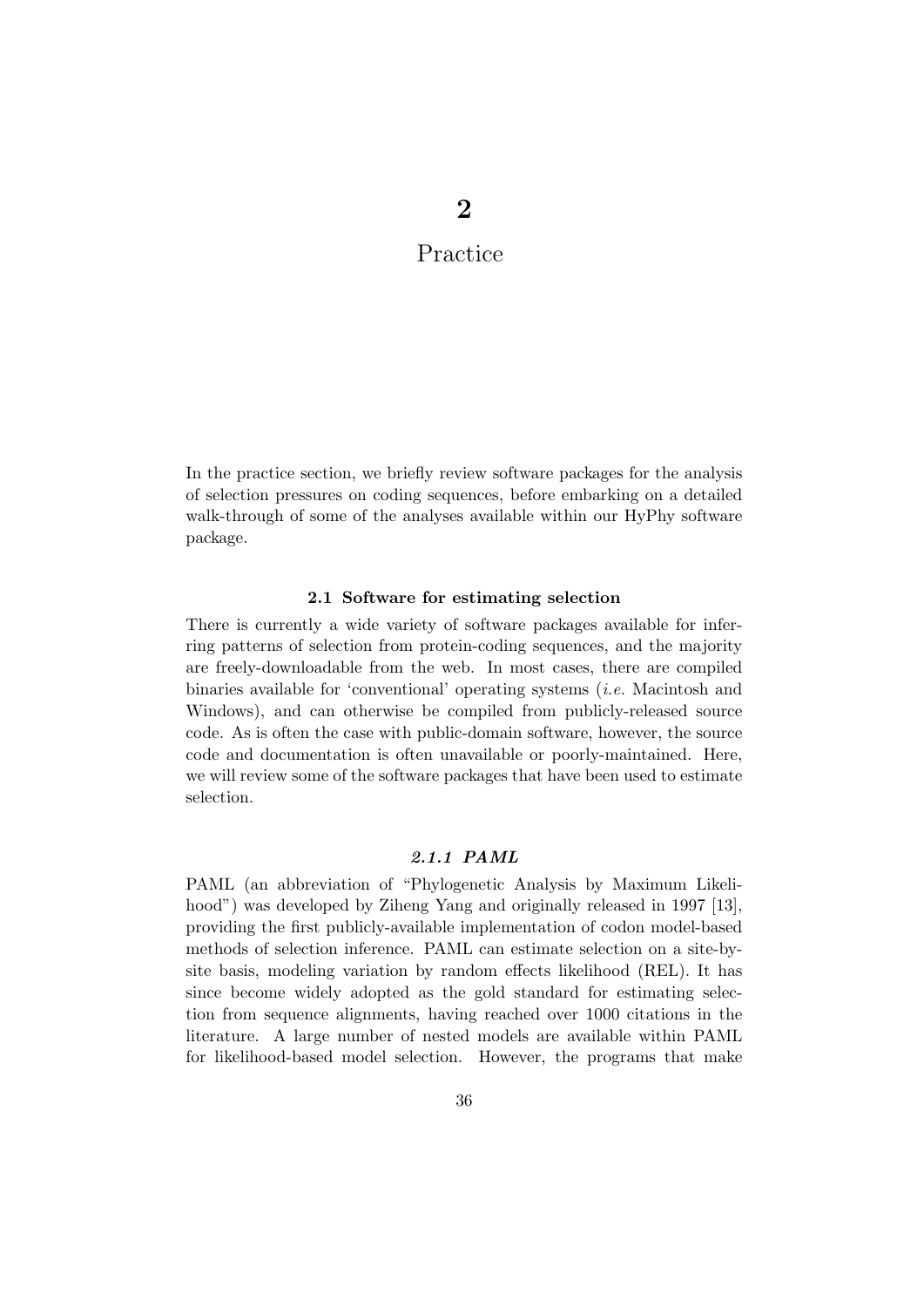up PAML are command-line executable binaries, meaning that no graphical user interface is provided. Program settings are modified by editing plain-text (i.e. ASCII) files in which various analytical options are listed. Furthermore, the programs in PAML cannot be easily customized to implement other related models. Source code and pre-compiled binaries for Macintosh and Windows can be obtained for free at the PAML website (http://abacus.gene.ucl.ac.uk/software/paml.html). A substantial manual written by Ziheng Yang is currently included in distributions of PAML as a PDF file.

### 2.1.2 ADAPTSITE

ADAPTSITE was developed by Yoshiyuki Suzuki, Takashi Gojobori, and Masatoshi Nei and was originally released in 2001 [48]. This program was the first implementation of a method for estimating selection by counting the number of inferred nonsynonymous and synonymous substitutions throughout the tree [31]. The source code for ADAPTSITE is distributed for free from the website (http://www.cib.nig.ac.jp/dda/yossuzuk), but there are no pre-compiled binaries available. With the exception of basic instructions for compiling and installing ADAPTSITE, there is no additional documentation provided.

# 2.1.3 MEGA

MEGA (an abbreviation of "Molecular Evolutionary Genetic Analysis") was developed by Sudhir Kumar, Koichiro Tamura, Masatoshi Nei, and Ingrid Jacobsen, and originally released in 1993 [49]; it is currently at version 3.1. This software package provides a comprehensive array of methods for sequence alignment, reconstructing phylogenetic trees, and hypothesis testing. However, it is distributed as a Windows executable binary only (from the MEGA homepage, http://www.megasoftware.net). For estimating selection, MEGA implements distance-based methods for estimating the number of nonsynonymous and synonymous substitutions [17], and then evaluates the hypothesis  $\beta = \alpha$  using one of several available statistical tests.

# 2.1.4 HyPhy

 $HyPhy$  (an abbreviation of the phrase "HYpothesis testing using PHYlogenies") was developed by Sergei Kosakovsky Pond, Spencer Muse, and Simon Frost, and was first released publicly in 2000 [50]. It is a free and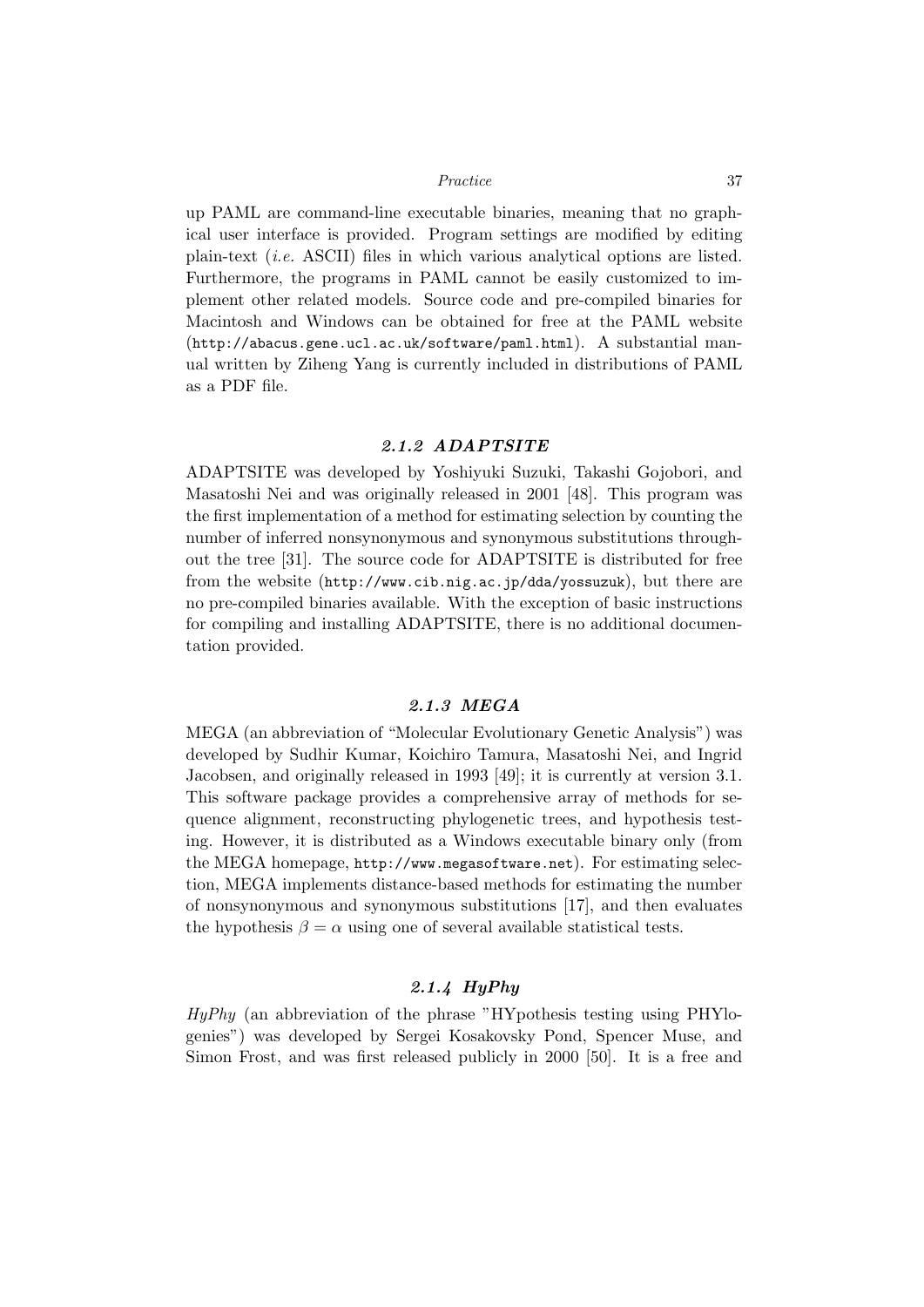actively-maintained software package that can be downloaded from the web page (http://www.hyphy.org) as either a pre-compiled binary executable for Macintosh or Windows, or as source code.  $HyPhy$  provides a broad array of tools for the analysis of genetic sequences by maximum likelihood, and features an intuitive graphical user interface. It is uniquely flexible in that all of the models and statistical tests implemented in the software package are scripted in a custom batch language (instead of compiled source code), which can be freely modified to suit one's needs. Furthermore, many of the default methods can be executed in parallel, allowing  $HyPhy$  to handle exceptionally difficult problems by parallel computing, using either multiple threads (useful for multiple-core processors) or multiple processes (for clusters of computers). A user manual and batch language reference guide are included with distributions of HyPhy.

#### 2.1.5 Datamonkey

 $Data monkey$  (http://www.datamonkey.org) is actually a web-server application of specific programs in the  $HyPhy$  package, hosted on a high-performance computing cluster that currently consists of 80 processors. As the HyPhy programs for estimating selection on a site-by-site basis are designed to take advantage of parallel computing, Datamonkey provides a very fast method for analyzing large sequence data sets within an easy-to-use interface. In the first three years of its existence, Datamonkey has been used to analyze over 15,000 sequence alignments. Datamonkey also provides a parallelized implementation of genetic algorithms for rapid detection of recombination breakpoints in a sequence alignment [11], which, if unaccounted for, could lead to spurious results in a selection analysis.

#### 2.2 Influenza A as a case study

We will demonstrate the various methods in  $HyPhy$  for measuring selection pressures in protein-coding sequences, by applying these methods to a series of data sets based on 357 sequences of the influenza A virus (serotype H3) haemagglutinin gene that was originally analyzed by Robin Bush and colleagues [51]. We will henceforth refer to this data set as 'Influenza/A/H3(HA)'. Influenza A can infect a broad range of animal hosts  $(e, q)$  waterfowl, swine, and horses) and currently accounts for about 30,000 human deaths a year in the United States alone [52, 53]. The influenza A virus possesses a singlestranded RNA genome and lacks proof-reading upon replication, leading to an exceptionally rapid rate of evolution and abundant genetic variation [54].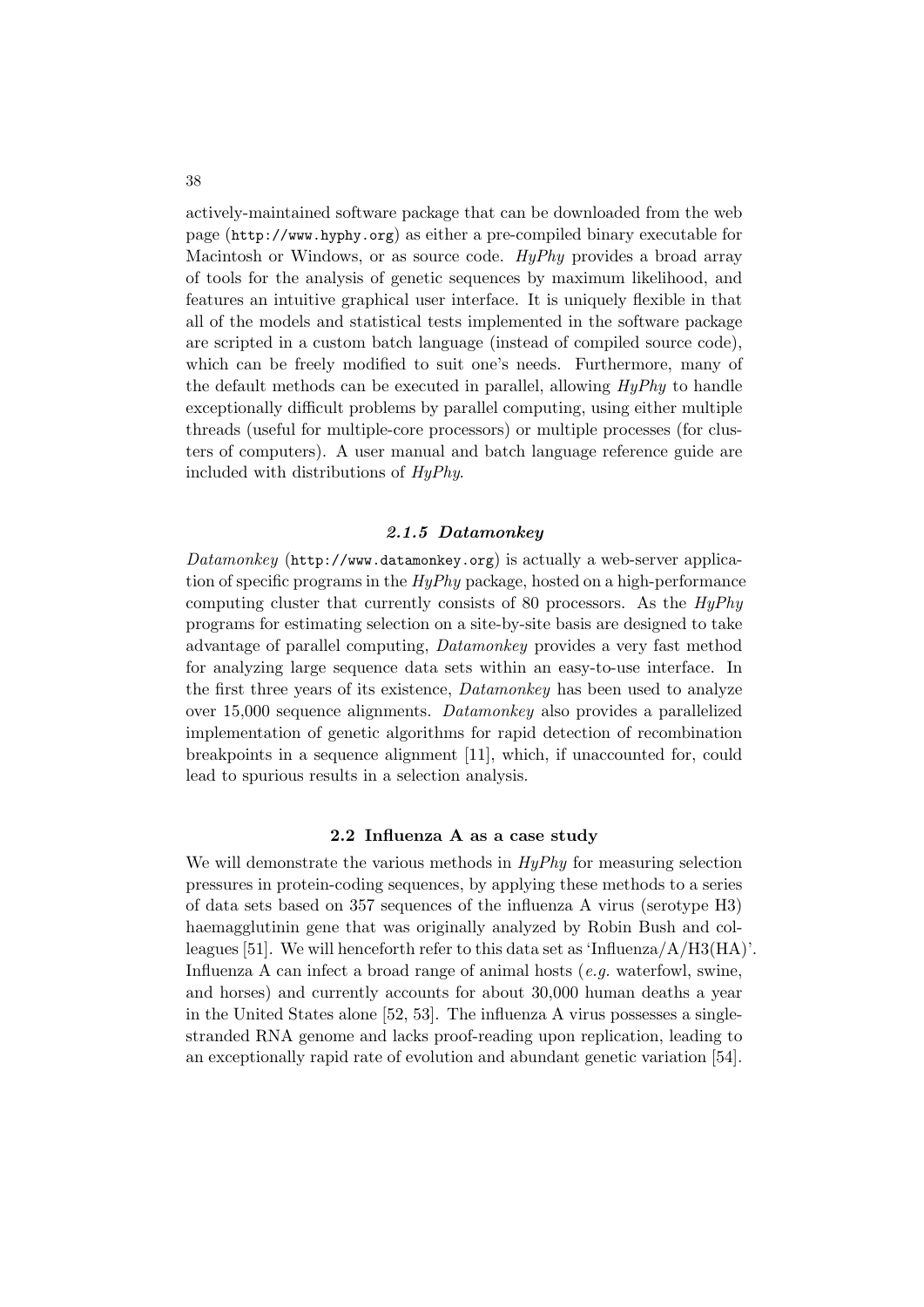The hemagglutinin gene (HA) encodes several antigenic sites that can elicit an immune response and is therefore likely to be responsible for much of the virus' adaptability. This data set also provides an example of branchby-branch variation in substitution rates, which was attributed by Bush et al. [51] to selection in a novel environment caused by the serial passaging of influenza A virus isolates in chicken eggs in the laboratory. Furthermore, it demonstrates the importance of modeling site-by-site variation in rates, due to the immunological roles of specific amino acids in the HA protein.

We have also prepared several example data sets containing a smaller number of influenza A virus (H3) HA gene sequences. Although sample sizes in this range are only marginally sufficient for measuring selection with confidence, such samples are more representative what investigators tend to employ for this purpose. They are also more manageable and can be analyzed using the methods described below on a conventional desktop computer quickly. An archive with example alignments can be downloaded from http://www.hyphy.org/phylohandbook/data.zip, and some of the analytic results from http://www.hyphy.org/phylohandbook/results.zip

# 2.3 Prerequisites

# 2.3.1 Getting acquainted with HyPhy

 $HyPhy$  is a software package for molecular evolutionary analysis that consists of three major components:

- (i) a formal scripting language (HyPhy Batch Language or HBL) designed to implement powerful statistical tools for phylogenetic inference by maximum likelihood;
- (ii) a pre-packaged set of templates in HBL that implement a comprehensive array of standard phylogenetic analyses; and
- (iii) a graphical interface for Mac OS, Windows and the GTK toolkit for X11 which runs on nearly all Unix and Linux distribution, that provides quick and intuitive access to these templates alongside visual displays of sequences, trees, and analytical results.

As a result, there is frequently more than one way to do things in  $HyPhy$ . In most cases, we will use the template files *(i.e.* 'standard analyses') to demonstrate how to carry out various analyses of selection. A standard analysis is activated by selecting the menu option 'Analysis > Standard Analyses. . . '.

Installing the  $HyPhy$  package will create a folder containing the executable file and a number of subfolders. Running the executable from your desktop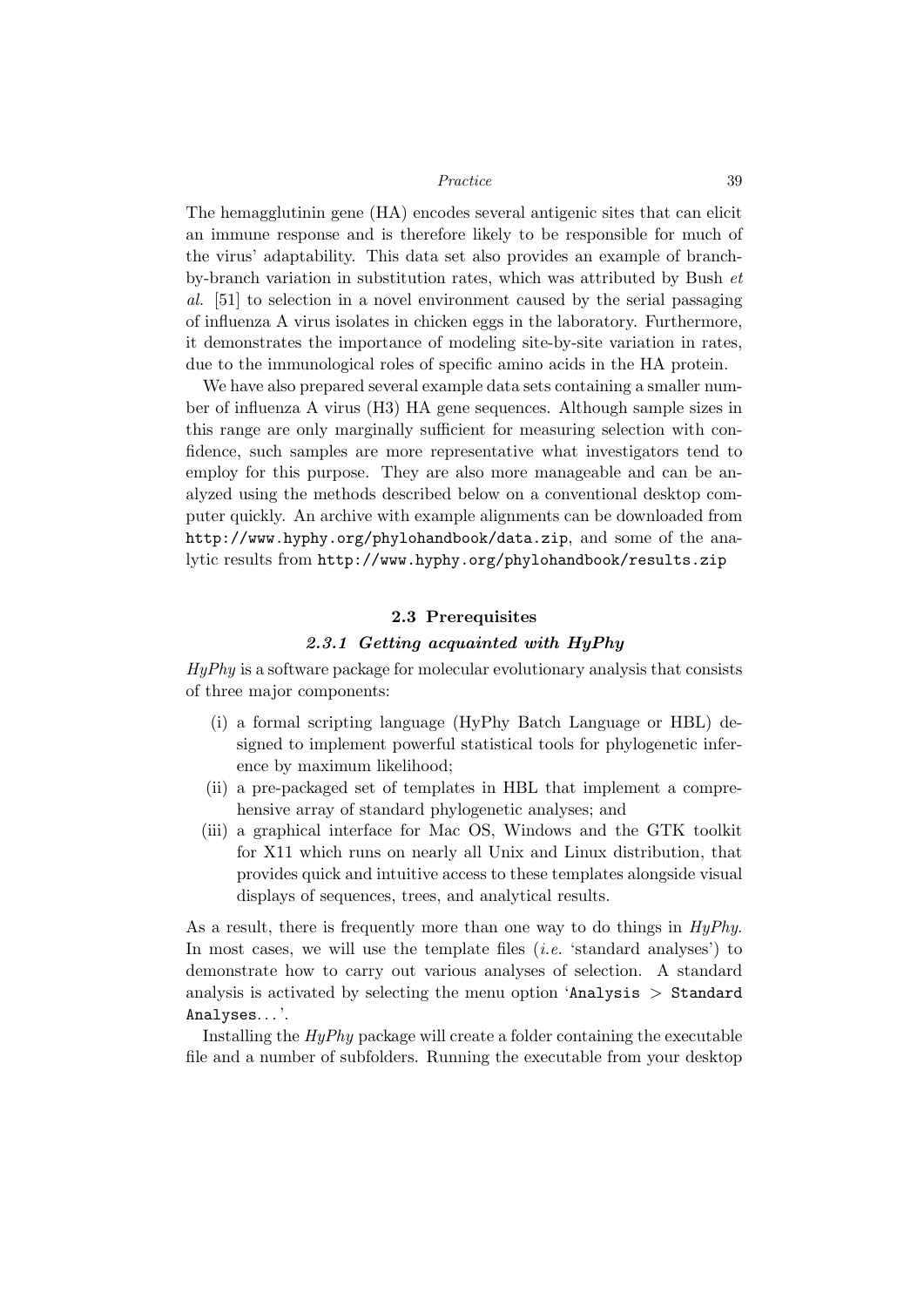will activate the graphical user interface (GUI), while running the executable from a command-line will activate a text-based analog. Upon activation of the  $HyPhy$  GUI, a console window will appear on your desktop, which may be accompanied by an optional greeting window (which can be dismissed by clicking 'OK').

The console window consists of two parts: the log window, in which most results from standard analyses will be displayed; and the input window, in which you may be prompted by  $HyPhy$  to specify various options during an analysis. When a standard analysis is being executed, the name of the corresponding template batch file is displayed in the lower-left corner of the console window. There is also a status indicator at the base of the console window, which is most useful for tracking the progress of a long-term analysis (*i.e.* optimization of a likelihood function). At the bottom-right corner, there are icons that activate various functions such as web-updating of the software package; however, most users will not need to use these functions in general. Depending on which platform you use, there may be menu options at the top of the console window.

Any object *(i.e.* sequence alignment, tree, likelihood function) in  $HyPhy$ can be viewed in a type-specific window. The most important of these is the data window, which displays sequences and provides a number of tools for setting up an analysis of selection. To open a window for any object stored in memory, access the object inspector window by selecting the menu option 'Windows  $> 0$ bject Inspector'. We will describe the basic aspects of each window type as we proceed in the following sections. In versions of  $HyPhy$ compiled for Microsoft Windows and the GTK toolkit for various flavors of Unix and Linux, different menu options are distributed between the various types of windows. For Macintosh versions of HyPhy, a single set of menu options that change in response to the active window type is displayed only at the top of the screen. For command-line versions of  $HyPhy$ , most menu options in the GUI are either irrelevant or have an analogous batch language command.

### 2.3.2 Importing alignments and trees

No matter what software package you choose, any implementation of a codon substitution model for measuring selection will require both an alignment of sequences and a corresponding tree. There are many programs available for generating either an alignment or inferring a tree. Although its main purpose is for analyzing alignments and trees provided by the user,  $HyPhy$ has limited capabilities built-in for preparing both an alignment and a tree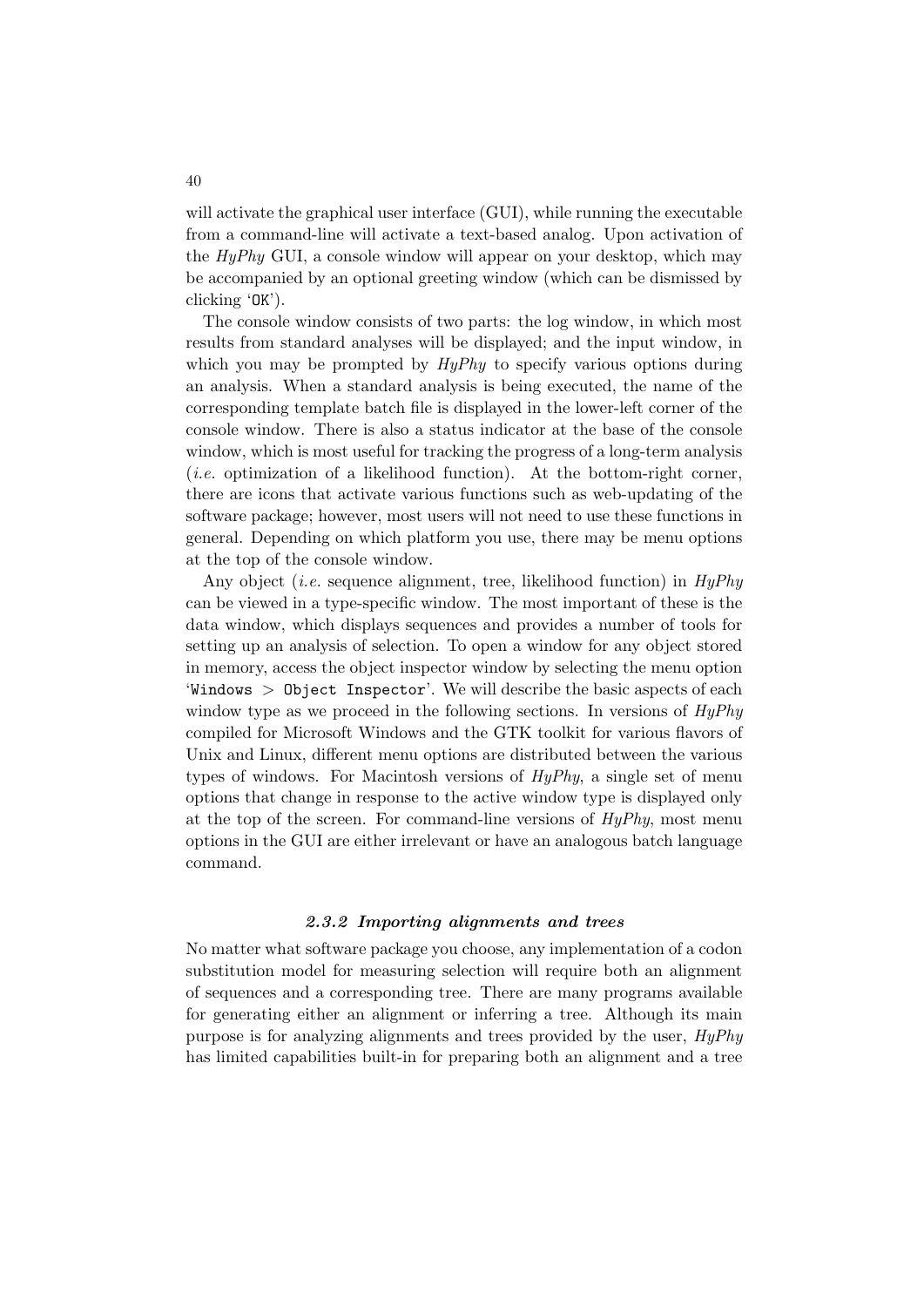from any given set of related sequences, which will be discussed in sections 2.3.5 and 2.3.6, respectively. Here, we will demonstrate how to import an alignment and a tree from the respective files into  $HyPhy$ . We will also discuss how to use the graphical user interface (GUI) of  $HyPhy$  to visually inspect and manipulate alignments and trees. Although this is not usually a necessary step in a selection analysis, we consider it prudent to confirm that your data is being imported correctly, regardless of whichever software you use.

To import a file containing sequences in  $HyPhy$ , select the menu option 'File > Open > Open Data File. . . ' to bring up a window displaying the contents of the current working directory. By default, HyPhy does not necessarily assume that every file in the directory is readable, and might not allow your file to be selected as a result. For example on Mac OS you may need to set the 'Enable' tab located above the directory display to the option 'All Documents'. At this setting,  $HyPhy$  will attempt to open any file that you select, irrespective of type. In contrast to other packages,  $H\nu Ph\nu$ is actually quite versatile in being able to handle FASTA, GDE, NEXUS, and PHYLIP-formatted sequences from files generated in Windows, Unix, or Macintosh-based systems equally well.

Nevertheless, like any other software package, HyPhy makes certain assumptions about how a file containing sequences or trees is formatted. For example, some non-standard characters that are occasionally inserted into sequences (e.g. the tilde character  $\tilde{\ }$  which is used by BioEdit) will be ignored by HyPhy and can induce a frame-shift upon importing the sequences (but this does not affect standard IUPAC symbols for ambiguous nucleotides, e.g. 'R' or 'Y', or gaps, e.g. '-' or '.'). In addition,  $HyPhy$  has some restrictions on how sequences can be named. Every sequence name must begin with a letter or a number, and cannot contain any punctuation marks or spaces (*i.e.* non-alphanumeric characters) with the exception of the underscore character,  $\frac{1}{2}$  (which is conventionally used to replace whitespace). Selecting the menu option 'Data > Name Display > Clean up sequence names' will automatically modify the names of imported sequences to conform to these requirements, and also renames sequences with identical names. There is no restriction on the length of a sequence name. Having incompatible names in the sequence file will not prevent you from importing the file or displaying the sequences in the GUI, but may cause problems in subsequent analyses.

The procedure for opening a tree file in  $HyPhy$  is virtually identical to that for opening a sequence file, except that you select the menu option 'File > Open > Open Tree File...'.  $HyPhy$  will import trees generated in other software packages such as  $PAUP^*$  [55] or  $PHYLIP$  [56], but may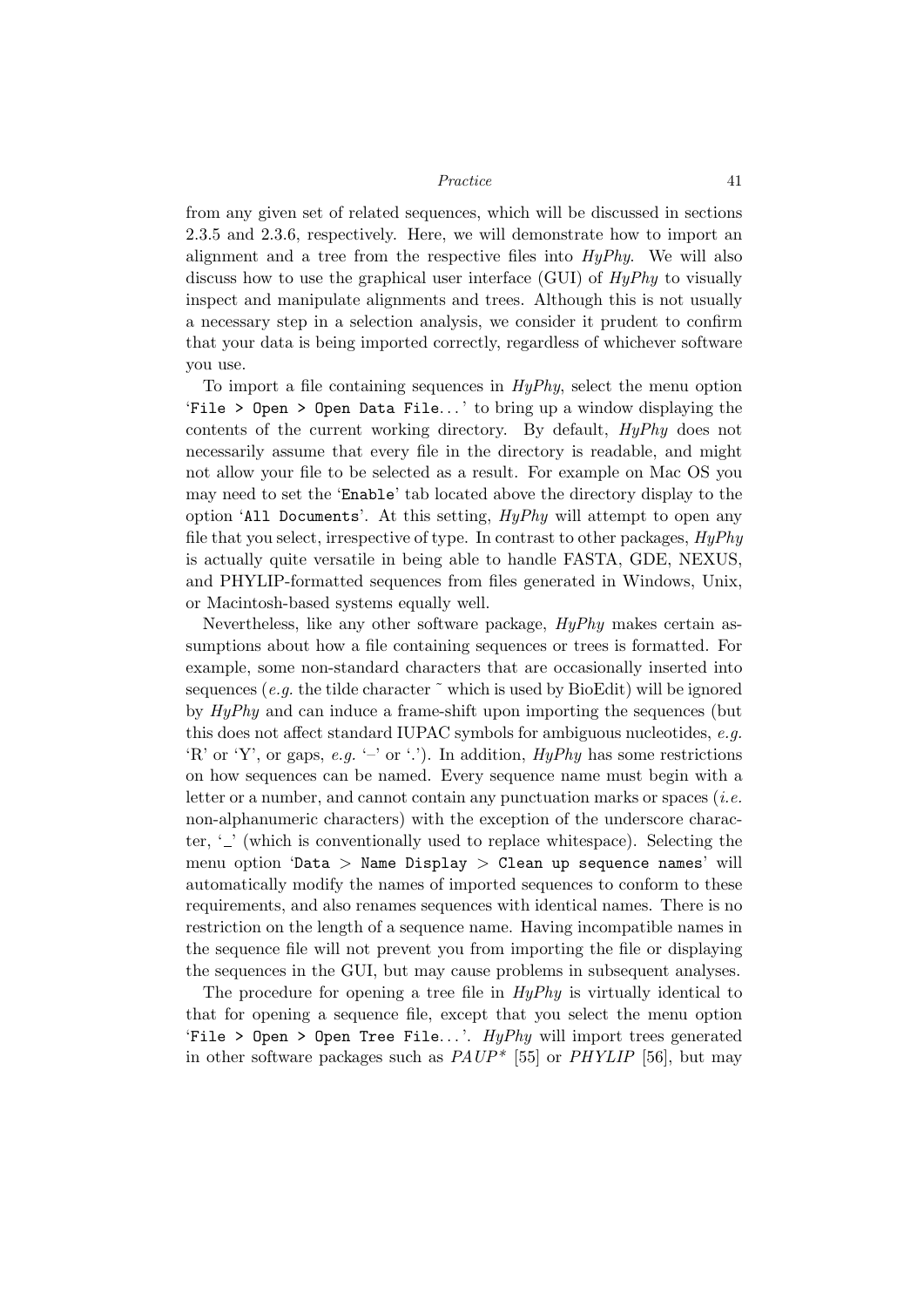

Fig. 2.1. Example of a data window in  $HyPhy$ 

fail to load a tree from a PHYLIP-formatted file  $(i.e.$  a Newick string) if the tree contains incompatible sequence names containing punctuation marks or spaces. If a tree containing incompatible sequence names is imported from a NEXUS-formatted file, however, then the tree will be accepted and displayed properly (but it is highly recommended to clean up the sequence names). Trees recovered from a NEXUS-formatted file will not be automatically displayed in HyPhy, but are available for subsequent analyses.

# 2.3.3 Previewing sequences in HyPhy

Importing sequences from a file will automatically spawn a data window in the  $HyPhy$  GUI (Fig. 2.1). A data window consists of several fields:

- (i) Name display. Sequence names are listed in the leftmost field, and can be highlighted individually or in sequence. You can rename a sequence by double-clicking on the corresponding name in this field. A number of options affecting sequence names can be accessed in the menu 'Data > Name Display' or by right-clicking on the field.
- (ii) Sequence display. The nucleotide or amino acid sequence corresponding to each name is displayed in the field immediately to the right of the name display. Directly above this field, there is a modified horizontal scroll bar indicating what interval of the sequence alignment is currently being displayed in the window.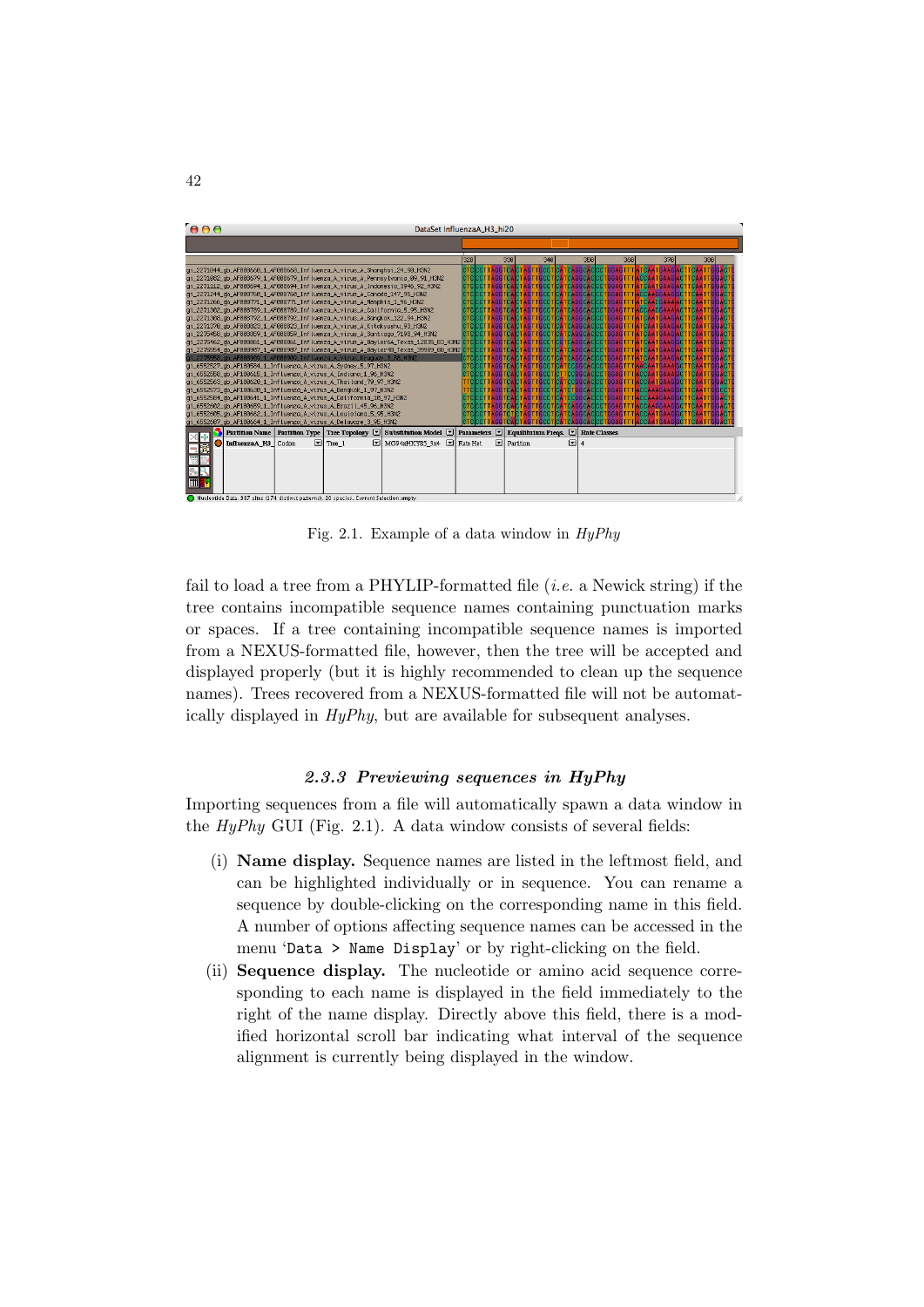(iii) Partition display. Located at the base of the data window, the partition display consists of a chart in which a new row is displayed for every data partition that is defined on the alignment. This display can be used for setting up a limited number of analyses.

A data partition is a fundamental object in  $HyPhy$  that defines which columns in the alignment will be passed onto an analysis. By specifying a data partition, for instance, we can perform a selection analysis on a specific region of a gene. You can create a partition from the entire alignment by selecting the menu option 'Edit  $>$  Select All', followed by 'Data  $>$ Selection->Partition'. Every time a new partition is defined on a data set, a colored field will appear in the horizontal scroll bar at the top of the data window to indicate the range of the alignment in the partition, and the partition display will be updated.

Having an open data window provides a good opportunity to visually inspect your alignment. To make it easier to see discrepancies in the alignment, HyPhy can display nucleotide and amino acid alignments in a block-color mode that is activated by the 'Toggle Coloring Mode' (colored AC/GT) icon located to the left of the partition display . If one of your sequences acts as a reference for aligning other sequences, you can click and drag it to the desired location in the name display window.

The Influenza/ $A/H3(HA)$  alignment extends beyond the region coding for the hemagglutinin gene to include non-coding nucleotides. In order to fit a codon substitution model to our data, we first must isolate the coding region in our alignment. You can select a range of columns in the sequence display by clicking at one location and dragging across the desired interval (this automatically selects every sequence in the alignment). Alternatively, you can click on one column of the alignment, and while holding the 'shift' key click on another column to select the interval contained in-between. Once the desired interval has been selected, create a partition as above so that a new data partition appears in the list. You can also specify a data partition by selecting 'Data  $>$  Input Partition' from the menu and entering a partition specification string; e.g. "1-30" creates a partition of the first 30 nucleotide positions in the alignment.

One advantage of creating a data partition is that a number of additional tools specific to partitions can be activated using the icons to the left of the partition display in the data window. For example, you can search for identical sequences in the data partition by selecting the 'Data Operations' (magnifying glass) icon. Removing identical sequences from the partition can provide a considerable savings in computational time for complex selec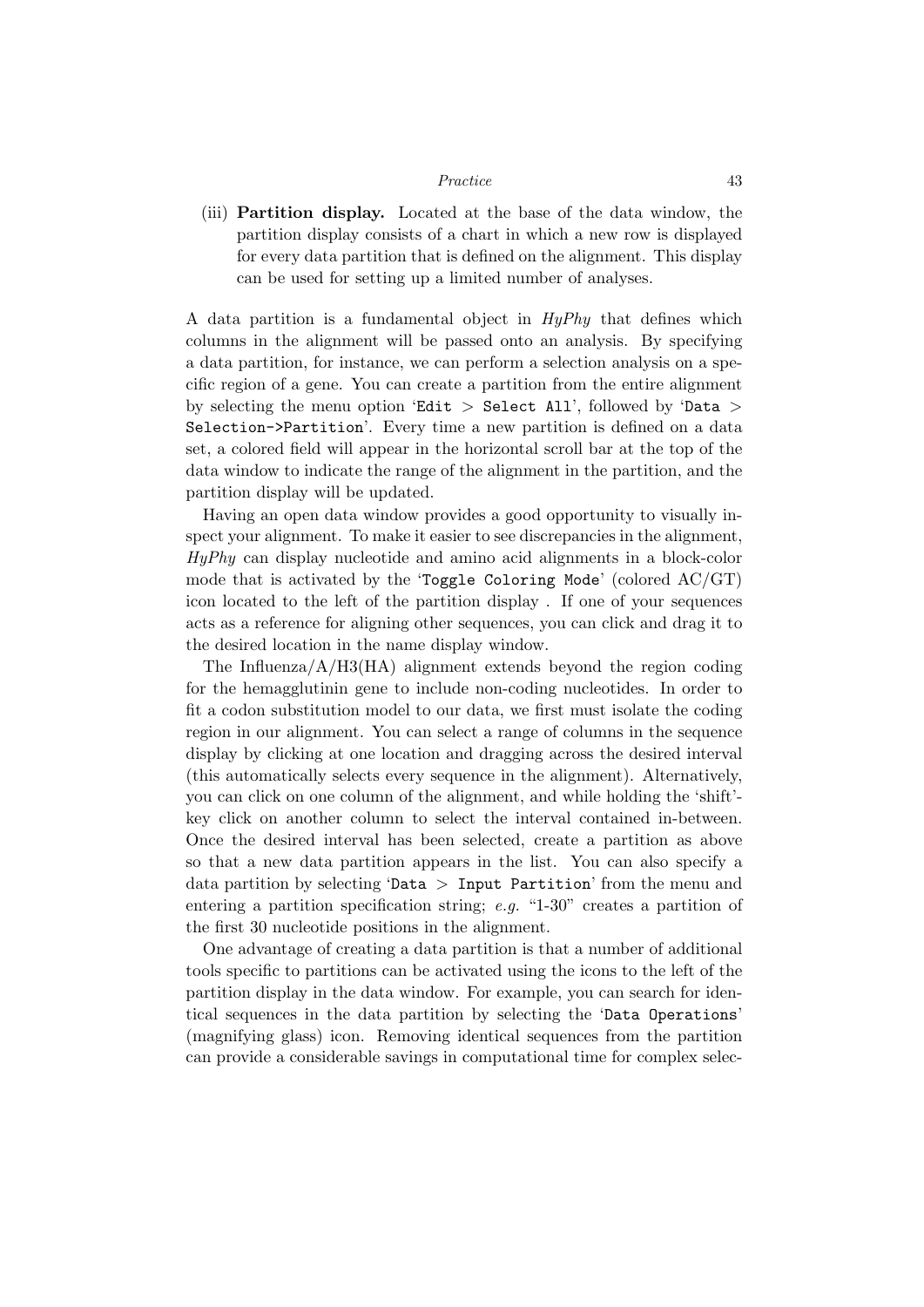tion analyses. In our example, this operation identifies eight sequences that are identical to another sequence in the partition, which become highlighted in the name display field. To filter these sequences from the alignment, select 'Data > Invert Selection' from the menu and right-click on the name display field to spawn a new data window. The contents of the new window can be saved to a NEXUS-formatted file (by selecting the menu option 'File  $>$  Save  $>$  Save As...' and setting Format to "Include Sequence Data, NEXUS" in the window that appears). Any data partition can be written to a file by selecting the 'Save Partition to Disk' (floppy disk) icon, which can then be re-imported for subsequent analyses in  $HyPhy$ .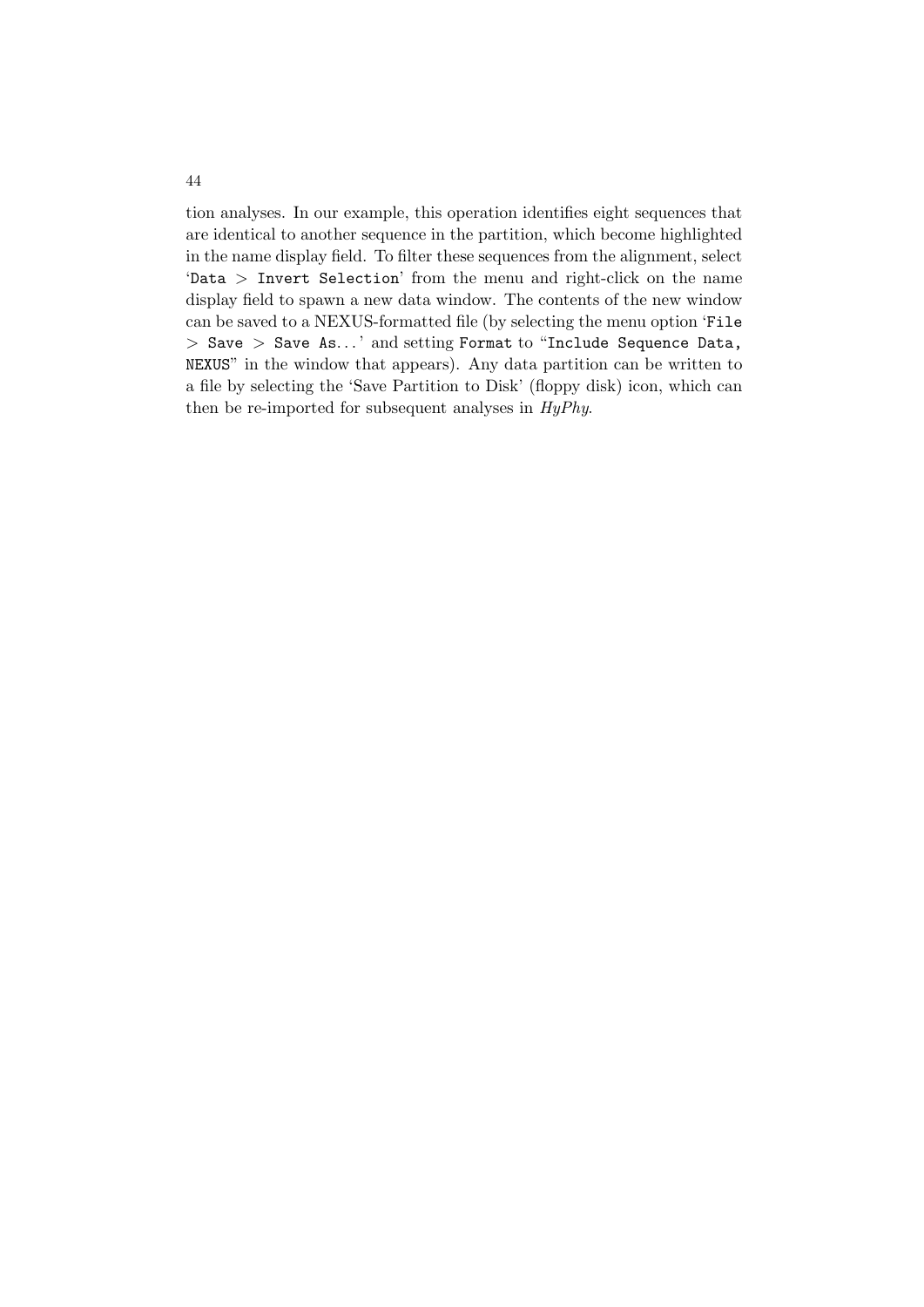Exercise. Import sequences from InfluenzaA H3.fasta into the data viewer using File>Open>Open Data File (on Mac OS X you need to enable All Documents in the file dialog to make the file 'selectable'). 357 sequences with 987 nucleotides each will be displayed. As is often common with GenBank sequence tags, sequence names are very long and contain repetitive information. For example, the first sequence in the file is named gi|2271036|gb|AF008656.1|AF008656 Influenza A virus (A/Perth/01/92(H3N2)) hemagglutinin (HA) gene, partial cds. Invoke Edit>Search and Replace from the data viewer to access a search and replace dialog for sequence names.  $HyPhy$  incorporates support for regular expressions - a powerful mechanism to specify text patterns. Enter the search pattern .+Influenza A virus \( - a regular expression that will match an arbitrary number of characters followed by the substring Influenza A virus and an opening parenthesis '(' and an empty pattern to replace with. Next, repeat this with the search pattern  $\(H3N2\)$ .+, specifying (H3N2) followed by an arbitrary number of any characters. Now, the first sequence name is a lot more manageable A/Perth/01/92, with others following in kind. Scroll down to examine other sequence names, and notice that two of the names are still long. One of them is gi|2271150|gb|AF008713.1|AF008713 Influenza A virus (A/Fukushima/114/96. This is because two sequences would have been marked as A/Fukushima/114/96 had the second one being processed, thus HyPhy skipped that sequence during renaming. Double click on the long sequence name, and manually edit it to A/Fukushima/114/96-2. Finally, manually edit the last remaining long sequence name. Select Data>Name Display>Clean up sequence names to enforce valid HyPhy sequence names. Execute Edit>Select All followed with Data>Selection→Partition to create a partition with the all alignment columns. Click on the looking glass button, and choose Identical Sequences Matching Ambiguities to identify all sequences which are an identical copy (where ambiguities are treated as a match if they overlap in at least one resolution) of another sequence in the data set (8 sequences will be selected). Execute Data>Invert Selection followed by a right click (or Control-click on Macintosh computers with a single button mouse), in the sequence name part of the panel to display a context sensitive menu, from which you should select Spawn a new datapanel with selected sequences. This will create a new panel with 349 (unique) sequences. Create a new partition with all sequence data, and click on the disk button to save it to disk for later use  $(e,q)$  as a NEXUS file). The file generated by these manipulations can be found in InfluenzaA H3.nex.

### 2.3.4 Previewing trees in HyPhy

Importing a tree from a file will automatically open a tree display window (unless you have unflagged this option in the  $H\nu Ph\nu$  preferences menu). Any tree that is stored in memory can also be viewed at any time by opening the object inspector window, selecting the 'Trees' setting, and double-clicking the tree object in the list. An example of a tree viewing window is shown in Fig. 2.2. The main viewer window depicts a portion of the tree, which corresponds to the section indicated in the summary window in the upper left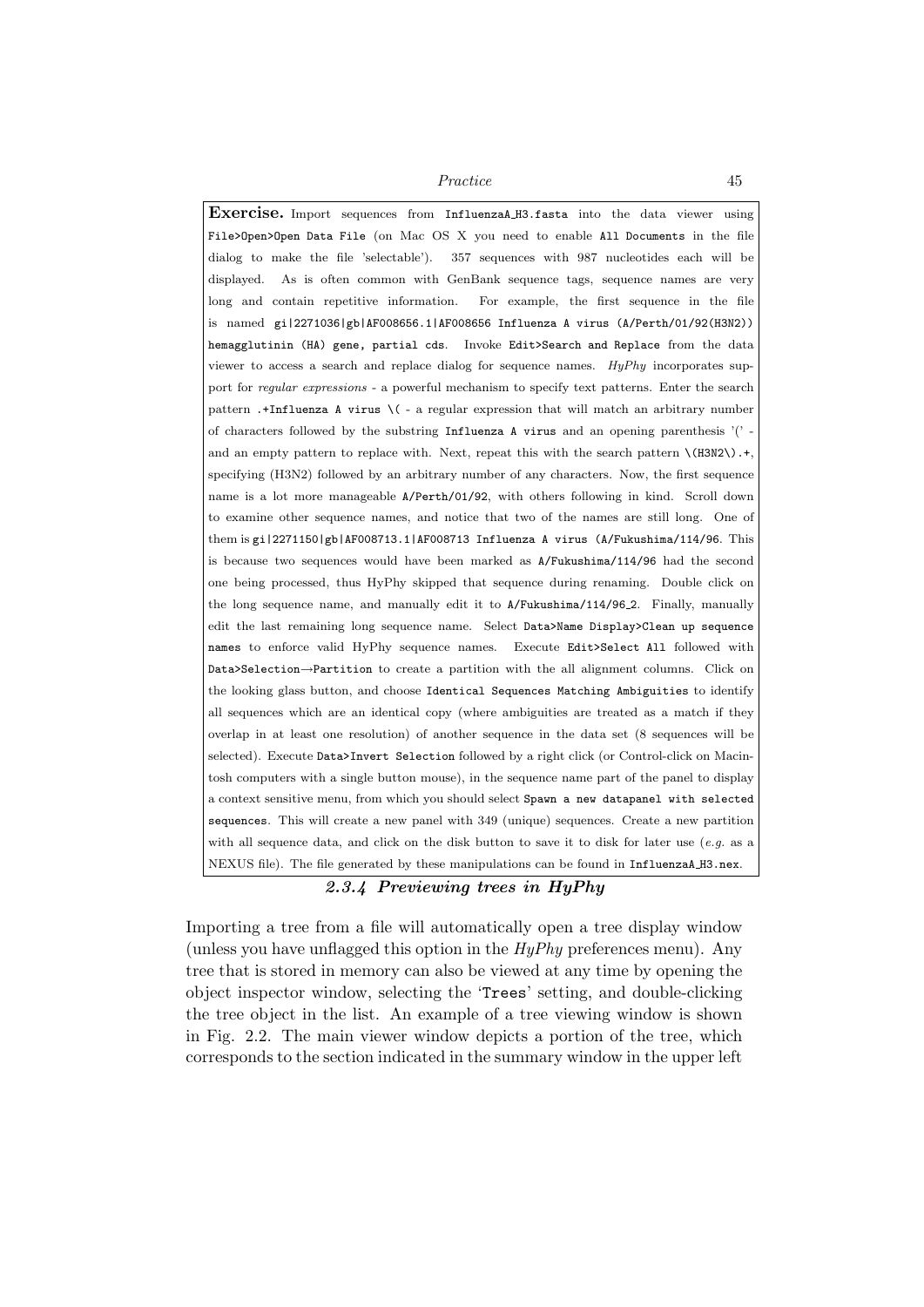

Fig. 2.2. Previewing a tree object in  $HyPhy$ 

corner. By click-dragging the box in the summary window, you can quickly select what region of the tree to display in the main window. There are also a number of tools for modifying the main viewer perspective activated by various icons grouped under the label 'Zoom/Rotate'.

 $HyPhy$  can plot the tree in several conventional styles (e.g. slanted, radial) that are selected from the 'Tree Style' tab, but defaults to plotting 'rectangular' trees as shown in Fig. 2.2. The 'Branch Scaling' tab allows you to select unscaled branches (i.e. cladogram) or branches scaled according to the length values (phylogram) either provided in the original file, or estimated de novo by  $HyPhy$ . If the tree is associated with a substitution model, then the branch lengths can also be scaled to specific model parameters.

### 2.3.5 Making an alignment

Generating a multiple sequence alignment is a computationally-demanding problem that can require a long period of time to complete on conventional desktop computers. For alignment methods and tools we refer the reader to the relevant chapters of this book.  $HyPhy$  has a limited built-in capability for sequence alignment that is faster than the algorithms implemented in most alignment software, by making assumptions about genetic distance that are appropriate under certain circumstances. This alignment algorithm is implemented in a batch file called SeqAlignment.bf, which can be accessed in the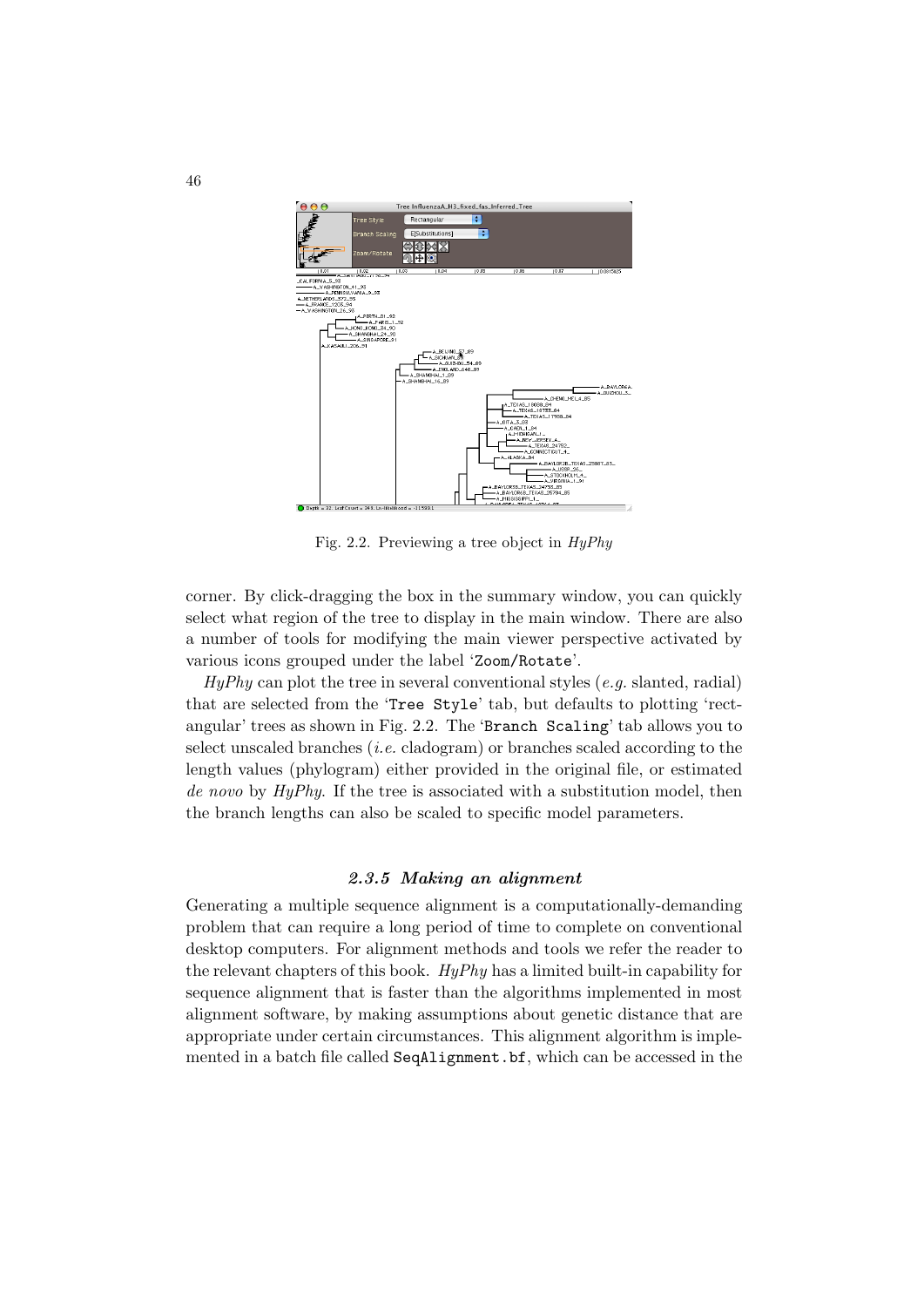Standard Analyses menu under the heading Data File Tools. The most common procedures for multiple sequence alignment are based on progressive algorithms, in which the addition of each sequence requires a pairwise comparison to every sequence in the alignment *(i.e.* with a time complexity  $O(n^2)$  or greater for n sequences). In contrast, SeqAlignment.bf performs pairwise alignments of each sequence to a user-defined reference sequence, requiring linear time  $O(n)$ . This can provide a sufficient alignment when the sequences can be assumed to be related by a star phylogeny, as is often the case with human immunodeficiency virus type 1 (HIV-1) sequences from within-patient isolates. SeqAlignment.bf translates codons sequences to amino-acids, aligns amino-acid sequences and then maps them back to nucleotides, enforcing the maintenance of reading frame.

Regardless of which procedure is employed to generate an alignment, it is always recommended to visually inspect your alignment before attempting a selection analysis. For example, misaligned codons in a sequence may be interpreted as spurious nonsynonymous substitutions in the alignment that may cause your analysis to overestimate  $\beta$  at that position.

Exercise. Open InfluenzaA H3.nex in a data viewer and create a single partition with all sequence data. Change partition type from Nucleotide to Codon, selecting Universal genetic code. Note that instead of creating a solid partition (shown in the upper scroll bar), HyPhy skipped a number of positions, because they contained premature stop codons in some of the sequences. Select Data>Partition→Selection to highlight sites included in the alignment, and scroll around to see which sequences appear to have premature stop codons. A cursory examination will show that some of the sequences are simply missing a few starting nucleotides, and hence, are in another reading frame. Execute StandardAnalyses>Data File Tools>SeqAlignment.bf to perform a simple clean-up alignment on InfluenzaA H3.nex. Use BLOSUM62 scoring matrix, with No penatly for Prefix/Suffix Indels and First in file reference sequence, No reference sequence and Universal genetic code. The analysis finds 347 sequences in reading frame 1 and 2 sequences in frame 3. The output of SeqAlignment.bf consists of both a protein and a nucleotide alignment (.nuc extension) saved to a file of your choice. Import the two cleaned up alignments and check that the reading frame is now preserved throughout. For your reference, the output is available in InfluenzaA H3 cleaned.fas and InfluenzaA H3 cleaned.fas.nuc. Note that if SeqAlignment.bf does not work well, another alignment program or manual editing may be needed to prepare an alignment for codon model analyses.

#### 2.3.6 Estimating a tree

Once an alignment has been prepared and inspected, it can be applied towards the reconstruction of the evolutionary relationships among the sequences. Again, there are many programs available for estimating the tree from an alignment. HyPhy has a reasonably diverse suite of procedures built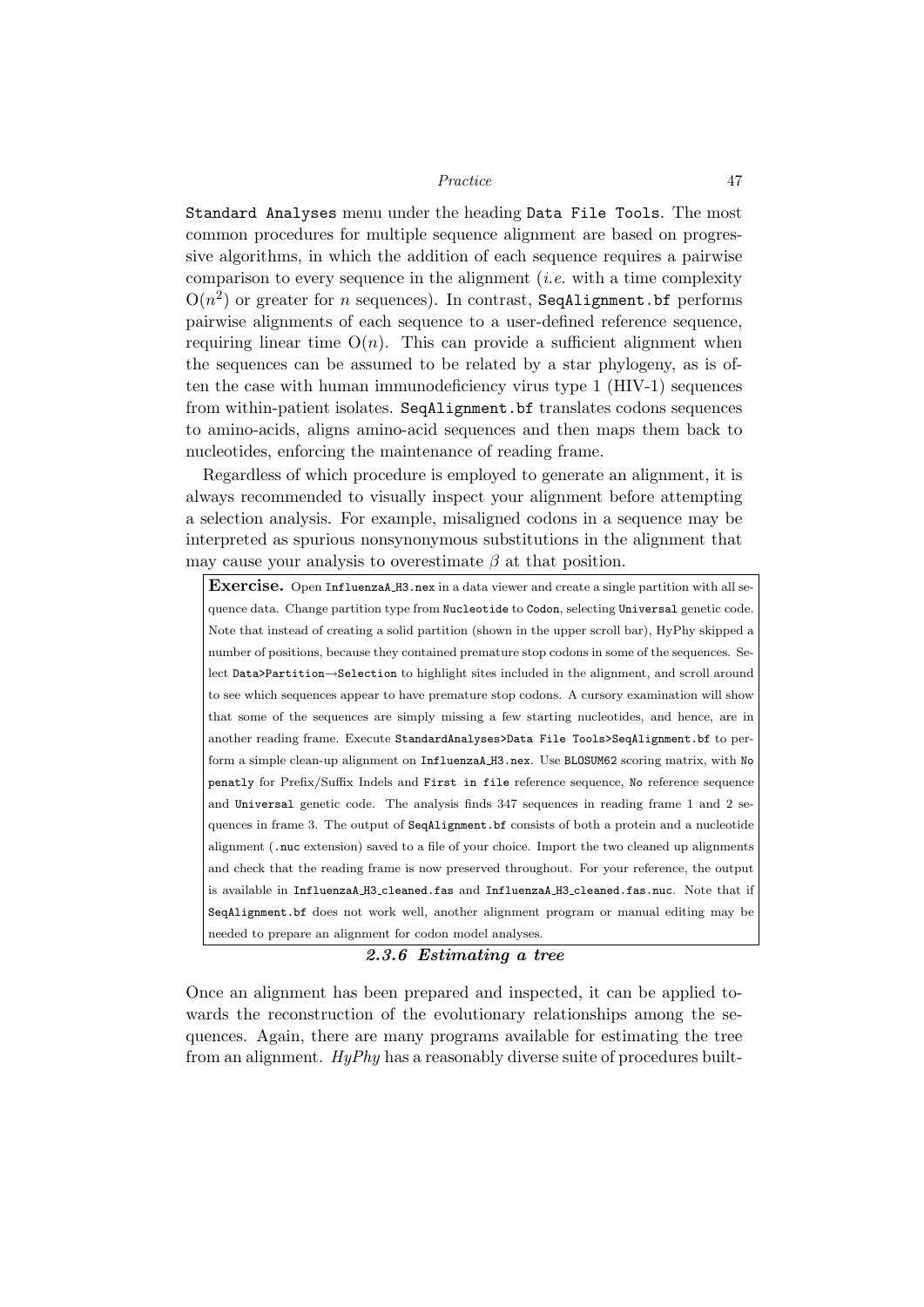in for phylogenetic reconstruction, including clustering methods (e.g.  $UP$ -GMA) [57], neighbor-joining [9], and maximum-likelihood based tree search algorithms (e.g. star decomposition). Details on any of these procedures can be found in previous chapters on phylogenetic reconstruction. These procedures can be accessed from the Standard Analyses menu under the heading Phylogeny Reconstruction.

To generate a tree from an alignment by the neighbor-joining method in  $HyPhy$ , select the batch file NeighborJoining.bf from the menu. You will be prompted to specify the following:

- (i) Distance Computation  $-$  Quantify the genetic distance between two related sequences by using predefined distance measure  $(e, q)$ . Jukes-Cantor); estimating branch lengths by maximum likelihood given a standard substitution model; or using a user-defined matrix of pairwise distances†.
- (ii) Data type Whether genetic distances are to be defined at the nucleotide, amino acid, or codon level.
- (iii)  $Data file Select a file containing the sequences from a window display$ ing the current working directory.
- (iv) Negative Branch Lengths Whether to allow branch lengths with negative values, or to reset these to zero.
- (v) Distance formula/standard model— Select a distance formula or substitution model from a list of standard formulae/models. If using a model to compute distances, specify whether to estimate the model parameters locally or globally, and whether to model site-by-site rate variation (see sections below).

Once  $HyPhy$  has finished reconstructing a tree by the neighbor joining method, the corresponding Newick tree string can be exported to a userspecified file for later use in a selection analysis.  $HyPhy$  will always ask whether a newly inferred tree should be saved to a file.

In practice, it turns out that the outcome of a selection analysis is usually fairly robust to the method used to reconstruct the tree; nevertheless, it is always a good idea to make a reasonable effort to provide an accurate reconstruction. Moreover, many tree search algorithms can require a long time on most desktop computers, especially when dealing with large alignments, although there exist very fast heuristic algorithms, which can handle even large alignments quickly,  $e.g.$  as implemented in PhyML (http://atgc. lirmm.fr/phyml/) and GARLi (http://www.bio.utexas.edu/faculty/ antisense/garli/Garli.html). In most cases, the neighbor-joining method with an appropriate distance formula *(e.g.* Tamura-Nei *(TN93)* distance

<sup>&</sup>lt;sup>†</sup> You will be prompted to select a file containing a  $HuPhu$ -formatted  $n \times n$  matrix, where n is the number of sequences; e.g. " $\{\{0, 0.1\}, \{0.1, 0\}\}$ " specifies a pairwise distance of 0.1 between two sequences.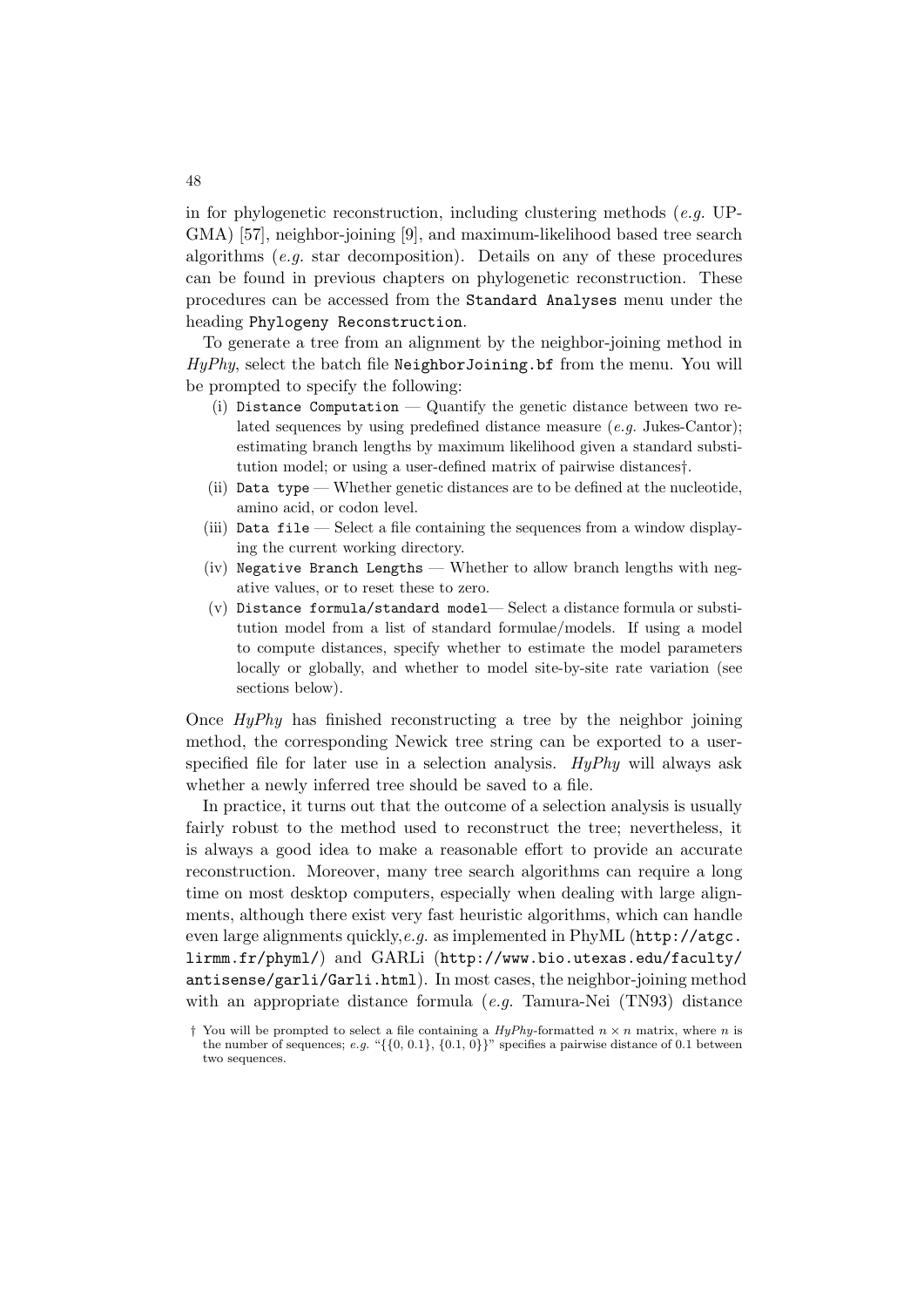[58]) will provide a sufficiently accurate reconstruction for an analysis of selection. Estimating a neighbor-joining tree using these settings for the Influenza/A/H3(HA) alignment, for example, should only require about half a minute on a conventional desktop computer.

Exercise. Open InfluenzaA H3 fixed.fas.nuc in a data viewer and create a single partition with all sequence data. Set Tree Topology to 'Infer Tree', Substitution Model to 'REV', Parameters to 'Global' and Equilibrium Frequencies to 'Partition'. Select Likelihood>Inference>Infer Topology choosing Neighbor Joining, Force Zero and TN93. Hy-Phy will infer the tree in about 15 seconds and then proceed to fit the 'REV' model to the alignment, which will take a few minutes. Inspect the fitted tree (Window->Object Inspector). A part of the resulting tree with branch lengths derived from the REV model is shown in Fig. 2.2. Use MeanPairwiseDivergence accessible from User Actions (the gears icon) button in the bottom right corner of the console window to compute mean pairwise nucleotide divergence of the Influenza tree (4.25% with the 95% confidence interval of 4.03 − 4.48%). Save the results via File>Save choosing Include sequence data, NEXUS option from the pull down menu in the file dialog - this will create a self-contained document with the alignment, tree and the code needed to define the models and store parameter estimates. Finally, export the partition to a file (this will also include the inferred tree in the file).

### 2.3.7 Estimating nucleotide biases

Different types of nucleotide substitutions rarely occur at exactly the same rate over time. For example, there is a well-known bias favoring transitions (e.g. G→A) over transversions (e.g. G→C). Failing to account for such biases can severely affect the accuracy of estimating non-synonymous and synonymous substitution rates, and the reliability of a selection analysis thereby. Biases in the nucleotide substitution rates can be estimated by fitting a general time-reversible model (GTR) of nucleotide substitution to the alignment given a tree [59]. By definition, this is the most complex time-reversible model that requires the estimation of six parameters. However, simplified versions of the GTR model may often provide a sufficient approximation of the nucleotide substitution rates with fewer parameters, improving the efficiency of subsequent analyses and preventing over-fitting of the data. Although there are several standard or 'named' models of nucleotide substitution (e.g. Hasegawa-Kishino-Yano or HKY85 [60]), the evolution of nucleotide sequences is often best explained by nonstandard models [61, 21]. The GTR model contains six parameters, corresponding to the substitution rates between  $A \leftrightarrow C/G/T$ ,  $C \leftrightarrow G/T$ , and  $G \leftrightarrow T$ . The parameters can be grouped in 203 different ways - with each group sharing a common rate, defining a range of models from F81 [10] (a single group, all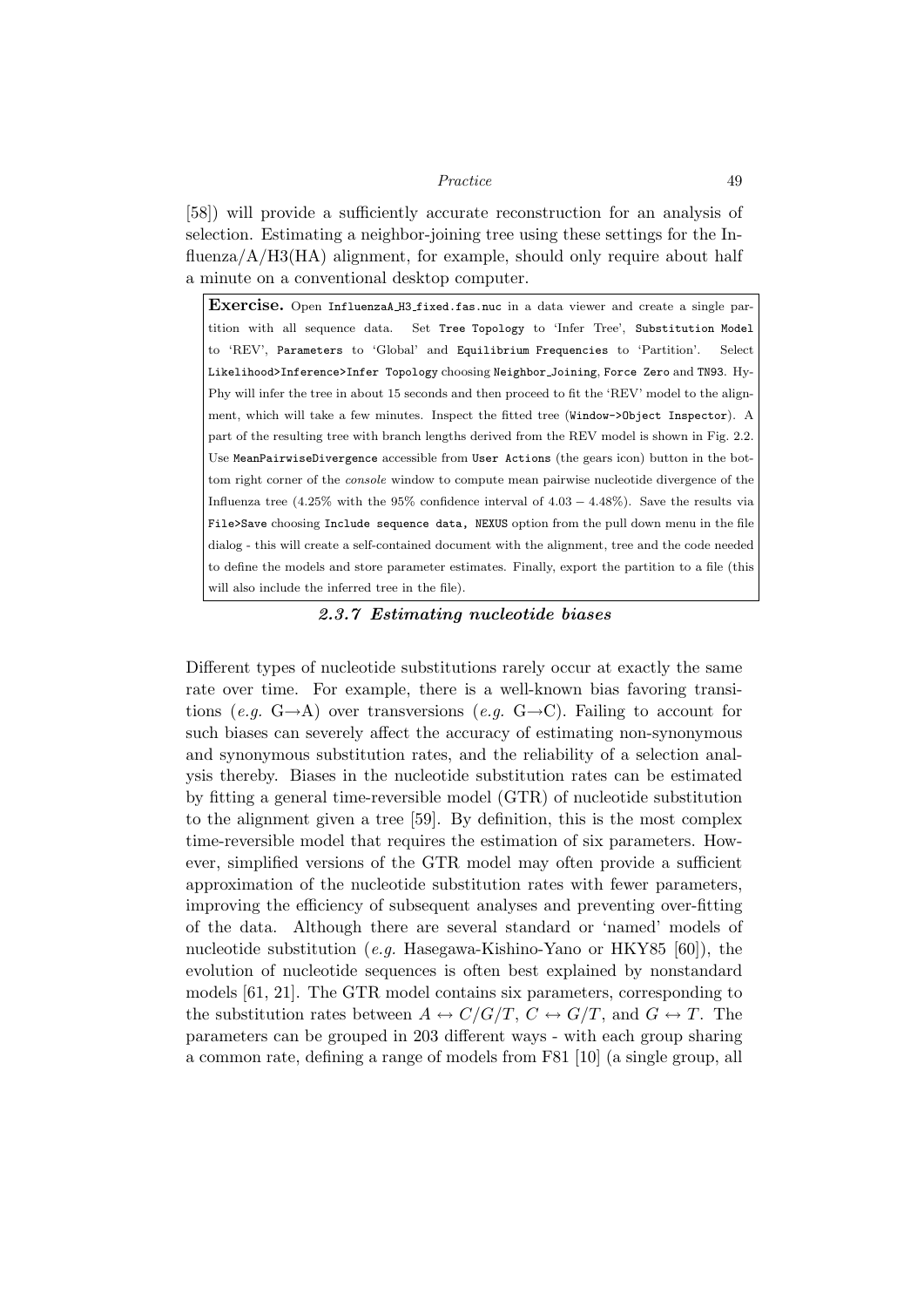rates are equal), to HKY85 [60] (2 groups, one for transitions and one for transversions) and ultimately GTR itself (6 groups, one parameter in each).

An iterative procedure that evaluates every possible time-reversible model has been implemented in  $HyPhy$  in the Standard Analyses menu under the heading Model Comparison, called "NucModelCompare.bf". This procedure determines which model accomplishes the most accurate fit to the data with the fewest number of parameters according to Akaike's Information Criterion (AIC). Other than requiring you to select files containing sequences and the tree, the batch file will prompt for the following:

- (i) Model Options Whether to fit the model with local or global parameters and to model site-by-site variation in rates (see section 2.4.2)
- (ii) Estimate Branch Lengths whether branch lengths are to be re-estimated for every model, or to re-use estimates from the GTR model;
- (iii) whether to create a NEXUS-formatted file for every model fit (please note that this will create 203 files);
- (iv) and the significance level at which models are rejected (in console window).

Fitting the models using global parameters and re-using branch length estimates can substantially reduce the amount of time required for the procedure to run, and should yield a sufficiently accurate assessment in almost all cases. Because a large number of models are being fit, this procedure can require a substantial amount of time. For example, the nucleotide model comparison for our Influenza/ $A/H3(HA)$  alignment required about 35 minutes to complete on a desktop computer. (NucModelCompare.bf contains a parallel-computing implementation for running on a distributed cluster, and a version of it has also been implemented in http://www.datamonkey.org.)

It is usually a good idea to export the best fitting nucleotide model by writing the likelihood function object to a NEXUS-formatted file, which is carried out in  $HyPhy$  by selecting the menu option 'Analysis > Results > Save Results > Export Analysis'. In section 2.6, we will describe how to import the fitted nucleotide model from this file into a selection analysis.

Exercise. Use Standard Analyses>Model Comparison>NucModelCompare.bf to find the best nucleotide model for InfluenzaA\_H3\_final.nex. Use Global model options, estimate branch lengths Once, model rejection level of 0.0002 (a number this small ensures that even after the maximal possible number of tests, the overall error rate does not exceed 0.05, based on the conservative Bonferroni correction) and forego the saving of each of the 203 model fits. Based on AIC, the best fitting model should be (012312). Repeat the analysis with a random subset of 35 sequences from the master alignment (InfluenzaA H3 Random35.nex), to investigate how much of the signal is lost when only 10% of the sequences are included. Not surprisingly, the best fitting model is a slight simplification of the one we found from the large alignment: (012212).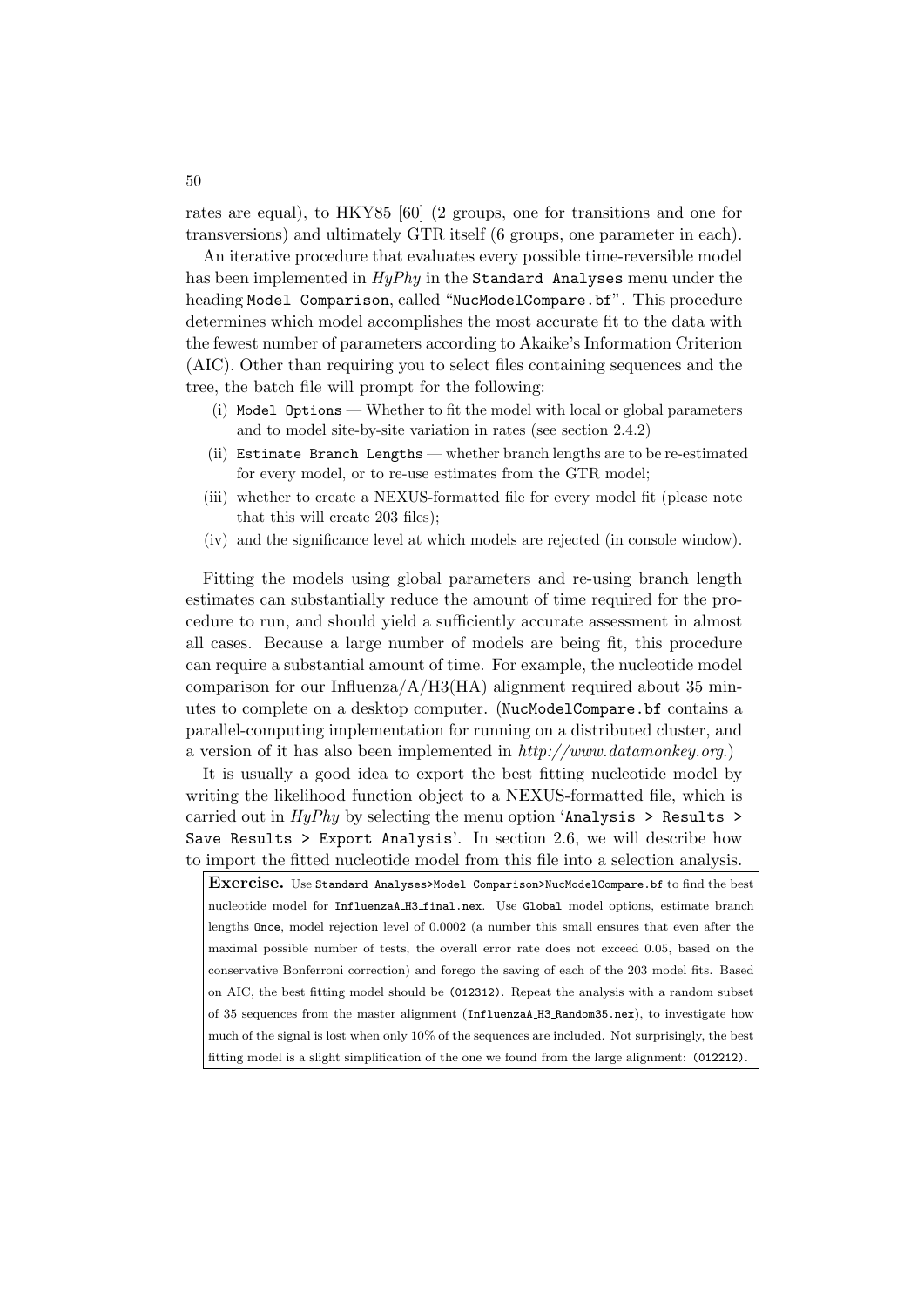### 2.3.8 Detecting recombination

Many phylogenetic methods implicitly assume that all sites in a sequence share a common evolutionary history. However, recombination can violate this assumption by allowing sites to move freely between different genetic backgrounds, which may cause different sections of an alignment to lead to contradictory estimates of the tree [62] and subsequently confuse model inferences [63]. For example, failing to account for recombination can elevate the false positive error rate in positive selection inference [64, 65]. This problem in model inference can be accommodated by allowing different parts of an alignment to evolve independently, each according to their own unique tree. However, we are still required to specify the positions in the alignment at which recombination events have taken place  $(i.e.$  breakpoints). There is a large number of methods available for accomplishing this task [62]. A simple approach that performs at least as well as any other method available [11] specifies a given number of breakpoints  $(B \ge 1)$  at which recombination events have occured between some number of sequences in the alignment. This method is implemented in  $HyPhy$  in the batch file SingleBreakpoint-Recomb. bf for the case  $B = 1$ , which can be accessed from the Standard Analyses menu under the heading Recombination.

The batch file will prompt you for the following options:

- (i) Data type Should  $HyPhy$  fit a nucleotide or codon model of substitution to the data? You will be prompted to select a file containing the sequence data.
- (ii) KH Testing Evaluate the fit of models using AIC  $[66]$ ; or use Kishino-Hasegawa resampling of sequences [67] to estimate the confidence interval for the improvement of log-likelihood from the null model (either the model fitted without a recombination breakpoint, or by swapping topologies between sites on either side of the breakpoint).
- (iii) Standard model  $-$  To fit to the data for evaluating incongruence of phylogenies on either side of the breakpoint. There may also be the usual additional options for model fitting  $(i.e.$  local vs. global, site-by-site variation);
- (iv) and a file to write output from the analysis to.

The batch file will iterate through every potential recombination breakpoint in the alignment, and fit independent models to the sequences on either side of the breakpoint. Consequently, the detection of recombination breakpoints can require a long time to compute for a large alignment (*i.e.* over 50 sequences), although other methods of recombination detection can be run more quickly.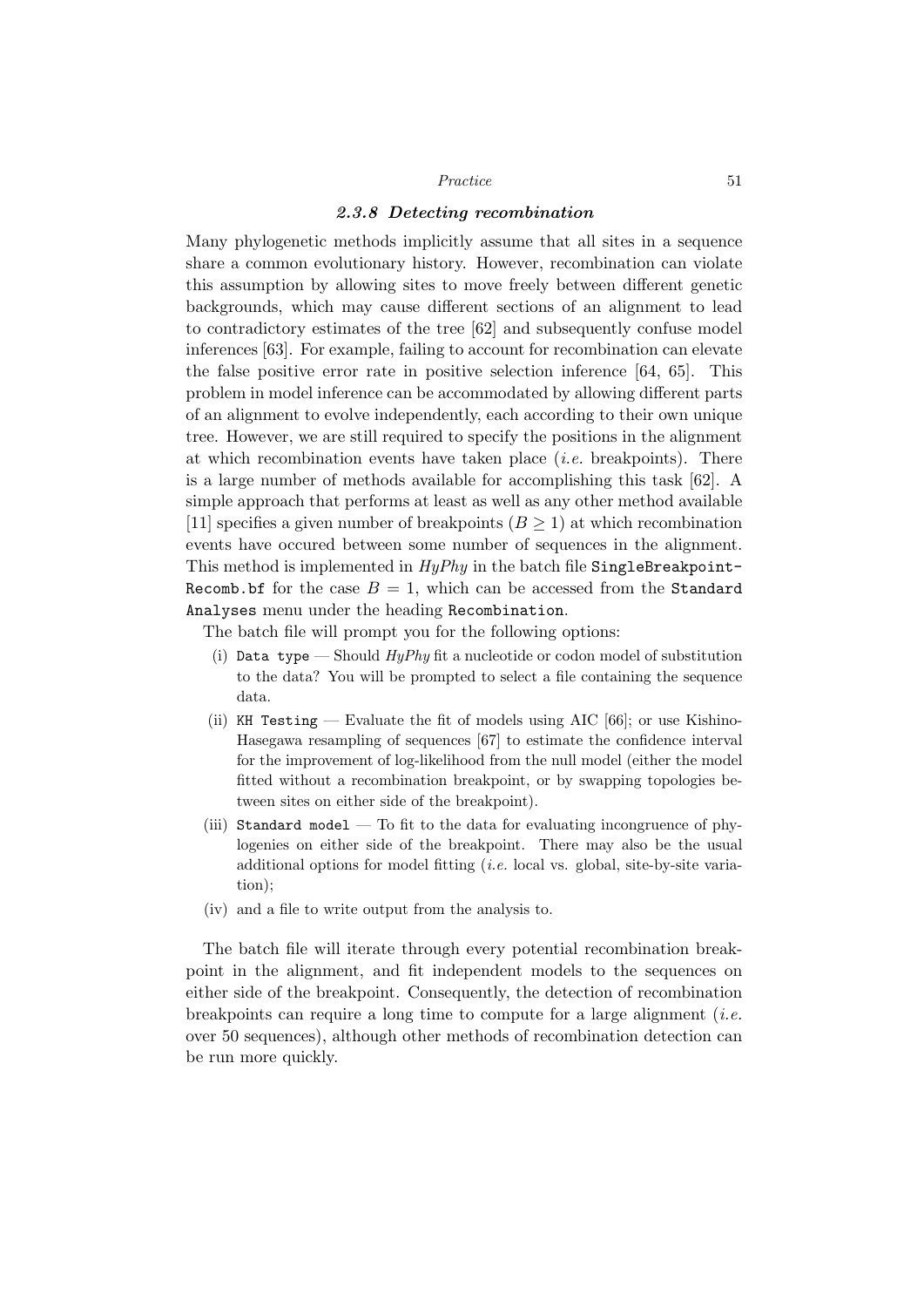Exercise. Run Standard Analyses>Recombination>SingleBreakpointRecomb.bf on InfluenzaA H3 Random35.nex using Nucleotide model, Skip KH testing, use CUSTOM model with (012212) correction found in an earlier exercise, Global model options, with Estimated rate parameters, using Observed equilibrium frequencies. The analysis will examine 189 potential breakpoint locations (all variable sites in the alignment) using three information criteria  $(AIC_c)$ is the default one) and fail to find evidence of recombination in these sequences, because models with two trees have worse scores (negative improvements) than the model without recombination. The analysis completes in about 5 − 10 minutes on a desktop. You can also run this analysis via Datamonkey at http://www.datamonkey.org/gard [11].

### 2.4 Estimating global rates

As mentioned in section 1.3, comparing the global estimates of  $\alpha$  and  $\beta$  averaged over the entire alignment can provide a crude measure of the overall strength of selection on the coding region. Global estimates of  $\alpha$  and  $\beta$  can be obtained by fitting a codon substitution model to a given alignment and corresponding tree [2]. There are several procedures that are available in the  $HyPhy$  package for fitting codon models. We will describe two methods of fitting a codon model to the Influenza/ $A/H3(HA)$  alignment, first using a basic implementation using the graphical interface, and then a more comprehensive implementation that is available as under the Standard Analyses menu.

# 2.4.1 Fitting a global model in the HyPhy GUI

Importing an alignment in the  $HyPhy$  graphical user interface (GUI) will automatically spawn a data window, containing a basic array of analytical tools. We have already described how to create a data partition from an alignment in section 2.3.2, which will appear as a new row in the list of data partitions located at the base of the data window. To set up an analysis on the data partition, you will need to specify a number of options under each column of the partition list, which can be modified by clicking on the corresponding button. (Note that each partition row has an associated set of buttons, distinct from the buttons located beside each column heading that specify options for all partitions in the list.) For example, under the column heading 'Partition Type' there are three options available: nucleotide, dinucleotide, and codon. To obtain global estimates of nonsynonymous and synonymous substitution rates, we specify that the partition contains codon data, which requires a user-specified reading frame and genetic code to be selected in the window that appears.

A partition must also associated with a tree topology and substitution model, which are specified in the next two columns of the partition list. A tree can be imported from a file by selecting 'Read Tree From File. . . '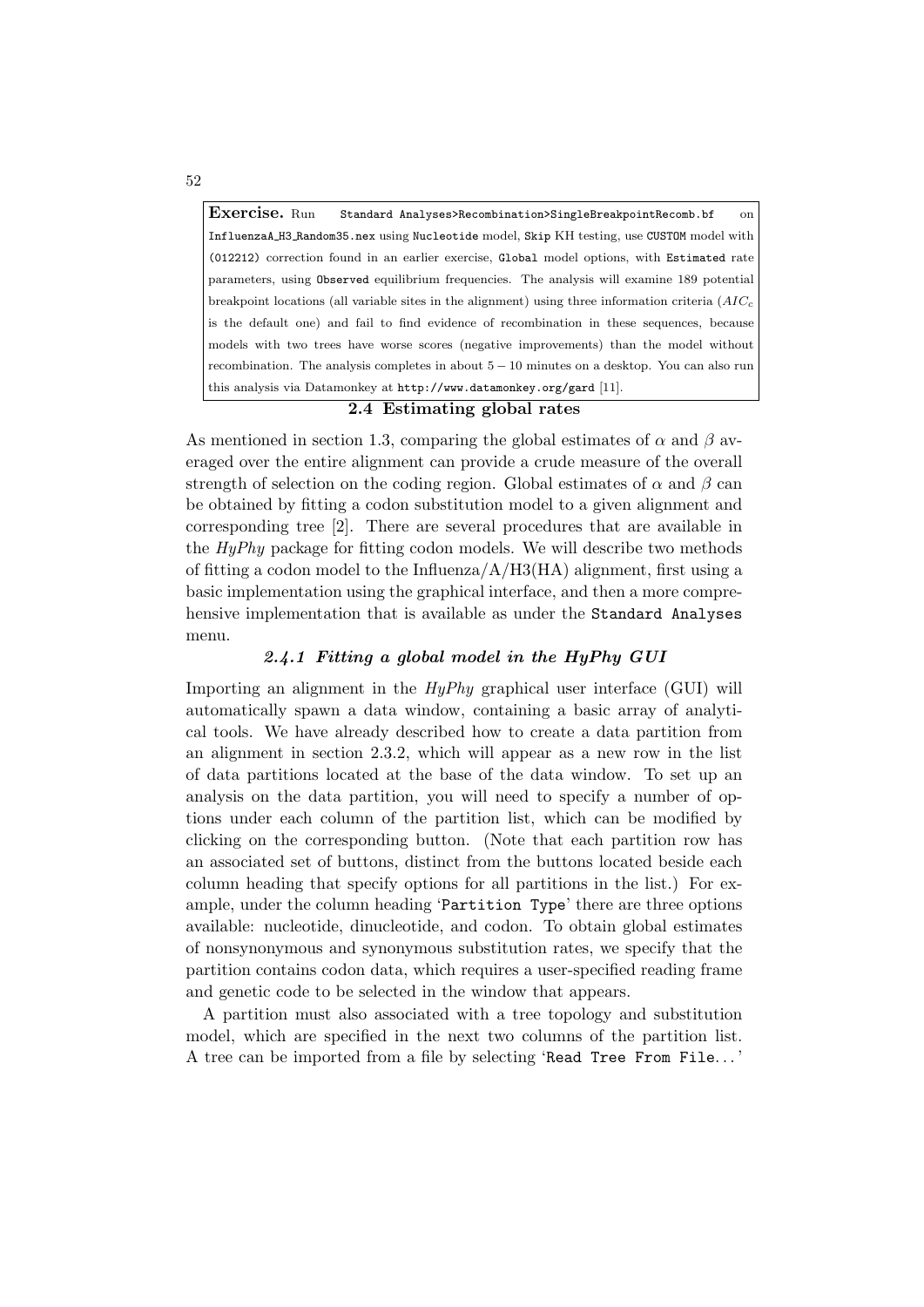from the pop-up menu under the column heading 'Tree Topology'. (If a tree was included in the imported NEXUS file, then it will also appear as a selectable option.) Selecting the 'Infer Tree' option allows you to access one of the many available methods in  $HyPhy$  to estimate a tree de novo (see section 2.3.6). Finally, selecting the 'Create New Tree...' option allows you to specify an arbitrary tree topology by either choosing one of several template topologies, or inputting a Newick tree string. In most cases, however, you will want to select one of the other two options.

A limited number of standard substitution models are available for each type of partition under the column heading 'Substitution Model'. For example, the substitution models that are available for a codon partition are either based on Goldman-Yang (GY94) [3] or Muse-Gaut (MG94) [2] rate matrices. Many models based on MG94 matrices are further 'crossed' by one of several standard nucleotide rate matrices, as indicated in  $HyPhy$  by the concatenation of "MG94" with a standard nucleotide model abbreviation  $(e.g., MG94xHKY85)$ . Equilibrium codon frequencies are either estimated from the overall frequency of nucleotides, or from nucleotide frequencies specific to each codon position (indicated in the model specification string by the suffix "3x4"). The standard codon model generated by crossing MG94 with the REV nucleotide model (MG94xREV 3x4) provides a general model which can be constrained down to a simpler version as needed (see the next Exercise).

For any model that depends on more than one rate parameter,  $HyPhy$  can either obtain local parameter estimates for each branch in the tree, or global parameter estimates that are shared by all branches the tree. Moreover,  $HyPhy$  can allow global parameter estimates to vary across codon positions in the data partition *(i.e.* rate heterogeneity). If this option is selected, then a field will appear under the column heading Rate Classes, which can be edited by the user). Model parameter options can be specified for a data partition under the column heading Parameters. Whichever option is selected for analyzing a codon partition will determine the total number of parameters to be estimated, and thereby the length of time required to optimize the likelihood function. For example, estimating a local MG94 model effectively doubles the number of parameters because the rates  $\alpha$  and  $\beta$  are being estimated for every branch in the tree.

After an analysis has been set up for the codon partition, a likelihood function can be constructed by selecting the menu option 'Likelihood > Build Function'. When building a likelihood function,  $HyPhy$  will apply an algorithm in order to improve the efficiency of likelihood evalutation, which can substantially reduce the amount of time required to estimate the model parameters [68].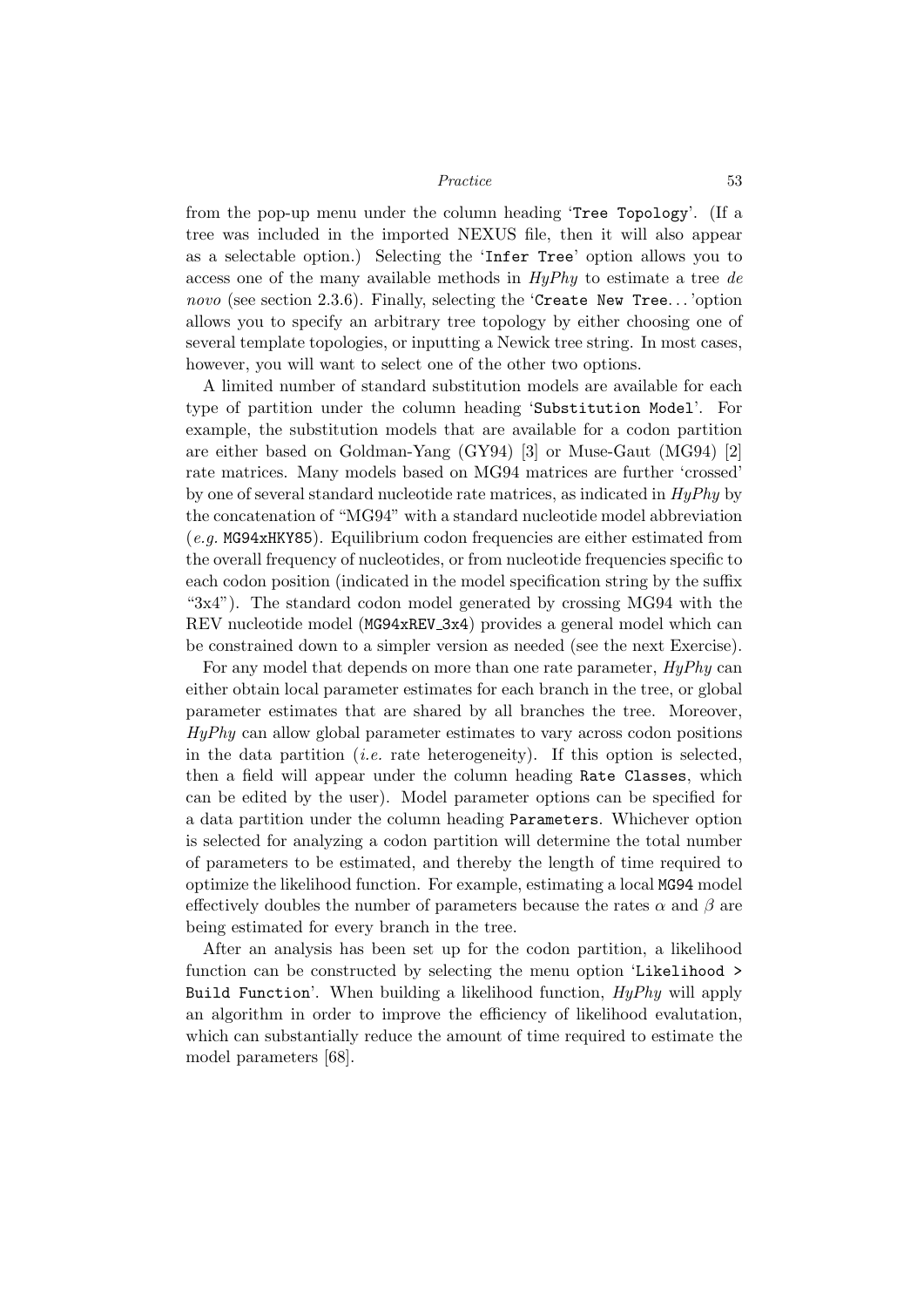**Exercise.** Estimate the global  $\omega$  for InfluenzaA H3 Random35.nex using the GUI. Import the alignment into a data panel viewer via File>Open>Open Data File and create a partition with the entire length of the sequence. Change data type of the partition to Codon. In the dialog which appears, ensure that Universal genetic code is selected and rename the partition to HA (for brevity). Select InfluenzaA H3 Random35 tree for the tree topology (this tree was read automatically from the alignment file), MG94xREV 3x4 substitution model with Global parameters and Partition based equilibrium frequencies. Note that the light icon in the bottom left corner of the data panel window has changed to yellow from red, indicating that we have provided enough information for HyPhy to build a likelihood function. Execute Likelihood>Build Function and examine console output for confirmation that the function has been built. Note that the HA partition name has been converted to boldface, to indicate that this partition is a part of an active likelihood function and the light icon has turned to green. Before we optimize the likelihood function, we need to constrain the REV model down to (012212) - a best fitting nucleotide model. Open the parameter viewer (the table button in the bottom left panel of the data viewer). In the parameter table, select the rows for global rate parameters HA Shared AT (see http://www.hyphy.org/docs/HyphyDocs.pdf) for a HyPhy primer including variable naming conventions and many other useful tips), HA Shared CG and HA Shared GT (hold the Shift key down and click to select multiple rows), and click on the constrain button, forcing all parameters to shared the value of HA Shared AT. Note how the display for two of the tree variables has changed to show the constraints. Also, double-click in the constraints window for HA Shared CT and enter "1" (to enforce  $\theta_{AG} = \theta_{CT} = 1$ ). Finally, select Likelihood>Optimize LF to obtain MLE of parameter values. When the optimization has finished  $(1 - 3$  minutes on a desktop), HyPhy will refresh the parameter table with derived parameter estimates (see Fig. 2.3). The global  $\omega$  estimate, represented by HA Shared R has been estimated at 0.495. Select the row with this variable and execute Likelihood>Covariance, Sampler and CI to obtain profile likelihood error estimates on  $\omega$  (Likelihood Profile [chi2] with significance of 0.95). The reported 95% confidence interval bounds are 0.419 and 0.579. Once a likelihood function has been fitted to the data, it is immediately possible to simulate data under the model(s) in the function via the Data>Simulation menu. Finally, save the likelihood function with all parameter estimates by switching back to the data panel, executing File>Save>Save, and choosing Include sequence data, NEXUS as a format option in the save dialog.

### 2.4.2 Fitting a global model with a HyPhy batch file

There are also a number of template batch files listed in the Standard Analyses menu that will fit a codon substitution model to a data partition. The most appropriate procedure for estimating the global rates  $\alpha$  and  $\beta$ , however, has been implemented in the batch file AnalyzeCodonData.bf, which can be selected from the Basic Analyses submenu. A number of codon models are available in this batch file that have not been implemented in the HyPhy GUI.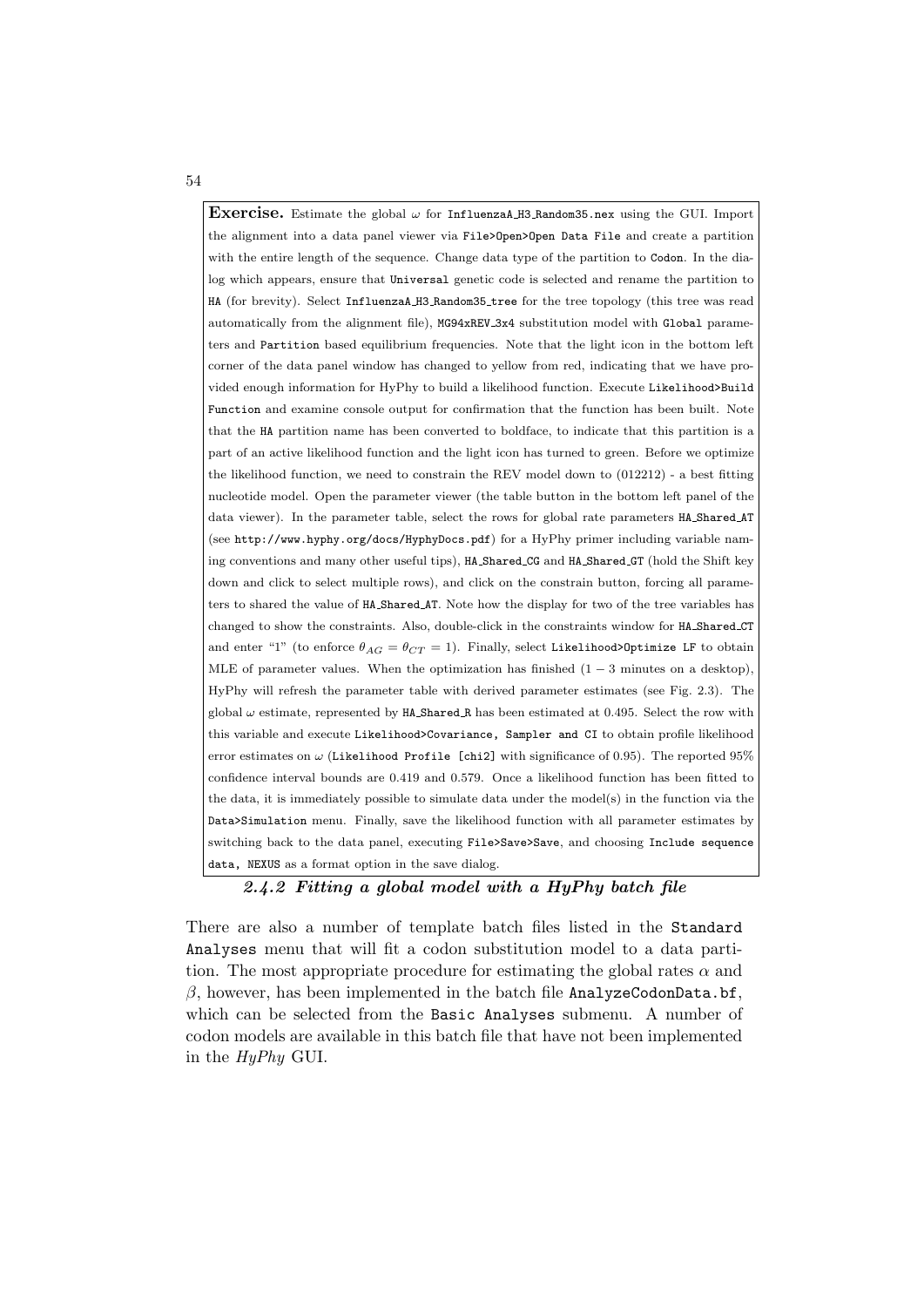|          | Current LF                                             |              |              |
|----------|--------------------------------------------------------|--------------|--------------|
| च        | Parameter ID<br>⊡∥                                     | <b>Yalue</b> | Constraint   |
|          | InfluenzaA_H3_Random35_tree                            |              |              |
| R        | HA_Shared_AC                                           | 0.30143      |              |
| R        | HA_Shared_AT                                           | 0.200079     |              |
| 气        | HA_Shared_CG                                           | 0.30143      | HA_Shared_AC |
| 喘        | HA_Shared_CT                                           |              |              |
| 喘        | HA_Shared_GT                                           | 0.200079     | HA_Shared_AT |
| R        | HA_Shared_R                                            | 0.487639     |              |
| $\theta$ | InfluenzaA_H3_Random35_tree.A_ANN_ARBOR_3_93.synRate   | 0.00891064   |              |
| Ĥ        | InfluenzaA_H3_Random35_tree.A_ARGENTINA_207_96.svnRate | 0.0224131    |              |
| Ĥ        | InfluenzaA_H3_Random35_tree.A_BANGKOK_1_97.synRate     | 0.0403524    |              |
| θ        | InfluenzaA_H3_Random35_tree.A_BEIJING_46_92.synRate    | 0.0044381    |              |
| Ĥ        | InfluenzaA_H3_Random35_tree.A_CANBERRA_5_97.svnRate    | 0.0404291    |              |
| θ        | InfluenzaA_H3_Random35_tree.A_CHILE_2115_96.synRate    | Ω            |              |

Fig. 2.3. Inspecting a likelihood function in  $HyPhy$ 

As before, we have the option of fitting the model locally or globally, and can allow global parameter estimates to vary across codon positions in the data partition. In addition, this batch file can model variation across codon positions according to a hidden Markov model, which assumes that the evolutionary rates at adjacent positions are more similar, according to an autocorrelation parameter  $(\lambda)$  that is estimated by the model. There are also many more distributions available for modeling rate variation across codon positions in AnalyzeCodonData.bf (e.g. beta, log-normal, and mixture distributions); not all of these distributions are available via  $HyPhy$ GUI. If the data partition was imported from a NEXUS file containing a tree, HyPhy will ask if you wish to use this tree in fitting the model. If not, then you will be prompted to select a tree file.

**Exercise.** Estimate the global  $\omega$  for InfluenzaA H3 Random35.nex using Standard Analyses>Basic Analyses>AnalyzeCodonData.bf. Select MG94CUSTOM, Global, 012212, and use the tree provided in the file. When the analysis is finished, HyPhy will report global  $\omega$  as  $R = 0.495$ . This value may be slightly different from the one found through the GUI, because of how initial guesses for the optimization procedure are obtained. Once an analysis has finished, look at the Analysis>Results menu - it contains a list of post processors which HyPhy can execute after most standard analyses. For instance, the Syn and non-syn trees option can be used to display the trees scaled on the expected numbers of synonymous and non-synonymous substitution per codon site, and on dS and dN. Note that because the model has a shared  $\omega$  for all branches, all four trees are have proportional branch lengths. Finally, many of the GUI tools can be applied to models fitted by standard analysis. To do this, open the likelihood function parameter table, using the Object Inspector.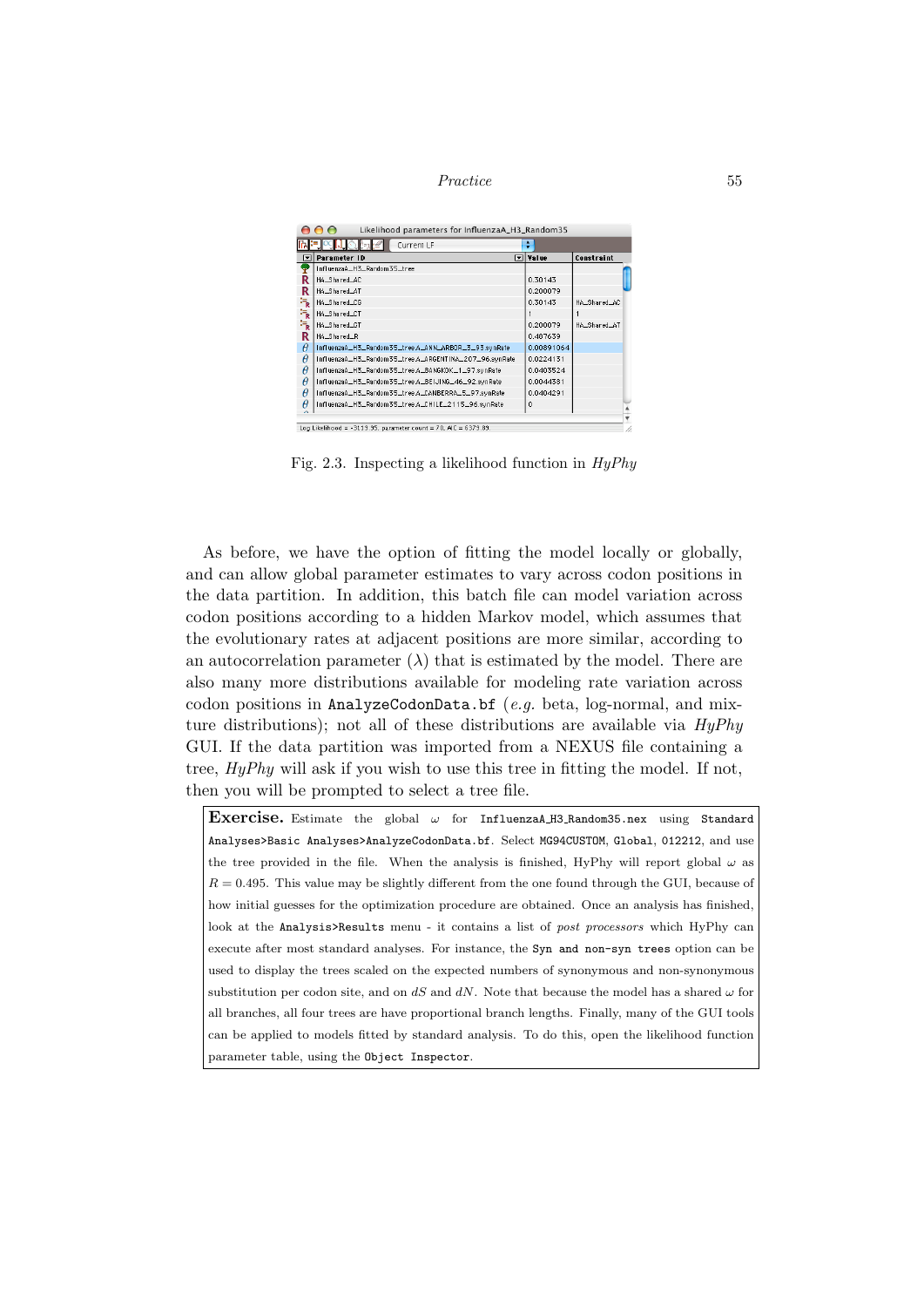# 2.5 Estimating branch-by-branch variation in rates

As noted in section 1.5, it is unreasonable to assume that evolutionary rates remain constant over time. For example, a sudden change in the environment affecting one lineage may be manifested as episodic selection [69], which may become averaged out over the entire tree to an undetectable level. In  $HyPhy$ , it is possible to assign a unique set of substitution rates to every branch in a tree, by locally fitting a codon substitution model. However, because the number of parameters in a local model is approximately proportional to the number of sequences, this may require an exceedingly long time to compute. It also does not provide a robust framework for hypothesis testing  $(e,q)$ , whether a specific branch evolves at a significantly different rate than the rest of the tree). Hence, many procedures for selection inference that allow branch-by-branch variation in rates require the investigator to pre-specify which branches evolve under a particular model [70, 24], as discussed in section 1.5. Several procedures of this type are implemented as batch files in  $HyPhy$ . In the batch file SelectionLRT.bf, a single branch is chosen to partition the other branches of the tree into two clades, for which the model parameters are estimated separately. Another batch file called TestBranchDNDS.bf allows you to test whether the strength of selection is significantly different for an arbitrary selection of branches in contrast to the rest of the tree.

To demonstrate the use of these methods in  $HyPhy$ , we will use a data set containing 20 sequences of influenza A serotype H3 viruses that have been isolated from waterfowl and mammals (mostly equine). Severe outbreaks in horse populations have been caused by equine influenza A virus, with mortality rates as high as 20%. The equine and waterfowl-isolated sequences form two distinct clades in a reconstructed phylogeny. As waterfowl are a main reservoir of influenza A virus infection, the transmission of virus populations to equine hosts may be accompanied by strong positive selection.

### 2.5.1 Fitting a local codon model in HyPhy

Fitting a local codon model is very similar to the procedure for fitting a global model, as demonstrated in section 2.4. Whether using the partition list menus to setup an analysis in the  $HyPhy$  GUI, or while executing a batch file, you will almost always have the option to specify whether to fit a model globally or locally. Local models provide a useful exploratory tool, identifying branches in the tree in which strong selection has occurred and providing an alternative model for hypotheses testing. Unless a panel displaying the model parameter estimates was automatically spawned af-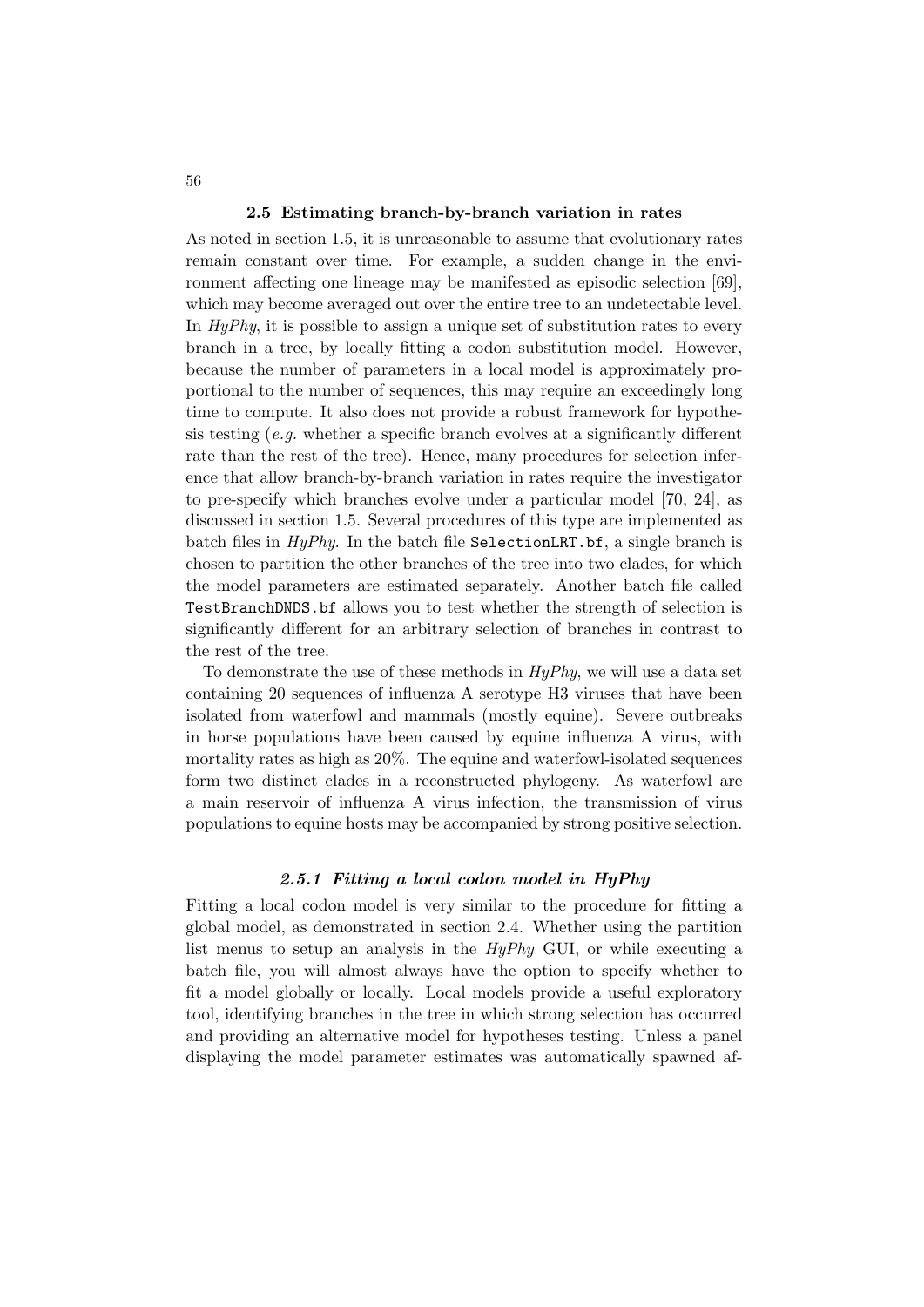ter optimization of the likelihood function, the most convenient means for viewing local parameter estimates is to access the Object Inspector panel (see section 2.3.3) and select the corresponding likelihood function object. Figure 2.3 depicts a likelihood function panel in which all global and local parameters are displayed.

Each branch in the tree is associated with local parameter estimates of  $\alpha$  and  $\beta$ , labeled as "synRate" and "nonSynRate", respectively. A quick procedure for calculating the ratio  $\beta/\alpha$  for each branch in the tree requires you to open a tree viewer window by 'double-clicking' on the first row in the likelihood function panel, which is labeled by a tree icon. Select all branches by choosing the menu option 'Edit  $\geq$  Select All', and then create a new parameter for each branch by selecting 'Tree > Edit Properties', clicking on the 'plus' icon in the panel that appears, and entering the string "nonSynRate/synRate" in the Formula window. Once this panel is closed, this new variable will be available for scaling branch lengths in the tree viewer window, in the Branch Scaling menu.

It is not unusual for estimates of  $\alpha$  or  $\beta$  to converge to zero for one or more branches in a tree. Clearly, this outcome implies that there is insufficient sequence variation to support a branch of non-zero length in that part of the tree. If this occurs, then local estimates of the ratio  $\beta/\alpha$  may assume the undefined value  $0/0$  or  $\infty$ . As a result, the tree will not be displayed properly in the HyPhy tree viewer window when it is scaled to  $\beta/\alpha$ . Selection analyses performed on such trees, however, will not be affected by these poorly-defined branch lengths.

Although locally fitting a codon substitution model can provide a detailed picture of branch-by-branch variation, we strongly caution against re-applying the outcome from this method to other analyses. For example, it is tempting to use a local fit as an initial screen for branches with accelerated evolution, and then specify those branches in a hypothesis-testing procedure on the same data (e.g. to obtain a 'P-value'). However, this unfairly biases the analysis towards obtaining a significant result.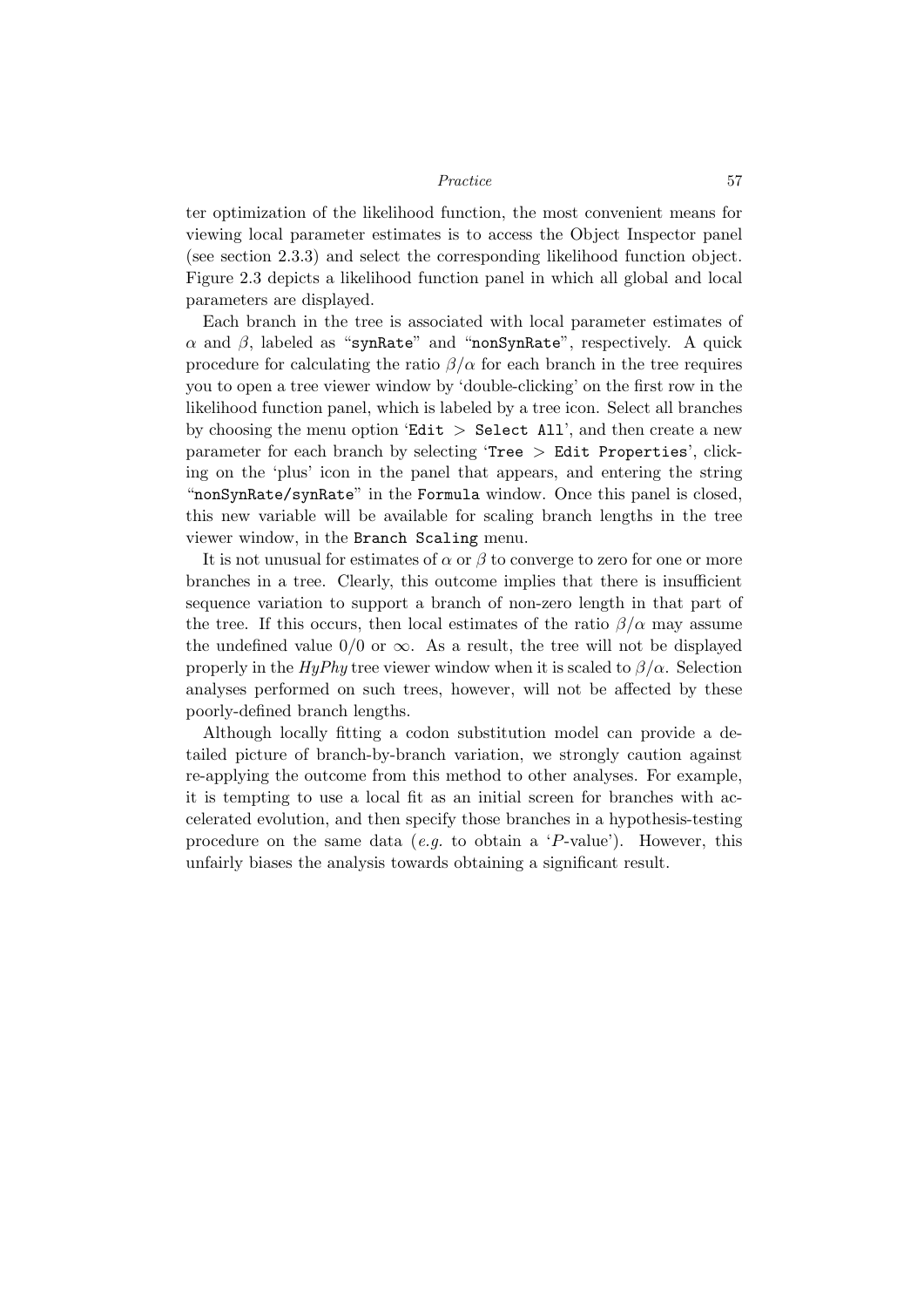Exercise. Fit a local model to the sample of 12 bird and 8 mammalian Influenza/A/H3(HA) sequences (file MammalsBirds.nex). Import the alignment (File>Open>Open Data File) into a data viewer, create a partition with all sequence data, convert it to a codon partition, select the topology included with file, apply MG94xREV 3x4 substitution model with Local parameters, and frequencies estimates from Partition. Fit the model Likelihood>Build Function followed by Likelihood>Optimize. The procedure completes in a few minutes on a desktop, and should yield a likelihood score of −4837.85. Next we will demonstrate how to test hypotheses with HyPhy GUI by establishing that this tree has variable  $dN/dS$  along its branches by comparing the local model fit with the global (single rate model fit). Firstly, we save the likelihood function state describing the local model, by switching to the parameter table display, and choosing Save LF state from the pull-down menu at the top of that window. Enter Local when prompted to name the likelihood function state. Next, select this model as the Alternative hypothesis, by choosing Select as alternative from the pulldown menu. Proceed to define the global model by constraining the  $\beta/\alpha$  ratio for every branch to be the same for all branches in the tree. This is equivalent to setting treeName.branchName.nonSynRate := globalRatio ∗ treeName.branchName.synRate for every branch in the tree. The fastest way to apply this constraint is to invoke Likelihood>Enter Command to bring up an interface with the HyPhy batch language command parser, and type in global globalRatio=1;ReplicateConstraint(''this1.?.nonSynRate:= globalRatio\*this2.?.synRate'',MammalsBirds tree,MammalsBirds tree);. This code instructs HyPhy to traverse the tree MammalsBirds tree and apply the constraint to every branch ('?' matches all names). Note how the parameter display table changes to reflect newly imposed constraints. Optimize the likelihood function (Likelihood>Optimize) to obtain the global model fit. Save LF state, naming it Global and Select as null. Now that we have defined two hypotheses to compare, one can use the LRT (for nested models), and parametric or nonparametric bootstrap to evaluate support for the alternative hypothesis. Select LRT from the parameter table pull-down menu. The likelihood ratio test statistic in this case is 100.05, and there are 36 constraints, resulting in a very strong  $(p \approx 10^{-7})$  support in favor of the local model. If you now save the likelihood function from the data panel window, all hypotheses defined in the parameter table will be preserved for later.

#### 2.5.2 Interclade variation in substitution rates

We have a priori reasons to expect that the ratio  $\beta/\alpha$  could vary significantly between the waterfowl and equine clades, because the virus is evolving in two distinct environments. We have previously investigated these phenomena in epidemiologically linked patient pairs of HIV patients [71]. To evaluate the support for this hypothesis, use the batch file SelectionLRT.bf specifying the internal branch which separates the clades of interest. This batch file is executed through the Standard Analyses menu, under the submenu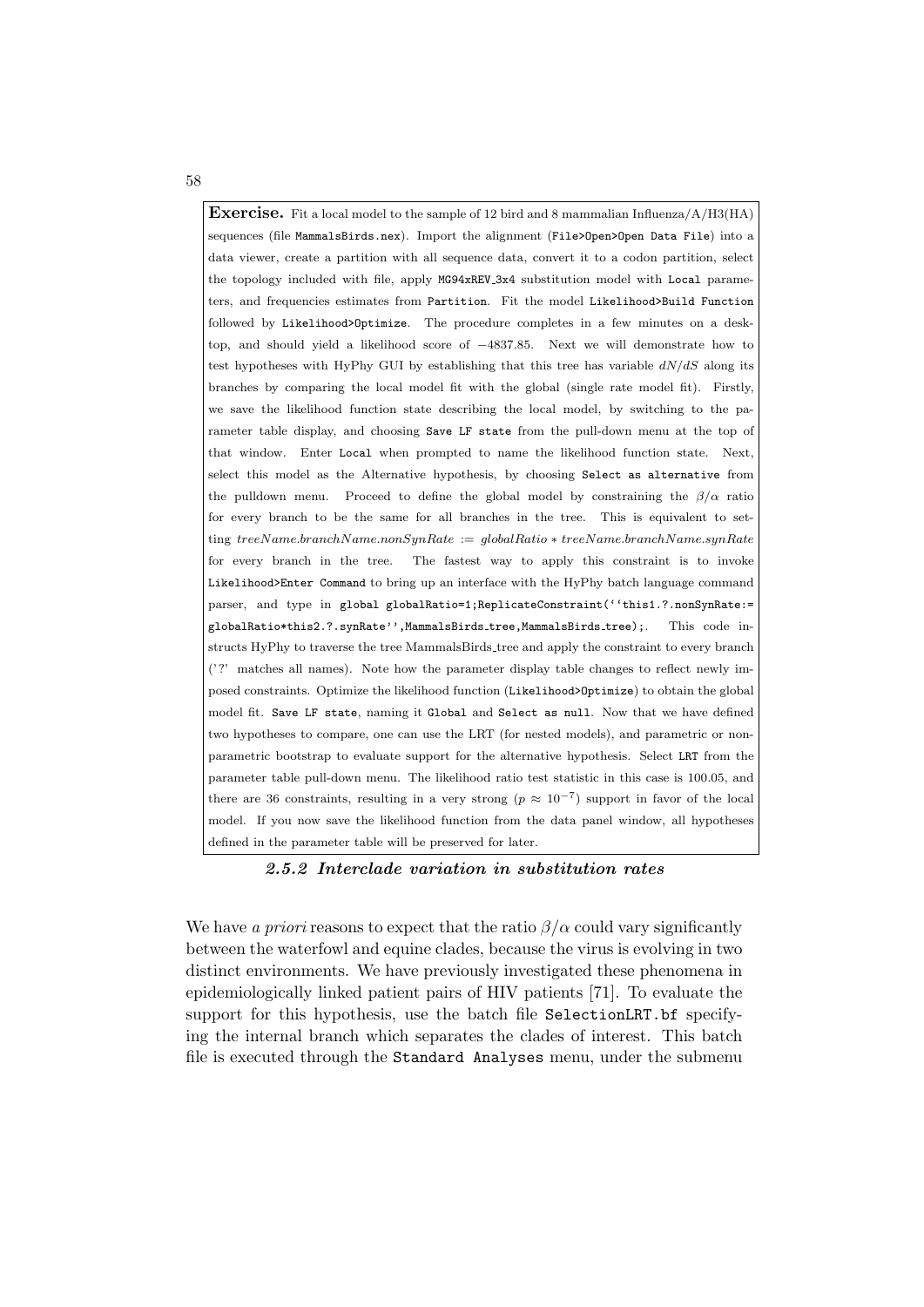Compartmentalization. Upon execution of this batch file,  $HyPhy$  prompts the user to specify:

- (i) a codon translation table (genetic code);
- (ii) the file containing the protein-coding sequences;
- (iii) a  $PAUP^*$  nucleotide model specification string (e.g. 010020 for TN93 [58]);
- (iv) the file containing the corresponding tree;
- (v) and the branch separating two clades in the tree.

Subsequently, *HyPhy* will globally fit the codon model (MG94 crossed by the specified nucleotide model) to the data, before iteratively evaluating models in which estimates of  $\beta$  for each clade and the internal branch are either independent or constrained to be equal (for a total of five phases of model fitting). To determine whether a nested model provides a significant improvement of fit to the data,  $HyPhy$  reports p-values from the likelihood ratio test [24] and the Akaike information criterion (AIC) values, which adjust likelihood ratios for the difference in the number of model parameters [66]. HyPhy also provides  $95\%$  confidence bounds, derived from the likelihood profile (see 1.4.4.2), for estimates of the ratio  $\beta/\alpha$  for each clade and the internal branch.

Exercise. Compare selective pressures on waterfowl and equine clade Influenza sequences from the file MammalsBirds.nex. Execute StandardAnalyses > Compartmentalization > SelectionLRT.bf using the best fitting (012343) nucleotide model, and selecting Node1 - the root of the waterfowl clade to define one of the clades (Clade A) of interest. To verify that this is indeed the correct node, you can use the tree viewer. The equine-waterfowl data is best explained (based on AIC) by a fully unconstrained model (MG94x012343) in which  $\beta$  is estimated independently for each clade and the separating branch. For the equine clade,  $\beta/\alpha$  was estimated to be 0.223 (95% CI: 0.158, 0.302). In contrast,  $\beta/\alpha$  for the waterfowl clade was estimated to be 0.058 (95% CI: 0.038, 0.083), and the estimate for the internal branch separating the two clades was lower still  $(\beta/\alpha = 0.033; 95\% \text{ CI: } 0.026 \text{ } 0.041).$ 

### 2.5.3 Comparing internal and terminal branches

A useful hypothesis that can be tested in viral sequences is whether the relative rate of nonsynonymous substitution varies between terminal and internal branches of the tree. Finding a significant difference between these classes would suggest that selection on a virus population within a host was distinct from selection for transmission among hosts. Support for this hypothesis can be evaluated by the batch file TestBranchDNDS.bf, which is found in the Standard Analyses menu, under the heading Positive Selection. The model selection procedure implemented in this file is similar to the previous file, attempting to fit a global model in which  $\beta$  is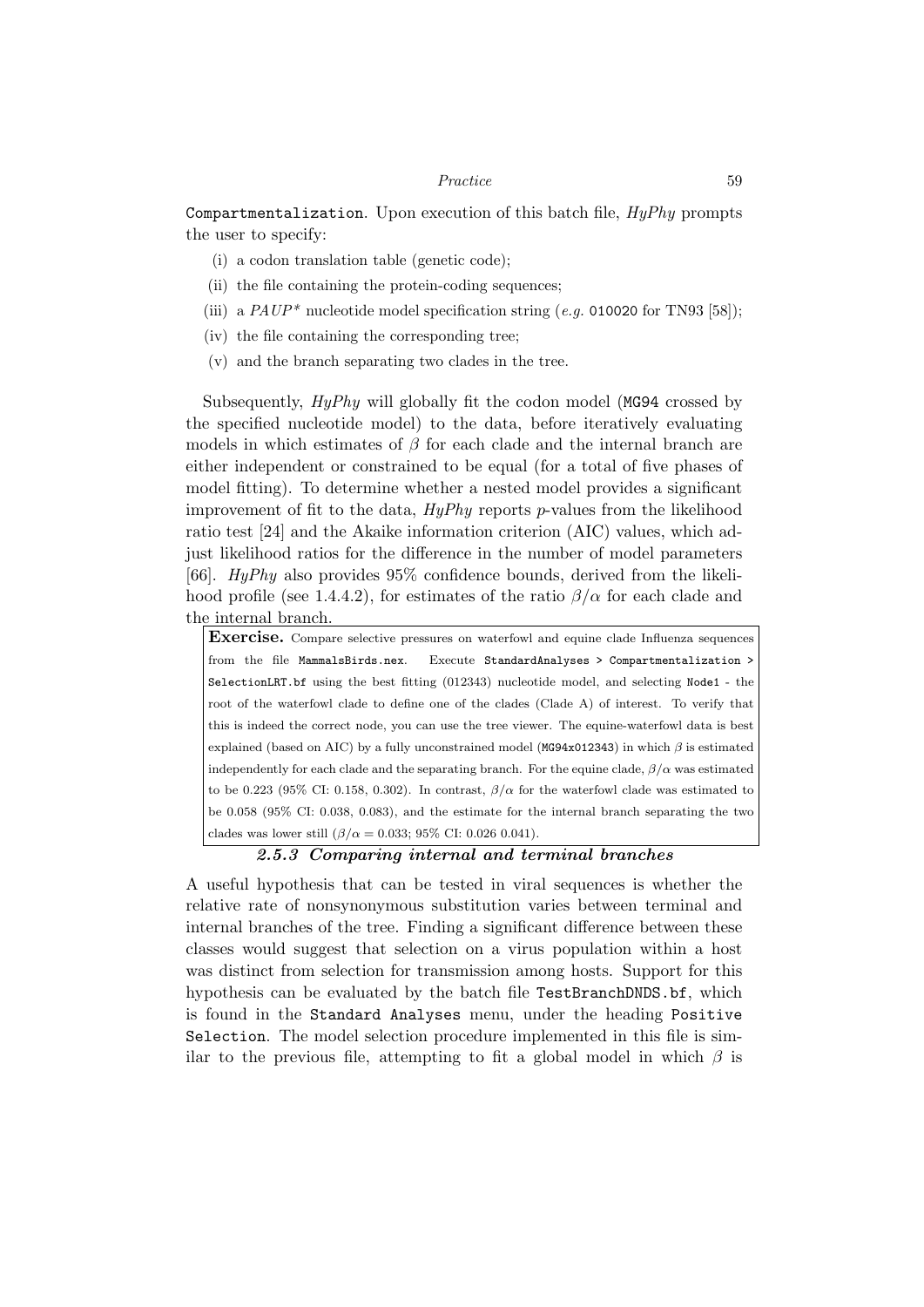constrained to the same value (SharedNS1) on all branches, before relaxing this constraint for an arbitrary selection of branches.

However, there are several additional options that are available in Test-BranchDNDS.bf. For example, you can also model site-by-site variation in rates (see section 2.6), either in  $\beta$  only, or under a 'complete' model in which  $\alpha$  and  $\beta$  are both sampled from independent distributions†. As always,  $HyPhy$  will prompt you to specify the number of rate classes when modeling rate variation. In addition, you can weight the codon substitution rates according to amino acid classifications, such that substitutions between similar amino acids are assumed to be more common.

Exercise. Use TestBranchDNDS.bf from the Positive Selection rubrik of Standard Analyses to test whether terminal branches in MammalsBirds.nex evolve with  $dN/dS$  different from the rest of the tree (and each other). Use the (012343) nucleotide model, and begin by choosing None for site-to-site rate variation and Default for amino-acid bias models. When prompted to select branches of interest, use shift-click (or control-click to highlight a range) to select all 20 terminal branches. Because there are 20 terminal branches, the alternative model has 20 additional parameters compared to the null model. Despite the addition of so many parameters, this model was significantly favored over the null model by a likelihood ratio test  $(\chi_{20}^2 = 68.87, p \approx 2 \times 10^{-7})$ . The examination of  $\omega$  values for each branch reported to the console indicate great variability from tip to tip, with several showing accelerated non-synonymous rates (but note wide 95% confidence intervals which highlight the limitations in our ability to infer tight  $\omega$  estimates for a single branch). As an additional exercise, examine the effect of allowing site-to-site rate variation on the conclusions of the model.

#### 2.6 Estimating site-by-site variation in rates

So far, estimates of  $\beta/\alpha$  have represented an average over all codon positions in the gene sequence. But there are many reasons to expect substantial siteby-site variation in these rates, as discussed in section 1.6. Counting and fixed-effects likelihood (FEL) methods for evaluating site-specific levels of selection have been implemented in  $HyPhy$  as a single batch file named QuickSelectionDetection.bf (some of the options lead to methods that are not terribly quick!), which is found in the Standard Analyses menu under the heading Positive Selection. Random-effects likelihood (REL) methods have also implemented in  $HyPhy$  and are described in the next section. In practice, however, all three classes of methods for site-by-site inference of selection converge to very similar results [28].

Counting methods (e.g. single likelihood ancestor counting, SLAC) are the most efficient and are well-suited to analyzing large data sets  $(i.e.$  over

<sup>&</sup>lt;sup>†</sup> In either case, rate variation for β and/or  $\alpha$  is being modeled by separate gamma distributions, each partitioned into discrete classes according to a beta distribution whose parameters are also estimated [37].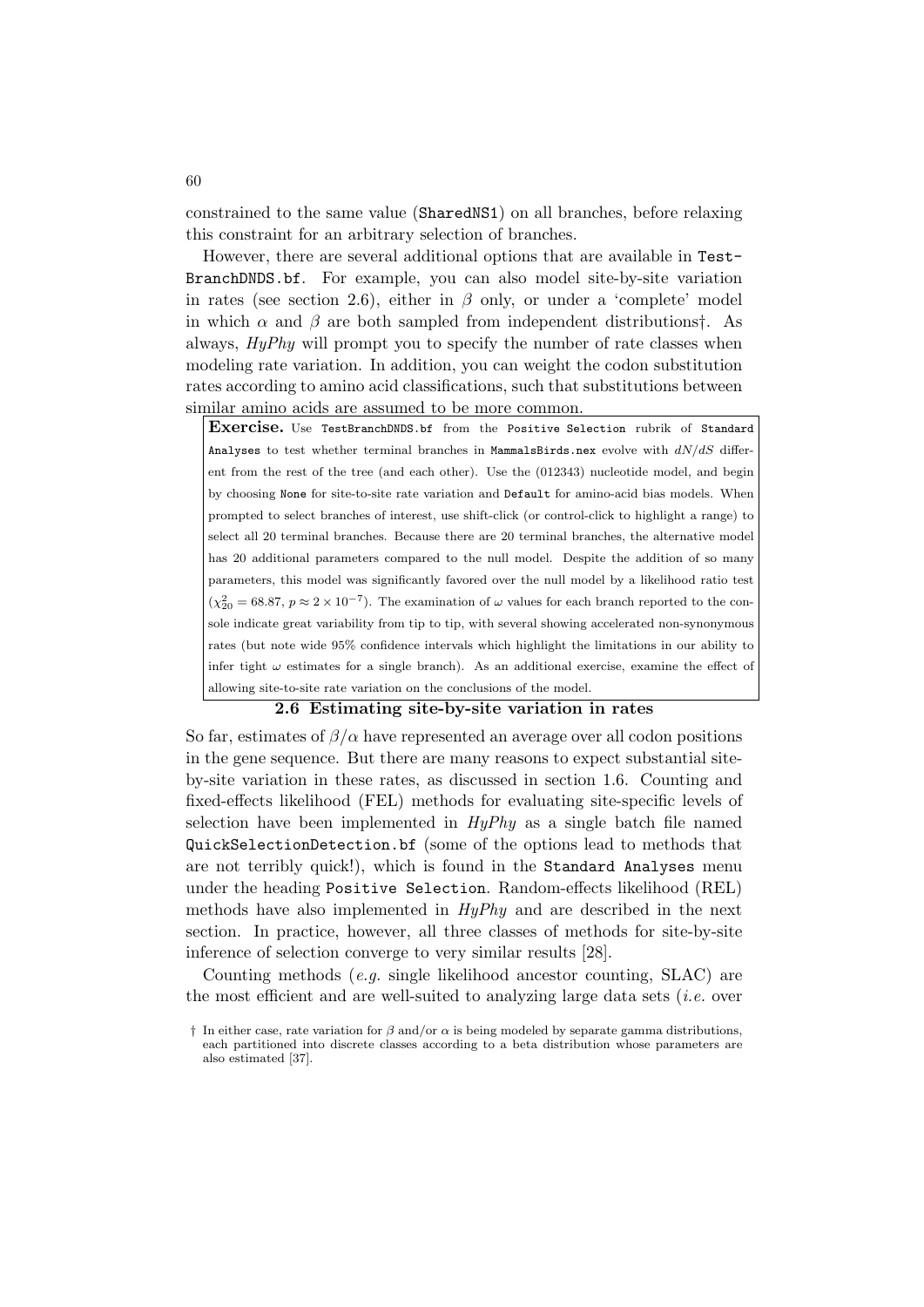40 sequences), but can be more conservative than the other methods. On the other hand, FEL methods are far more time-consuming but more sensitive, and may be more successful at detecting selection in smaller data sets. REL methods are even slower and may suffer from a high false-positive rate for small data sets.

### 2.6.1 Preliminary analysis set-up

The batch file QuickSelectionDetection.bf was designed to provide a versatile and powerful array of methods for detecting site-by-site variation in selection. As a result, there are several options that need to be specified before an analysis can be carried out. This batch file proceeds in four phases: (i) fitting a nucleotide model; (ii) generating a codon model approximation; (*iii*) fitting the approximate codon model; and (*iv*) ancestral state reconstruction and substitution counting. A general outline for the preliminary set-up of an analysis follows:

- (i) Choose Genetic Code Select a genetic code for codon translation. A comprehensive list of codon translation tables covering a broad range of taxa has been built into  $HyPhy$ .
- (ii) New/Restore Restore nucleotide model parameter estimates from a previous analysis. Choosing 'Restore' requires you to select a file that contains a previously exported likelihood function, which will also contain the sequence data and tree. This option allows you to iteratively run the batch file under different settings without having to re-optimize the same nucleotide model for every session. It also provides a convenient means of importing the best-fitting nucleotide model from the automated model selection procedure implemented in the batch file NucModelCompare.bf (see section 2.3.7). Choosing 'New Analysis' will prompt you to select a file containing the protein-coding sequences.
- (iii) Model Options (New Analysis only) Select a nucleotide model to fit to your data . Choose 'Default' to fit an HKY85 nucleotide model. Otherwise, you will be prompted to enter a 'custom'  $PAUP^*$  model specification string.  $H \psi P h \psi$  subsequently prompts you to select a file containing a tree corresponding to your sequences, and second file for exporting the fitted nucleotide model.

### 2.6.2 Estimating  $\beta/\alpha$

Because a codon model contains a large number of parameters, it is impractical to optimize all of them for a large number of sequences. To accelerate estimation under codon models,  $HyPhy$  applies the branch lengths and nucleotide substitution rate parameter estimates from the nucleotide model to approximate the analogous parameters of the codon model [28]. As a result,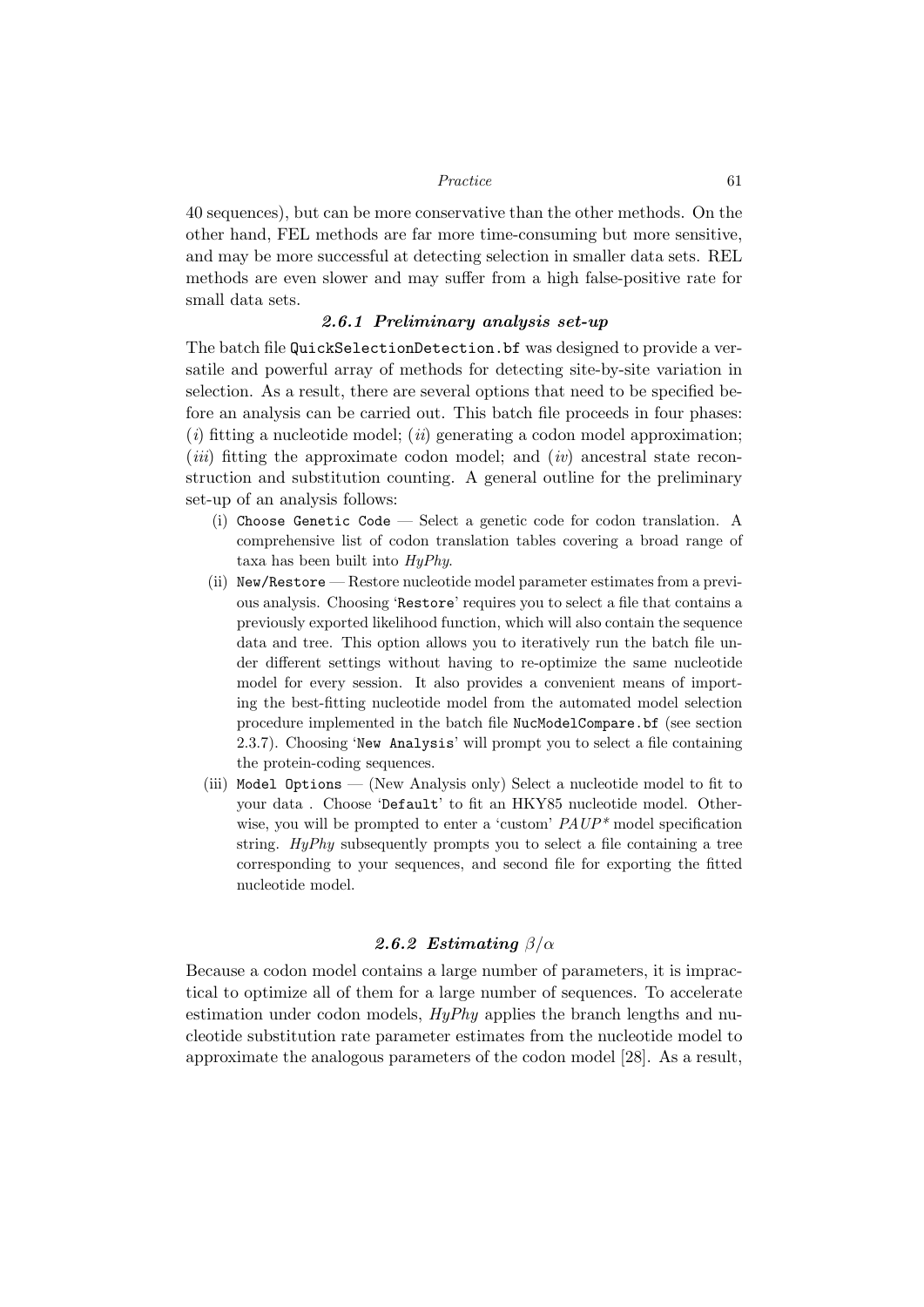it is potentially important to select a nucleotide model that can provide a reasonably accurate fit to the data (see section 2.3.7).

This approximation scheme introduces a global scaling parameter, called rConstr, that is shared by all branches in the tree. This scaling approximation is based on the observation that the joint distributions of branch lengths in nucleotide and codon models tend to be highly correlated [72], such that all branch lengths from the nucleotide model can be adjusted upwards by a given factor to approximate codon branch lengths. The scaling factor will be reported in the  $HyPhy$  console window during the analysis.

Thus, the next step in setting up our analysis is to specify how the global parameters  $\beta/\alpha$  and rConstr are handled during optimization of the approximate codon model. These methods are listed under the heading 'dN/dS bias parameter options' as:

- 'Neutral', to constrain  $\beta/\alpha$  to 1.
- 'User', to prompt for a constant value (> 0) for constraining  $\beta/\alpha$ , if for instance it had been estimated in a previous analysis.
- 'Estimate', to estimate  $\beta/\alpha$  and rConstr from the data.
- 'Estimate + CI', to estimate  $\beta/\alpha$  and rConstr, and calculate confidence intervals for  $\beta/\alpha$ .
- 'Estimate dN/dS only', to estimate  $\beta/\alpha$  and constrain rConstr to be calculated directly from  $\beta/\alpha$  and nucleotide model parameters.

The first two options are provided for model selection, i.e. calculating the improvement of fit from incorporating  $\beta/\alpha$  into the model as a global parameter.

At this point, it remains only to specify which counting or FEL method to use before proceeding with the selection analysis. The available methods are listed under the heading 'Ancestor Counting Options'. In the following sections, we will discuss the practical aspects of applying two of these methods; namely, single ancestor likelihood counting (SLAC), and two-rate FEL.

### 2.6.3 Single-likelihood ancestor counting (SLAC)

As discussed in section 1.6.3, the nucleotide and codon model parameter estimates are used to reconstruct the ancestral codon sequences at internal nodes of the tree. The single-most likely ancestral sequences are then fixed as known variables, and applied to inferring the expected number of nonsynonymous or synonymous substitutions that have occurred along each branch, for each codon position. This procedure requires you to specify the following: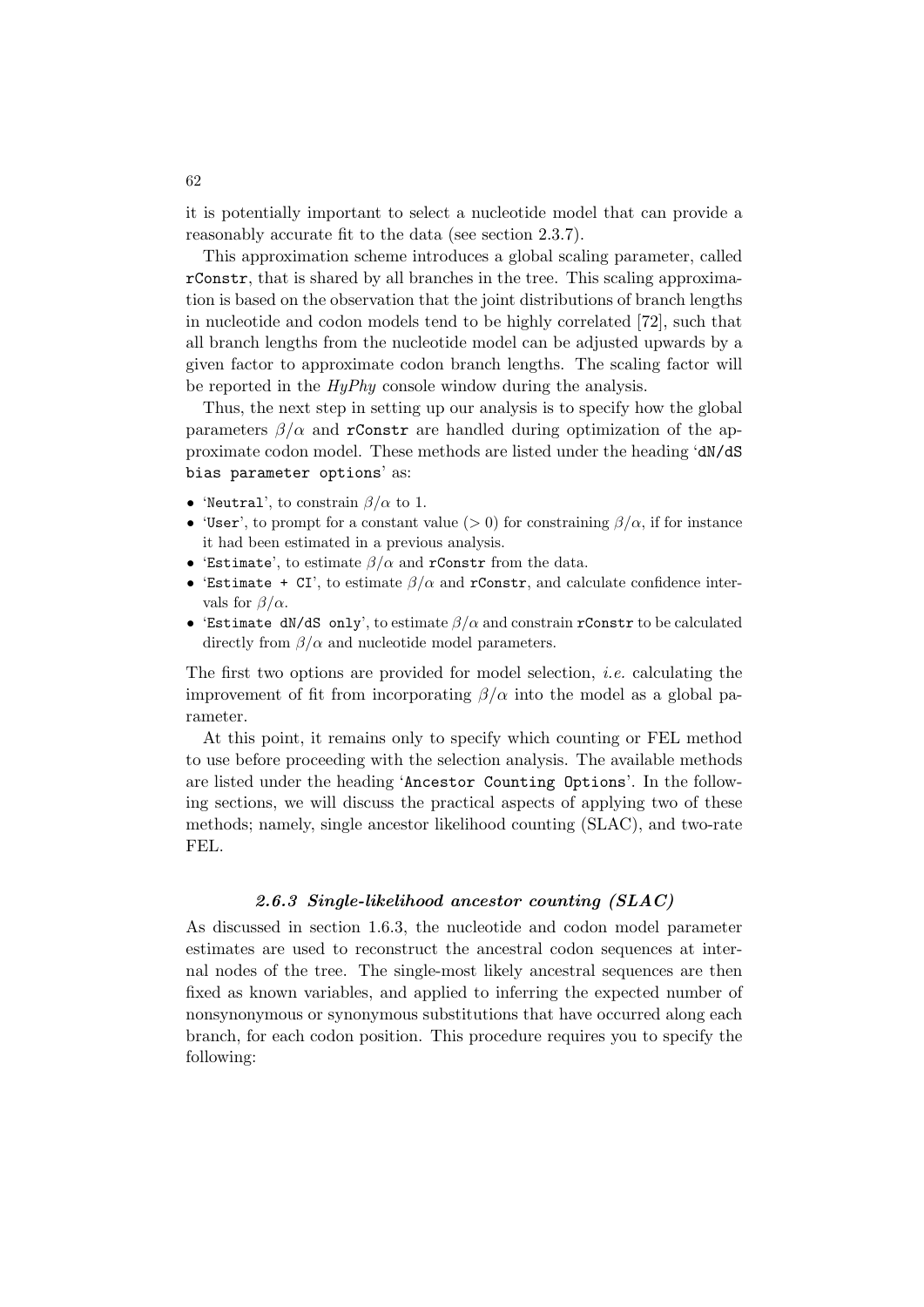- (i) SLAC Options Apply ancestral reconstruction and counting to the entire tree at once (Full tree), or as two separate analyses for terminal and internal branches of the tree, respectively (Tips vs. internals).
- (ii) Treatment of Ambiguities Ambiguous reconstructions of ancestral codons are averaged over all possible codon states (Averaged), or resolved into the most frequent codon (Resolved). The latter is more appropriate when ambiguous codons may have been due to sequencing errors, as opposed to being representative of sequence polymorphism  $(e.g.$  as in bulk viral sequences).
- (iii) Test Statistic Use the continuous extension of the binomial distribution (Approximate), or simulate a null distribution from the data (Simulated Null) - this is an experimental and very slow option. For assigning a p-value to whether  $\beta$  is significantly different from  $\alpha$  at a given site, you will be prompted for a significance level in the  $HyPhy$  console window.
- (iv) Output Options Spool the output to the  $HyPhy$  console window (ASCII Table); write the output as a tab-separated table into a file (Export to File); or display the output as a graphical chart in a separate window (Chart). The last option is only available in GUI versions of  $HyPhy$ . You will be prompted for a file name if you select Export to File.
- (v) Rate class estimator Skip the estimation of the number of  $\beta$  and  $\alpha$ rate classes (Skip), or approximate the number of classes from the data (Count).

The output of a SLAC analysis consists of 12 columns (see Exercise below for an explanation), and as many rows as there are codon positions in the alignment. All codon positions with significant positive or negative selection, according to the user-defined significance level are automatically reported to the HyPhy console window.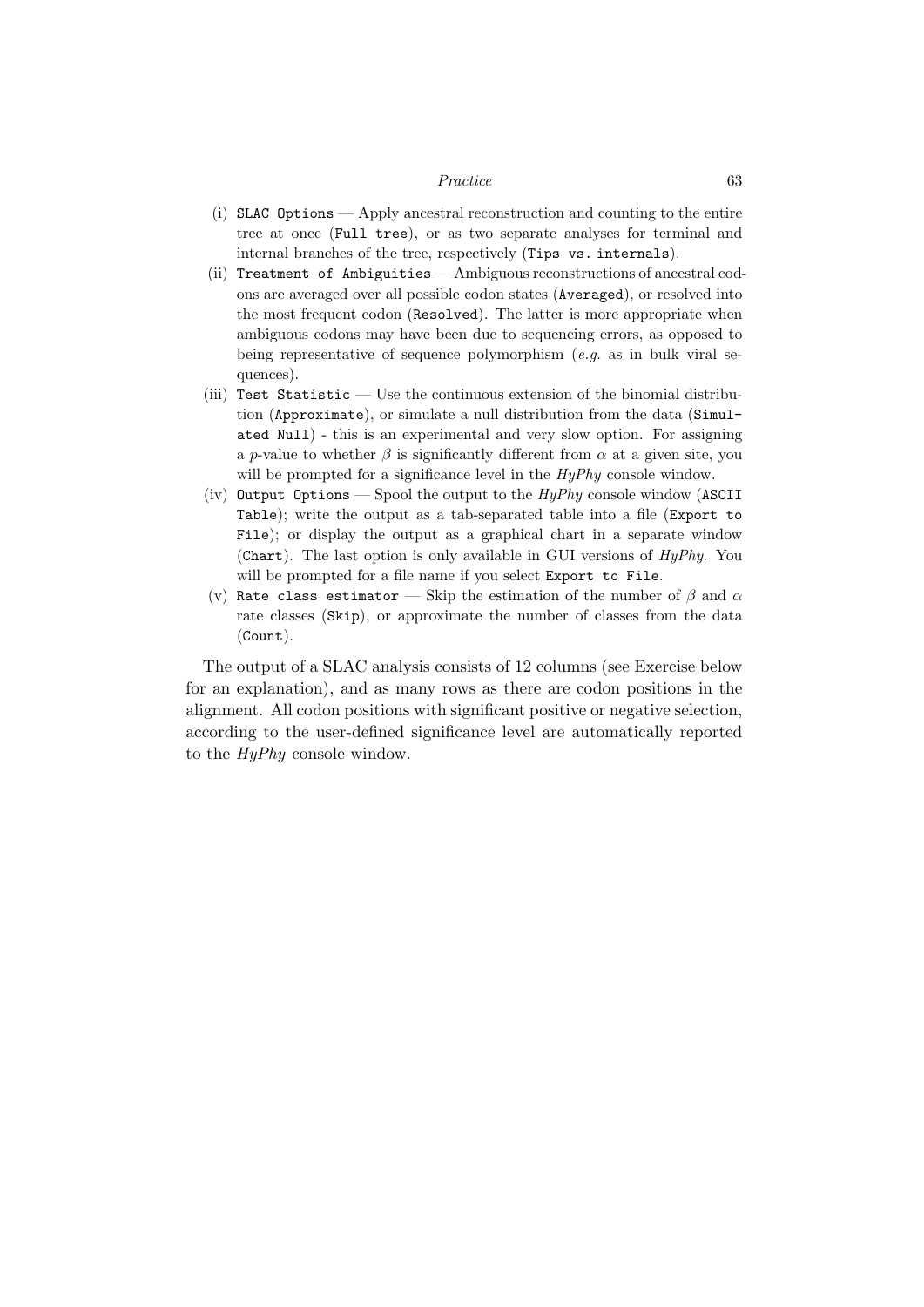

Fig. 2.4. dS and dN estimated from the 349 Influenza sequences using SLAC.

Exercise. Conduct a SLAC analysis on the InfluenzaA H3 final.nex file selecting the (012321) nucleotide model, Estimate  $dN/dS$  only option for the estimation of  $dN/dS$ , Single likelihood ancestor for the 'Ancestor options' dialog, selection analysis over the Full tree, Averaged for the treatment of ambiguities, Approximate test statistic, p-value of 0.05, Chart window for result display and Skip the *post-hoc* rate class counter. The entire analysis should take 5 − 10 minutes on a desktop computer and identify 8 (128, 135, 138, 145, 194, 226, 275 and 276) positively and 75 negatively selected codons. A chart displayed at the end of a SLAC analysis shows detailed inference for each site, and a  $dS$  vs  $dN$  plot codon by codon (Fig. 2.4). HyPhy charts can be saved and reloaded (File>Save>Save Chart), and their contents can be exported in a variety of formats (SaveTable).

. To understand how to read the output for a given codon, look at the entries corresponding to codon 226. Reading the columns left to right, we find out that SLAC inferred 2.5 synonymous and 44.5 non-synonymous substitutions at codon 226, the codon has an expected 1.1 synonymous sites (out of 3) and 1.8 non-synonymous sites. The observed proportion of synonymous substitutions was  $2.5/47 = 0.05$ , whereas the expectation was much higher  $1.10/(1.10 + 1.82) = 0.37$ .  $dS = 2.5/1.1 = 2.3$ ,  $dN = 44.5/1.82 = 24.4$  and  $dN - dS = 22.14$  are reported next  $(dN/dS)$ would often be undefined or infinite because of  $dS = 0$  - hence the difference is reported). Based on the binomial distribution on 47 substitutions with the expected proportion of synonymous substitutions under neutrality of 0.37, we find that the probability of observing 2.5 or fewer synonymous substitutions is very low (*i.e.* the p-value is  $5 \times 10^{-7}$ ), suggesting that the site is under strong positive selection. The probability of observing 2.5 or more synonymous substitutions is  $\approx$  1 (arguing against negative selection). Lastly,  $dN - dS$  scaled by the total length of the tree is 15.7 (this scaling enables the comparison across different datasets). Finally, experiment with the built-in data processing tools in the chart window. For example, click on the 'dN-dS' column heading to select the entire column, then execute Chart>Data Processing>Descriptive Statistics. This command will report a number of standard descriptive statistics computed from the selected values to the console, including the mean of −1.805.

# 2.6.4 Fixed effects likelihood (FEL)

The procedure 'Two rate FEL' fits the rate parameters  $\alpha$  and  $\beta$  to each codon position independently in order to accommodate site-by-site variation. User configurable options specific to FEL include the significance level (p-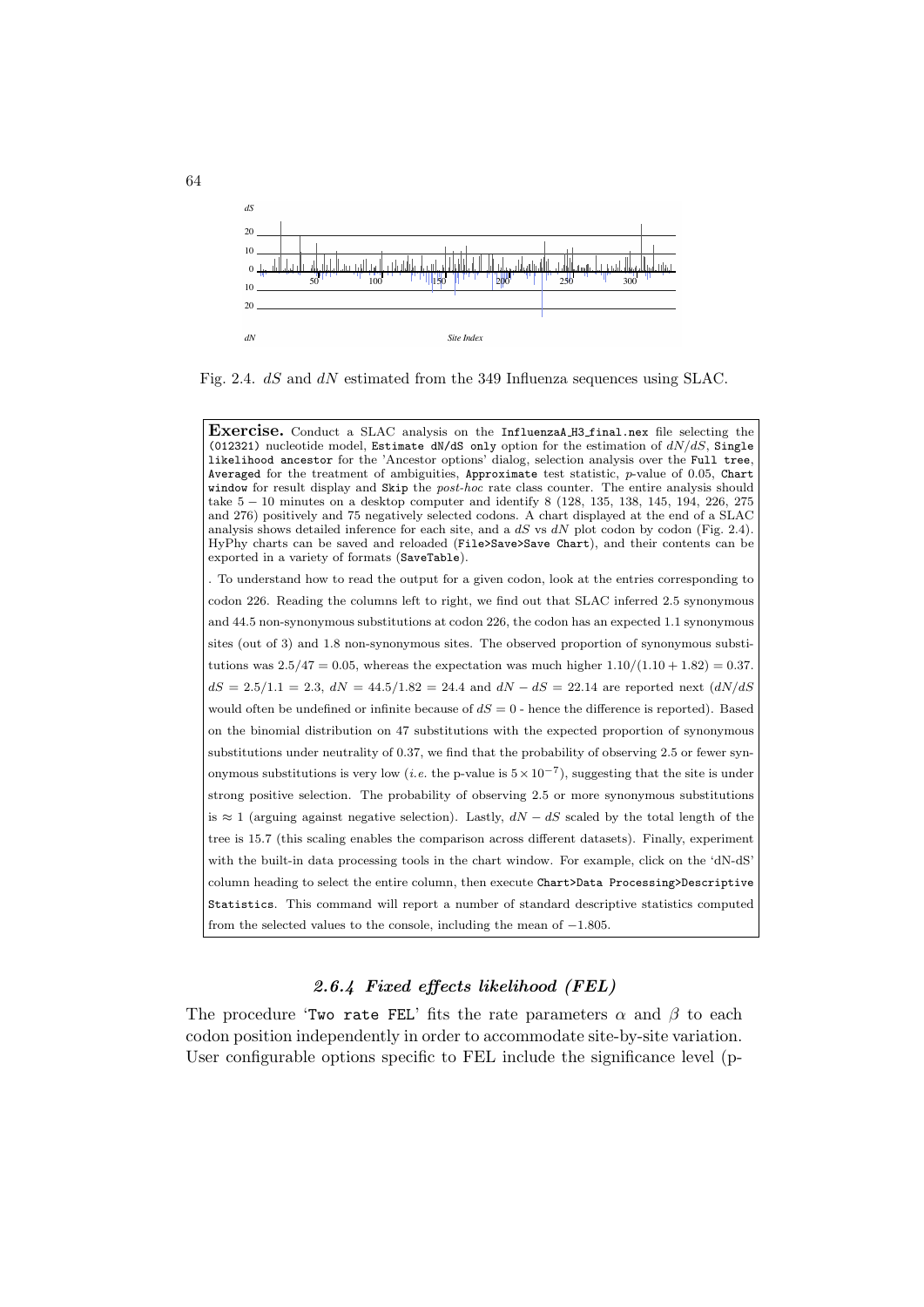value) for the likelihood ratio test and which branches should be tested for selection.

- (i) All. The entire tree is tested for evidence of non-neutral evolution.
- (ii) Internal Only. Only interior branches are tested for evidence of nonneutral evolution, while terminal branches share an arbitrary  $\beta/\alpha$  ratio.
- (iii) A subtree only. Only branches in a given subtree (clade) are tested, while the rest of the branches share an arbitrary  $\beta/\alpha$  ratio.
- (iv) Custom subset. User selects a set of branches to be tested, while the rest of the branches share an arbitrary  $\beta/\alpha$  ratio.

While the FEL analysis iterates through every codon position in the alignment, it will report estimates of the ratio  $\beta/\alpha$  and the corresponding loglikelihood, likelihood ratio test statistic, and p-value to the console window for each position. Positions under significant positive or negative selection are identified on the right margin by the symbol '\*P' or '\*N'. At the end of the analysis, GUI versions of HyPhy will show a chart window displaying analysis results will be displayed, and in all cases the user will be prompted to specify a file to save a comma separated output that is suitable for subsequent analyses in a spreadsheet program, HyPhy GUI - via the Open>Open Table menu, or a statistical package.

For every codon, the output from a FEL analysis consists of 8 columns (or 7 if the entire tree is used for testing):  $dN/dS$  - the ratio of  $\beta/\alpha$  for the branches of interest (could be undefined or infinite if  $\alpha$  is estimated to be 0);  $dN$  - the  $\beta$  estimate for the branches of interest;  $dN$  - the  $\alpha$  estimate for the entire tree;  $dS(-dN)$  - the  $\alpha = \beta$  estimate for the branches of interest under the hypothesis of neutral evolution;  $Log(L)$  - the likelihood score of a given site (only reported for variable sites); LRT - the likelihood ratio test statistic for non-neutral evolution at a given site;  $p$  - the  $p$ -value for the likelihood ratio test; dN other - the  $\beta$  estimate for the background branches (except if the All branches option is selected).

You can also use *HyPhy* to determine whether the site-by-site patterns of selection vary from the internal branches to the tips of the tree. A procedure for performing this analysis has been implemented in the batch file Subtree-SelectionComparison.bf, under the heading Positive Selection in the Standard Analyses menu. This analysis performs a site-by-site FEL estimation, but instead of testing whether  $\alpha \neq \beta$  for some branches at a given site, it tests whether  $\beta_1 \neq \beta_2$  at a given branch, where  $\beta_1$  is applied to a set of selected branches, and  $\beta_2$  - to the rest of the tree.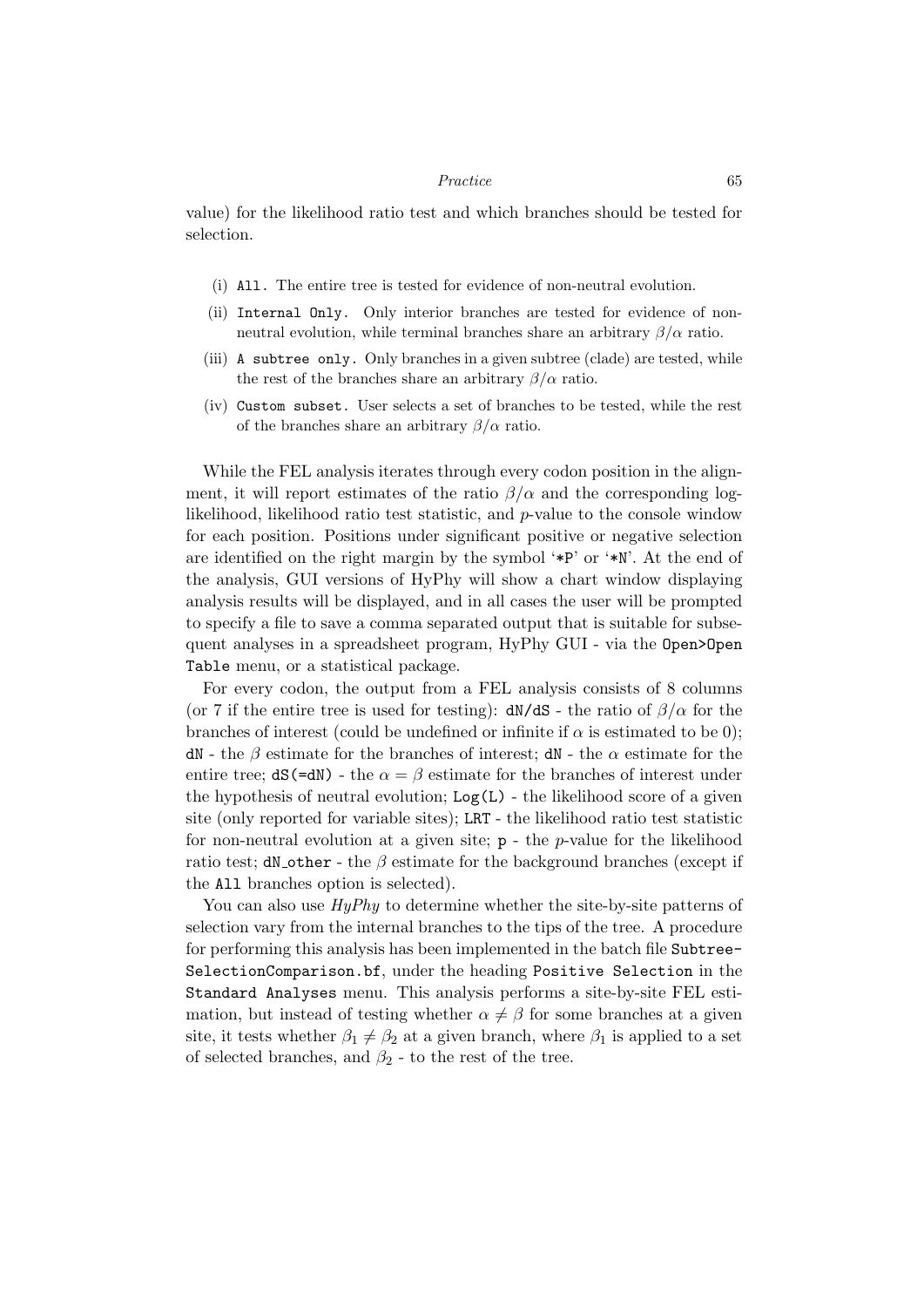

Fig. 2.5. The tree of sequences contained in MammalsBirds.nex, with 8 samples from mammals and 12 from birds. Codon 176 is an example of ongoing diversifying selection (in birds), while codon 127 shows what looks like a selective sweep in one of the populations, which can only be detected with a 'branch-site' type method.

Exercise. Conduct a FEL analysis on a sample of 12 bird and 8 mammalian Influenza/A/H3(HA) sequences (file MammalsBirds.nex). Confirm that the best nucleotide model is (012343) and then use it to obtain the nucleotide model fit. First, run the Two rate FEL analysis on the entire tree using  $p = 0.1$ . Sample output for two of the codons is shown below. | Codon: 175| dN/dS: 0.54| dN: 0.57| dS: 1.05| dS(=dN): 0.75| Log(L): -10.90| LRT: 0.16| p: 0.69 | Codon: 176| dN/dS: inf| dN: 2.35| dS: 0.00| dS(=dN): 1.32| Log(L): -16.67| LRT: 3.62| p: 0.06 \*P The analysis should finish in about 30 minutes on a modern desktop. Two codons (23 and 176) should be found under selection with  $p < 0.1$ . Repeat the FEL analysis on our cluster using http://www.datamonkey.org. Now the analysis completes in about a minute. Next, conduct a FEL analysis with the same settings except test for selection only within the mammalian clade, rooted at internal node Node4 (see Fig. 2.5); this test will also include the long branch separating viral samples from birds and mammals. Codons 13, 15, 205, 277, 344 should be found under selection. Lastly, use FEL to do a 'branch-site' type analysis on Node4 (the separating branch). Codons 9, 11, 13, 15, 127, 176, 277, 458 are found to be under selection. Run the SLAC analysis using http://www.datamonkey.org, and use the Inferred Substitutions link from the

# 2.6.5 REL methods in HyPhy

two stylized examples).

results page to visualize the evolutionary history of each of the selected codons (see Fig. 2.5 for

Like the previous batch file, dNdSRateAnalysis.bf (located in the Codon Selection Analyses rubrik) requires the user to import files containing the sequences and a tree, and to specify a genetic code. (Recall that  $dN$  and  $dS$ are alternative notations for  $\beta$  and  $\alpha$ , respectively.) In addition, it prompts the user to specify the following options (for complete details, see [37]):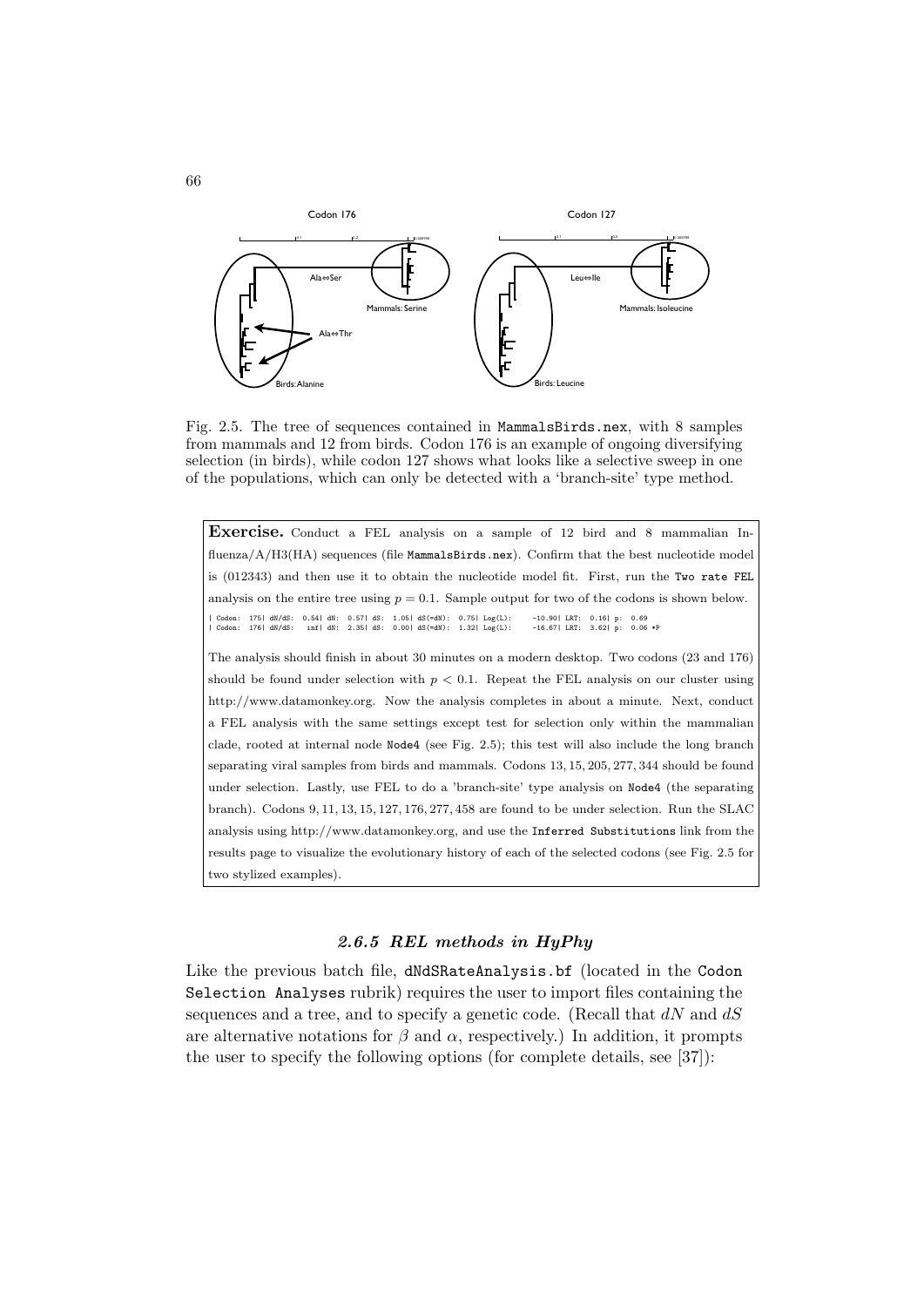- (i) Branch Lengths Re-estimate branch lengths jointly with the codon rate parameters (Codon Model); or use the values proportional to those estimated in the nucleotide model before optimizing the codon model (Nucleotide Model), taking advantage of the strong correlation between nucleotide and codon branch lengths. For large datasets (e.g  $> 25$  sequences), the Nucleotide Model option can cut computational time by several orders of magnitude.
- (ii) Rate Matrix Options Select one of several standard models of codon substitution rates to estimate from the data. MG94Multi permits multiple classes of  $\beta$ , adjusted according to one of several amino acid similarity matrices (selected at a later stage, under the heading Amino Acid Class Model).
- (iii) Rate Variation Options Evaluate all available models of rate variation (Run All), or an arbitrary selection from a subsequent list of models (Run Custom).
- (iv) Rate Variation Models (Run Custom) Constant assumes that neither  $\alpha$  nor  $\beta$  vary across sites (simple global mean model); Proportional allows  $\alpha$  and  $\beta$  to vary, but constrains  $\beta/\alpha$  to be constant, assuming that the variability in substitution rates can be well explained by local mutation rates (this model is not expected to fit well); Nonsynonymous constrains  $\alpha = 1$ while allowing  $\beta$  to vary, making it very similar to the models implemented in PAML; Dual draws values of  $\beta$  and  $\alpha$  from independent or correlated distributions. You can hold 'shift' while clicking to select more than one option, so that multiple models will be evaluated in sequence. To run REL, select Dual. In addition, to test for evidence of synonymous rate variation, select Non-synonymous (together with Dual. A likelihood ratio test (section 1.6.5) will then be used to derive a p-value to decide whether or not  $\alpha$ is variable in a given data set.
- (v) Distribution Option Values of  $\beta$  and/or  $\alpha$  are drawn from independent gamma distributions (Syn:Gamma, Non-syn:Gamma);  $\beta$  is instead drawn from a mixed gamma distribution with a class for invariant sites (Syn: Gamma, Non-syn:Inv+Gamma);  $\beta$  and  $\alpha$  are drawn from independent general discrete distributions (GDDs†, Independent Discrete), correlated GDDs (Correlated Discrete), or constrained GDDs such that  $\beta \leq \alpha$  (Non-positive Discrete).

A good default setting is to use independent GDD distributions with 3 bins each (or 2 bins each for very small, or low divergence data sets). One can try several runs with various numbers of bins, staring with 2 each, and then increasing the number of bins by 1 ( $\beta$  followed by  $\alpha$ ) until the AIC score for the Dual model no longer decreases.

(vi) Initial Value Options — Use default or randomized initial values for

<sup>†</sup> GDDs are useful non-parametric distributions that make a minimal number of assumptions about the true underlying distribution of rate variation across sites.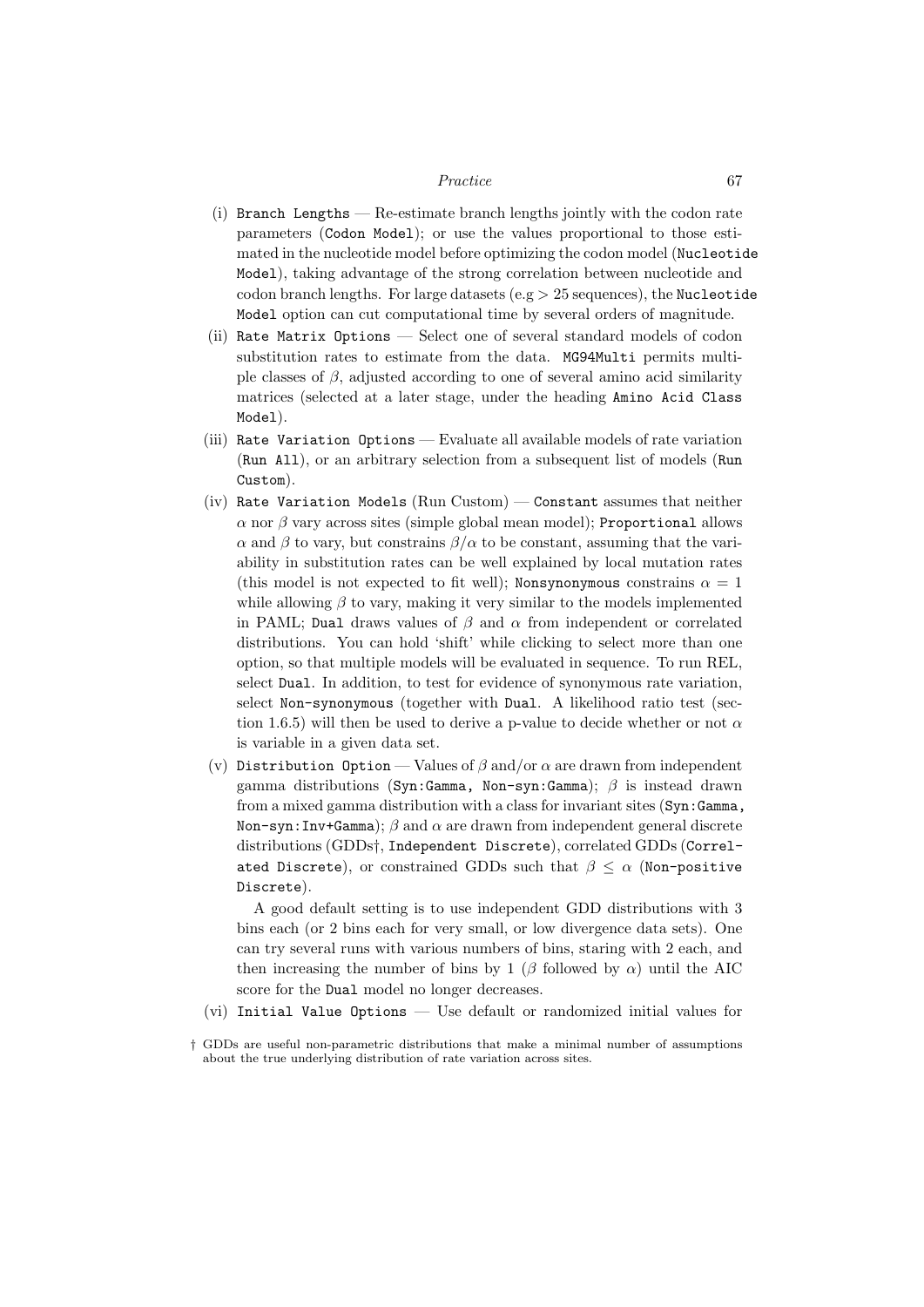parameters of the rate distributions. Repeated runs that make use of randomized initial values can be used to verify that the maximum likelihood found by HyPhy is indeed a global maximum.

The batch file will prompt you to specify a file (call it ResultFile) for saving the analysis results. The analysis will generate two summary files: ResultFile containing a copy of console output and ResultFile.distributions listing maximum likelihood estimates for  $\alpha$ ,  $\beta$ ,  $\beta/\alpha$  rate distributions inferred by each model. In addition, for each rate variation model a ResultFile.model (likelihood function fit with that model) and a ResultFile.model.marginals (a file containing rate distributions conditional probabilities of each codon being in a given rate class) will be generated. The .marginals can be used as input to dNdSResultProcessor.bf (located in the Codon Selection Analyses rubrik) - a template file which can be used, in particular, to compute Bayes Factors (or posterior probabilities) of a site being under positive selection.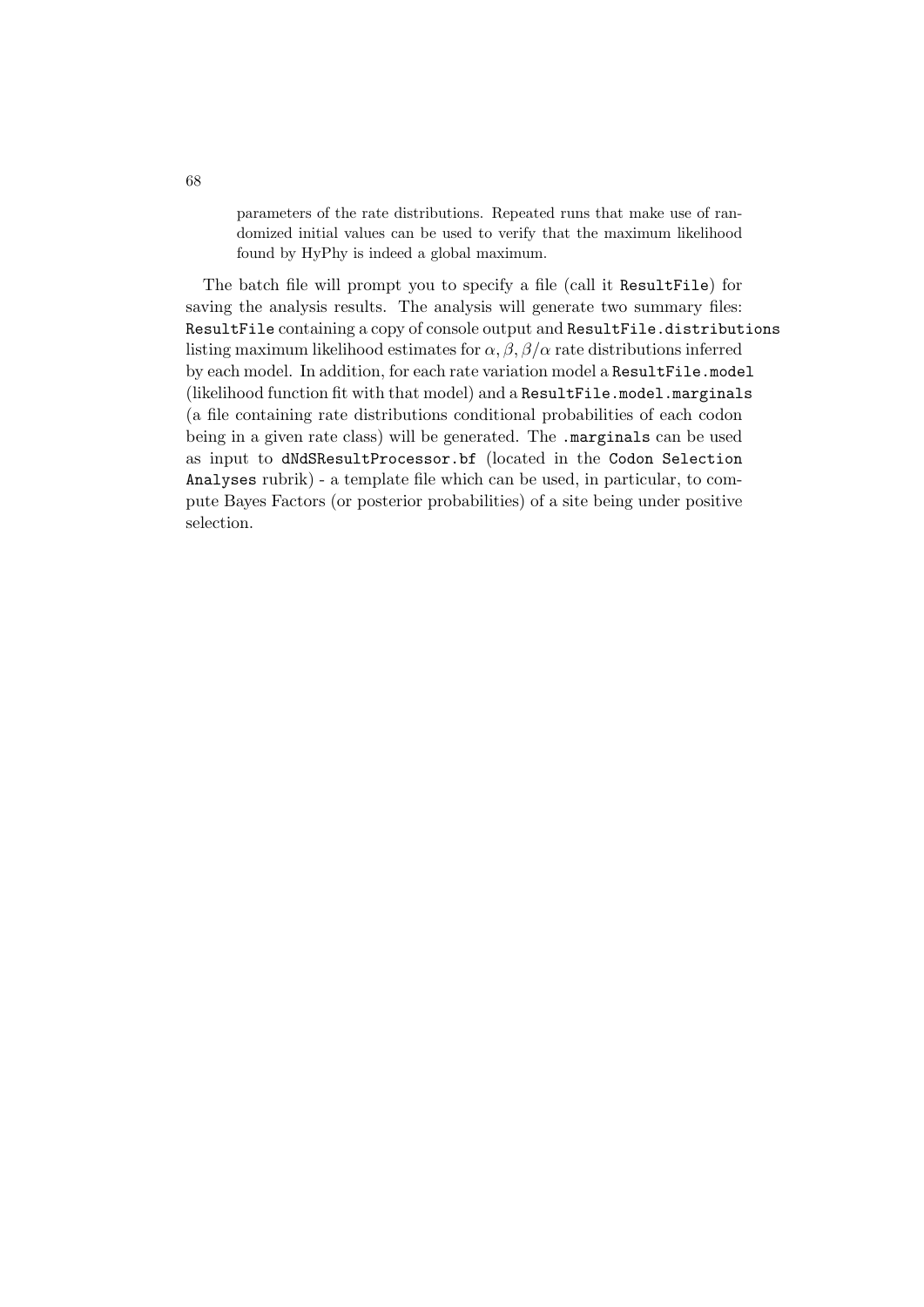Exercise. Conduct a REL analysis on a sample of 35 randomly chosen Influenza/A/H3(HA) sequences (file InfluenzaA H3 Random35.nex) using nucleotide-based branch lengths, MG94×CUSTOM with (012212) corection model, Nonsynonymous and Dual rate variation model, GDD distributions with 3 classes for  $\alpha$  and 3 for  $\beta$ . Sample console output is shown below.

RUNNING MG94x012212 MODEL COMPARISONS on /home/sergei/Latest/HYPHY\_Source/data/InfluenzaA\_H3\_Random35.nex

########### 3x3 CLASSES ###########

| Model               | Log Likelihood | Synonymous CV   NS Exp and CV | N/S Exp and CV                                   | P-Value      | Prm 1 | AIC     |
|---------------------|----------------|-------------------------------|--------------------------------------------------|--------------|-------|---------|
| Var. N.Syn. Rates   | $-3053.54189$  | N/A                           | $0.50446, 1.76495$   0.50446, 1.76495   N/A      |              | 741   | 6255.08 |
| Dual Variable Rates | $-3044.93374$  |                               | 1.04164118   0.49665, 1.81033   1.02586, 2.08251 | 0.00175455 l | 781   | 6245.87 |
|                     |                |                               |                                                  |              |       |         |

A large CV (coefficient of variation, defined as mean/standard deviation), for synonymous rates  $\alpha$  and a low (0.002) p-value for the test that  $CV(\alpha) = 0$  indicate that synonymous rates vary from codon to codon in this alignment. Use dNdSResultProcessor.bf analysis to find positively selected sites under both models, based a Bayes Factor of 50, locating the appropriate .marginals file written by the REL analysis when prompted. The list from the Dual model should contain 13 codons (in particular, codons 135, 145, 194, 226 and 275, previously identified by SLAC on the complete alignment), and 20 codons under Nonsynonymous model. Additional exercises might include: (i) investigating the effect of the number of rate classes on model fit and inference of sites under selection; (ii) identifying the list of sites which are found to be under selection by the Nonsynonymous model, but not the Dual model and vice versa; (iii) generating various plots (e.g.  $\alpha$ ,  $\beta$  by codon position) using dNdSResultProcessor.bf.

### 2.7 Estimating gene-by-gene variation in rates

Ultimately, the estimation of selection pressures on gene sequences is a comparative study, with the implicit objective of finding divergent patterns among genes of branch-by-branch or site-by-site variation in selection. For instance, copies of the same gene may experience strong positive selection at a codon position in one population, but negligible levels of selection in a second population. Drastic changes can easily be caused by environmental differences between populations. Different genes will also undergo different patterns of selection. However, it is more difficult to compare variation in selection at this level without having an overall sequence configuration in common between the two groups. We will discuss how this issue can be resolved through the application of data-driven model inference.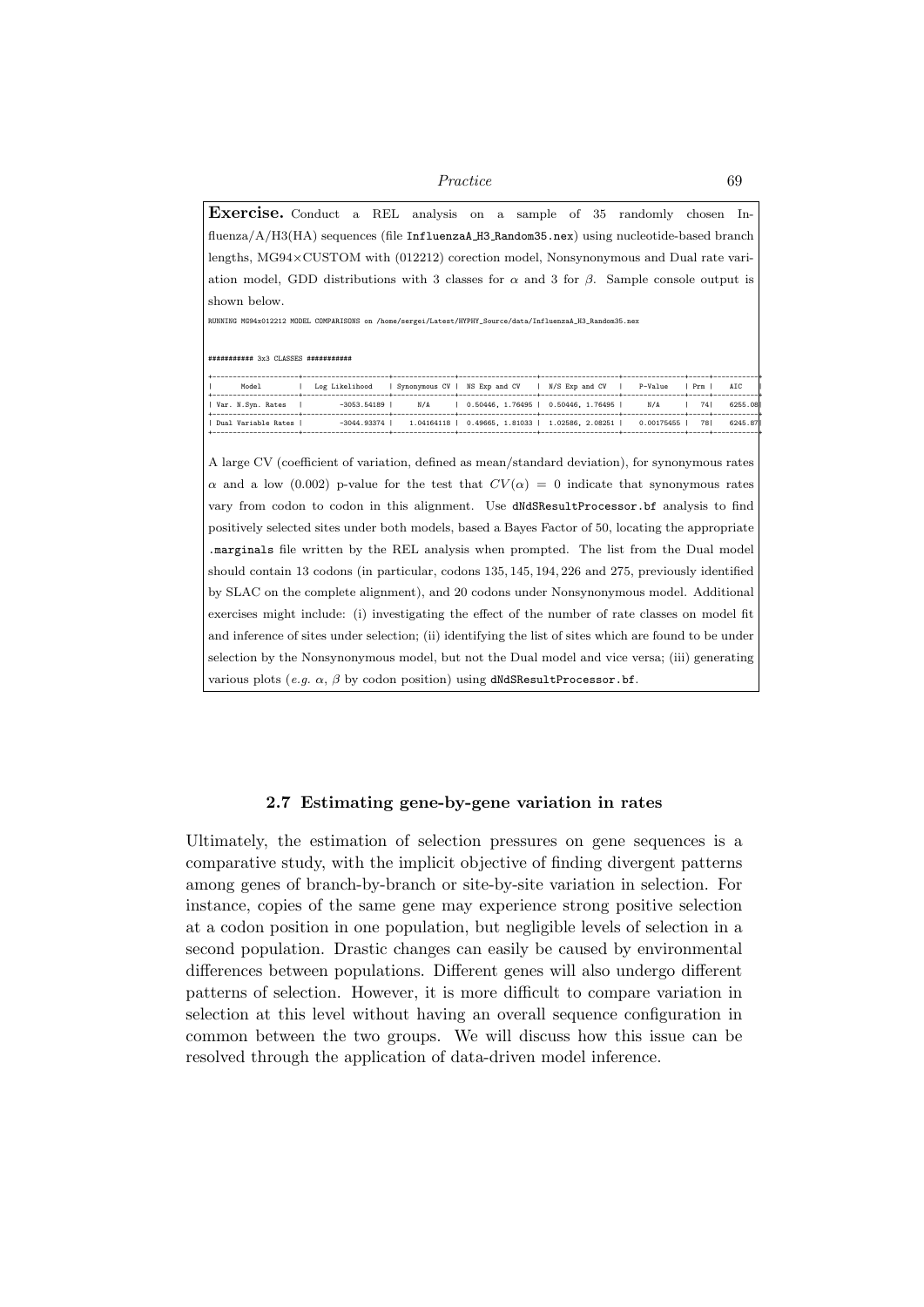# 2.7.1 Comparing selection in different populations

Divergence in the site-by-site patterns of selection can be evaluated in  $HyPhy$ using batch files CompareSelectivePressure.bf and CompareSelective-PressureIVL.bf , under the heading Positive Selection in the Standard Analyses menu. These batch files are set up in much the same way as the preceding examples, except that it requires two sets of files containing sequences and trees from different populations. The former analysis tests the hypothesis that at a given site,  $\beta/\alpha$  differs between the two samples along the entire tree, whereas the latter concerns itself only with interior tree branches. Please note, that both alignments must encode homologous sequences (i.e. two samples of the same gene from different populations or environments), and they must be aligned in the same codon coordinates, otherwise the comparisons are meaningless. Finally, large samples (at least 50 sequences in each sample) are required to gain power to discriminate differential evolution.

The output of these analyses will be displayed in a chart (GUI versions) and written to a comma separated file. CompareSelectivePressure.bf will report  $dS, dN, dN/dS$  estimates for both samples and those under the null model (joint, *i.e.* when  $dN/dS$  is shared between two samples), the LR statistic and the asymptotic p-value. CompareSelectivePressureIVL.bf will print the estimates of  $dS$ ,  $dN_{leaves}$ ,  $dN_{internal}$  for each sample, and the estimates under the shared  $dN_{internal}/dS$  model, the LR statistic and the asymptotic p-value.

Neither analysis prompts for a specific significance level; sites of interest can be culled after the run is complete by selecting all those sites for which p is less than a desired value.

A complementary method that can be used to compare distributions of rates, including pro-

portions of sites under selection (but not their location) and the strength of selection is outlined in section 2.7.2.

Compare selective pressures on Influenza neuraminidase gene from two different serotypes: H5N1 ('avian' flu) and H1N1 (the same serotype of as the 1918 pandemic). Even though the antigenic properties of neuaraminidase are similar, as it belongs to the N1 subtype in both samples, the evolutionary environments are different, because of the effect of other viral genes, and different host environments. Execute Standard Analyses>Positive Selection>CompareSelective-Pressure.bf on H1N1 NA.nex - an alignment of 186 H1N1 sequences and 96 H5N1 NA.nex - an alignment of 186 H1N1 sequences 96 H5N1 sequences. Select the (012345) model for each alignment. The analysis takes can take a few hours on a desktop or about 15 minutes on a small computer cluster. 9 sites are evolving differentially at  $p \lt 0.01$ : 3, 28, 44, 74, 135, 257, 259, 412 and 429 and in all 9 cases, stronger positive selection is indicated for the H5N1 sample.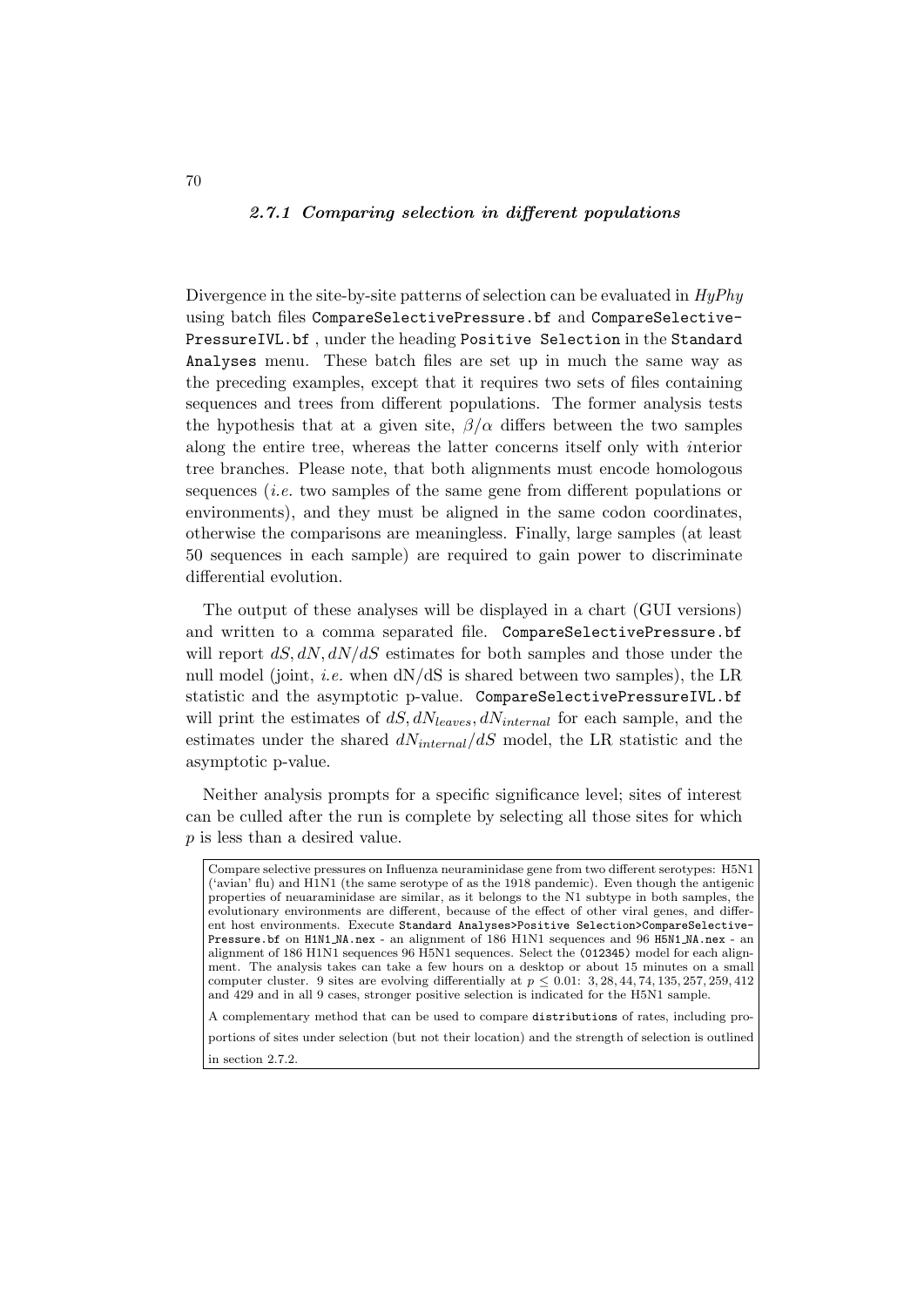#### Practice 71

# 2.7.2 Comparing selection between different genes

As we noted in the section 1.4.2, comparing the means of  $\beta/\alpha$  rate distributions between two datasets to determine whether or not they are under similar selective pressures can be misleading. dNdSDistributionComparison.bf (under the Codon Selection Analyses rubrik in Standard Analyses) implements a more general procedure which fits an independent 4 bin distribution of  $(\alpha_s^i, \beta_s^i)$  (with bin weights  $p_s^i$ ) to data set *i*, with two negatively selected  $(\alpha > \beta)$  bins, one neutral  $(\alpha = \beta)$  bin and one positively selected  $(\alpha < \beta)$  bin (the 'Independent' model). To test for differences between the distributions, four simpler models are also fitted: (a) same selection strength model with  $\beta_4^1/\alpha_4^1 = \beta_4^2/\alpha_4^2$  ('SharedStrength' model) ; (b) same selected proportion of sites:  $p_4^1 = p_4^2$  ('SharedProportion' model); (c) same selective regime: (a) and (b) combined ('SharedPositiveSelection' model); (d) same distributions - all distribution parameters are shared between the data sets ('JointAll' model).

The analysis prompts for two datasets, a nucleotide bias model for each. The user can select whether relative branch lengths should be approximated with a nucleotide model, or estimated directly. The former option greatly accelerates convergence and, in most cases, has very little effect on the estimates of rates. Lastly, starting parameter values can be set to default values, or chosen randomly. Optimizing parameter rich distributions can be numerically unstable, and to alleviate convergence problems, dNdSDistributionComparison.bf incorporates a series of steps to ensure reliable convergence to a good maximum.

At the end of the run,  $HyPhy$  will report the results of 4 tests discussed above, write 5 files with models fits, which can be examined and reused later, print a summary of model fits to the console and echo it to a file.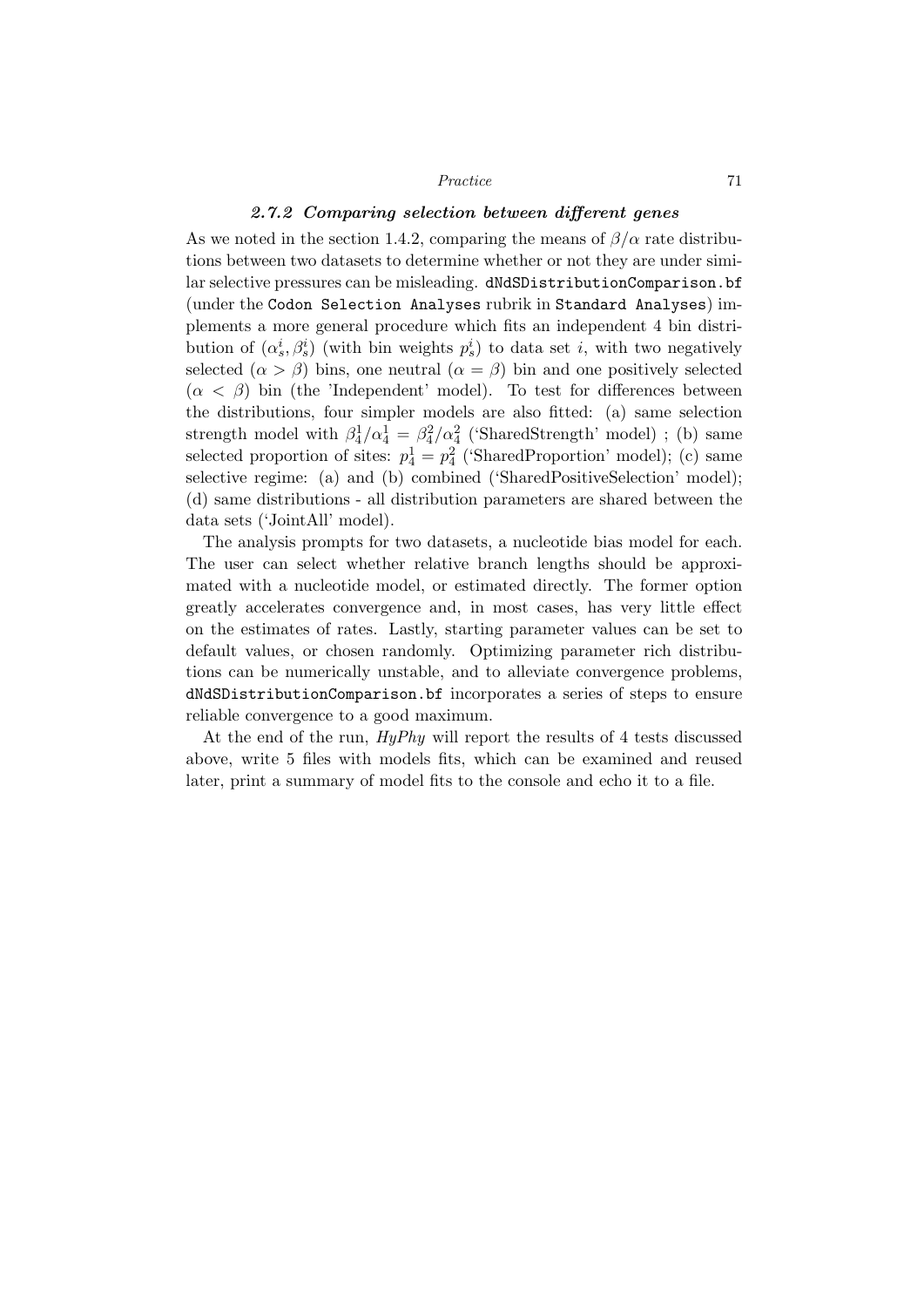Exercise. Compare selective pressures on two 16 sequence simulated datasets Sim1.nex and Sim2.nex. The alignments each consist of 500 codons and were generated with different rate profiles.

| Sim1.next |               |      |     | Sim2.next    |               |               |      |
|-----------|---------------|------|-----|--------------|---------------|---------------|------|
| dN/dS     | dS            | dN   |     | $Prob$ dN/dS | dS            | dN            | Prob |
| 0.5       | L             | 0.5  | 0.4 | 0.5          | $\sim$ 1      | $0.5^{\circ}$ | 0.3  |
| 0.1       | 0.5           | 0.05 | 0.2 | 0.2          | 0.5           | 0.1           | 0.3  |
| 1.0       | $1.5^{\circ}$ | 1.5  | 0.2 | 1.0          | $1.5^{\circ}$ | $1.5^{\circ}$ | 0.3  |
| 4.0       |               | 4.0  | 0.2 | 10           |               | 10            | 0.1  |

Execute dNdSDistributionComparison.bf on files Sim1.nex and Sim2.nex, specifying Nucleotide branch lengths, (010010) models for both data sets, and Default starting values. The analysis takes about an hour to run on a desktop. The inferred distributions under the independent rates model are listed below:

|        | Inferred rates for data set 1: |       |       |
|--------|--------------------------------|-------|-------|
| dN/dS  | dS                             | dN    | Prob  |
| 3.167  | 1.005                          | 3.184 | 0.260 |
| 1.000  | 0.038                          | 0.038 | 0.003 |
| 0.133  | 0.758                          | 0.101 | 0.326 |
| 0.684  | 1.195                          | 0.818 | 0.411 |
|        | Inferred rates for data set 2: |       |       |
| dN/dS  | dS                             | dN    | Prob  |
| 11.947 | 0.714                          | 8.531 | 0.104 |
| 1.000  | 0.000                          | 0.000 | 0.019 |
|        |                                |       |       |
| 0.252  | 0.750                          | 0.189 | 0.470 |

Note that because of the small sample size, inferred distributions are not quite the same as those used for data generation. However, all 4 tests correctly report that the distributions are different, in general, and in the positive selection regime. We also note that because of the complexity of the models being fitted, it may be advisable to run the analysis several times (using both Default and Random starting values) to verify convergence.

```
Are the distributions different?<br>LR = 89.843 DF = 10
                89.843 DF = 10 p = 0.000
Are selective regimes (dN/dS and proportions) different?
        LR = 25.421 \text{ DF} = 2 \text{ p} = 0.000Are selection strengths (dN/dS) different?
        LR = 15.554 DF = 1 p = 0.000Are the proportions of codons under selection different?
        LR = 18.457 DF = 1 p = 0.000
```
# 2.8 Automating choices for  $HyPhy$  analyses

Interactive, dialog driven analyses are useful for learning, exploring new options and running analyses infrequently. However, if a large number of sequence files must be subjected to the same analysis flow, then a mechanism to automate making the same choices over and over again is desirable.

 $HyPhy$  provides a mechanism for scripting any standard analysis using *input redirection.* To instruct  $HyPhy$  to make any given set of selections automatically, one must first execute the standard analysis for which the selections must be made and make notes of the actual choices being made. For instance, to use the standard analysis AnalyzeCodonData.bf with a local  $MG94 \times 012232$  substitution model, 6 choices must be made: genetic code to use (Universal), alignment file to import, substitution model

72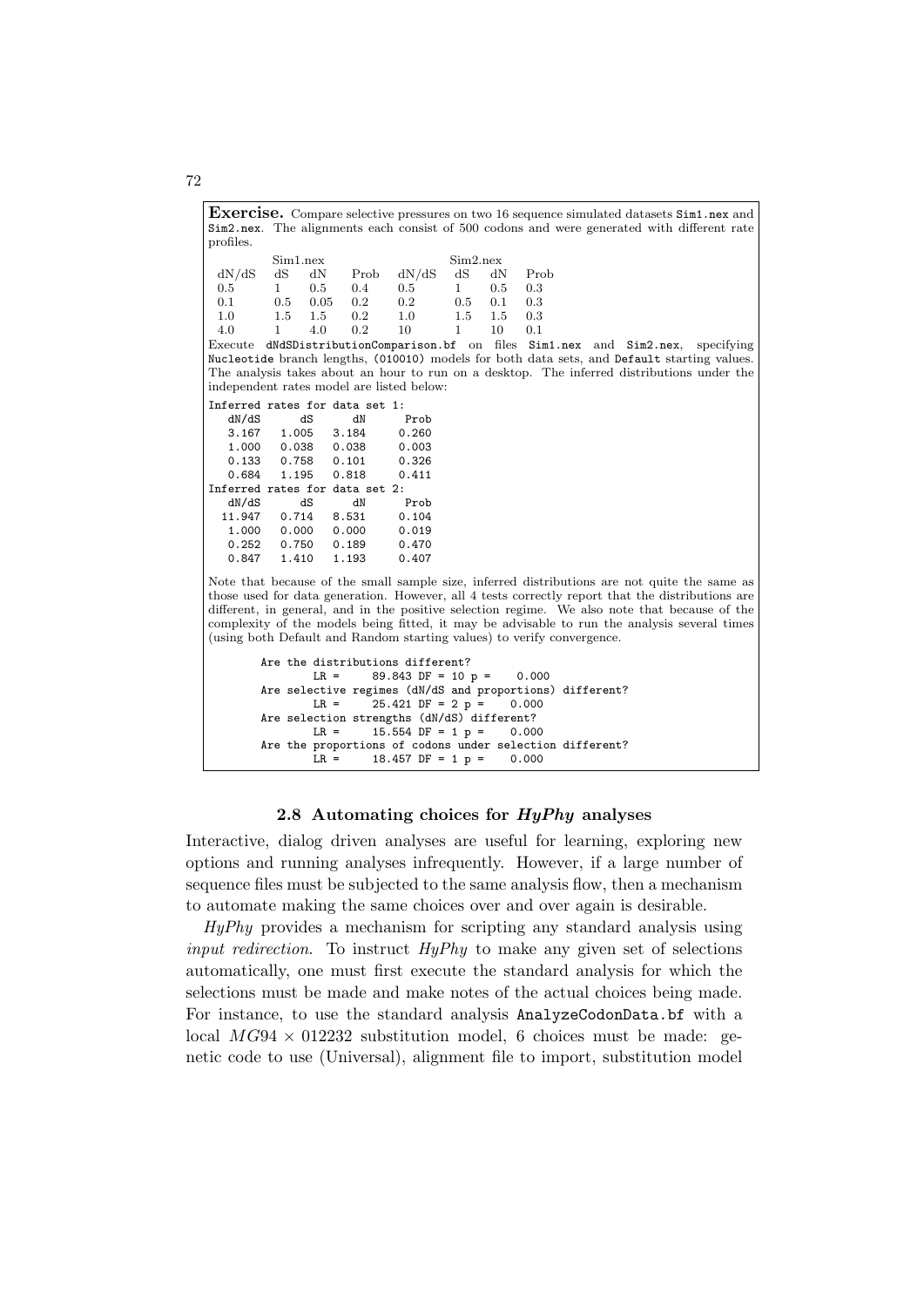## Practice 73

(MG94CUSTOM), model options (Local), nucleotide bias (012232) and the tree to use. Having made these choices, one next creates a text file with a script in the HyPhy batch language which may look like this (assuming that the tree included in the file is to be used for step 6).

```
inputRedirect = {};
inputRedirect[''01'']=''Universal'';
inputRedirect[''02'']=''/Users/sergei/Desktop/MyFiles/somealignment.nex'';
inputRedirect[''03'']=''MG94CUSTOM'';
inputRedirect[''04'']=''Local'';
inputRedirect[''05'']=''012232'';
inputRedirect[''06'']=''y';
ExecuteAFile (HYPHY_BASE_DIRECTORY + ''TemplateBatchFiles''+
DIRECTORY_SEPARATOR+''AnalyzeCodonData.bf'', inputRedirect);
```
inputRedirect is a data structure (an associative array) which stores a succession of inputs, indexed by the order in which they will be used, and the ExecuteAFile command executes the needed standard analysis using some predefined variables to specify the path to that file, using inputRedirect to fetch user responses from. All standard analyses reside in the same directory, so this command can be easily adjusted for other analyses. The input for step "02" must, of course, refer to an existing file. Another option is to leave that option blank  $($ <sup>(""</sup>), and have  $HyPhy$  prompt just for the file, keeping other options as specified. To execute a file like this, invoke File> Open> Open Batch File.

### 2.9 Simulations

 $HyPhy$  has versatile data simulation capabilities. In particular, any combination of site and branch specific  $\alpha_s^b, \beta_s^b$  can be employed to generate codon data.

There are two primary ways for specifying a model to simulate under. If a likelihood function has been defined and optimized then it can be simulated from with a single command. GUI based analyses should use Data>Simulate menu from the data panel. Likelihood functions defined otherwise, e.g. via a standard analysis, can be simulated from using the SimulateFromLF tool accessible via the User Actions button in the console window.

Often times, however, it may be easier to specify all the model parameters, such as base frequencies, branch lengths and selection profiles and simulate replicates from those parameters. We have written a customizable script for simulating both site-by-site rate variation and branch-and-site rate variation, available as  $HyPhy$  scripts from  $http://www.hyphy.org/pubs/dNdS_$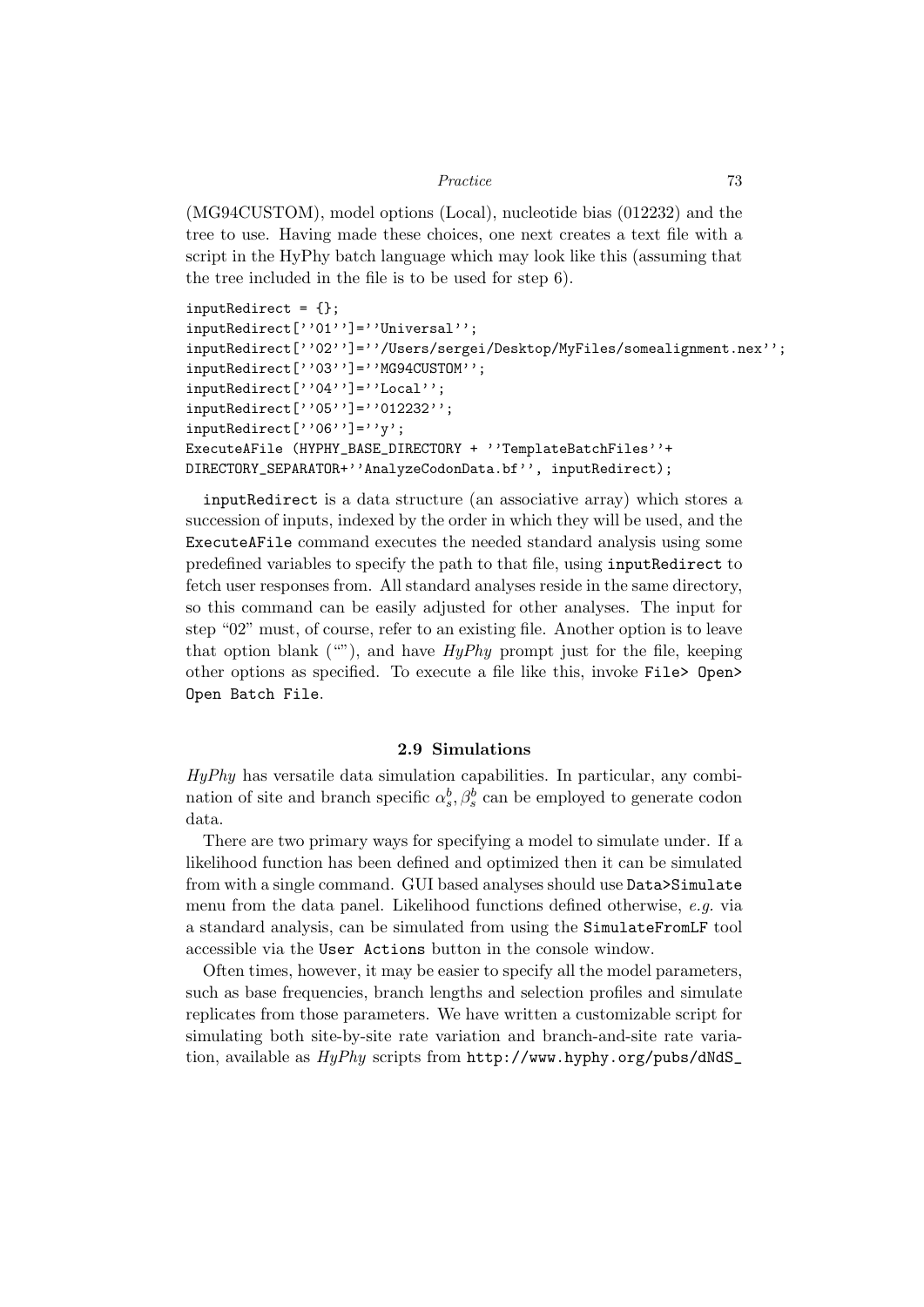Simulator.tgz. Instructions on how to use and modify simulation scripts are included in configuration files.

# 2.10 Summary of standard analyses

Here we list all  $HyPhy$  standard analyses which can be used to conduct codon-based rate estimates and test selection hypotheses. Please note that the collection of HyPhy analyses is always growing, so new analyses may have been added since this chapter was written.

 $\overline{\phantom{a}}$ 

| Analysis                                                                                   | Primary Use                                                                                                                                                                                                                        | Ref.              |
|--------------------------------------------------------------------------------------------|------------------------------------------------------------------------------------------------------------------------------------------------------------------------------------------------------------------------------------|-------------------|
| Miscellaneous<br>Phylohandbook.bf                                                          | Run example/tutorial analyses referenced in the<br>theory section.                                                                                                                                                                 |                   |
| <b>Basic Analyses</b><br>AnalyzeCodonData.bf                                               | Estimate mean $\omega$ for an alignment; fit a local<br>model where each branch has a separate omega.                                                                                                                              | [3, 2, 24]        |
| Codon Selection Analyses<br>dNdSRateAnalysis.bf                                            | REL site-by-site selection. Test for synonymous<br>rate variation. Test for global evidence of pos-<br>itive selection $(\beta > \alpha)$ when synonymous rates<br>are variable.                                                   | [28, 37, 33]      |
| Codon Selection Analyses<br>dNdSResultProcessor.bf                                         | Process and visualize results generated with dNd-<br>SRateAnalysis.bf                                                                                                                                                              | $[37]$            |
| Codon Selection Analyses<br>dNdSDistributionComparison.bf                                  | Fit a series of REL models to two alignments and<br>compare whether or not the distribution of rates<br>differ between the alignments. Also compares the<br>proportion of sites under and/or the strength of<br>positive selection |                   |
| Compartmentalization<br>$\rm SelectionLRT.bf$                                              | Splits the tree into a clade of interest and the rest<br>of the tree. Compare mean $\omega$ between the clade,<br>the rest of the tree, and the branch separating<br>the two and test for significant differences.                 | $[71]$            |
| Miscellaneous<br>SlidingWindowAnalysis.bf                                                  | Fit a global (or local) model to a series of slid-<br>ing windows. This is an obsolete distribution-free<br>way to estimate spatial rate variation, which has<br>been superseded by FEL to a large extent.                         |                   |
| Miscellaneous<br>MGvsGY.bf                                                                 | Investigate whether Muse-Gaut or Goldman-<br>Yang codon model parameterization fits the data<br>better.                                                                                                                            | [3, 2]            |
| Miscellaneous<br>NucModelCompare.bf                                                        | Select the best fitting nucleotide model which is<br>an input option to most other analyses.                                                                                                                                       | 73                |
| Molecular Clock<br>Multiple files                                                          | Carry out a molecular clock (or dated molecu-<br>lar clock) test using a codon model. The clock<br>can be imposed on branch lengths (global mod-<br>els), or only on synonymous or non-synonymous<br>distances (local models).     |                   |
| <b>Positive Selection</b><br>TestBranchDNDS.bf                                             | Test whether selected branches (foreground) have<br>different $\omega$ when compared to the rest of the tree<br>(uniform background). Site-to-site rate variation<br>can also be handled.                                          | $\left[24\right]$ |
| <b>Positive Selection</b><br>CompareSelectivePressure.bf<br>CompareSelectivePressureIVL.bf | Use FEL to test for differential selection at a site<br>between two samples of the same gene. The entire<br>tree, or only internal branches can be tested.                                                                         | $[38]$            |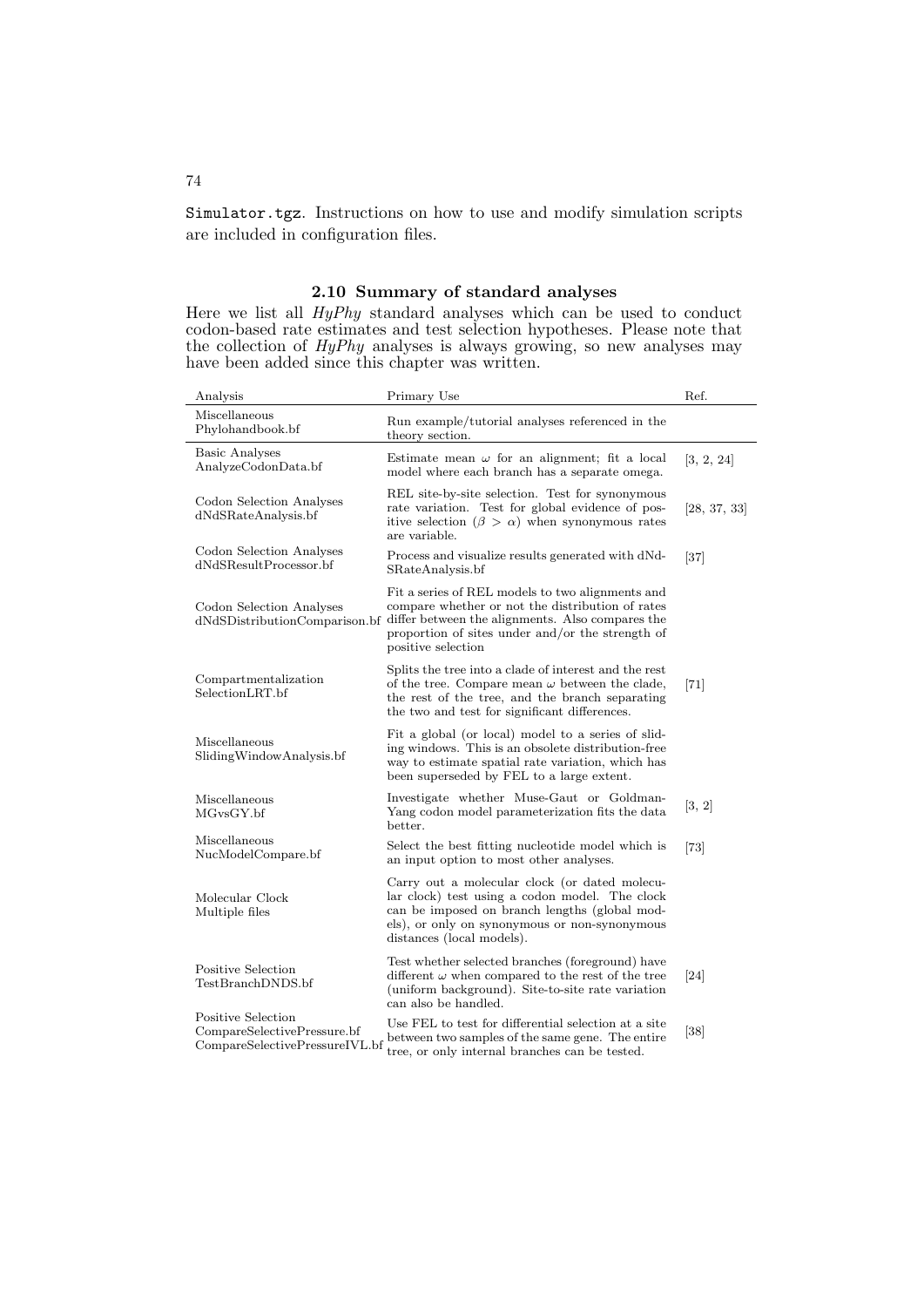#### Practice 75

| Positive Selection<br>SubtreeSelectionComparison.bf | Use FEL to check whether $\beta/\alpha$ differ significantly<br>between a user-specified clade and the rest of<br>the tree. Can also test internal versus terminal<br>branches. |                              |
|-----------------------------------------------------|---------------------------------------------------------------------------------------------------------------------------------------------------------------------------------|------------------------------|
| Positive Selection<br>Nielsen Yang.bf               | Use a series of REL models (with constant $\alpha$ ) to<br>test for selection. This analysis (with the GY94<br>model) is identical to PAML analyses, e.g. M8a<br>v M8b tests.   | [74, 32]                     |
| Positive Selection<br>QuickSelectionDetection.bf    | SLAC (and other counting based methods) and<br>FEL site-by-site analyses. FEL also supports the<br>analysis of a part of the tree, enabling branch-site<br>type analyses.       | [28]                         |
| Positive Selection<br>YangNielsenBranchSite2005.bf  | Use the improved branch-site REL method of<br>Yang and Nielsen (2005) to look for episodic se-<br>lection in sequences.                                                         | [40]                         |
| Recombination<br>SingleBreakpointRecomb.bf          | Screen an alignment for evidence of recombina-<br>tion using the single breakpoint method                                                                                       | 11                           |
| http://www.datamonkey.org                           | A web interface to run model selection, SLAC,<br>FEL and REL analyses on our cluster.                                                                                           | [28]                         |
| http://www.datamonkey.<br>org/GARD                  | A web interface to run recombination detection<br>tools on our cluster.                                                                                                         | 11                           |
| http://www.hyphy.org/<br>gabranch                   | Run a genetic algorithm to find good fitting mod-<br>els of temporal (branch-to-branch) variation in<br>selection pressure                                                      | $\left\lceil 27\right\rceil$ |

# 2.11 Discussion

While we have made every attempt to be thorough, this practice section only touches on what can be done in terms of selection analyses. HyPhy and Datamonkey have active user communities, and specific questions, can be posted on our bulletin board (http://www.hyphy.org/cgi-bin/yabb/yabb.pl). We make every effort to address these questions in a timely and informative manner. We also encourage users to develop their own batch files to implement specific analyses, and share them with the rest of the community. As further funding is secured, we hope to expand the capabilities of Datamonkey in order to offer a wider range of computationally-intensive analyses to the research community.

# Bibliography

- R. Nielsen and Z. H. Yang. Likelihood models for detecting positively selected amino acid sites and applications to the HIV-1 envelope gene. Genetics, 148:929–936, 1998.
- S. V. Muse and B. S. Gaut. A likelihood approach for comparing synonymous and nonsynonymous nucleotide substitution rates, with application to the chloroplast genome. Mol Biol Evol, 11:715–724, 1994.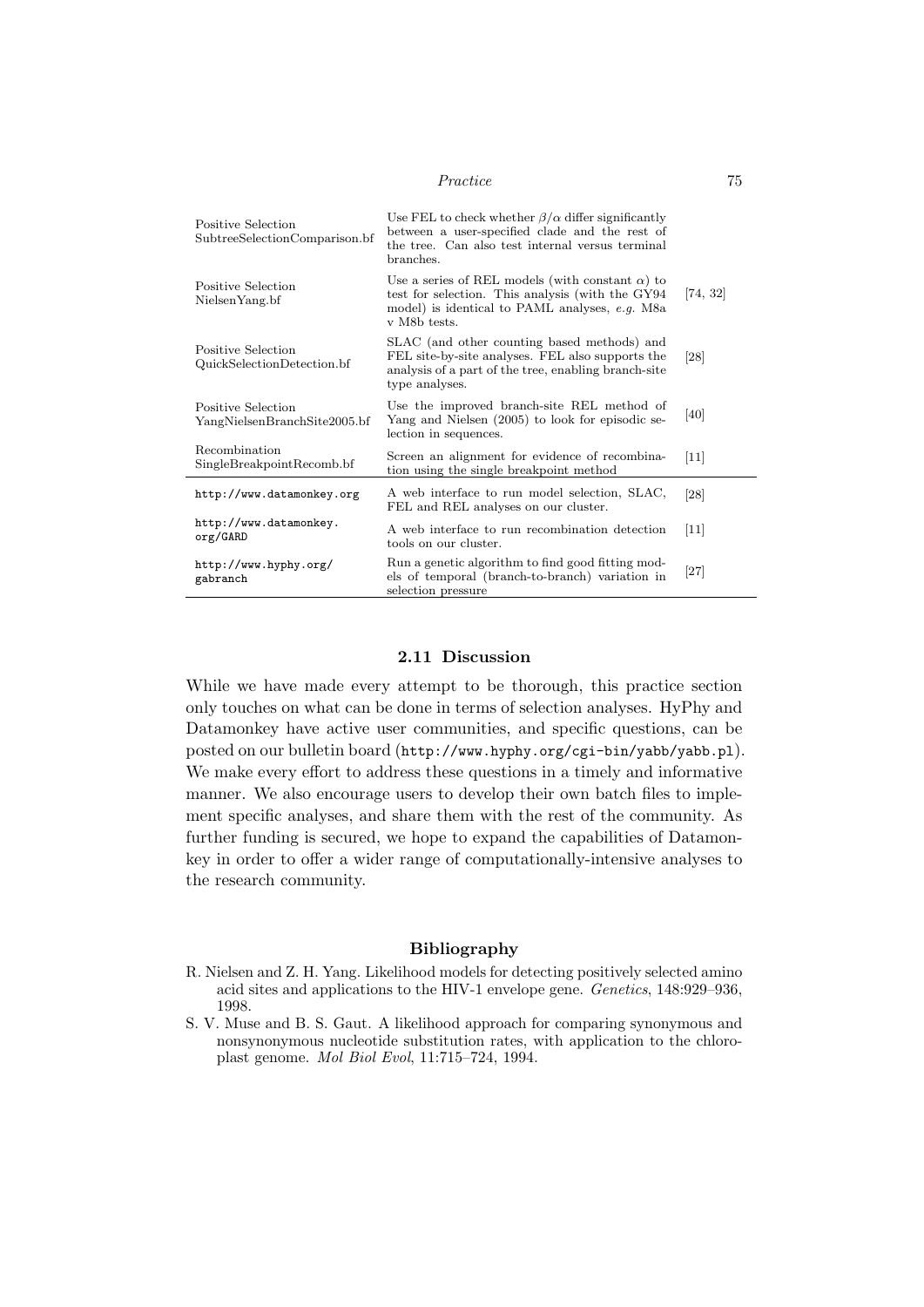- N. Goldman and Z. Yang. A codon-based model of nucleotide substitution for protein-coding DNA sequences. Mol Biol Evol, 11(5):725–736, Sep 1994.
- T. H. Jukes and C. R. Cantor. Evolution of protein molecules. In H. N. Munro, editor, Mammalian Protein Metabolism, volume III, pages 21–132. Academic Press, New York, 1969.
- Yun-Huei Tzeng, Runsun Pan, and Wen-Hsiung Li. Comparison of three methods for estimating rates of synonymous and nonsynonymous nucleotide substitutions. Mol Biol Evol, 21(12):2290–2298, 2004.
- SV Muse. Estimating synonymous and nonsynonymous substitution rates. Mol Biol Evol, 13(1):105–114, 1996.
- Simon D. W. Frost, Monique Nijhuis, Rob Schuurman, Charles A. B. Boucher, and Andrew J. Leigh Brown. Evolution of lamivudine resistance in human immunodeficiency virus type 1-infected individuals: the relative roles of drift and selection. J. Virol., 74(14):6262–6268, 2000.
- Corey B. Moore, Mina John, Ian R. James, Frank T. Christiansen, Campbell S. Witt, and Simon A. Mallal. Evidence of HIV-1 Adaptation to HLA-Restricted Immune Responses at a Population Level. Science, 296(5572):1439–1443, 2002.
- N Saitou and M Nei. The neighbor-joining method: a new method for reconstructing phylogenetic trees. Mol Biol Evol, 4(4):406–25, Jul 1987.
- J. Felsenstein. Evolutionary trees from DNA-sequences a maximum-likelihood approach. J Mol Evol, 17:368–376, 1981.
- S.L. Kosakovsky Pond, D Posada, M.B. Gravenor, C.H. Woelk, and S. D. W. Frost. Automated phylogenetic detection of recombination using a genetic algorithm. Mol Biol Evol, 23(10):1891–1901, 2006.
- S. Whelan and N. Goldman. Estimating the frequency of events that cause multiplenucleotide changes. Genetics, 167:2027–2043, 2004.
- Z. H. Yang. PAML: a program package for phylogenetic analysis by maximum likelihood. Computer Applications In The Biosciences, 13:555-556, 1997.
- J. Felsenstein. Confidence-limits on phylogenies an approach using the bootstrap. Evolution, 39:783–791, 1985.
- B. Efron, E. Halloran, and S. Holmes. Bootstrap confidence levels for phylogenetic trees. Proc Natl Acad Sci U S A, 93(23):13429–13434, Nov 1996.
- N Goldman. Statistical tests of models of DNA substitution. J Mol Evol, 36(2):182– 98, Feb 1993.
- M. Nei and T. Gojobori. Simple methods for estimating the numbers of synonymous and nonsynonymous nucleotide substitutions. Mol Biol Evol, 3:418–426, 1986.
- A.W.F. Edwards. Likelihood. Cambridge University Press, 1972.
- J. S. Rogers. On the consistency of maximum likelihood estimation of phylogenetic trees from nucleotide sequences. Syst Biol, 46(2):354–357, Jun 1997.
- S. V. Muse. Modeling the molecular evolution of HIV sequences. In K. A. Crandall, editor, The Evolution of HIV, chapter 4, pages 122–152. The Johns Hopkins University Press, 1999.
- John P. Huelsenbeck, Bret Larget, and Michael E. Alfaro. Bayesian phylogenetic model selection using reversible jump Markov chain Monte Carlo. Mol Biol Evol, 21(6):1123–1133, 2004.
- D Posada and KA Crandall. Modeltest: testing the model of dna substitution. Bioinformatics, 14(9):817–818, 1998.
- Y. Suzuki and M. Nei. False-positive selection identified by ML-based methods: Examples from the sig1 gene of the diatom thalassiosira weissflogii and the tax gene of a human T-cell lymphotropic virus. Molecular Biology And Evolution,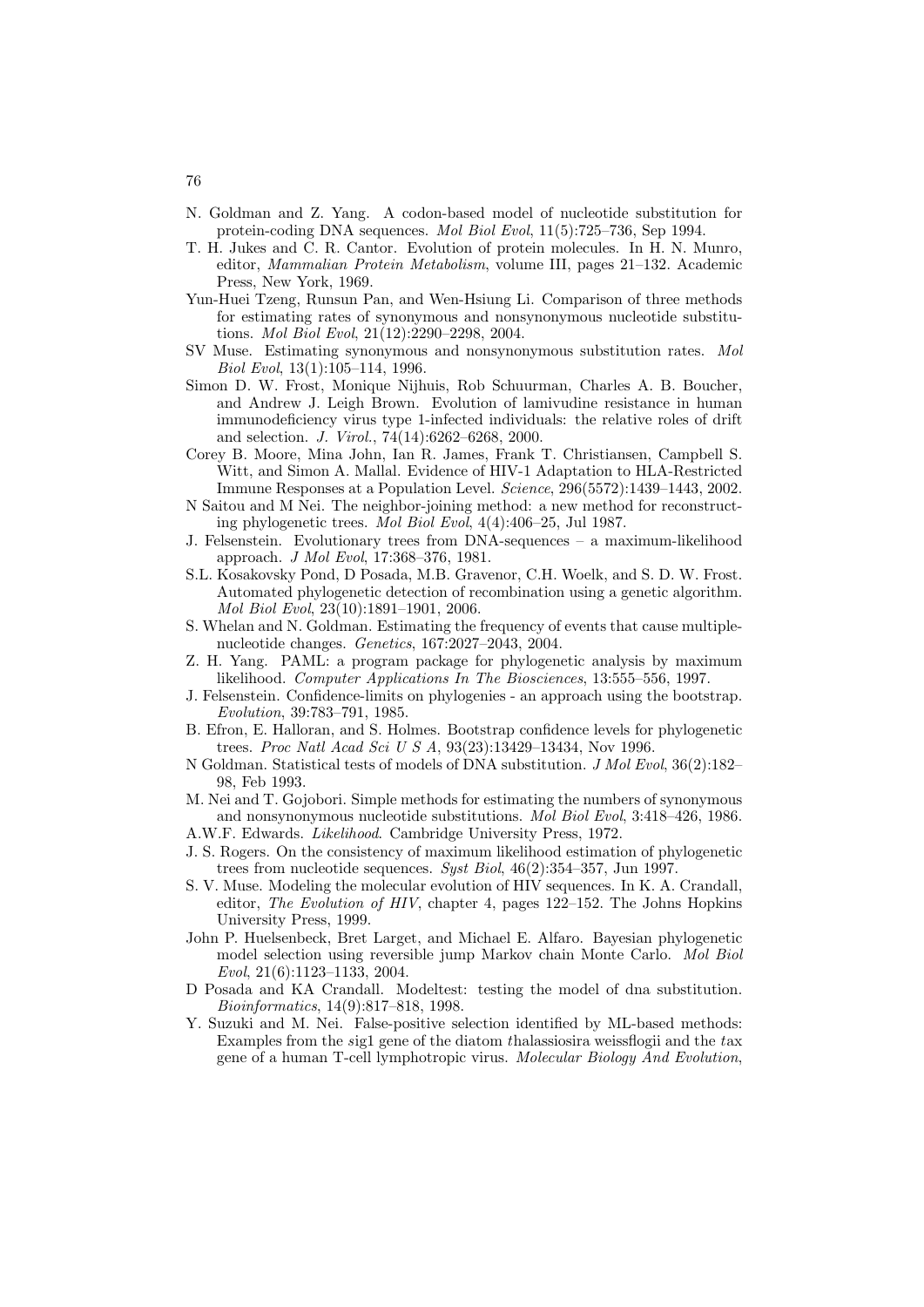21:914–921, 2004.

- Z. Yang. Likelihood ratio tests for detecting positive selection and application to primate lysozyme evolution. Mol Biol Evol, 15:568–573, 1998.
- S.G. Self and K-Y. Liang. Asymptotic properties of maximum likelihood estimators and likelihood ratio tests under nonstandard conditions. J Am Stat Assoc, 82(398):605–610, 1987.
- Y. Benjamini and Hochberg Y. Controlling the false discovery rate: a practical and powerful approach to multiple testing. J Royal Stat Soc B,  $57(1):289-300$ , 1995.
- Sergei L Kosakovsky Pond and Simon D W Frost. A genetic algorithm approach to detecting lineage-specific variation in selection pressure. Mol Biol Evol, 22(3):478–485, Mar 2005.
- S.L. Kosakovsky Pond and S.D.W. Frost. Not so different after all: a comparison of methods for detecting amino-acid sites under selection. Mol Biol Evol, 22:1208– 1222, 2005.
- John P Huelsenbeck and Kelly A Dyer. Bayesian estimation of positively selected sites. J Mol Evol, 58(6):661–672, Jun 2004.
- John P Huelsenbeck, Sonia Jain, Simon W D Frost, and Sergei L Kosakovsky Pond. A Dirichlet process model for detecting positive selection in proteincoding DNA sequences. Proc Natl Acad Sci U S A, 103(16):6263–6268, Apr 2006.
- Y. Suzuki and T. Gojobori. A method for detecting positive selection at single amino acid sites. Mol Biol Evol, 16:1315–1328, 1999.
- Willie J. Swanson, Rasmus Nielsen, and Qiaofeng Yang. Pervasive adaptive evolution in mammalian fertilization proteins. Mol Biol Evol, 20(1):18–20, 2003.
- Ulf Sorhannus and Sergei L. Kosakovsky Pond. Evidence for positive selection on a sexual reproduction gene in the diatom genus Thalassiosira (Bacillariophyta). J Mol Evol, V63:231–239, 2006.
- Ziheng Yang, Wendy S.W. Wong, and Rasmus Nielsen. Bayes Empirical Bayes inference of amino acid sites under positive selection. Mol Biol Evol, 22(4):1107– 1118, 2005.
- J. V. Chamary, Joanna L. Parmley, and Laurence D. Hurst. Hearing silence: nonneutral evolution at synonymous sites in mammals. Nat Rev Genet, 7:98–108, 2006.
- A. Tuplin, J. Wood, D.J. Evans, A.H. Patel, and P. Simmonds. Thermodynamic and phylogenetic prediction of RNA secondary structures in the coding region of hepatitis C virus. RNA, 8:824–841, 2002.
- S. L. Kosakovsky Pond and S. V. Muse. Site-to-site variation of synonymous substitution rates. Mol Biol Evol, 22(12):2375–2385, Dec 2005.
- Sergei L. Kosakovsky Pond, Simon D. W. Frost, Zehava Grossman, Michael B. Gravenor, Douglas D. Richman, and A. J. Leigh Brown. Adaptation to different human populations by HIV-1 revealed by codon-based analyses. PLoS Comp Biol, 2, 2006.
- Z. Yang and R. Nielsen. Codon-substitution models for detecting molecular adaptation at individual sites along specific lineages. Mol Biol Evol, 19(6):908–17, 2002.
- Jianzhi Zhang, Rasmus Nielsen, and Ziheng Yang. Evaluation of an improved branch-site likelihood method for detecting positive selection at the molecular level. Mol Biol Evol, 22(12):2472–2479, 2005.
- Julien Dutheil, Tal Pupko, Alain Jean-Marie, and Nicolas Galtier. A model-based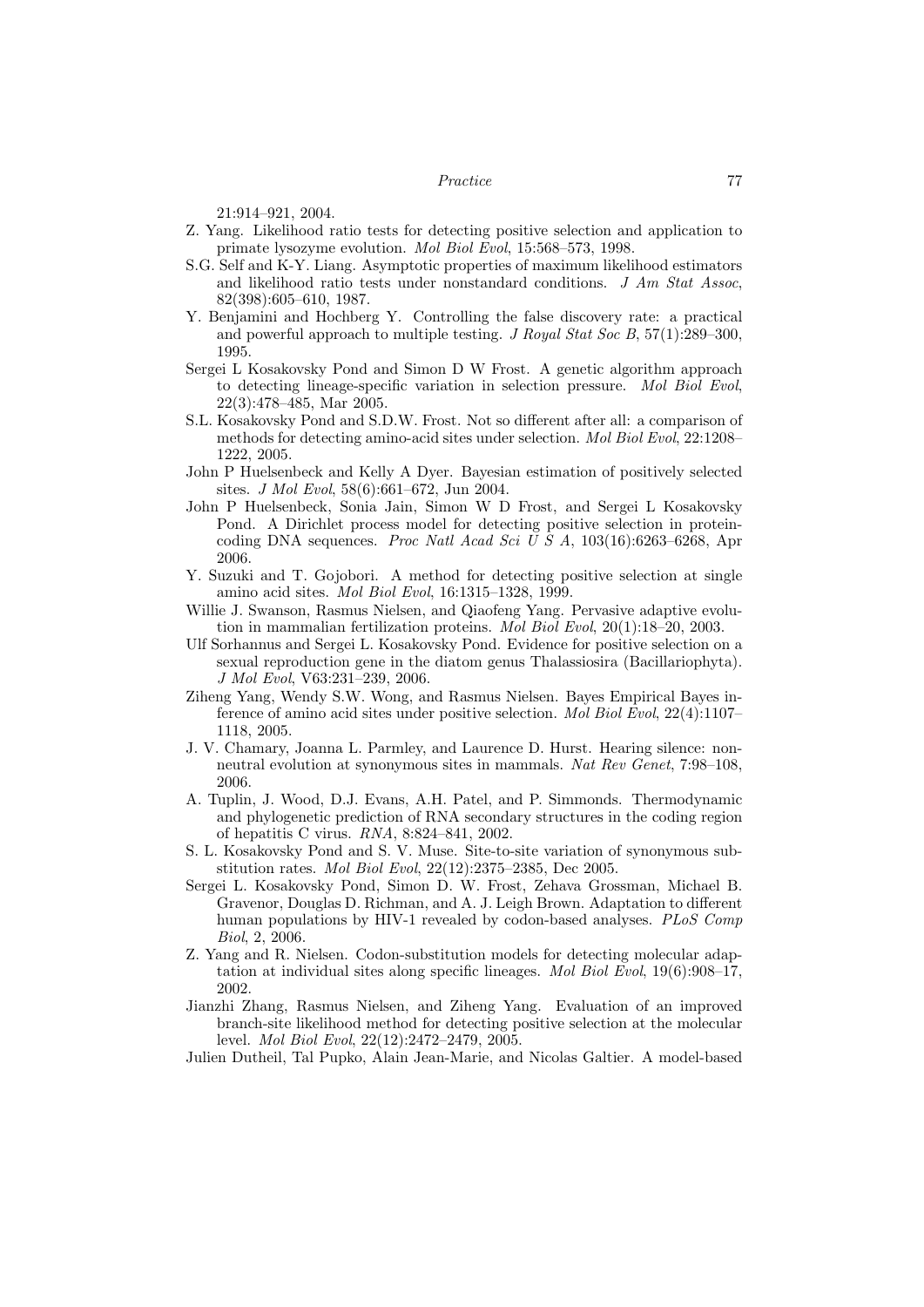approach for detecting coevolving positions in a molecule. Mol Biol Evol, 22(9):1919–1928, Sep 2005.

- Stéphane Guindon, Allen G Rodrigo, Kelly A Dyer, and John P Huelsenbeck. Modeling the site-specific variation of selection patterns along lineages. Proc Natl Acad Sci USA, 101(35):12957–62, Aug 2004.
- Z. Yang. A space-time process model for the evolution of dna sequences. Genetics, 139(2):993–1005, Feb 1995.
- J. Felsenstein and G. A. Churchill. A Hidden Markov model approach to variation among sites in rate of evolution. Mol Biol Evol, 13(1):93–104, Jan 1996.
- Adi Stern and Tal Pupko. An evolutionary space-time model with varying amongsite dependencies. Mol Biol Evol, 23(2):392–400, Feb 2006.
- Douglas M Robinson, David T Jones, Hirohisa Kishino, Nick Goldman, and Jeffrey L Thorne. Protein evolution with dependence among codons due to tertiary structure. Mol Biol Evol, 20(10):1692–1704, Oct 2003.
- Nicolas Rodrigue, Nicolas Lartillot, David Bryant, and HervE Philippe. Site inter- ` dependence attributed to tertiary structure in amino acid sequence evolution. Gene, 347(2):207–217, Mar 2005.
- Y. Suzuki, T. Gojobori, and M. Nei. ADAPTSITE: detecting natural selection at single amino acid sites. *Bioinformatics*, 17:660–661, 2001.
- S Kumar, K Tamura, and M Nei. Mega: Molecular evolutionary genetics analysis software for microcomputers. Bioinformatics, 10(2):189–191, 1994.
- Sergei L Kosakovsky Pond, Simon D W Frost, and Spencer V Muse. HyPhy: Hypothesis testing using phylogenies. Bioinformatics, 21(5):676–9, Mar 2005.
- Robin M. Bush, Catherine A. Bender, Kanta Subbarao, Nancy J. Cox, and Walter M. Fitch. Predicting the evolution of human Influenza A. Science, 286(5446):1921–1925, 1999.
- R. G. Webster, W. J. Bean, O. T. Gorman, T. M. Chambers, and Y. Kawaoka. Evolution and ecology of influenza A viruses. Microbiol Rev, 56:152–179, Mar 1992.
- William W. Thompson, David K. Shay, Eric Weintraub, Lynnette Brammer, Nancy Cox, Larry J. Anderson, and Keiji Fukuda. Mortality associated with influenza and respiratory syncytial virus in the united states. JAMA, 289:179–186, Jan 2003.
- RG Webster, WG Laver, GM Air, and GC Schild. Molecular mechanisms of variation in influenza viruses. Nature, 296(5853):115–121, 1982.
- J Felsenstein. Phylip phylogeny inference package (version 3.2). Cladistics, 5:164– 166, 1989.
- DL Swofford. PAUP\* Phylogenetic Analysis Using Parsimony (\*and Other Methods). Sinauer Associates, Sunderland, Massachusetts, 2003.
- RR Sokal and CD Michener. A statistical method for evaluating systematic relationships. Univ. of Kans. Sci. Bull., 38:1409–1438, 1958.
- K Tamura and M Nei. Estimation of the number of nucleotide substitutions in the control region of mitochondrial DNA in humans and chimpanzees. Mol Biol Evol, 10:512–526, 1993.
- C. Lanave, G. Preparata, C. Saccone, and G. Serio. A new method for calculating evolutionary substitution rates. J Mol Evol, 20:86–93, 1984.
- M. Hasegawa, H. Kishino, and T. A. Yano. Dating of the human ape splitting by a molecular clock of mitochondrial-DNA. J Mol Evol, 22:160–174, 1985.
- S. V. Muse. Modeling the molecular evolution of HIV sequences. In K. A. Crandall, editor, The Evolution of HIV, chapter 4, pages 122–152. The Johns Hopkins